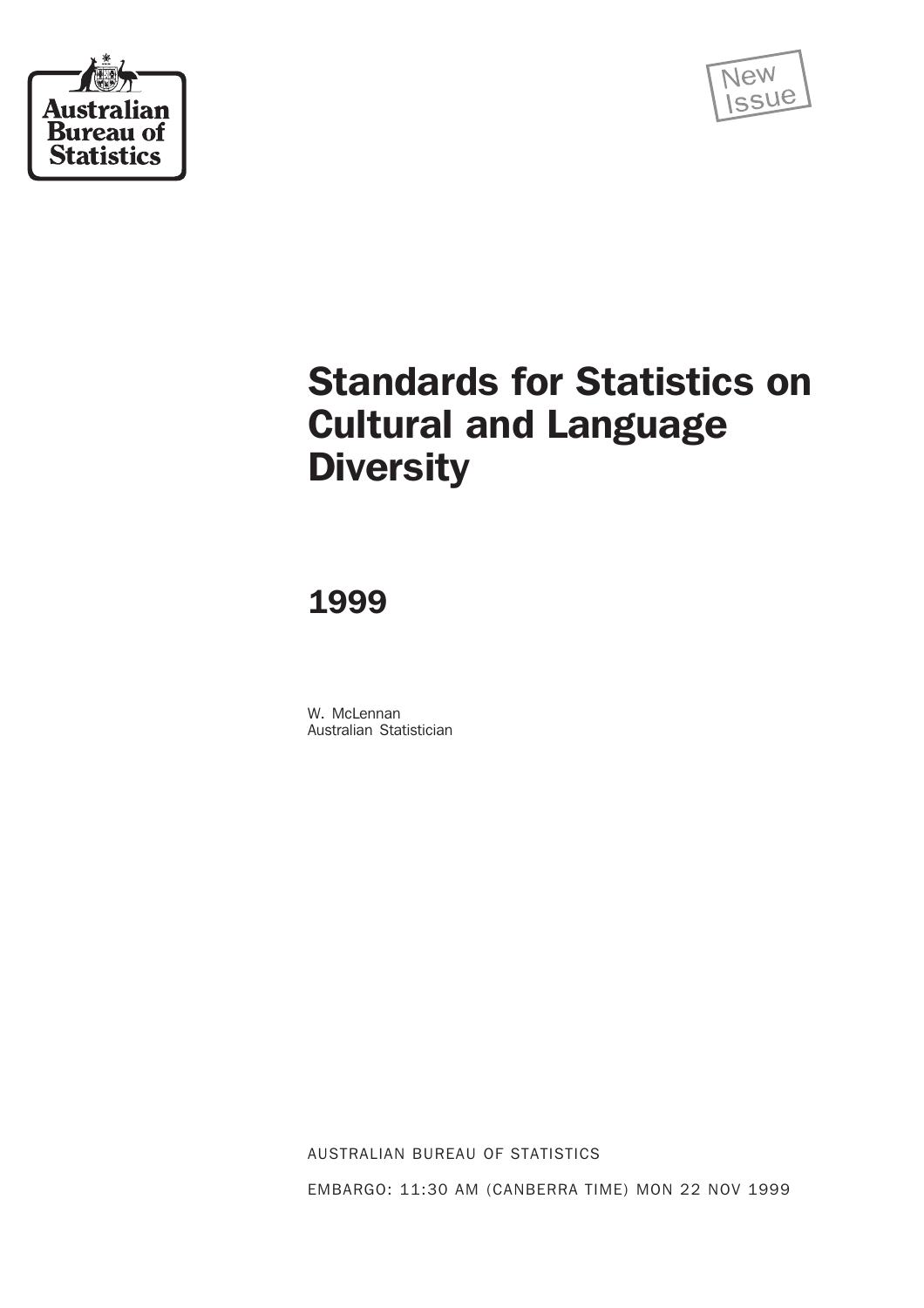ABS Catalogue No. 1289.0 ISBN 0 642 25657 8

© Commonwealth of Australia 1999

This work is copyright. Apart from any use as permitted under the *Copyright Act 1968*, no part may be reproduced by any process without permission from AusInfo. Requests and inquiries concerning reproduction and rights should be addressed to the Manager, Legislative Services, AusInfo, GPO Box 84, Canberra, ACT, 2601.

In all cases the ABS must be acknowledged as the source when reproducing or quoting any part of an ABS publication or other product.

Produced by the Australian Bureau of Statistics

# INQUIRIES

<sup>n</sup> For more information on the implementation of the standard variables, or any aspect of the collection and use of cultural and language diversity data, please contact the ABS on Canberra 02 6252 5736 or by email: social.classifications@abs.gov.au. Feedback or comments on this publication are welcome.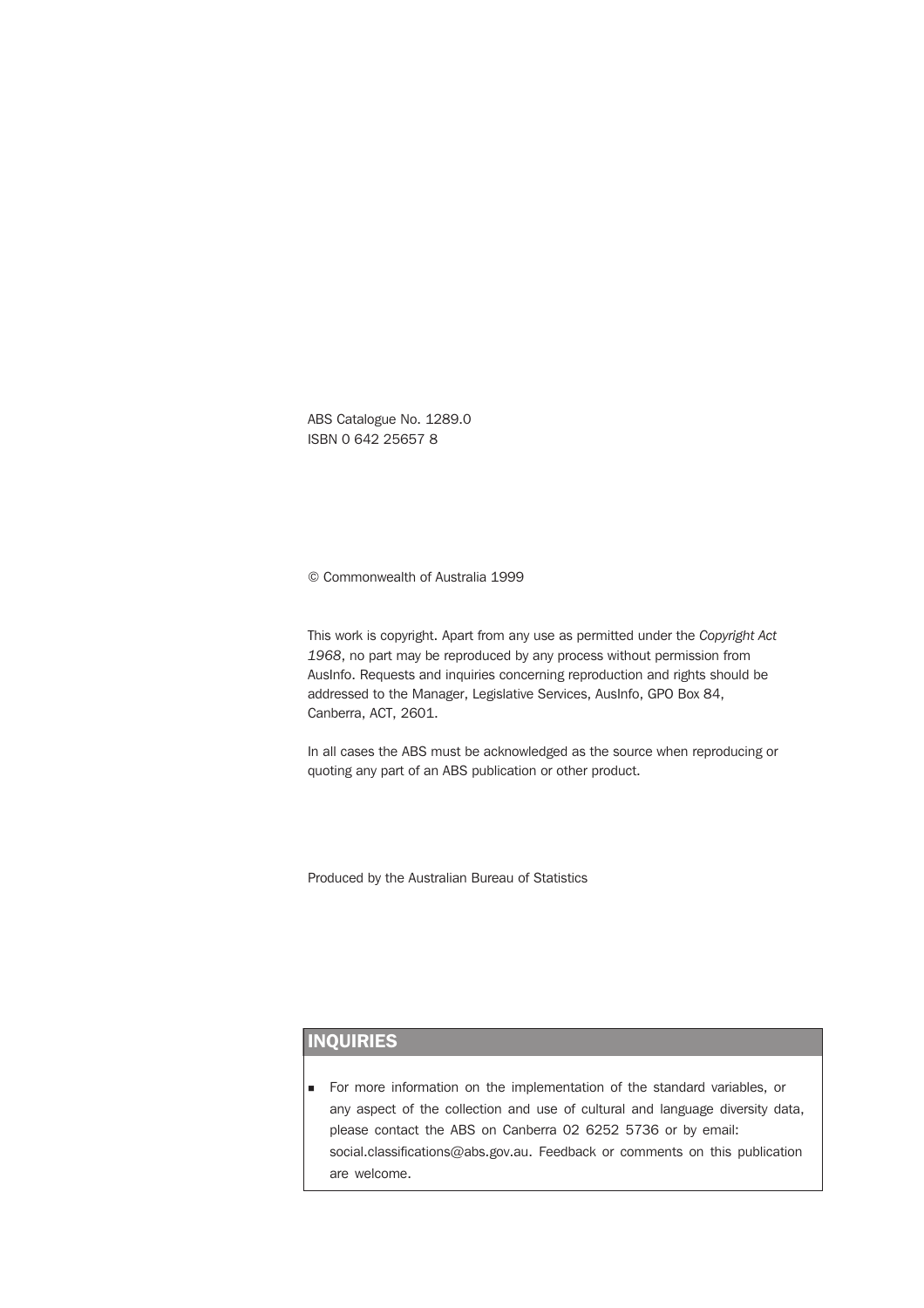# **CONTENTS**

|                        |                                                                | Page           |
|------------------------|----------------------------------------------------------------|----------------|
|                        | Preface                                                        | V              |
|                        | List of Abbreviations                                          | Vİ             |
| CHAPTER 1              | Introduction                                                   | 1              |
|                        | Purpose of the Publication                                     | $\overline{2}$ |
|                        | Use of Individual Cultural and Language Indicators             | $\overline{2}$ |
|                        | Use of a Standard Set of Cultural and Language Indicators      | $\overline{2}$ |
|                        | Development of the Standard Set of Indicators                  | 3              |
|                        | Outcomes of the Cultural and Language Indicators Pilot Study   | $\overline{4}$ |
|                        | Endorsement of the Standard Set of Indicators                  | 6              |
|                        | Need for a Standard Set of Indicators                          | 6              |
| <b>CHAPTER 2</b>       | Using the Standard Set of Cultural and Language Indicators     | 7              |
|                        | The Minimum Core Set of Cultural and Language Indicators       | $\overline{7}$ |
|                        | The Standard Set of Cultural and Language Indicators           | 8              |
|                        | Choice of Variables for the Standard Set of Indicators         | 9              |
|                        | Collecting Cultural and Language Data                          | 13             |
|                        | Using Cultural and Language Data                               | 14             |
|                        | A Single Measure                                               | 16             |
|                        | Terminology                                                    | 16             |
| <b>CHAPTER 3</b>       | Statistical Standards for the Cultural and Language Indicators | 17             |
|                        | Definition of a Statistical Standard                           | 17             |
|                        | Advantages of Using Statistical Standards                      | 18             |
|                        | Maintenance of Statistical Standards                           | 19             |
|                        | Country of Birth of Person                                     | 20             |
|                        | Main Language Other Than English Spoken at Home                | 26             |
|                        | Proficiency in Spoken English                                  | 32             |
|                        | Indigenous Status                                              | 35             |
|                        | Ancestry                                                       | 39             |
|                        | Country of Birth of Father                                     | 44             |
|                        | Country of Birth of Mother                                     | 49             |
|                        | First Language Spoken                                          | 54             |
|                        | Languages Spoken at Home                                       | 60             |
|                        | Main Language Spoken at Home                                   | 64             |
|                        | Religious Affiliation                                          | 68             |
|                        | Year of Arrival in Australia                                   | 73             |
| CHAPTER 4              | Question Modules                                               | 79             |
|                        | Collection Methodology                                         | 80             |
|                        | Detailed and Minimum Data Questions                            | 81             |
|                        | Navigating the Question Modules                                | 82             |
|                        | <b>Tailoring Response Categories</b>                           | 83             |
|                        | Question Module for the Minimum Core Set                       | 84             |
|                        | Question Module for the Standard Set                           | 86             |
|                        | Example of a Tailored Question Module                          | 92             |
| ADDITIONAL INFORMATION | Glossary                                                       | 95             |
|                        | Bibliography                                                   | 99             |
|                        | <b>Contact Details</b>                                         | 100            |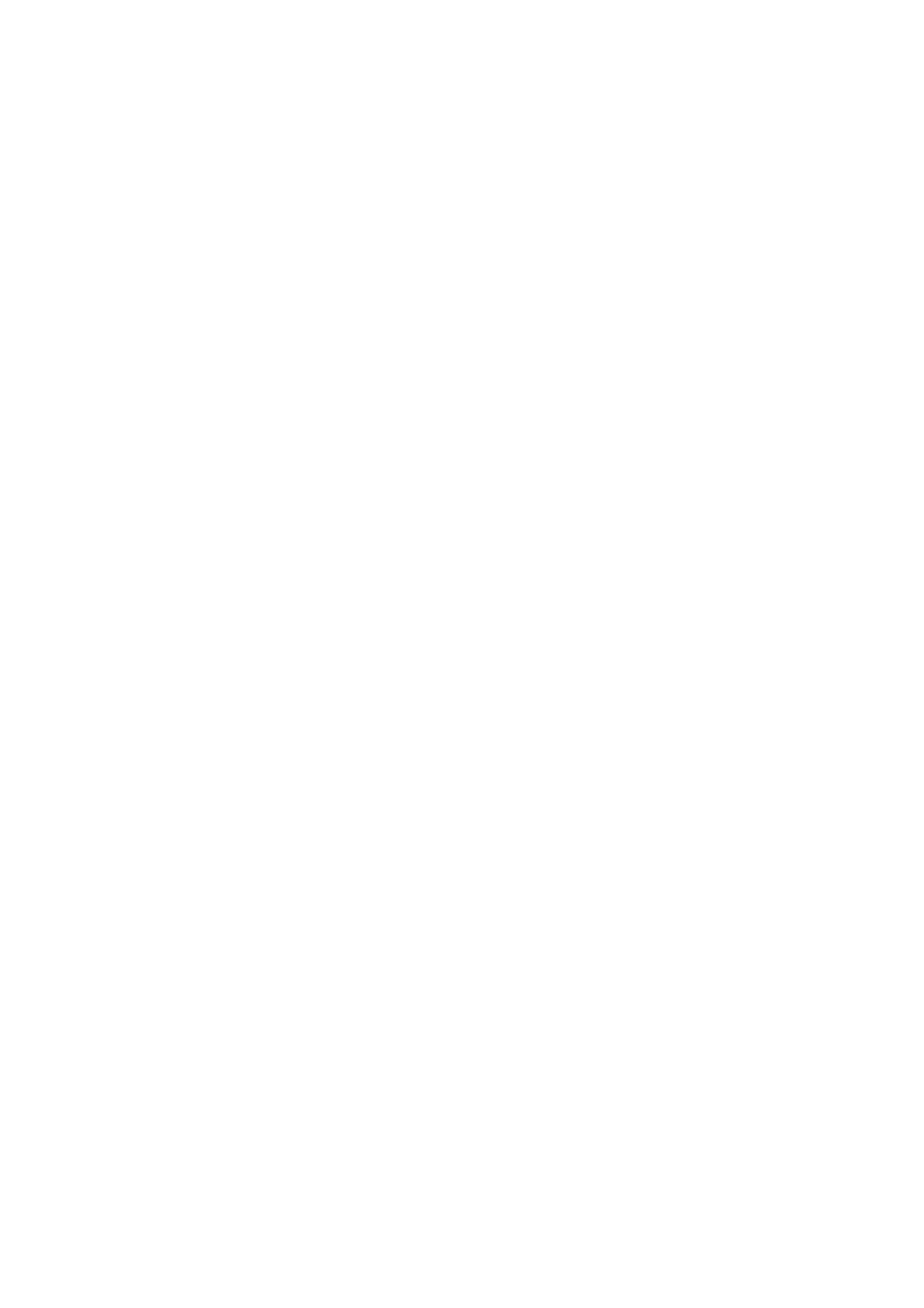# PREFACE

The Australian Bureau of Statistics (ABS) has developed *Standards for Statistics on Cultural and Language Diversity* in response to a widely recognised need for a nationally consistent framework for the collection and dissemination of data on cultural and language diversity.

The publication presents a set of statistical standards which are designed to collect all the cultural and language information considered necessary for consistent and accurate measurement of cultural diversity in Australia. The standards are intended as a replacement for non-English speaking background (NESB), which has previously been used as a broad measure of culturally related need or disadvantage.

*Standards for Statistics on Cultural and Language Diversity* is a reference document which defines the standards and outlines methods for their use in statistical, administrative and service provision settings. The standards, which were endorsed by the Council of Ministers of Immigration and Multicultural Affairs (COMIMA) in April 1999, include recommended questions, classifications, coding structures and output categories for use in interview-based and self-enumerated data collections.

It is intended that *Standards for Statistics on Cultural and Language Diversity* be used by government, academic and private sector organisations in all relevant data collection activities, as this will improve the compatibility and comparability of data derived from different sources.

The assistance of the many organisations and individuals who provided information and advice during the development of this set of standards is gratefully acknowledged. The ABS would welcome feedback on any aspect of these standards.

W. McLennan Australian Statistician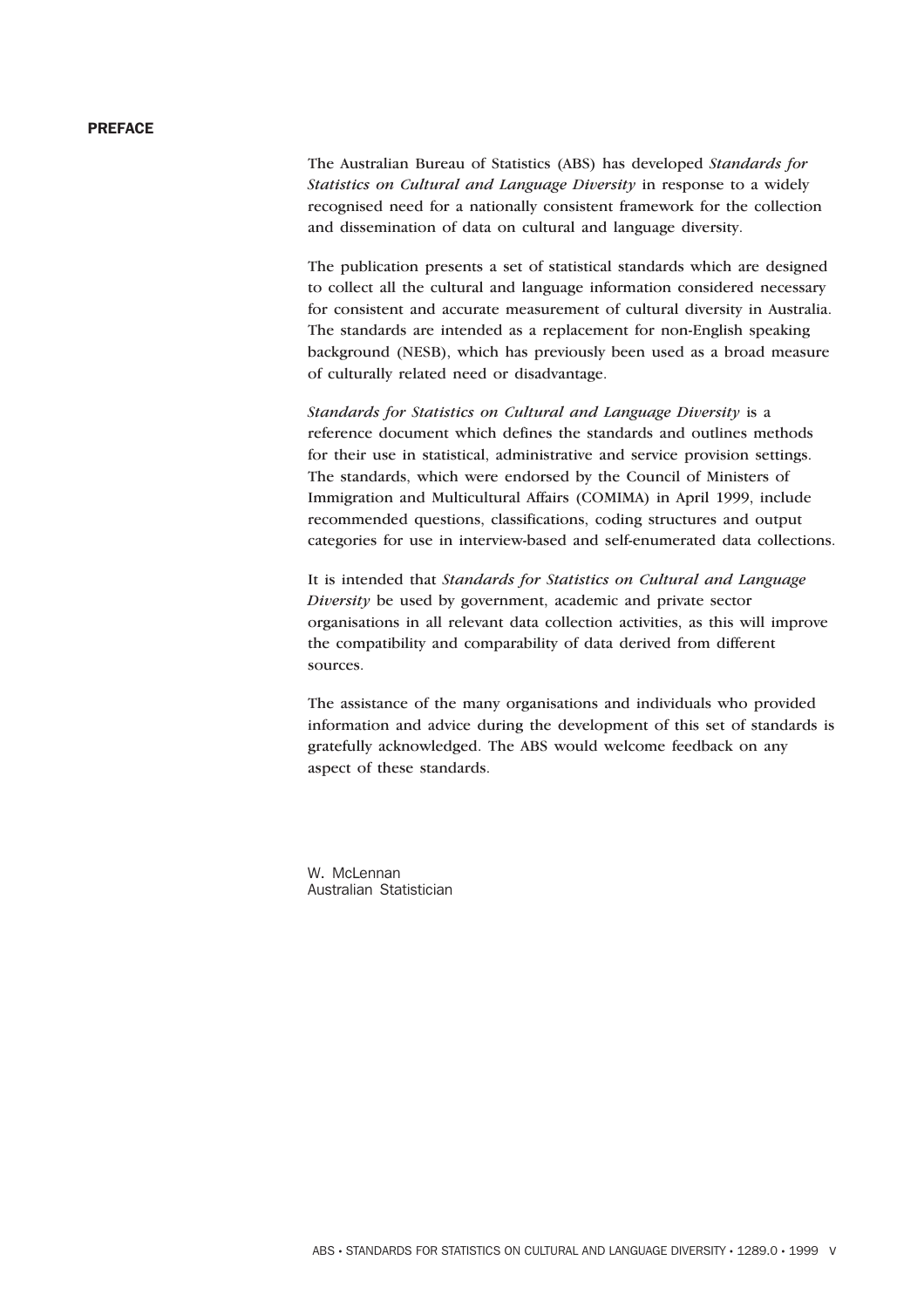# LIST OF ABBREVIATIONS

| ABS           | Australian Bureau of Statistics                                     |
|---------------|---------------------------------------------------------------------|
| APS           | Australian Public Service                                           |
| ARA           | any responsible adult                                               |
| ASCCEG        | Australian Standard Classification of Cultural and<br>Ethnic Groups |
| ASCL          | Australian Standard Classification of Languages                     |
| ASCRG         | Australian Standard Classification of Religious Groups              |
| ASEAN         | Association of South East Asian Nations                             |
| ATSIC         | Aboriginal and Torres Strait Islander Commission                    |
| CLIP          | Cultural and Language Indicators Pilot Study                        |
| <b>COMIMA</b> | Council of Ministers of Immigration and Multicultural Affairs       |
| DIMA          | Department of Immigration and Multicultural Affairs                 |
| nec           | not elsewhere classified                                            |
| NESB          | non-English speaking background                                     |
| PI            | personal interview                                                  |
| <b>SACC</b>   | Standard Australian Classification of Countries                     |
| SCIMA         | Standing Committee of Immigration and Multicultural Affairs         |
| SSCLD         | Standards for Statistics on Cultural and Language Diversity         |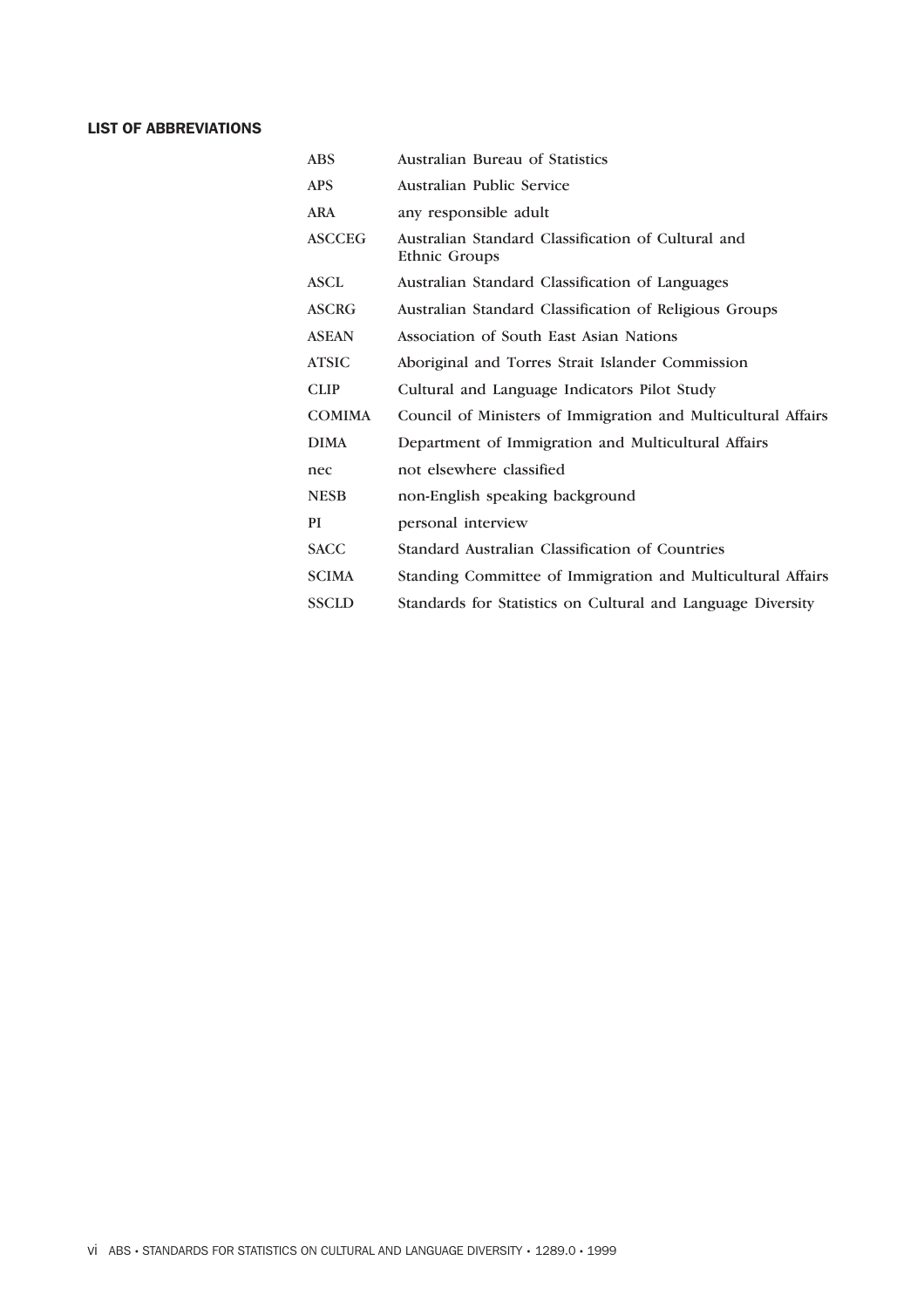### CHAPTER 1 INTRODUCTION

*Standards for Statistics on Cultural and Language Diversity* (SSCLD) has been developed by the Australian Bureau of Statistics (ABS) to provide a means of standardising the way the ABS and other agencies collect and disseminate information relating to the origins of individuals and cultural diversity in Australia. This is done by providing statistical standards to measure those attributes of persons that relate to their cultural and language background, and a means of using these standard measures in a consistent, harmonious and useful manner. (Discussion of what constitutes a statistical standard and the advantages of using standards is provided in Chapter 3.)

The statistical variables to which these standards relate are those that are considered relevant as cultural and language indicators. This list of variables has been developed by the ABS in consultation with other organisations in response to growing user needs and a request from government. (A definition of the term 'variable' is provided in the Glossary.)

These standards are presented in this publication in summary form, focussing on the essential components of the standards required for use outside the ABS and on their use as a set to provide information on particular aspects of cultural diversity in Australian society. A full specification of these standards can be found in the *Statistical Concepts Library* (Cat. no. 1361.0.30.001) on the ABS Website, and to be released on CD-ROM in early 2000.

A number of the standards make reference to major Australian standard classifications related to language and cultural diversity. The use of these classifications is fundamental to the proper application of the standard variables. The standard variables provide summary information about the classifications concerned. These classifications are fully specified in the following ABS publications.

- <sup>n</sup> *Australian Standard Classification of Languages (ASCL)* (Cat. no. 1267.0).
- **n** Australian Standard Classification of Cultural and Ethnic Groups *(ASCCEG)* (Cat. no. 1249.0) (forthcoming in mid 2000).
- **n** *Australian Standard Classification of Religious Groups (ASCRG)* (Cat. no. 1266.0).
- <sup>n</sup> *Standard Australian Classification of Countries (SACC)* (Cat. no. 1269.0).

Full details of the published classifications are also available on the ABS Website.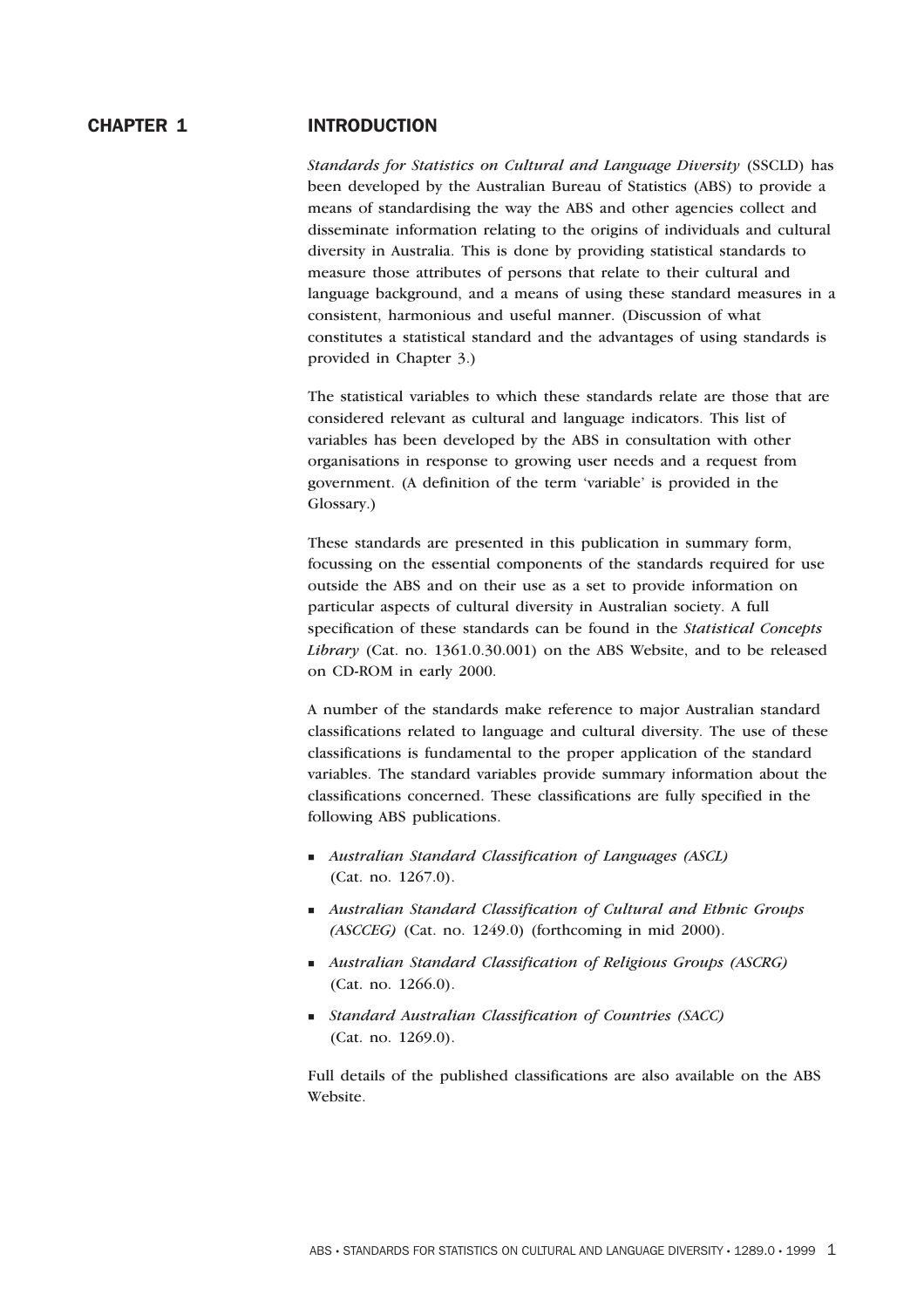| PURPOSE OF THE<br><b>PUBLICATION</b>                            | This publication has four main purposes:                                                                                                                                                                                                                                                                                                                                                                                                                                                                                                                       |
|-----------------------------------------------------------------|----------------------------------------------------------------------------------------------------------------------------------------------------------------------------------------------------------------------------------------------------------------------------------------------------------------------------------------------------------------------------------------------------------------------------------------------------------------------------------------------------------------------------------------------------------------|
|                                                                 | to provide standards to identify, define, classify and disseminate<br>٠<br>particular attributes of a person or group of people that relate to their<br>origins and cultural and language background. Variables relating to<br>the cultural and language attributes which are considered important<br>and relevant, and the reasons for choosing them, are described in<br>Chapter 2;                                                                                                                                                                          |
|                                                                 | to provide a way to identify, measure and monitor service needs<br>п<br>associated with advantage or disadvantage related to cultural and<br>language background. For instance, to provide cultural and language<br>data which facilitate access and equity initiatives;                                                                                                                                                                                                                                                                                       |
|                                                                 | to provide information that supports a measure of cultural and<br>п<br>language diversity in its broader sense. That is, a measure of the<br>cultural and language communities and groups that make up<br>Australian society; and                                                                                                                                                                                                                                                                                                                              |
|                                                                 | to provide information to replace non-English speaking background<br>(NESB) which is widely considered to be no longer appropriate as a<br>general purpose indicator.                                                                                                                                                                                                                                                                                                                                                                                          |
|                                                                 | There are two ways in which the cultural and language variables included<br>in SSCLD can be used:                                                                                                                                                                                                                                                                                                                                                                                                                                                              |
|                                                                 | an individual variable can be used to collect a particular item of<br>п<br>information in a statistical or administrative collection to meet a<br>particular need. This method, while satisfying a particular information<br>need, may provide only a superficial measure of cultural and language<br>diversity; and                                                                                                                                                                                                                                           |
|                                                                 | a set of variables can be used to collect a range of cultural and<br>language information. This approach can provide a broad and<br>relatively balanced method of measuring the cultural diversity of a<br>population or the cultural and ethnic attributes of an individual.                                                                                                                                                                                                                                                                                  |
| USE OF INDIVIDUAL<br>CULTURAL AND LANGUAGE<br><b>INDICATORS</b> | Most ABS statistical collections and the collections of many other<br>agencies do not have the measurement of cultural and language diversity<br>as a primary focus. Many of these collections do, however, need to<br>collect information on one or two of the variables included as cultural<br>and language indicators in this publication. This usage is entirely<br>acceptable and if the statistical standards presented in this publication are<br>used, will provide good quality information which is comparable with<br>many other data collections. |
| USE OF A STANDARD SET<br>OF CULTURAL AND<br>LANGUAGE INDICATORS | It is widely agreed that there are many elements to cultural and language<br>diversity which must be considered to provide an accurate measure of<br>cultural and language background or diversity. To use a single standard<br>variable, such as country of birth, or a non-standard composite concept,                                                                                                                                                                                                                                                       |

such as NESB, is inadequate.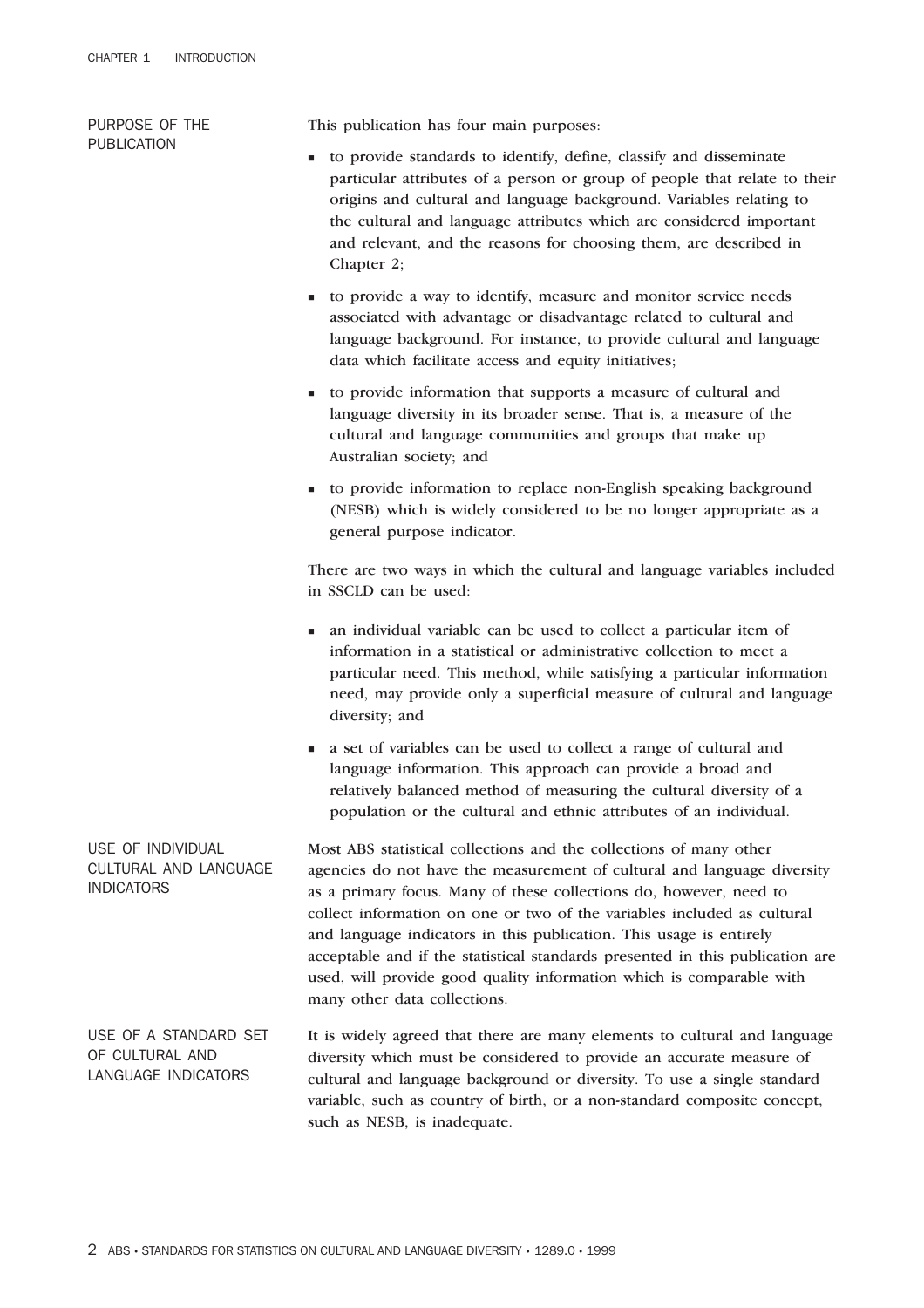USE OF A STANDARD SET OF CULTURAL AND LANGUAGE INDICATORS *continued*

DEVELOPMENT OF THE STANDARD SET OF

INDICATORS

When there is a need to identify the cultural and language background of a person or group of people, or to measure the cultural diversity of a population, it is appropriate to use a standard set of cultural and language indicators as described in this publication. Since the Standard Set of Cultural and Language Indicators has been developed by the ABS in consultation with many other organisations, and in response to growing user needs and a clearly articulated request from government, it has wide-ranging acceptance in the user community and is being actively promoted by the ABS and other organisations. The history of the development process is described in the following section.

There has been an official shift away from using NESB as a measure of cultural diversity and related need or disadvantage. NESB is no longer considered to be an appropriate measure of culturally related disadvantage, in terms of access to government services, for a variety of reasons:

- n the term has many conflicting definitions;
- <sup>n</sup> it groups people who are relatively disadvantaged with those who are not disadvantaged;
- <sup>n</sup> it is unable to separately identify the many cultural and linguistic groups in Australian society; and
- <sup>n</sup> it has developed negative connotations.

In summary, NESB is seen as an oversimplified indicator of disadvantage which may result in inappropriate service provision and neglect the positive aspects of cultural and linguistic diversity. Consequently, government agencies at all levels have increasingly sought to develop a more accurate, effective and consistent measure of cultural and language diversity in order to improve strategic planning and evaluation of service programs.

At a meeting of the Council of Ministers of Immigration and Multicultural Affairs (COMIMA) in May 1996, Commonwealth and State Ministers noted the problems associated with the use of NESB and agreed that the term and its acronym be dropped, where possible, from official communications. The ability of all government agencies to capture a common core set of cultural indicator data which will allow a more precise and meaningful assessment of service uptake by different cultural groups across a number of different portfolio services, as well as a comparative assessment across agencies, was seen as an area requiring urgent attention. To progress the need for the development and implementation of standardised cultural indicator data across all levels of government, the ABS was engaged to cost, develop and pilot a data collection instrument and trial it in a number of government agencies.

A working group comprising the Department of Immigration and Multicultural Affairs (DIMA), the Multicultural Affairs Unit of the Department of Premier and Cabinet (Victoria) and the ABS was established and a draft proposal was developed. In November 1997 the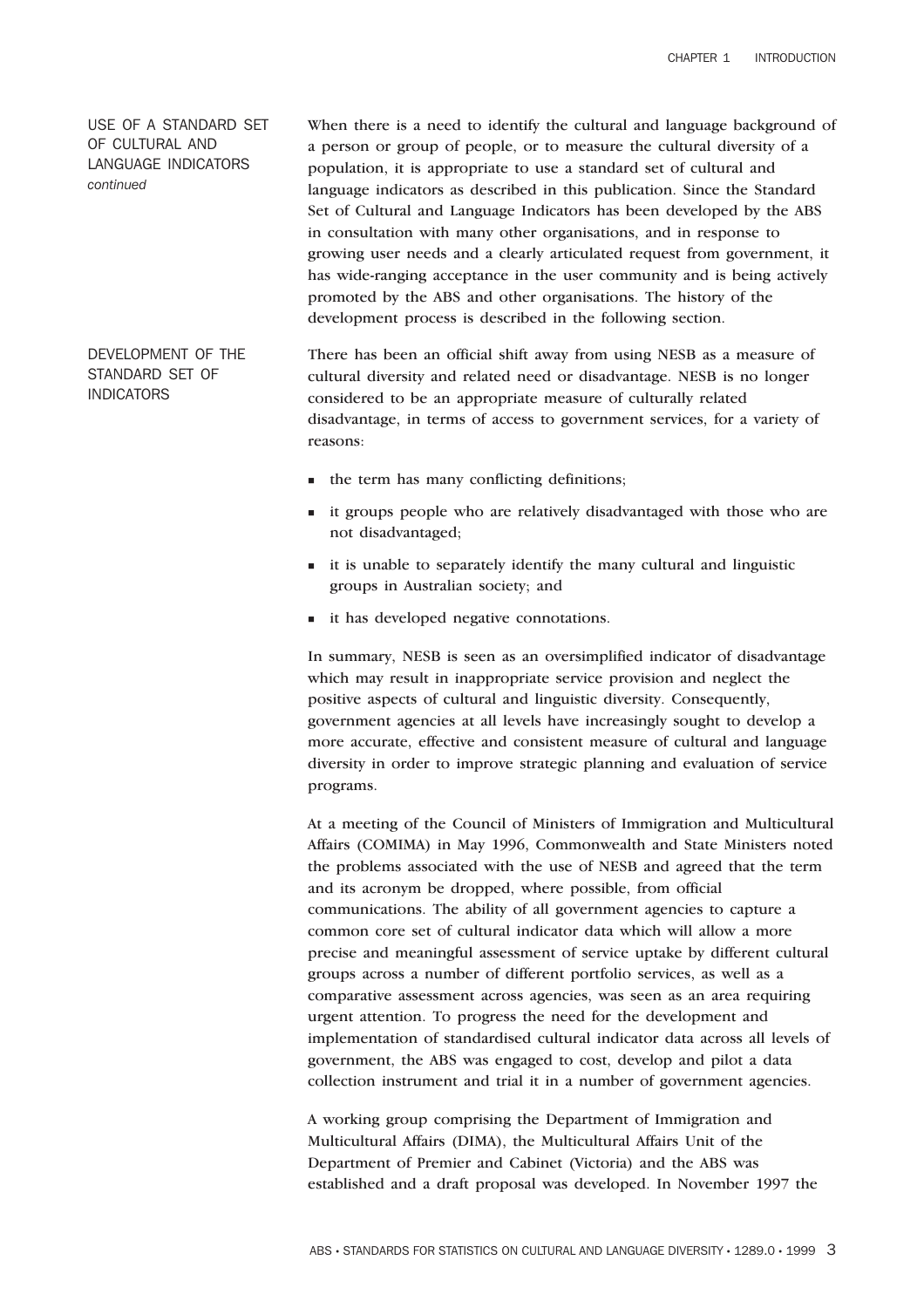DEVELOPMENT OF THE STANDARD SET OF INDICATORS *continued*

draft proposal outlining the objectives, methodology and costs associated with the pilot study was endorsed by the Standing Committee of Immigration and Multicultural Affairs (SCIMA), with the requirement that the project team report back in November 1998.

The overriding aims of the study, known as the Cultural and Language Indicators Pilot Study (CLIP), were to determine the type of data necessary to replace NESB, and to provide a way for cultural and language diversity to be more effectively built into the strategic planning and reporting processes associated with program or service delivery. The objectives were to propose a standard set of variables to measure cultural and language diversity which could be used in all administrative and service provision settings, and to determine a Minimum Core Set of variables from the full standard set that would effectively replace NESB.

It should be stressed that it was not the intention of the exercise to recommend a single key measure of cultural and language diversity to replace NESB, nor to propose an alternative acronym. It was apparent that precise measurement of cultural and language diversity, and related advantage or disadvantage, required a combination of variables which produced a range of data about a person's background.

The study consisted of two main streams of activity. The first was to design and pilot a data collection instrument, which would test a number of indicator variables relating to cultural and language background on surveys and administrative forms in various settings (e.g. hospital admission forms, DIMA Offshore and Onshore processing offices). The second was to undertake analysis of ABS census and survey data, and to conduct supplementary research to assess the performance and suitability of the proposed indicator variables.

## OUTCOMES OF THE CULTURAL AND LANGUAGE INDICATORS PILOT STUDY

This data collection test involved 5,016 clients who used the services provided by a range of local government, State and Territory government and Commonwealth government agencies during the period March to September 1998. This sample size allowed for a broad representation of the community and for a detailed analysis of the results in terms of response rates to individual questions, quality of data collected and the degree of respondent burden. Feedback from the participating agencies on respondent reaction to questions, and respondent concern about sensitivity or privacy of the information sought, was also analysed. Evaluation of the performance and suitability of the variables tested found that only one, Visa Category, would be difficult to implement in particular administrative settings. The remaining variables were found to be suitable indicators of cultural and language diversity, and could be successfully implemented in a range of statistical and administrative collections.

Existing ABS census and survey data were analysed to determine whether there was a relationship between individual cultural and language indicator variables used in ABS collections (and trialed in the CLIP data collection test), and other recognised measures of socioeconomic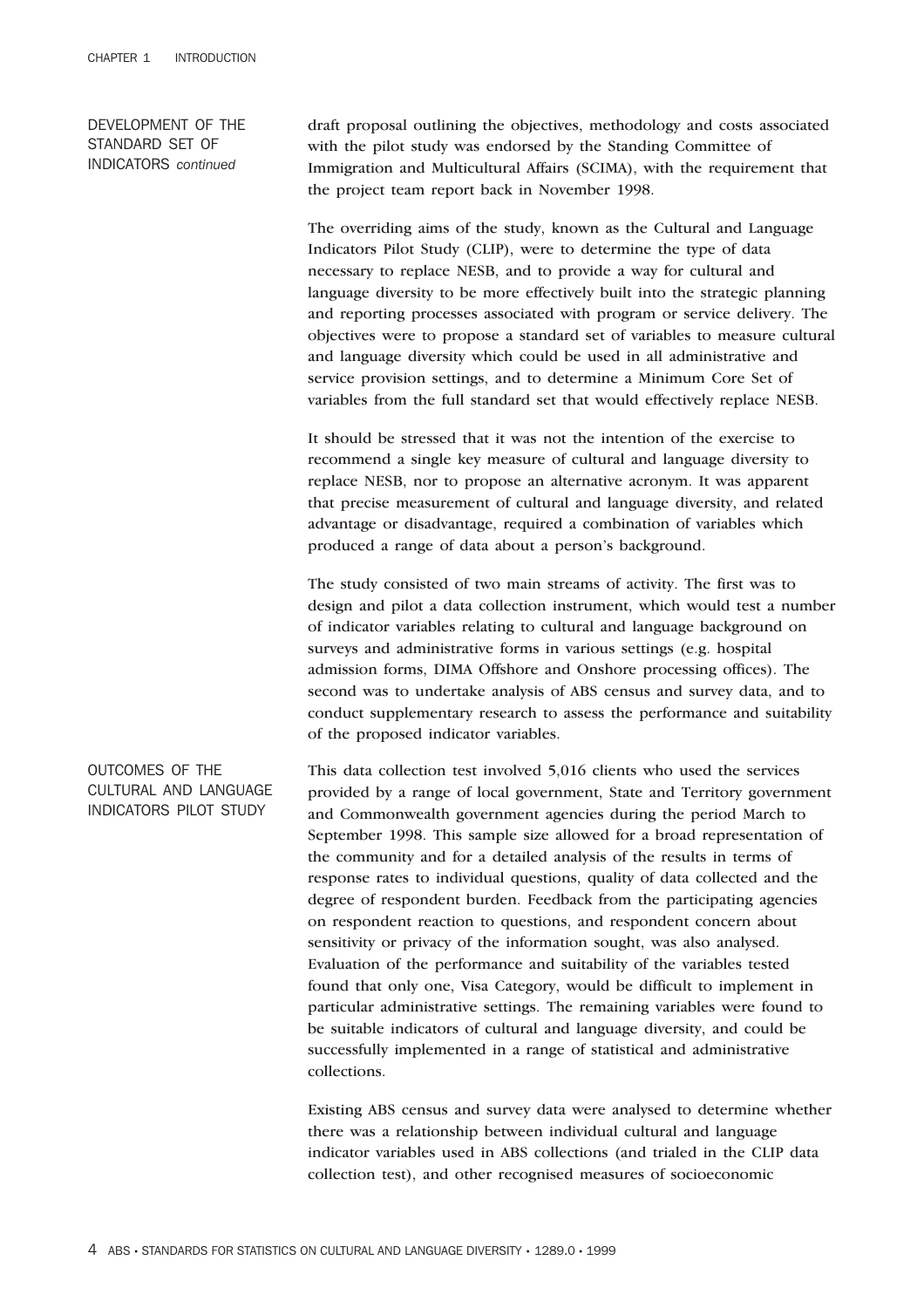OUTCOMES OF THE CULTURAL AND LANGUAGE INDICATORS PILOT STUDY *continued*

disadvantage, such as unemployment rates. The analysis indicated that population groups from certain countries of birth, people who spoke particular languages and those with certain religions had a relatively high correlation with indicators of socioeconomic disadvantage. However, not all people, or even a majority of people, within these groups necessarily exhibited the characteristics of disadvantage. Therefore, attempts to use a single cultural or language variable as a generalised indicator of advantage or disadvantage suffered from the same limitations associated with the use of NESB. This analysis confirmed the need for a range of cultural and language diversity indicators.

The CLIP outcomes, supplementary research and subsequent SCIMA discussions were all used to refine and finalise the Minimum Core Set of Cultural and Language Indicators selected out of the full Standard Set of Cultural and Language Indicators. These indicators are designed to replace NESB and to collect a wide range of cultural and language data.

Because the project was directed primarily towards developing cultural and language indicators to replace NESB, Indigenous Status was not included in the CLIP testing program. However, it was acknowledged that Indigenous Status is a fundamental element of cultural diversity in Australian society and that the existing ABS standard for Indigenous Status, which was at the time the subject of a number of other initiatives, should be included in all data collections where the focus is not restricted to migrants and their descendants.

The Minimum Core Set consists of four variables: Country of Birth of Person, Main Language Other Than English Spoken at Home, Proficiency in Spoken English, and Indigenous Status. Indigenous Status forms part of the core set for those collections which are not specifically focussed on migrants to Australia.

The full Standard Set also includes Ancestry, Country of Birth of Father, Country of Birth of Mother, First Language Spoken, Languages Spoken at Home, Main Language Spoken at Home, Religious Affiliation, and Year of Arrival in Australia. Languages Spoken at Home was not included in the CLIP testing program and, therefore, was not endorsed as one of the Standard Set of indicators by COMIMA. It has been included as one of the full Standard Set in this publication because of its value in providing data on the stock of languages actively used in Australian homes. Any of these variables can be added to the Minimum Core Set variables to collect other relevant cultural and language diversity data to meet particular information needs.

The reasons for these variables being chosen are discussed in Chapter 2. Details of the definition, standard questions, standard classifications, and coding and output procedures for each variable can be found in Chapter 3. Examples of question modules, with correct question ordering and sequencing, for the variables can be found in Chapter 4.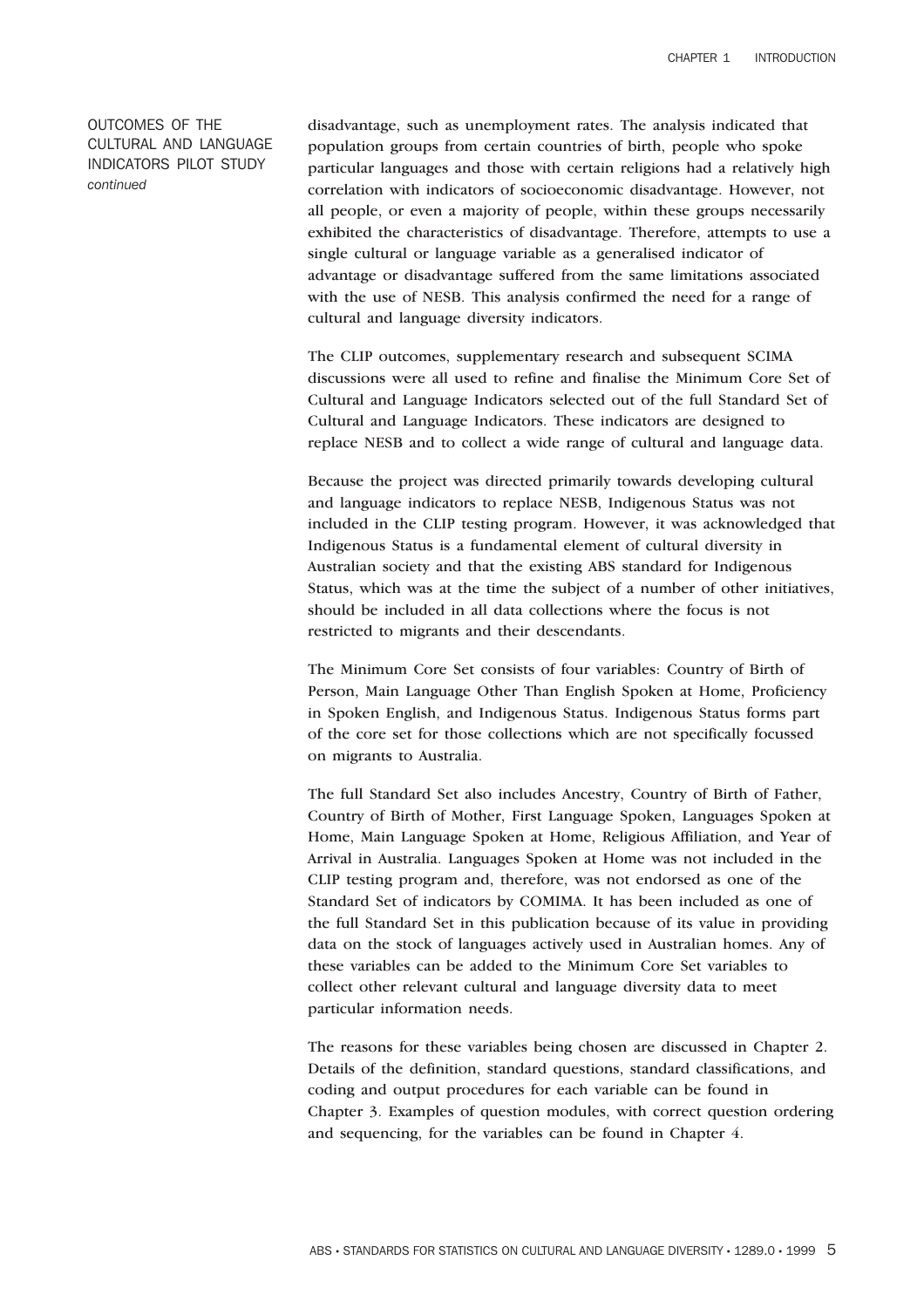ENDORSEMENT OF THE STANDARD SET OF INDICATORS The Minimum Core Set and the Standard Set of Cultural and Language Indicators were endorsed by COMIMA in April 1999. COMIMA felt that this range of variables was able to comprehensively measure different aspects of a person's origins and the extent to which persons from certain cultural and language backgrounds are associated with advantage or disadvantage. The variables were also found to support effective planning, evaluation and monitoring of service programs in all administrative and service provision settings. COMIMA recommended that the Minimum Core Set of variables be implemented in all national and state and territory statistical and administrative collections which require information on cultural and language diversity. COMIMA further recommended that additional variables from the full Standard Set be added to the collection where a wider range of information is required. NEED FOR A STANDARD SET OF INDICATORS Government and private organisations currently collect a wide range of cultural diversity data, with a focus on NESB, using many different data collection methodologies (e.g. self-enumerated administrative forms, personal interviews, etc.) and different measures of a person's cultural background and language use. Because standard or consistent measures of cultural and language data have not been frequently used, it is difficult to compare data from different sources in any meaningful way. The introduction of the Standard Set of Cultural and Language Indicators, with standard questions and data collection procedures, will provide a number of significant benefits, including: <sup>n</sup> providing a consistent method for measuring cultural and language diversity in all statistical and administrative collections; <sup>n</sup> allowing data from different sources, and different time periods, to be compared and integrated in a meaningful way; <sup>n</sup> improving the quality, relevance and accuracy of data produced; and <sup>n</sup> reducing development and operational costs for agencies collecting data on cultural and language diversity by providing a ready-made and reliable method for use in all service provision settings.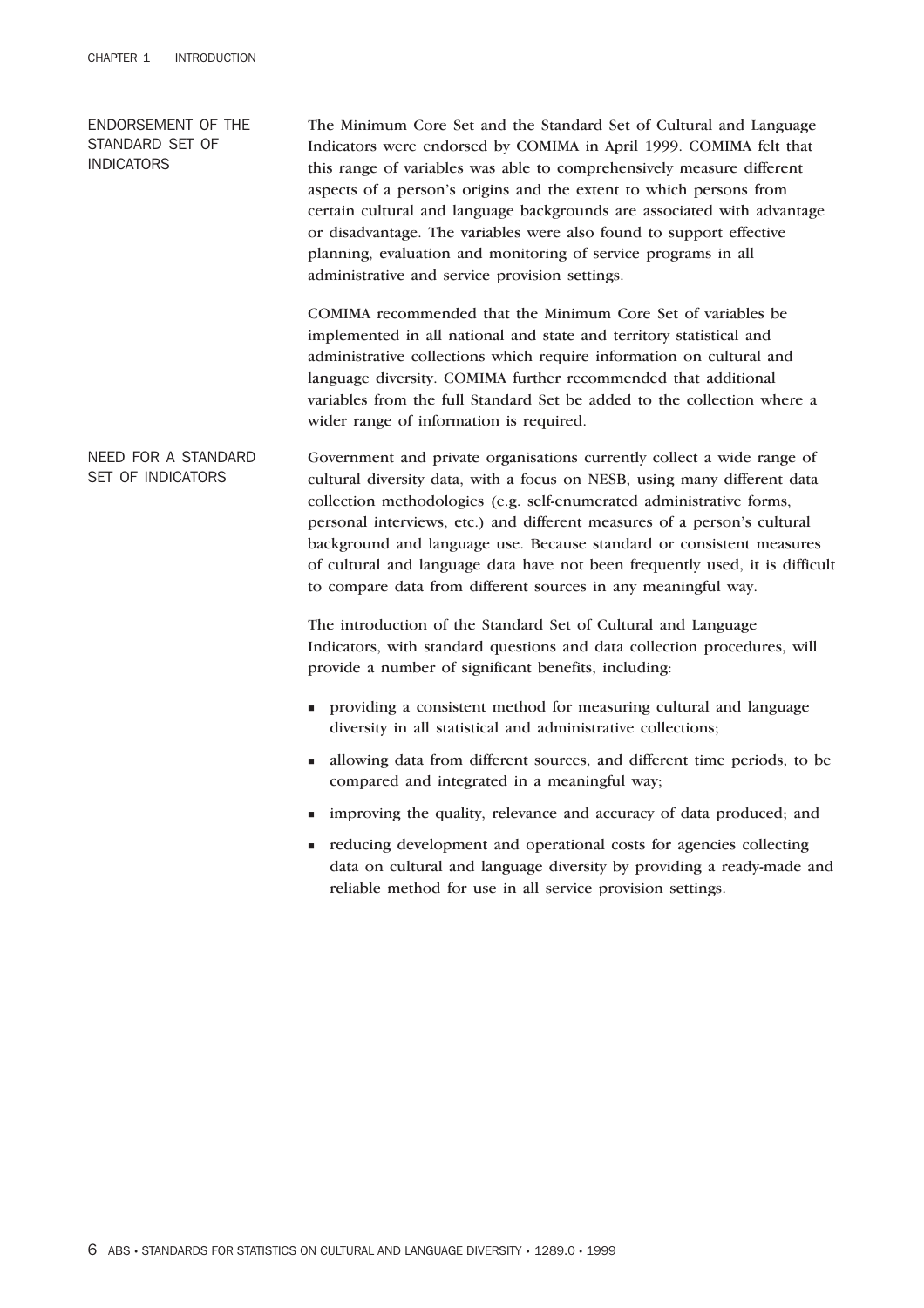# CHAPTER 2 USING THE STANDARD SET OF CULTURAL AND LANGUAGE INDICATORS

As noted in Chapter 1, the Council of Ministers of Immigration and Multicultural Affairs (COMIMA) has recommended that the measurement of cultural and language diversity be based on the use of the Standard Set of Cultural and Language Indicators in statistical and administrative collections across all states and territories. It has further recommended that any measures currently based on the notion of non-English speaking background (NESB) be replaced by the new method. A Minimum Core Set of the recommended indicators is considered necessary to collect the minimum amount of information needed to replace the key measure of NESB.

Organisations will need to review and adjust their measurement tools and data processing procedures to fully implement the proposed cultural and language indicators in their collections. This could involve:

- n the deletion or addition of questions;
- n changes to question wording and sequencing;
- n changes to definitions;
- <sup>n</sup> changes to the classification of responses; and
- <sup>n</sup> changes to manual and computer coding systems used to capture and manipulate data.

The cultural and language indicators consist of a suite of statistical variables for which the Australian Bureau of Statistics (ABS) has developed statistical standards. The use of statistical standards is considered essential to provide the basis of comparability of information collected within and between agencies, especially comparability with data produced by the ABS. Therefore, to implement the recommendations of COMIMA, organisations will need to accept and use ABS statistical standards for the Minimum Core Set and Standard Set of Cultural and Language Indicators.

While implementation of the ABS standards may involve some initial costs and inconvenience, consistent use of the standards will ultimately result in developmental and operational savings as well as improving the quality of information collected.

THE MINIMUM CORE SET OF CULTURAL AND LANGUAGE INDICATORS

The Minimum Core Set of Cultural and Language Indicators consists of the following four variables:

> Country of Birth of Person Main Language Other Than English Spoken at Home Proficiency in Spoken English Indigenous Status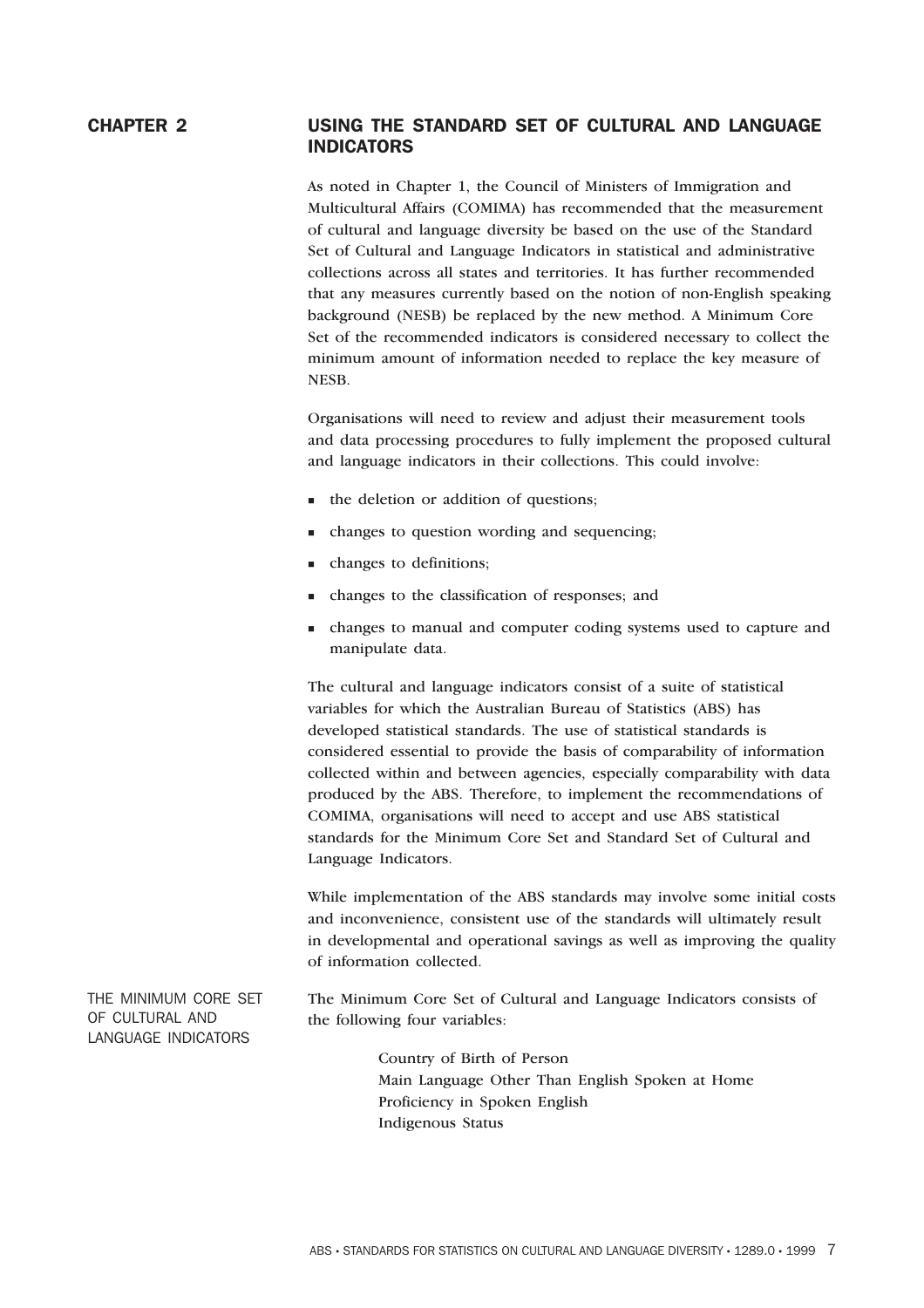THE MINIMUM CORE SET OF CULTURAL AND LANGUAGE INDICATORS *continued*

It is recommended that the Minimum Core Set of variables (see Chapter 3 for details of the statistical standard for each variable) be collected in all administrative and service provision settings where information on cultural and language diversity is required. However, where the focus is on migrant issues only, it may not be appropriate or useful to include Indigenous Status. In instances where data collection activities are focussed specifically on Aboriginal and Torres Strait Islander peoples, Country of Birth of Person could be omitted as the population of interest would almost all be born in Australia. Chapter 4 provides an example of the Minimum Core Set question module which illustrates appropriate question ordering and sequencing.

Where particular collections currently do not include one of the four Minimum Core Set variables, but include other cultural diversity variables which are better suited to the collection, it is not intended that a core variable necessarily replace a variable currently collected. Instead, it is recommended that the other Minimum Core Set variable be added to the collection. For example, if an organisation collects Country of Birth of Person and Year of Arrival in Australia data because they are useful when used together, it is not proposed that the organisation replace Year of Arrival in Australia with Main Language Other Than English Spoken at Home and Proficiency in Spoken English. Rather, the organisation is encouraged to collect Main Language Other Than English Spoken at Home and Proficiency in Spoken English *as well*.

THE STANDARD SET OF CULTURAL AND LANGUAGE INDICATORS

The Standard Set of Cultural and Language Indicators is as follows: Country of Birth of Person Main Language Other Than English Spoken at Home Proficiency in Spoken English

Indigenous Status Ancestry Country of Birth of Father Country of Birth of Mother First Language Spoken Languages Spoken at Home Main Language Spoken at Home Religious Affiliation Year of Arrival in Australia

Any of the non-core variables in the Standard Set (see Chapter 3 for details of the statistical standard for each variable) can be added to the Minimum Core Set to create question modules which enable other relevant data to be collected to meet particular information requirements. The additional indicators can be added, either individually or in combination, to the core set. A general principle might be to ask as wide a range of questions as possible to provide a comprehensive picture of an individual's origins and characteristics.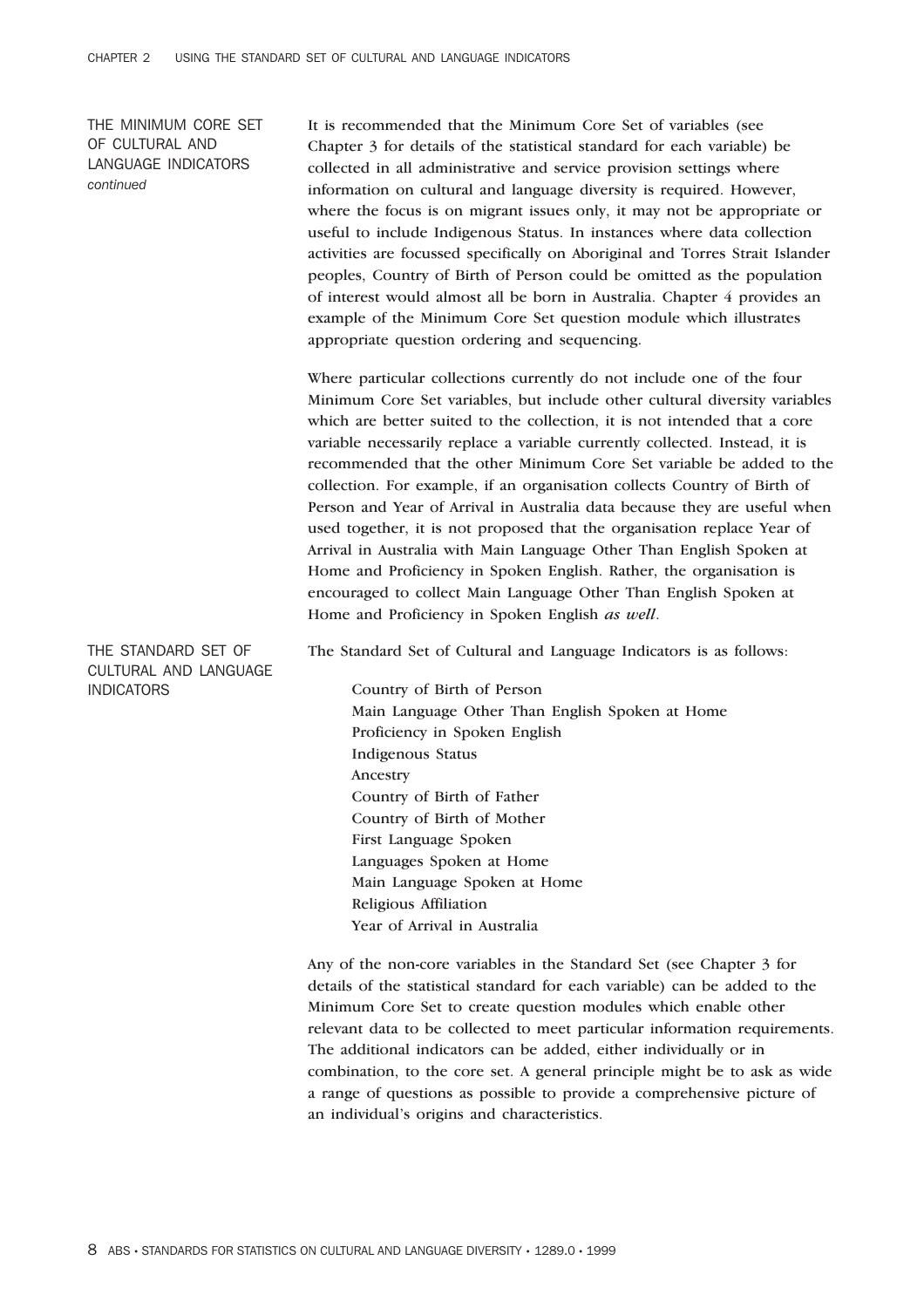# THE STANDARD SET OF CULTURAL AND LANGUAGE INDICATORS *continued*

The questions outside the core set have not been assigned a hierarchy of priority. Individual requirements will determine which additional questions are needed and the order in which non-core questions are asked. However, some questions should only be asked of certain populations. For example, Year of Arrival in Australia should only be asked of those people born overseas. Chapter 4 contains examples of question modules showing the correct sequencing of questions when variables are added to the Minimum Core Set.

The Standard Set contains several different language variables which each measure a different concept associated with language usage. The language variable, Main Language Other Than English Spoken at Home is included as part of the Minimum Core Set because it was identified, following extensive consultation with users of language data, as the most useful general purpose language variable. It is the language variable used in the ABS Census of Population and Housing and its use therefore enables administrative data to be directly compared or integrated with census data. This would be more difficult to achieve if different measures of language were used in the two contexts.

Organisations should use other language variables in addition to Main Language Other Than English Spoken at Home if additional language data are required. The choice of additional language variables, the order in which they are asked and which language variable is used as a filter for Proficiency in Spoken English will depend on particular information requirements. The relative strengths and weaknesses of the four language variables included in the Standard Set are discussed in the next section.

It should be noted that in statistical collections without a cultural focus, individual variables from the Standard Set can be used without having to use the full Standard Set or Minimum Core Set of variables. In such circumstances it is still necessary to use the standards developed for these variables as detailed in Chapter 3.

CHOICE OF VARIABLES FOR THE STANDARD SET OF **INDICATORS** The variables included in the Minimum Core Set and the Standard Set of Cultural and Language Indicators were chosen by the ABS and other agencies involved in the project because they provide a range of information that is pertinent to the measurement of cultural and language diversity, and of related advantage or disadvantage in terms of access to government and other services. They are variables that are being increasingly used in the statistical and administrative collections of the ABS and other organisations. The fact that ABS standards, with standard definitions, question wording and data collection procedures, already existed for these variables, or were in the process of being developed, supported the choice of variables.

> The following outlines the main reasons why each variable was chosen for the Standard Set. It also outlines the relative strengths and weaknesses of each language variable, the quality of data collected and the suitability of the language variables as a filter for the Proficiency in Spoken English variable.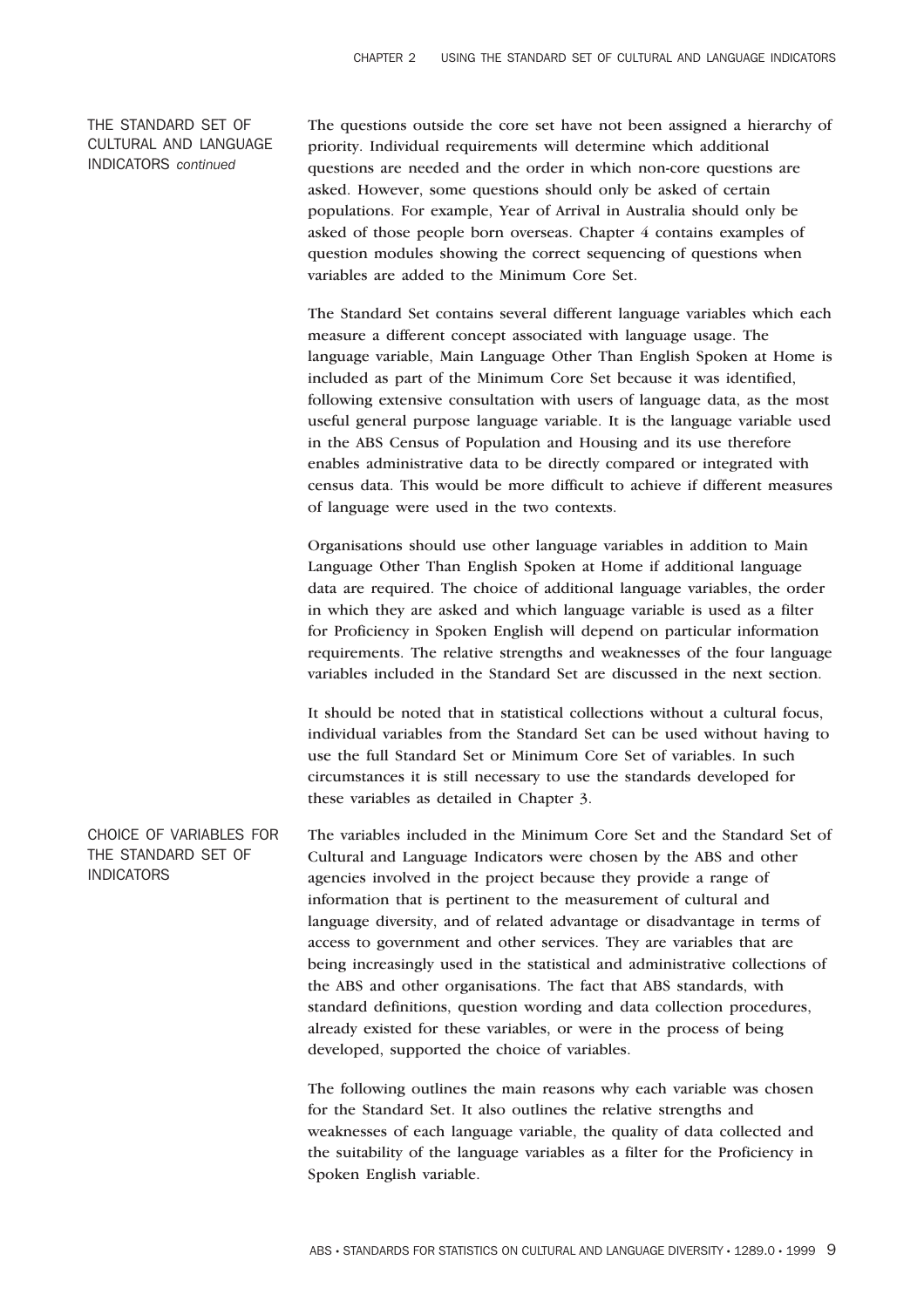Country of Birth of Person This variable provides fundamental and objective information about a person's origins. It is widely regarded by many organisations as a priority measure of cultural background, and forms a key element of their current data collection practice. The variable readily enables comparison with existing ABS census and survey data, and with overseas data. When used in conjunction with other cultural and language variables, Country of Birth of Person allows for the identification of subgroups within a migrant population. It has limitations in identifying ethnic and cultural groups which form minorities in their country or countries of origin and groups which have significant populations in countries outside their country of origin. See page 20 of Chapter 3 for more details.

Main Language Other Than English Spoken at Home This language variable provides information on the number of people who speak English only and, if one or more other languages are spoken, the main non-English language used in the home. The variable has the merit of capturing a language other than English, where the main language spoken may be English but a language other than English is still used in the home. This maximises numbers for the more established migrant communities. In some cases, however, this measure may not reflect complete language use, for example, when English is the only language spoken in the home but a language other than English is spoken outside the home, within a person's ethnic or community group. This measure may also record the language usage of those people whose main and preferred language is English but who have learnt another language, which is occasionally but not normally spoken at home, in the 'Other Than English' category.

> A weakness of Main Language Other Than English Spoken at Home is that it can only capture language use in the home, and may indicate the use of languages other than English for those people whose main language is usually English and whose use of another language is marginal. As such, this variable filters some people whose main language spoken is English to the Proficiency in Spoken English variable, which ideally should only be asked of those for whom English is a second language. It may also exclude some people who speak a language other than English outside the home but who speak only English at home, although not proficiently, from being asked the Proficiency in Spoken English question. However, the extent of these 'filtering' problems is not known and many users regard the combination of this language variable and Proficiency in Spoken English as the best measure for identifying service needs and the potentially disadvantaged. This variable is also used as a filter for Proficiency in Spoken English by the ABS in the Census of Population and Housing.

Main Language Other Than English Spoken at Home was chosen for the Minimum Core Set not only because of its strengths as a measure of language usage, but also because it is the language variable used in the Census. A major advantage of including this language variable in the Minimum Core Set is that it allows for comparability of language data collected by statistical and administrative collections, with ABS census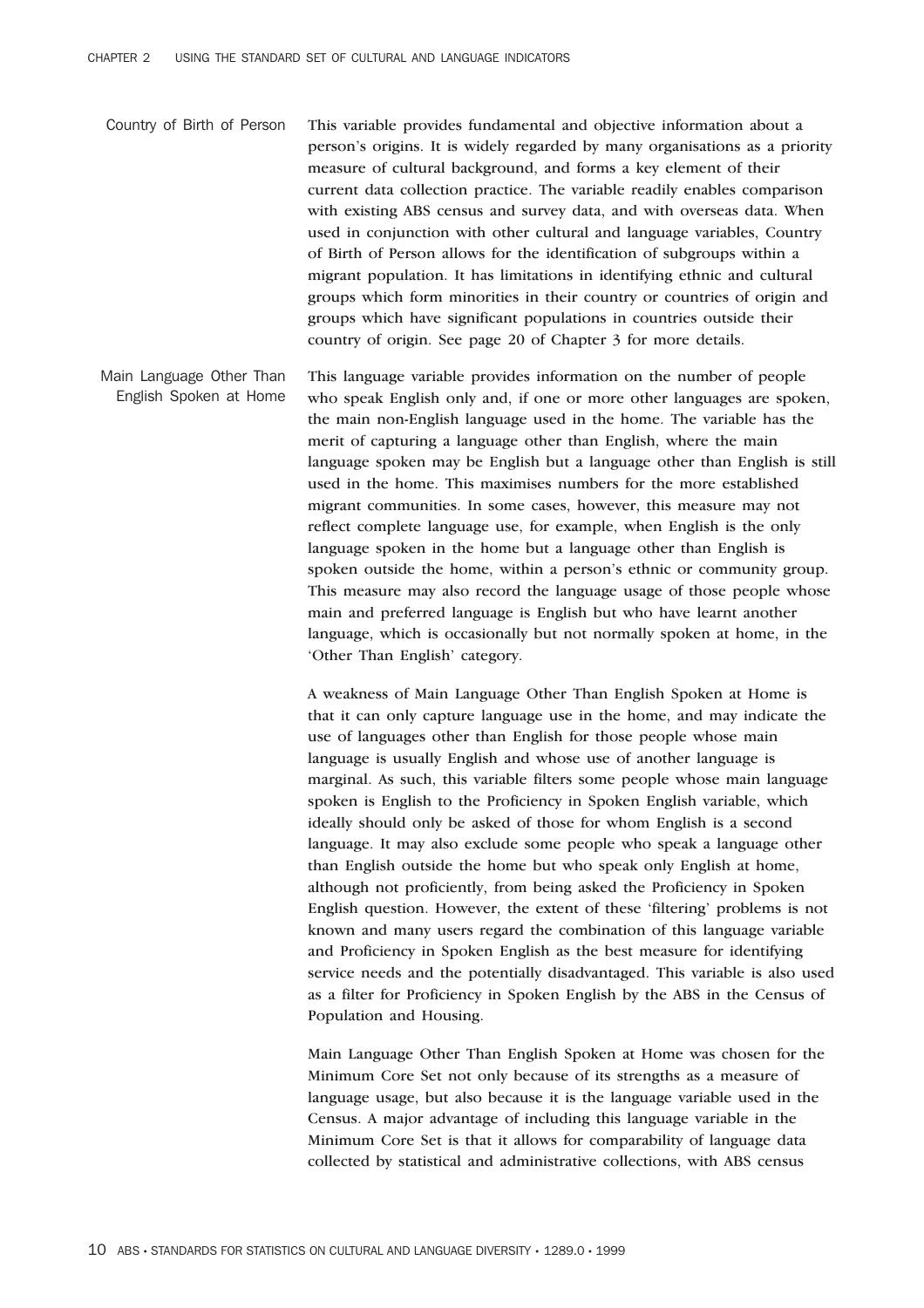- Main Language Other Than English Spoken at Home *continued* data. This allows, for example, rates of usage of services by particular language groups in particular regions to be calculated on the basis of the size of the group in the catchment area as revealed by census data. See page 26 of Chapter 3 for more details about this variable.
	- Proficiency in Spoken English This variable provides a broad measure of the English proficiency of non-native English speakers. Proficiency in Spoken English is seen as a key variable by many organisations because it identifies those people most likely to suffer disadvantage, in terms of their ability to access services, due to a lack of competence in spoken English. Analysis of 1996 Census data has also identified a clear association between this variable and socioeconomic disadvantage. As it is designed to assess the ability of people who speak languages other than English, Proficiency in Spoken English must be asked after a language variable which filters out people whose only language is English. See page 32 of Chapter 3 for more details.
		- Indigenous Status Indigenous Status provides data on the number of people who identify as being of Aboriginal or Torres Strait Islander origin. Indigenous Status is a fundamental element of cultural diversity in Australian society and should be included in all relevant data collections except for those specifically focussed on migrants and their descendants. See page 35 of Chapter 3 for more details.
			- Ancestry This variable provides a self-assessed measure of ethnicity and cultural background by identifying a person's origins and heritage. It can also be used in combination with other variables as a measure of the extent to which people retain the ethnicity and culture of their forebears (e.g. parents and grandparents). However, there are many Australians with origins and heritage which do not, in practice, relate to their current ethnic identity. As such, Ancestry is not considered to be a particularly good measure of service needs and should be used in conjunction with the Country of Birth variables and language variables to provide additional information about a person's cultural identity. It may be of most value for some analytical purposes when the population of interest is restricted to persons born overseas, or who have one or more parents born overseas.

One advantage of including the Ancestry variable in the Standard Set is that it will allow comparisons of Ancestry data from administrative sources with ABS census data, as the ABS plans to include this variable in the 2001 Census. See page 39 of Chapter 3 for more details.

Country of Birth of Father Country of Birth of Father identifies the country in which a person's father was born. It is regarded as an important variable as it can be used, in association with other cultural and language variables, to determine the extent to which second generation Australians retain their parents' culture, ethnicity or language. See page 44 of Chapter 3 for more details.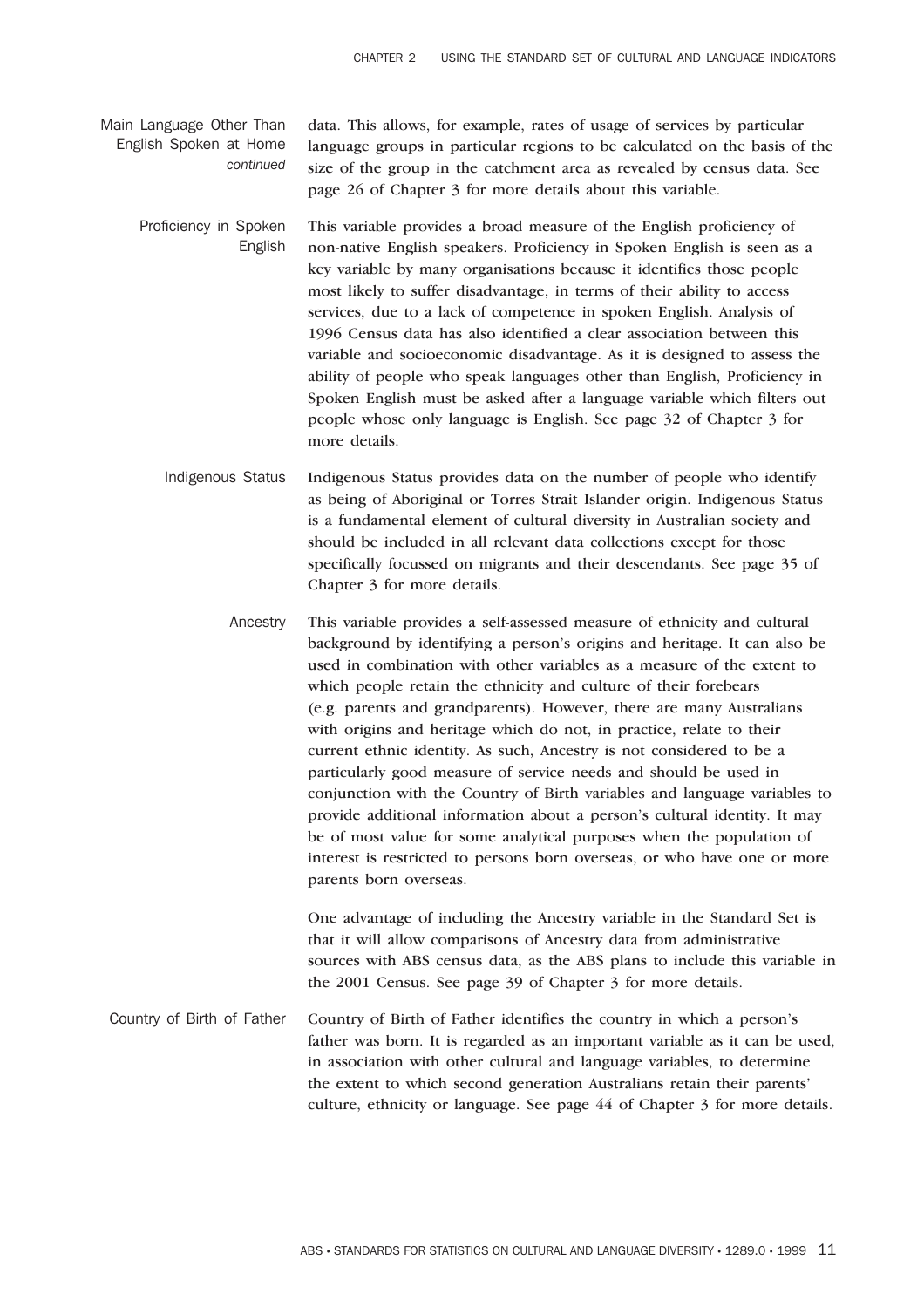- Country of Birth of Mother Country of Birth of Mother identifies the country in which a person's mother was born. It is regarded as an important variable for the same reasons as Country of Birth of Father, and the two variables are generally used together. See page 49 of Chapter 3 for more details.
	- First Language Spoken This variable provides accurate information about a person's cultural and linguistic background, as First Language Spoken does not change over a person's lifetime, and is regarded as a good surrogate measure of ethnicity because of its connection with a person's origins and the origins of his or her parents. This variable also provides a good measure of current language use in the community. ABS data show that 95% of Australians whose first language is a language other than English, are still able to use their first language.

In some instances however, depending on age, year of arrival in Australia, and living arrangements, a person's first language spoken will not necessarily be the person's language of greatest competence or the main language he or she currently speaks at home or in the community. As such, like Main Language Other Than English Spoken at Home, this variable may overstate the real level of usage of languages other than English. See page 54 in Chapter 3 for more details about this variable.

Languages Spoken at Home This language variable provides data on the stock of languages actively used in Australian homes. In some cases, however, this measure may not reflect complete language use when, for example, only one language is spoken in the home but other languages are spoken outside the home, within a person's ethnic community group. This variable puts no restrictions on the number of languages a person can report as being spoken in the home. However, multiple language responses may include languages which play a minor role in a person's communication because they are not the person's first language, the language mainly used or the language of greatest competence. The variable does not determine the frequency with which each language, reported as being spoken in the home, is used.

> As it is possible to have multiple responses to this variable which include a mix of English and non-English languages, it does not provide a reliable filter for Proficiency in Spoken English and should not be used as such. See page 60 of Chapter 3 for more details about this variable.

Main Language Spoken at Home This variable provides information about the language most frequently used by a person at home. It is a good indicator of the language in which an individual is likely to be most at ease. However, Main Language Spoken at Home tends to understate current community language usage, of languages other than English, amongst the longer standing migrant groups who now mainly use English at home. In some instances, it does not provide information about a person's cultural and language background but rather information about an aspect of their living arrangements (i.e. the single language most frequently used in the household in which they live).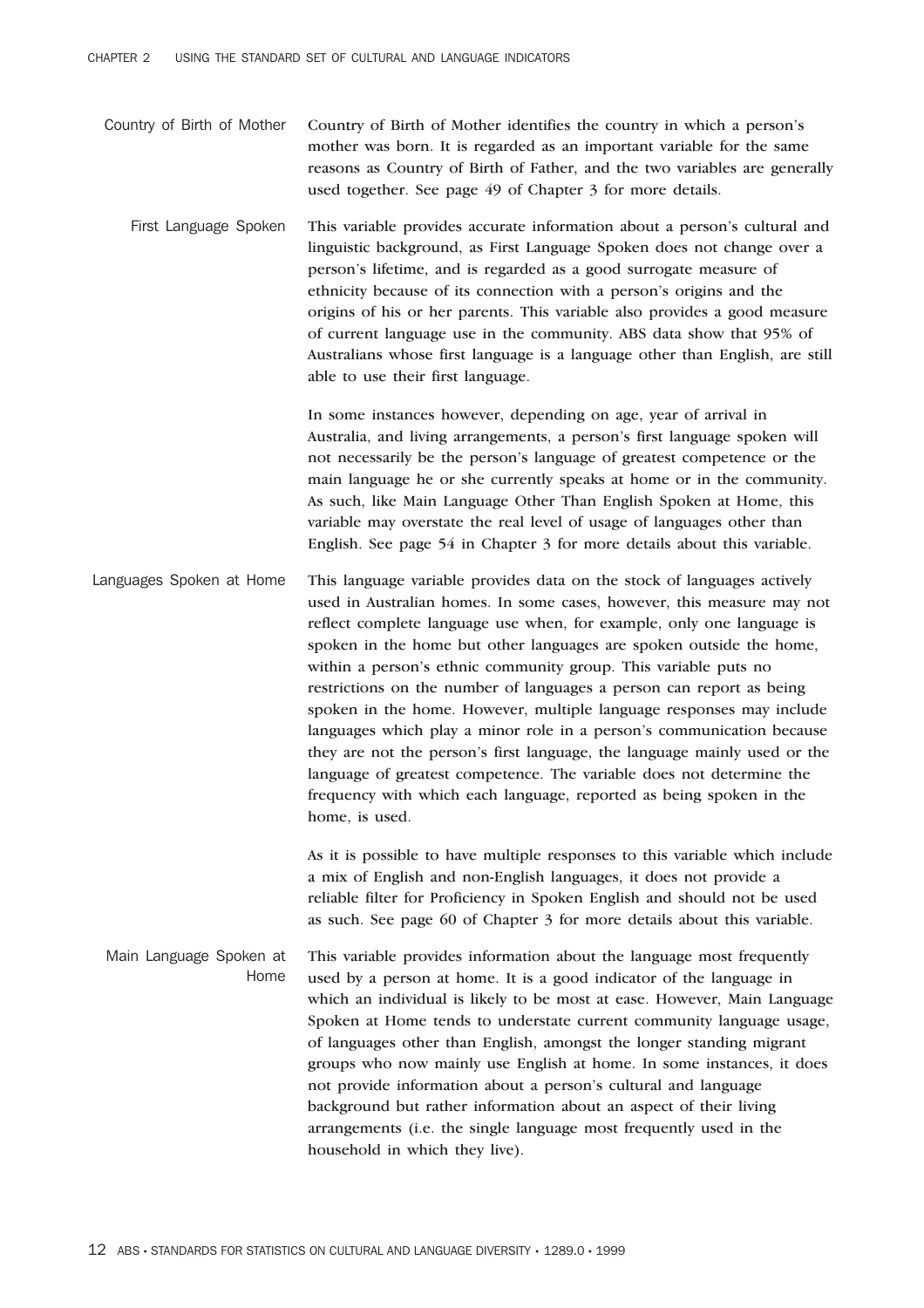Main Language Spoken at Home *continued* Main Language Spoken at Home can be used as a filter to Proficiency in Spoken English. However, it will sequence people who mainly speak a non-English language at home but who are proficient in English, which is their main language outside the home, to the Proficiency in Spoken English question. It may also sequence past the Proficiency in Spoken English question some individuals who mainly use English at home but are not fully proficient in English. First Language Spoken and Main Language Other Than English Spoken at Home are better filters to Proficiency in Spoken English. See page 64 of Chapter 3 for more details about this variable.

Religious Affiliation As well as providing data on the number of people who identify with particular religious groups in the Australian community, this variable provides additional data for identifying specific ethnic or cultural groups, when used in conjunction with other cultural and language variables. Some organisations have found data on religious affiliation helpful in delivering culturally relevant services to clients. See page 68 of Chapter 3 for more details.

Year of Arrival in Australia This variable is used to derive the length of time a person born in another country has spent living in Australia. It is an important variable for many purposes as it gives an indication of how familiar migrants are likely to be with Australian society and practices, how long it took them to overcome settlement difficulties, and how their social characteristics have changed with the length of time they have been here. Year of Arrival in Australia is also related to familiarity with the domestic labour market and may be a major determinant of the economic situation of migrants. See page 73 of Chapter 3 for more details.

COLLECTING CULTURAL AND LANGUAGE DATA When collecting data on cultural and language diversity, the standards provided in Chapter 3 should be used and the ordering of questions and sequence guides provided in Chapter 4 should be followed. This will ensure that compatible and comparable data are collected across statistical and administrative collections, and over time, for all government and private sector collections. Responses to the cultural and language questions should be classified using standard ABS classifications and associated coding procedures. These classifications are well researched and soundly developed and their use enables the ready comparison of data from different sources. The use of ABS coding indexes designed to complement the classifications will simplify the coding process and improve data accuracy.

> It is recommended that data be captured and stored at the most detailed level of the classification wherever possible. This allows the greatest flexibility for the output of statistics, enables more detailed and complex analysis, facilitates comparisons with previous data using different classifications and preserves information so as to provide maximum flexibility for future use of the data.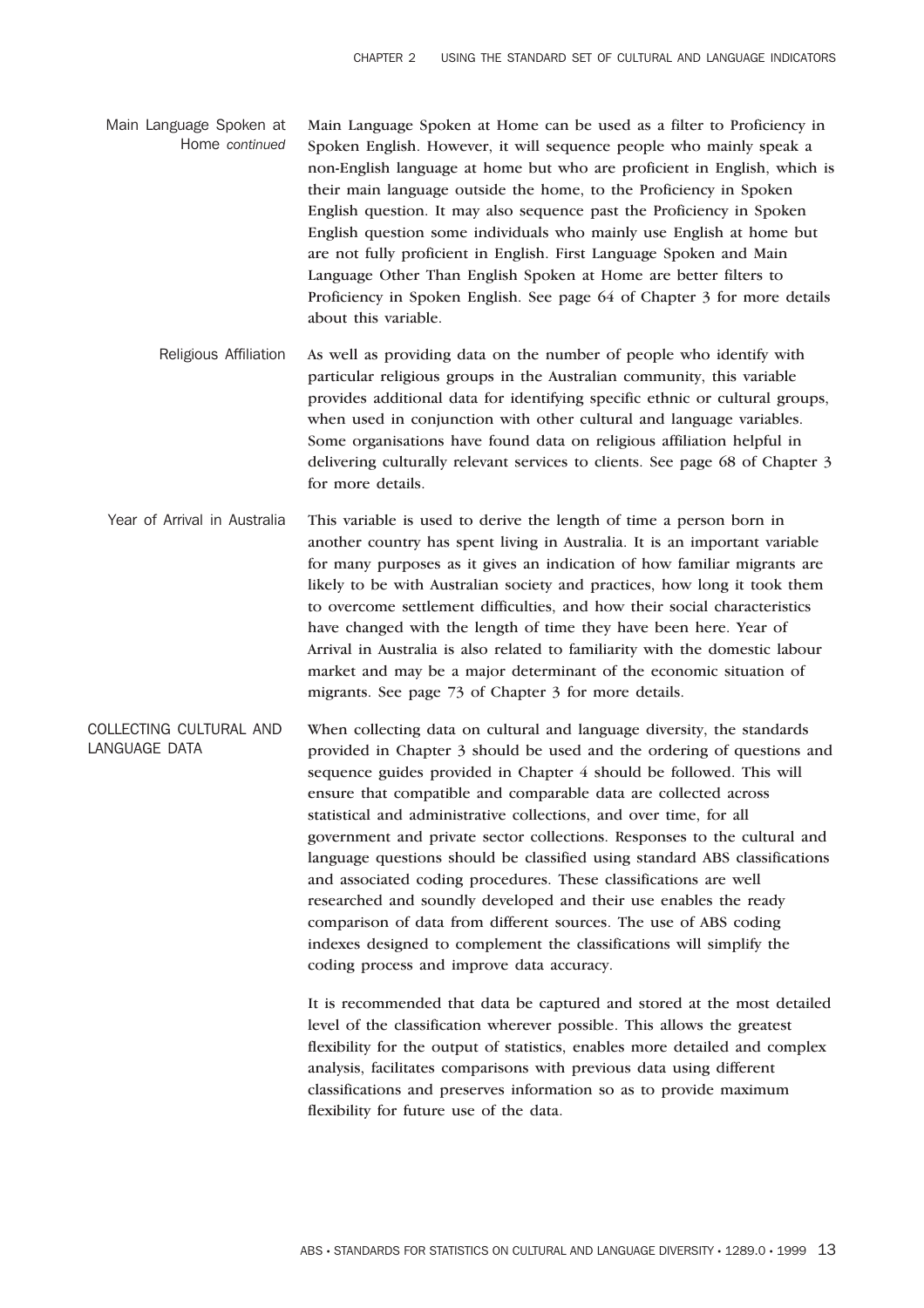COLLECTING CULTURAL AND LANGUAGE DATA *continued* The Minimum Core Set and Standard Set of questions are designed to provide information about the origins and cultural characteristics of an individual or group. They therefore do not include questions about a person's labour force characteristics, educational qualifications, income, etc. If socioeconomic data are needed a number of such questions should be asked, and a range of ABS standards is available to assist where such questions are required. It should be noted that making assumptions about the socioeconomic status of a person or a population on the basis of their origins is not recommended.

USING CULTURAL AND LANGUAGE DATA It is not the role of the ABS to anticipate how a particular organisation should use data relating to each variable or use the data taken together. This will depend on the data requirements necessary to support the policy and operational aims and objectives of each organisation. However, the following observations are offered to illustrate how data on cultural diversity can be used.

> There are two basic perspectives of data which affect the range and uses of data collected about cultural and language diversity.

- Data about individuals.
- <sup>n</sup> Aggregated data about community groups.

Data about Individuals Data about individuals are used to determine the facilities and services required by an individual (or the facilities and services an individual does not need). One of the aims of the use of the Standard Set of Cultural and Language Indicators is to enable agencies to make decisions about a person's needs on the basis of direct and accurate information about their background, language and English skills without making unfounded assumptions about individuals on the basis of the general characteristics of the community group to which they belong. This was a drawback of NESB which the methods detailed in this publication hope to overcome.

> Assumptions about a person's, say, language skills made on the basis of their country of birth are not recommended. For instance, when analysing the characteristics of a population, relatively high levels of correlation between a level of Proficiency in Spoken English and country of birth can be achieved when Year of Arrival in Australia is also considered. When applied to an individual, however, this method can produce inaccurate conclusions.

Generally, it can be said that when replacing NESB as a measure of disadvantage, Proficiency in Spoken English provides a similar, but more precise and meaningful, measure. The Cultural and Language Indicators Pilot Study (CLIP) (see Chapter 1) supported the notion that this variable provides information which is fundamental to target the provision of services to people whose lack of ability in spoken English is potentially a barrier to gaining access to government programs and participating in Australian society on an equal footing with those who are proficient in English.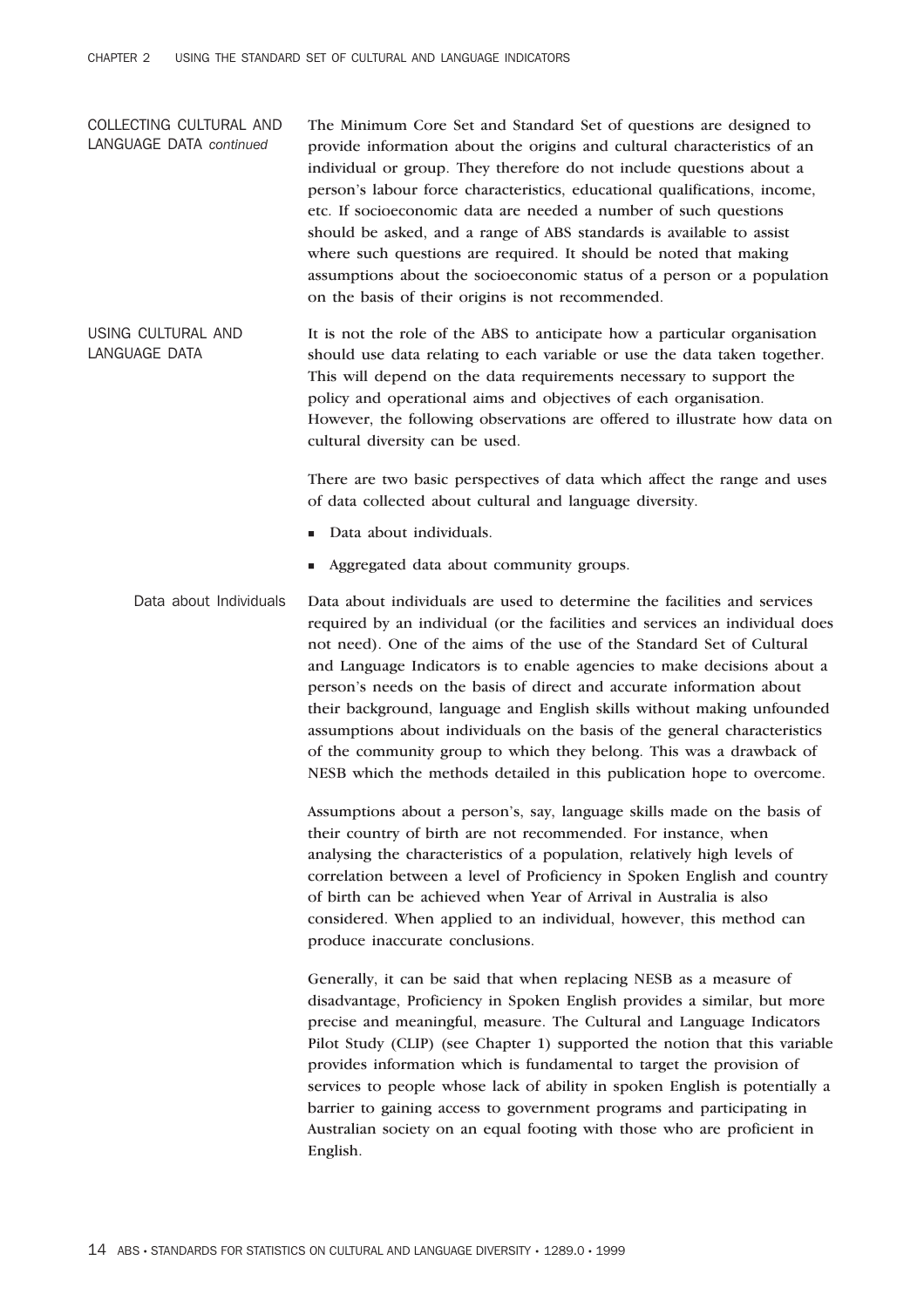Data About Individuals *continued* Use of a language variable not only provides a filter to Proficiency in Spoken English, but also accurately indicates the language characteristics and origins of an individual. Using Country of Birth of Person with a language variable provides a cultural dimension which is likely to indicate a person's familiarity with Australian institutions, labour market, etc. Adding Country of Birth of Mother and/or Country of Birth of Father to this mix of variables will further refine this measure of cultural and language background and provide additional information on a person's potential for accessing services.

> Country of Birth of Person is best used in conjunction with Year of Arrival in Australia as this will provide an indication of the extent to which migrants are likely to have adapted to Australian society. It can also be used to determine which community groups have the most difficulty, or take the longest time, to adapt to Australian society.

Aggregated Data It is necessary to aggregate data collected from individuals to create community group profiles for the purposes of policy setting, service monitoring, analysis and thematic reporting. In such circumstances, the range of data collected should, where possible, be suitable for the aggregation and analysis undertaken. The use of Country of Birth of Person (and perhaps Country of Birth of Mother and/or Country of Birth of Father), a language variable and Religious Affiliation will accurately identify most cultural and ethnic groups.

> Because the data from many administrative sources (such as income and occupation data) is limited, extrapolation of group characteristics using correlations developed from, for example, cross-classified census data is often necessary when studying the social and economic functioning of community groups. Although more meaningful data will be obtained if direct questions are asked of the target population, data derived for community groups can be used because such data do not draw direct conclusions about a particular person's characteristics.

Using relationships between language communities and aspects of functioning such as Proficiency in Spoken English, labour force status, educational qualifications, etc. (established using census data), it is possible to draw conclusions about the service needs of particular language communities. This provides useful planning information when these communities are encountered in administrative and service provision settings. Similar relationships can be established between Country of Birth of Person and aspects of functioning for the targeting of service provision to communities originating in particular countries.

Cultural and language indicator data also provide a useful tool for determining if service providers are successfully targeting the client groups in their catchment area. For instance, if census data indicate a certain number of speakers of a language in a particular region, and the service take-up rate for speakers of that language is proportionally low, it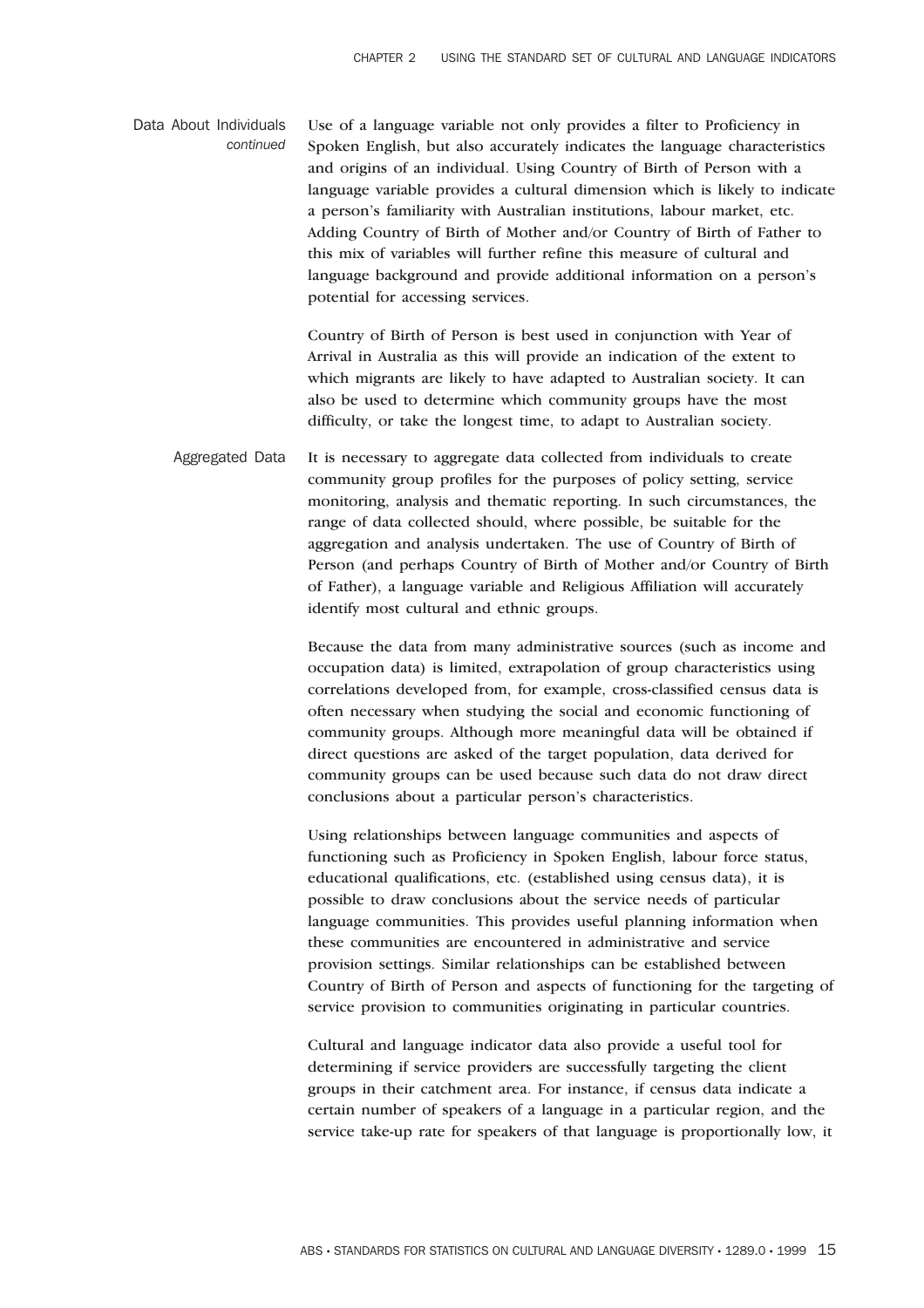- Aggregated Data *continued* may be deduced that targeting strategies are not working. The usefulness of comparing census data with data from other sources is a major reason that the census language variable Main Language Other Than English Spoken At Home is included in the Minimum Core Set.
- A SINGLE MEASURE As stated in Chapter 1, the intention of the proposed new method of measuring cultural and language diversity, and its associated advantage or disadvantage, is not to replace NESB with another single measure that attempts to synthesise a number of attributes of the background or functioning of a person or group of persons. Such blanket measures tend to inaccurately assign the characteristics of a population to individuals, and may tend to create an inappropriately negative (or positive) view of all people falling within them. Rather, it is intended that the attributes of each person are determined by direct and accurate measurement.
- TERMINOLOGY It is recommended that use of the term 'Non-English Speaking Background' or acronym NESB be discontinued as a label for data however it is measured. If people are classified into English speakers and non-English speakers on the basis of, for example, the language variable First Language Spoken, they should be described as 'First Language Spoken English' and 'First Language Spoken Other Than English'. Generally, the standard names of the variables and the standard names of classification categories should be used when disseminating data. For instance, the Proficiency in Spoken English of people should be described as 'Speaks English Very Well', 'Speaks English Well', etc.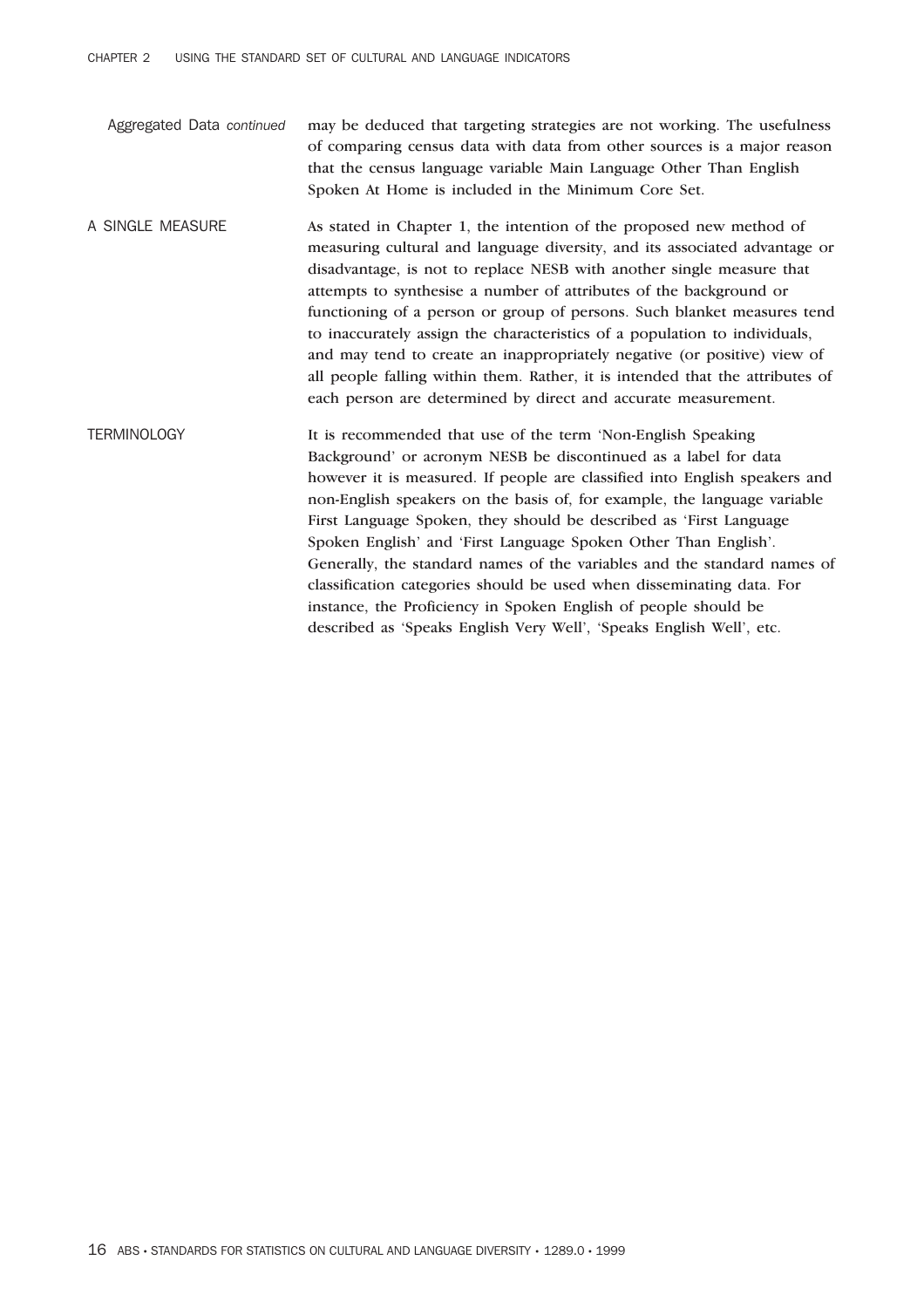# CHAPTER 3 STATISTICAL STANDARDS FOR THE CULTURAL AND LANGUAGE INDICATORS

This chapter presents statistical standards for each of the variables that are recommended for use as cultural and language indicators. The Standard Set of Cultural and Language Indicators is as follows:

Country of Birth of Person Main Language Other Than English Spoken at Home Proficiency in Spoken English Indigenous Status Ancestry Country of Birth of Father Country of Birth of Mother First Language Spoken Languages Spoken at Home Main Language Spoken at Home Religious Affiliation Year of Arrival in Australia

As noted in Chapter 2, the variables included in the Standard Set of Cultural and Language Indicators were chosen by the Australian Bureau of Statistics (ABS) and other agencies involved in the project because they provide a range of information that is pertinent to the measurement of cultural and language diversity, and of related advantage or disadvantage in terms of access to government services. They are variables that are being increasingly used in the statistical and administrative collections of the ABS and other organisations. The fact that ABS standards, with standard definitions, question wording and data collection procedures, already existed for these variables, or were in the process of being developed, supported the choice of variables. Detailed reasons for choosing these variables are provided in Chapter 2.

DEFINITION OF A STATISTICAL STANDARD Many different standards are used in statistics, such as computing, editing, publication, form design, and data quality standards. This publication is concerned with standards which facilitate the collection, aggregation and output of cultural and language data. A statistical standard in this context can be defined as a set of components which, when used together, produce consistent and high quality statistical output (about the concepts which underpin the cultural and language variables) across collections and over time. Statistical standards are the approved rules we apply in the development, collection, processing and dissemination of official statistics.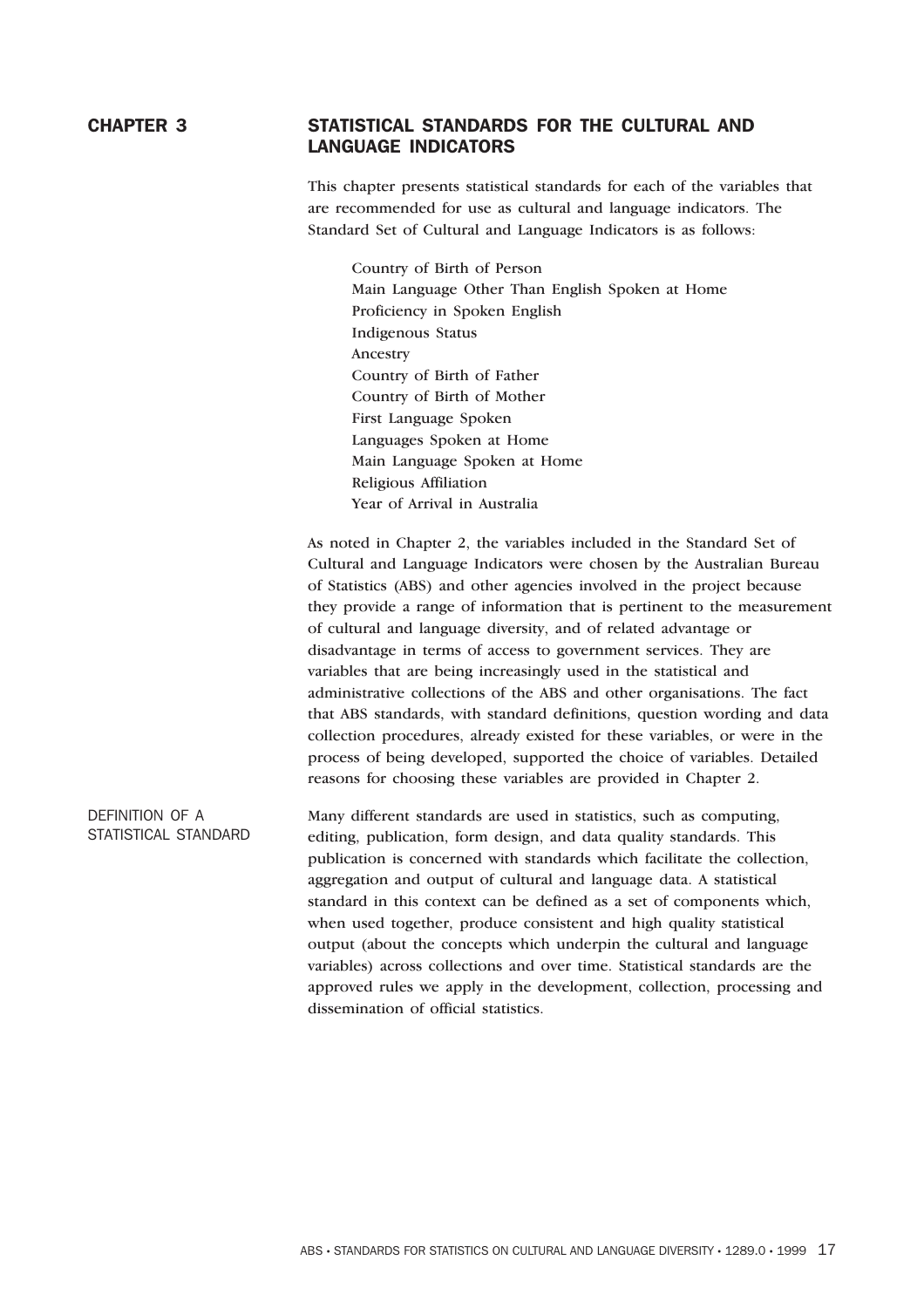DEFINITION OF A STATISTICAL STANDARD *continued*

A statistical standard includes many components which specify standard practice at any point in the cycle of data collection, processing and dissemination. The essential set of components that comprise and specify a statistical standard for a variable are as follows:

- Standard Name of the Variable;
- Standard Definition of the Variable;
- Standard Question(s);
- **n** Standard Classification;
- <sup>n</sup> Standard Coding Procedures; and
- Standard Output Categories.

This publication provides summary information about each of these essential components. A full specification of each standard can be found in the *Statistical Concepts Library* (Cat. no. 1361.0.30.001) on the ABS website.

ADVANTAGES OF USING STATISTICAL STANDARDS Statistical standards are designed to add quality to the data produced by improving accuracy, reliability, relevance and timeliness. ABS standards are finalised following thorough and rigorous development of concepts, definitions, questions, classifications, and processing and dissemination procedures. This rigorous development process is combined with consideration of practical issues such as statistical feasibility and extensive consultation with users of the standard and of the resulting data. This thorough development work leads to long term cost savings by providing an 'off the shelf solution' for most data collections.

> Standards improve data comparability and comprehensibility. Because ABS standards are designed to harmonise, as far as is possible, with established Australian and international practices, this comparability may apply internationally, across collections, across time, across agencies, and within a given subject area. Comprehensibility means the ability to be understood, by users of the standard and by respondents to administrative and statistical collections. It involves clarity of definitions, realism in the sense of modelling the real world, and providing a logical and coherent structure for collecting information.

> The widespread use of standards will also provide an integrated statistical picture of Australian society. They facilitate the process of drawing together all the data about a particular topic, variable or population, from the full range of statistical sources, in a meaningful and useful way.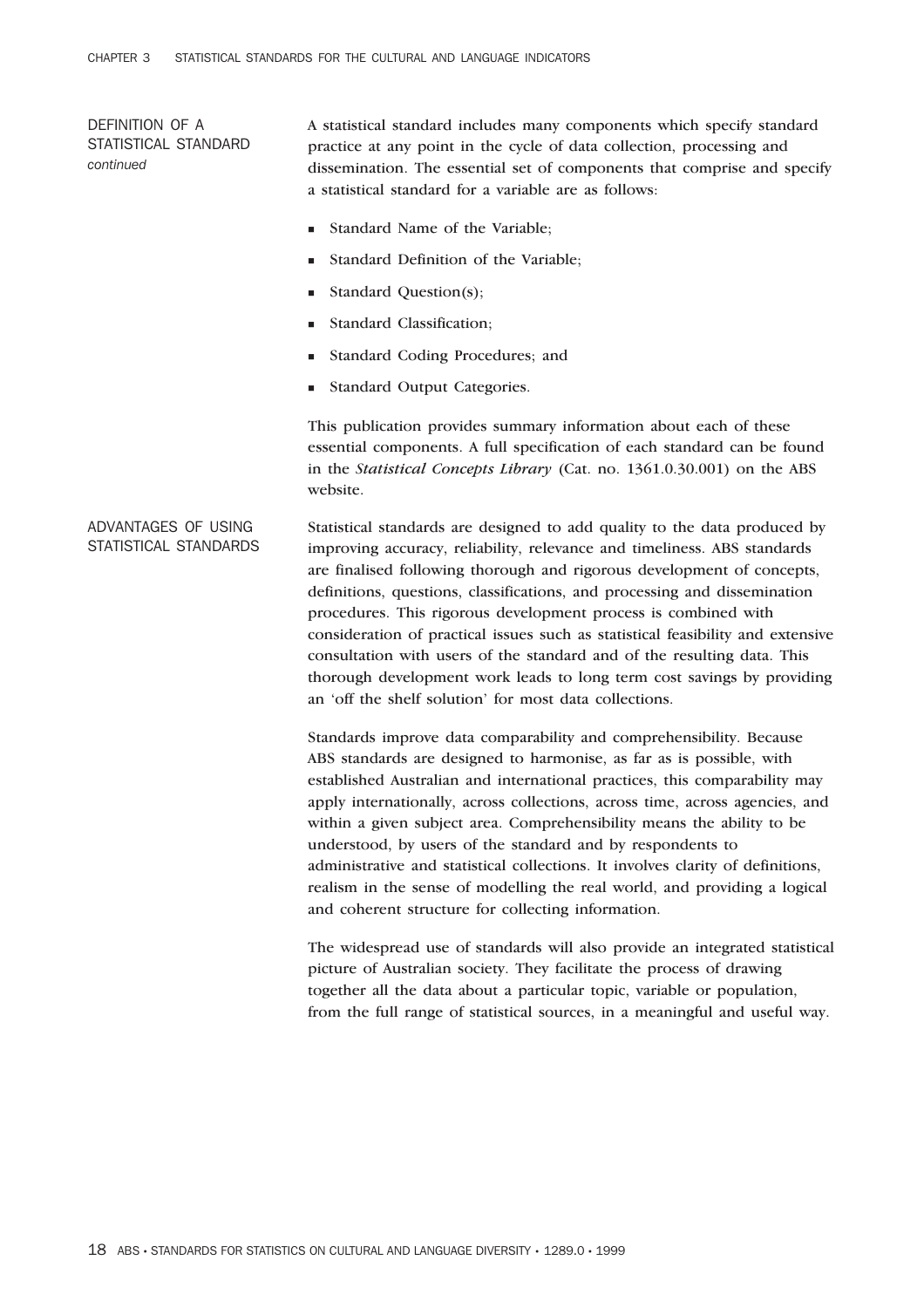# MAINTENANCE OF STATISTICAL STANDARDS

Users of the statistical standards should be aware that the standards are subject to an ongoing testing and maintenance program and may change as a result. In particular, the questions are reviewed regularly and the question response categories are updated on the basis of the latest available data. For instance, the Country of Birth of Person response categories will be updated following the 2001 Census if necessary.

The ABS will provide advice on the use and appropriate implementation of the standard variables. Variations from the standards are not encouraged and should only be formulated and used in consultation with the ABS. See contact details on page 100.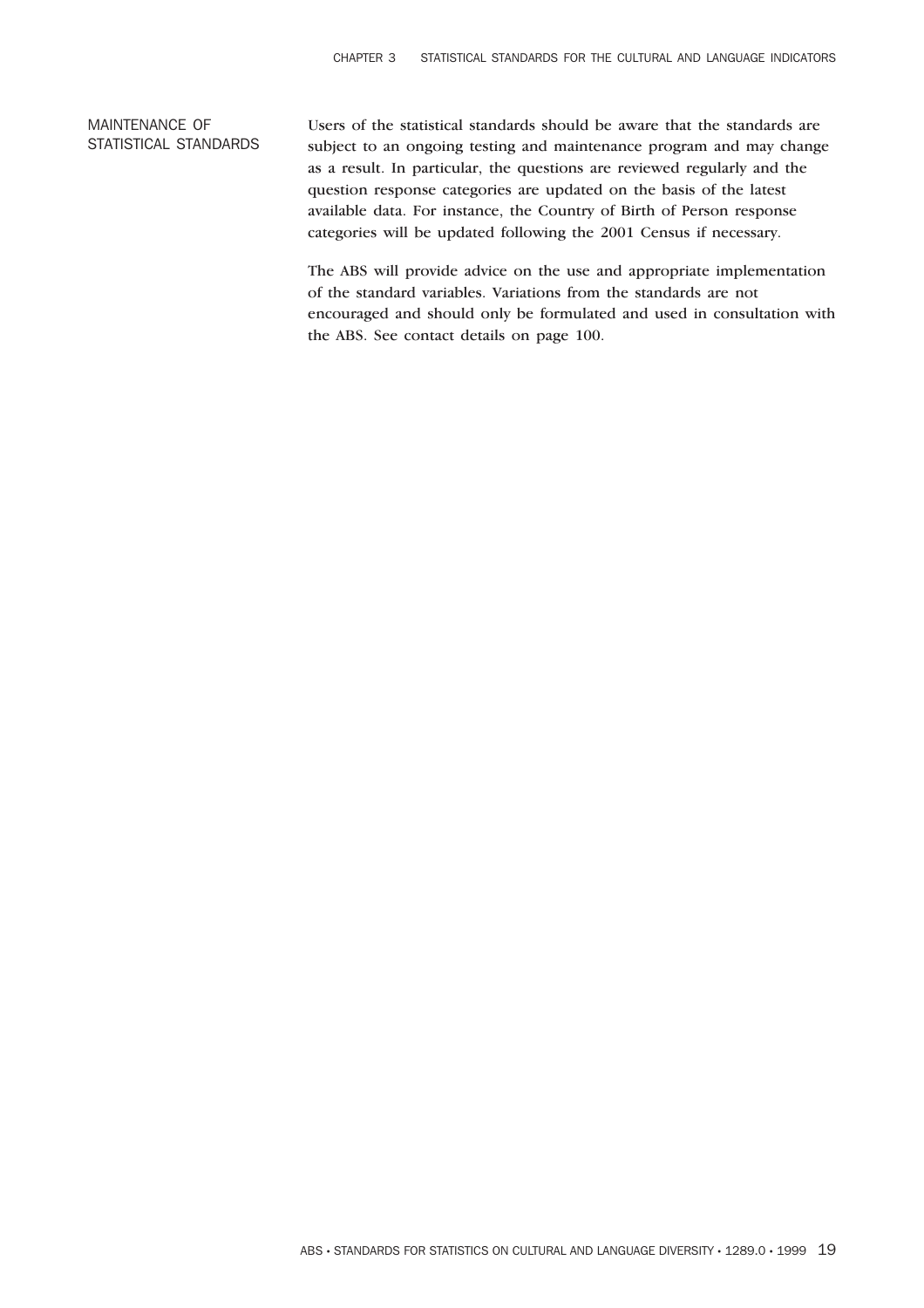| <b>INTRODUCTION</b>                       | Country of Birth of Person identifies the country in which a person was<br>born. This variable is primarily used to determine whether or not<br>someone is a migrant to Australia, the country from which they<br>originated, and the community group to which they are likely to be<br>attached. Country of Birth of Person is a key element of the current<br>cultural data collection practices of many agencies, and is regarded as a<br>primary measure of cultural background.                                                                                                                                                                                                                                                                                                                                    |
|-------------------------------------------|-------------------------------------------------------------------------------------------------------------------------------------------------------------------------------------------------------------------------------------------------------------------------------------------------------------------------------------------------------------------------------------------------------------------------------------------------------------------------------------------------------------------------------------------------------------------------------------------------------------------------------------------------------------------------------------------------------------------------------------------------------------------------------------------------------------------------|
|                                           | Migrants and their descendants have been identified by program<br>developers and service providers as forming population groups that are<br>likely to experience disadvantage when seeking access to government and<br>community programs and services in Australia. It should be noted,<br>however, that Country of Birth of Person may also indicate the extent to<br>which persons from certain backgrounds are associated with relative<br>advantage, as well as measuring disadvantage. Country of Birth of Person<br>also helps to measure cultural diversity in its broader sense, particularly<br>when used in conjunction with other cultural and language variables.                                                                                                                                          |
| <b>DEFINITION</b>                         | Country of Birth of Person is defined as the country the respondent<br>identifies as being the one in which they were born.                                                                                                                                                                                                                                                                                                                                                                                                                                                                                                                                                                                                                                                                                             |
| <b>ISSUES FOR</b><br><b>CONSIDERATION</b> | The ABS recently changed the standard name of the variable from<br>'Birthplace' to 'Country of Birth of Person' to better describe the<br>geographic units (countries) for which responses are obtained. The term<br>'Birthplace' could equally describe subsets of countries such as states,<br>regions or towns. It should be noted that the name change of the<br>variable does not affect the definition, scope or meaning of the concept<br>being measured and that 'Country of Birth of Person' statistics and<br>'Birthplace' statistics are compatible.                                                                                                                                                                                                                                                         |
| STANDARD QUESTIONS                        | There are two standard questions for Country of Birth of Person. The<br>Question for Detailed Data elicits detailed data on the specific country in<br>which the person was born. There are two alternatives for this question<br>which may be used depending on space and cost considerations. The<br>first provides a set of tick boxes and an 'Other-please specify' response<br>category for writing a country not specified in the tick box list. The<br>second has a tick box for Australia and an 'Other-please specify' write-in<br>category. The second alternative is more compact but will incur<br>additional coding costs. The Question for Minimum Data only contains<br>the tick box options 'Australia' and 'Other country' and therefore does<br>not collect detail on countries other than Australia. |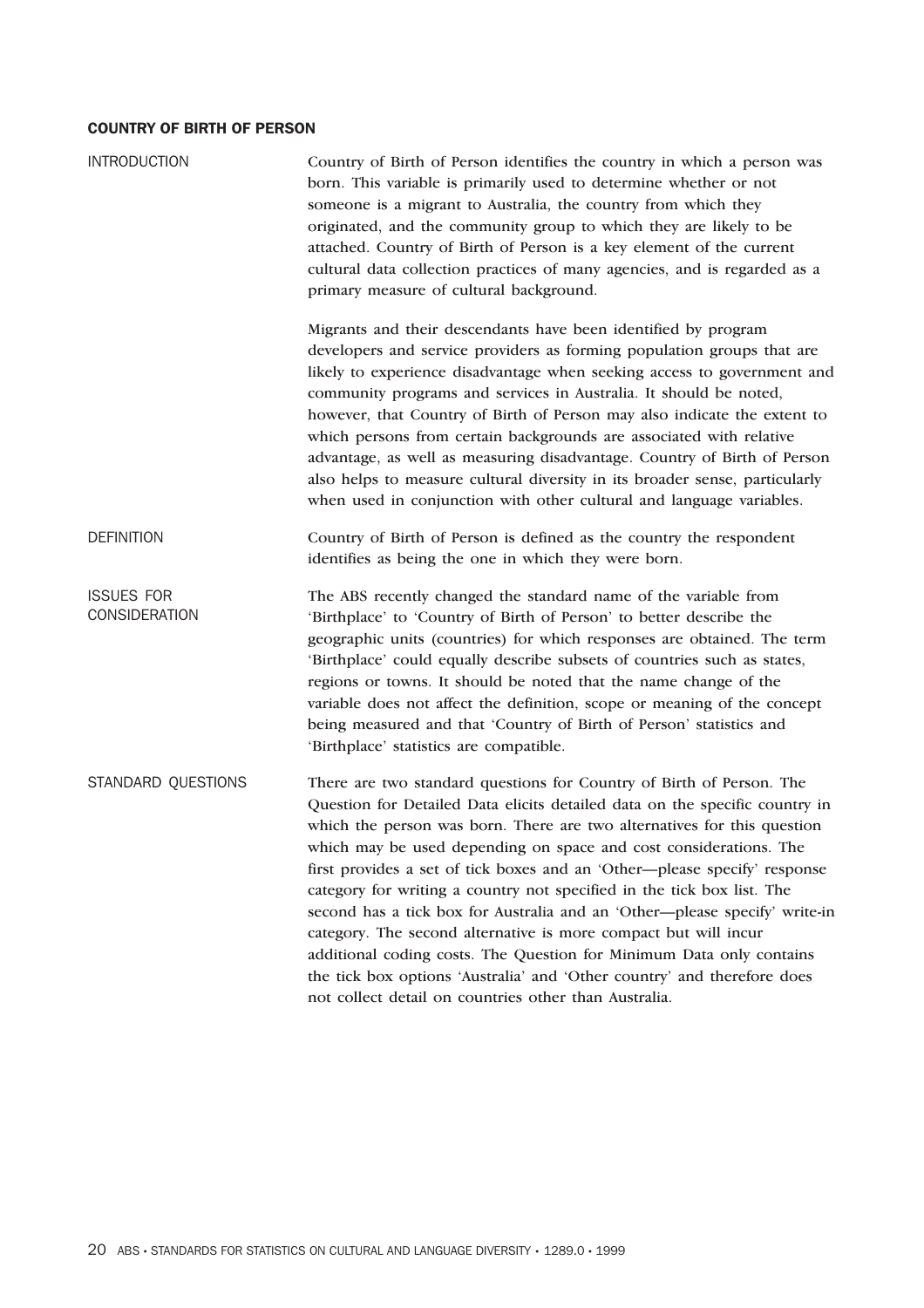Question for Detailed Data The standard question for obtaining detailed data for Country of Birth of Person is as follows:

#### In which country [were you] [was the person] [was (name)] born?

|                                  |  | $\mathbf{I}$                |
|----------------------------------|--|-----------------------------|
|                                  |  | $\mathcal{L}_{\mathcal{A}}$ |
|                                  |  |                             |
|                                  |  | $\sim$                      |
|                                  |  | $\mathcal{L}$               |
|                                  |  | . I                         |
|                                  |  | i.                          |
|                                  |  |                             |
| Other---please specify: $\Gamma$ |  |                             |
|                                  |  |                             |

The countries provided with this question have been included primarily on the basis of their statistical significance in the Australian context. These countries accounted for approximately 85% of all Country of Birth of Person responses recorded in the 1996 Census of Population and Housing. They will be reviewed periodically as different countries of birth assume a greater or lesser significance in the Australian context as a result of changing migration patterns.

Although China should be included in the list based on current numbers in Australia, it is excluded because it is not the only country in which Chinese people may be born and, if included, may bias responses. For example, if China were included in the list, Taiwan and Hong Kong would also have to be included or Chinese people born in these countries may be induced to mark the China tick box option. The 'Other' category is included for those people who were born in a country not listed. 'Please specify' is added to the 'Other' category and a space is provided for respondents to write in their country of birth.

Use of the full tick box list with the question ensures compatibility across collections and minimises coding costs. Tick box responses are 'self-coded' which reduces the amount of manual or office coding to be performed as the majority of responses are captured by the list. However, if there is a need for detailed information but space constraints are an overriding consideration, the full tick box list can be replaced by a tick box for Australia and the 'Other—please specify' write-in category, as follows:

#### In which country [were you] [was the person] [was (name)] born?

Australia............................................... o Other—please specify: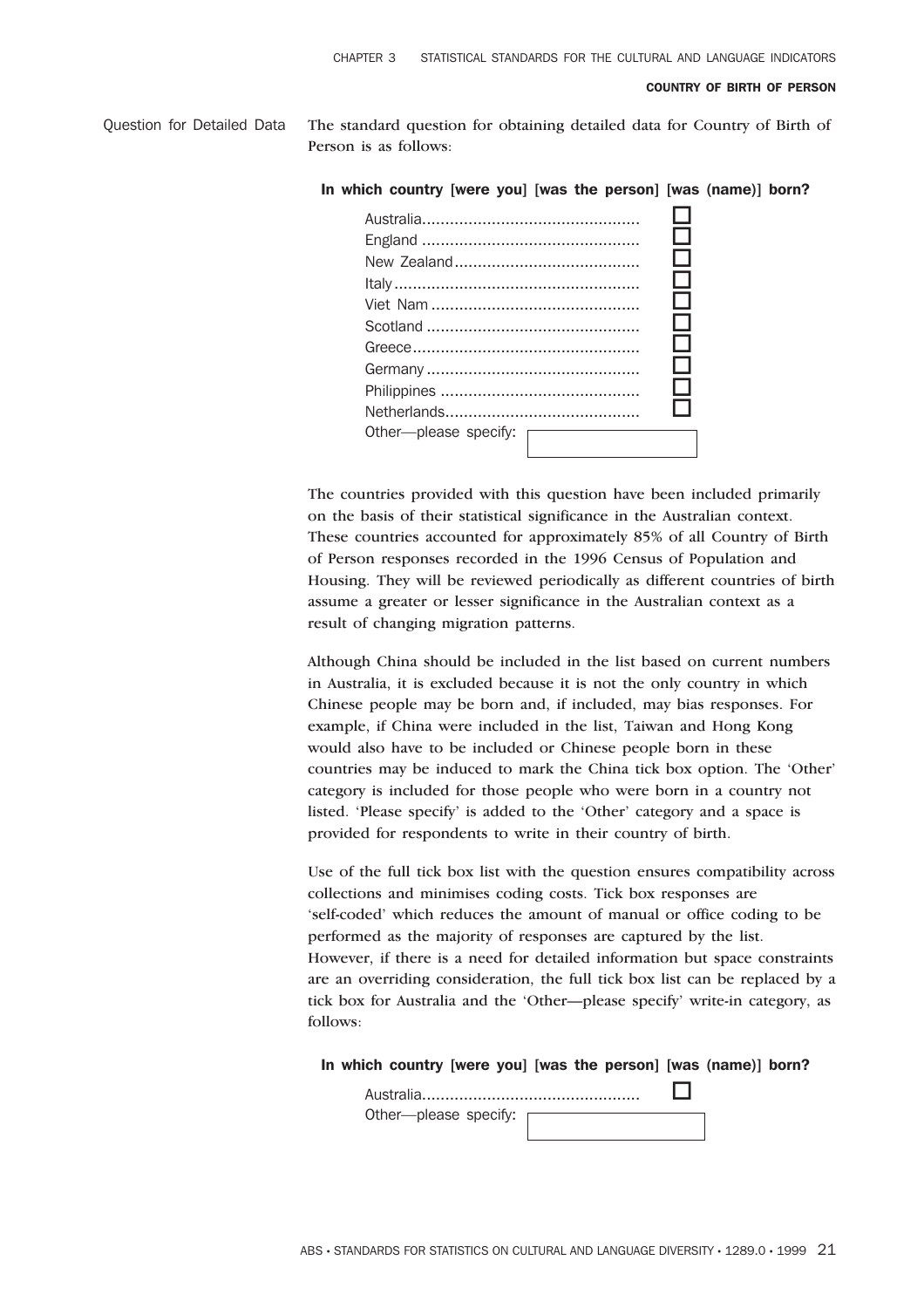| Question for Detailed Data | All overseas-born respondents would be required to write in their                |
|----------------------------|----------------------------------------------------------------------------------|
| continued                  | country of birth response. This would result in significant additional           |
|                            | coding costs compared to the use of the full tick box list, as there is          |
|                            | likely to be a wide range of responses to the 'Other—please specify'             |
|                            | write-in category which would have to be coded manually using a coding           |
|                            | index (see <i>Coding Procedures</i> ). These costs could be reduced by tailoring |
|                            | the choice and number of tick boxes included with the 'Other—please              |
|                            | specify' write-in category based on the composition of the population to         |
|                            | be covered by the collection, as determined by ABS census data. A                |
|                            | tailored tick box list would capture (and self-code) the majority of             |
|                            | responses, reducing the amount of manual coding required.                        |

Question for Minimum Data The standard question for obtaining minimum data for Country of Birth of Person is as follows:

In which country [were you] [was the person] [was (name)] born?

This question is suitable for statistical and administrative collections where there is no requirement for detailed data on Country of Birth of Person. It is primarily recommended for collections that simply seek to determine whether or not a person is a migrant.

CLASSIFICATION The *Standard Australian Classification of Countries* (SACC) is used when collecting, aggregating and disseminating data relating to Country of Birth of Person. The term 'country' is used in the SACC to describe fully independent countries (sovereign nation states), administrative subdivisions of the United Kingdom (i.e. England, Scotland, Wales and Northern Ireland), external territories and dependencies of independent countries, and recognised geographic areas of which the ownership or control is in dispute.

> This classification has a three-level hierarchical structure. The third and most detailed level of the classification consists of 244 base or third-level units which are discrete countries (as defined above). Included in the 244 third-level units are five 'not elsewhere classified' (nec) categories, which contain entities that are not listed separately in the classification. Each third-level category has a four digit code which is used to code responses (see *Coding Procedures*). Regardless of the level of aggregation envisaged for the dissemination of statistics relating to country of birth, data should be captured, classified and stored at the base level of the SACC wherever possible.

The second level of the classification comprises 27 minor groups which are groups of neighbouring countries similar in terms of social, cultural, economic and political characteristics. Each minor group lies wholly within the boundaries of a geographic continent. On average, minor groups contain nine countries, with individual minor groups containing between one and 27 countries.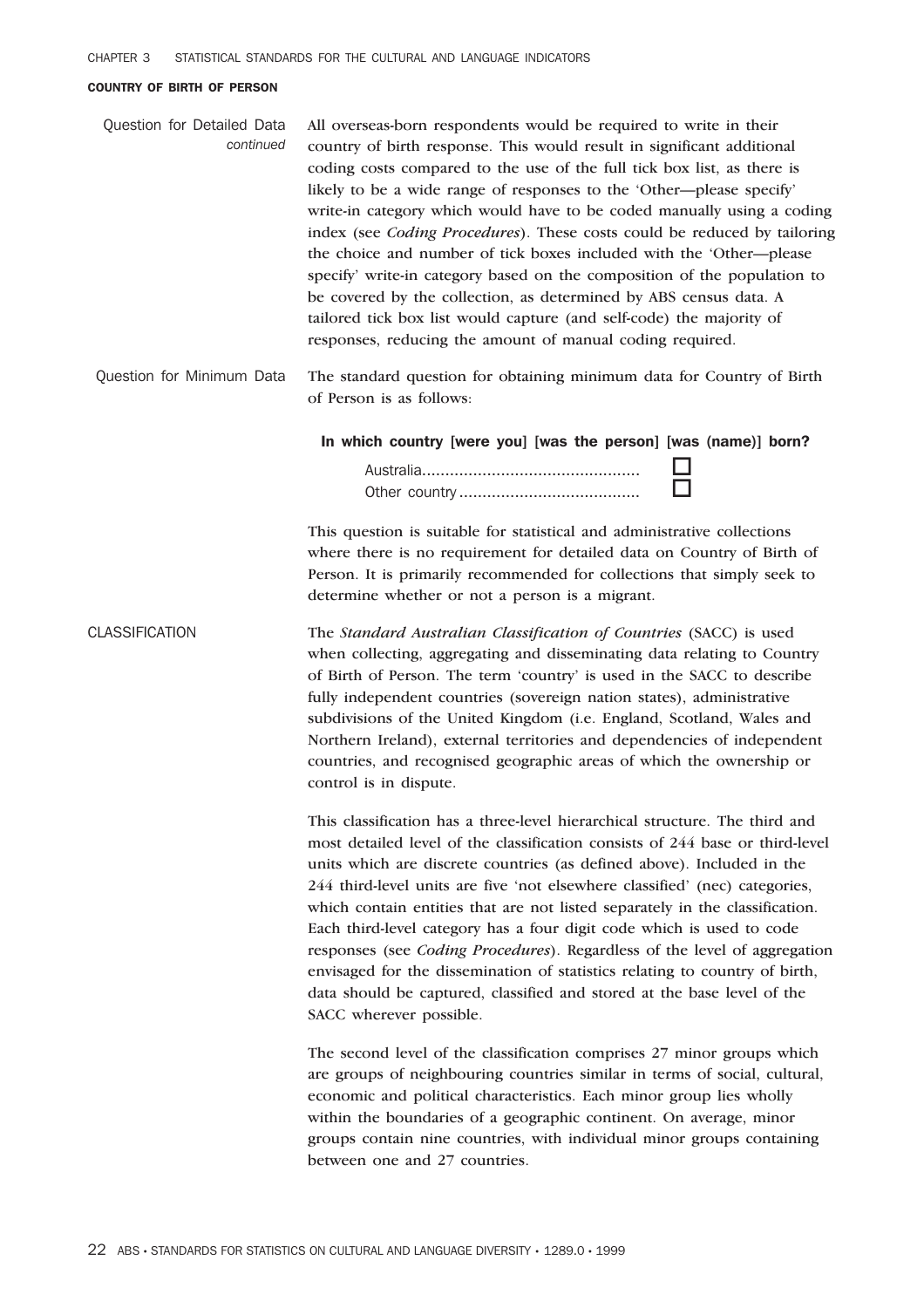CLASSIFICATION *continued* The first and most general level of the classification comprises nine major groups which are formed by aggregating geographically proximate minor groups and, therefore, comprise countries which are broadly similar in terms of social, cultural, economic and political characteristics.

> For further details on the classification, see *Standard Australian Classification of Countries (SACC)* (Cat. no. 1269.0) or contact the ABS (see contact details on page 100).

CODING PROCEDURES A coding index has been developed to assist in the implementation and use of the SACC and should be used when coding responses to the Country of Birth of Person questions. The index contains a comprehensive list of the most probable responses to questions relating to countries and their correct classification codes. Use of the coding index enables responses to be coded accurately and quickly to the appropriate category of the classification. Supplementary codes also exist to enable coding of inadequately described responses. Copies of the coding index can be found in the SACC publication, or can be obtained in electronic form by contacting the ABS (see contact details on page 100).

OUTPUT CATEGORIES The hierarchical structure of the SACC allows users the flexibility to output statistics at the level of the classification which best suits their requirements. Data can be presented at the major group level, minor group level, or the base or country level. If necessary, significant countries within a minor group can be presented separately while the remaining countries within the minor group are aggregated. For example, the third-level category 'Nauru' can be separately identified as an output category within the 'Micronesia' Minor Group, with the remaining third-level categories in this minor group aggregated in an 'Other Micronesia' category. The same principle can be adopted to highlight significant minor groups within a major group.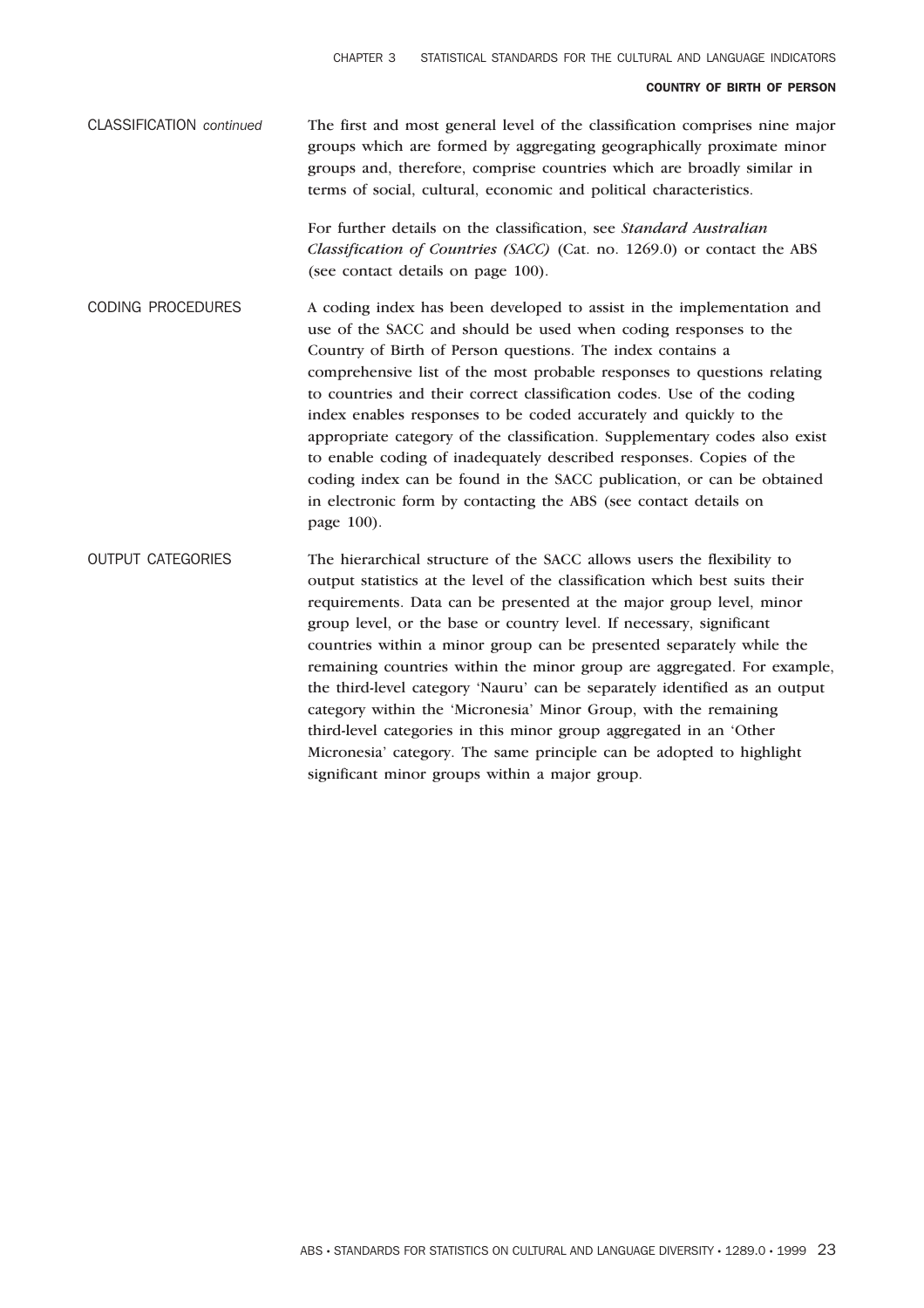OUTPUT CATEGORIES *continued*

The following is an example of standard output categories for the nine major groups of the SACC, which have either significant minor groups (second-level categories) or countries (third-level categories) highlighted.

Oceania and Antarctica Australia New Zealand Other Oceania and Antarctica

North-West Europe United Kingdom England Scotland Other United Kingdom Western Europe Germany Netherlands Other Western Europe Other North-West Europe

Southern and Eastern Europe Italy Greece Other Southern and Eastern Europe

North Africa and the Middle East Lebanon Other North Africa and the Middle East

South-East Asia Malaysia Philippines Viet Nam Other South-East Asia

North-East Asia Chinese Asia China Hong Kong Other Chinese Asia Japan and the Koreas

Southern and Central Asia India Other Southern and Central Asia

Americas

Sub-Saharan Africa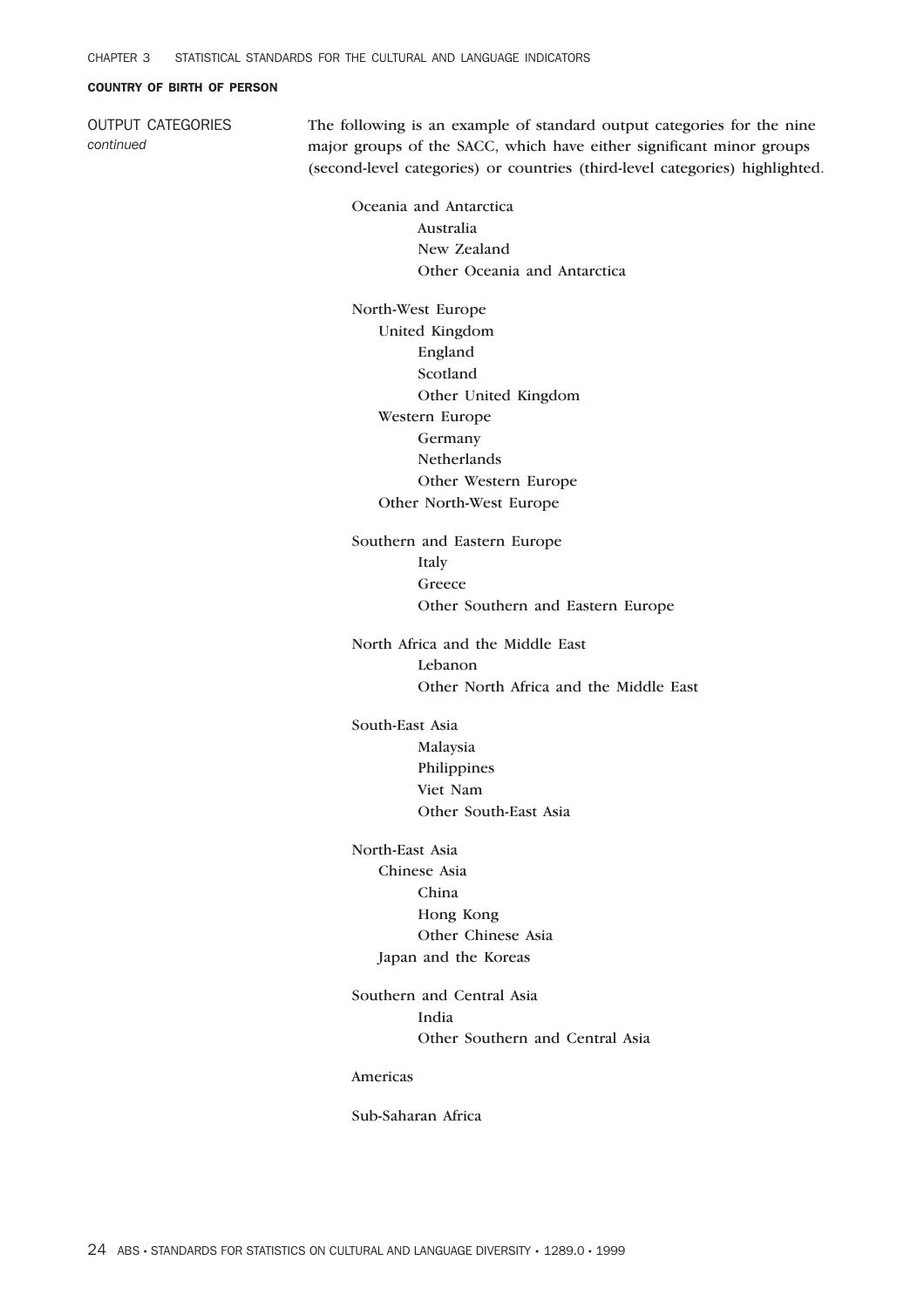OUTPUT CATEGORIES *continued*

The SACC is intended to provide a single framework for classifying all statistical and administrative data by country for both population and economic statistics. Because the geographically based country groupings of the main structure are not always ideal for the presentation of data, alternative groupings have been included in the SACC publication to meet specific output needs.

These country groupings are of two types:

- <sup>n</sup> a set of standard country groupings based on economic and political requirements and comprising associations or organisations of formally recognised member countries (for example, the Association of South East Asian Nations (ASEAN)); and
- <sup>n</sup> a set of authorised standard output options for time series purposes or other data output needs (for example, Former USSR).

Further information on the alternative standard country groupings can be found in the SACC publication.

The standard output categories for the Country of Birth of Person Question for Minimum Data are:

Born in Australia Born overseas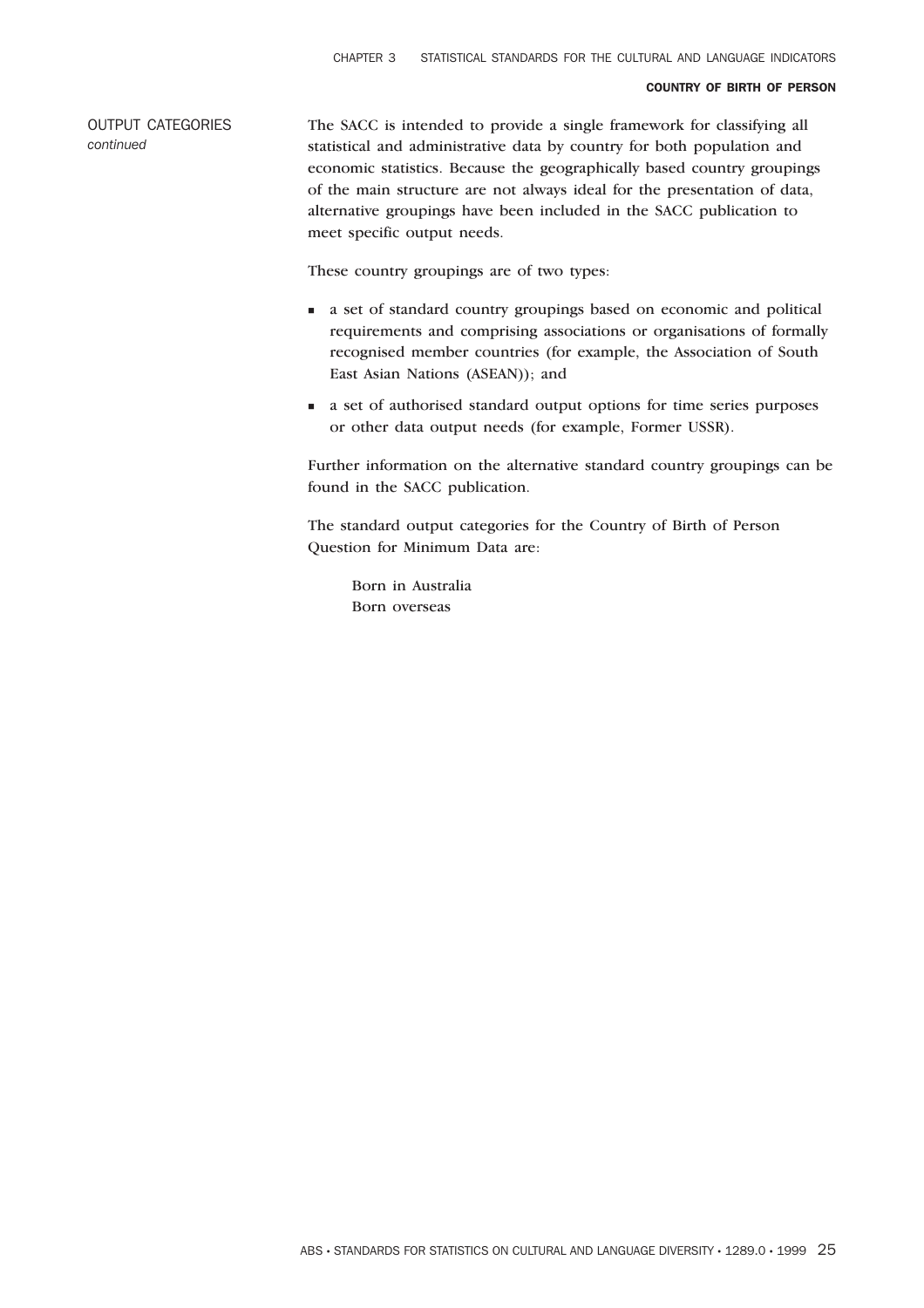| <b>INTRODUCTION</b>                | Main Language Other Than English Spoken at Home identifies languages,<br>other than English, which are spoken within the home. This variable<br>provides information on the number of persons who speak English only<br>and, if one or more other languages are spoken, the main non-English<br>language used. It has been collected in the ABS Census of Population<br>and Housing since 1986. In the Census, this question is used as a filter<br>for Proficiency in Spoken English (see page 32). 'English only' speakers<br>are sequenced past the Proficiency in Spoken English question.                                                                                                                                                                     |
|------------------------------------|--------------------------------------------------------------------------------------------------------------------------------------------------------------------------------------------------------------------------------------------------------------------------------------------------------------------------------------------------------------------------------------------------------------------------------------------------------------------------------------------------------------------------------------------------------------------------------------------------------------------------------------------------------------------------------------------------------------------------------------------------------------------|
|                                    | This variable is useful because it picks up a second language apart from<br>English and it maximises numbers for the more established migrant<br>communities where the main language spoken is now English. It can also<br>be used to measure language shift, that is, the extent to which<br>community languages are being retained by their community or replaced<br>by English.                                                                                                                                                                                                                                                                                                                                                                                 |
|                                    | Data on languages spoken in the home are regarded as an indicator of<br>active ethnicity and language use, and are useful for the study of<br>inter-generational language retention. Information on languages is also<br>required for the investigation and development of interpreter or<br>translation services, and for the implementation of national and state<br>policies on language.                                                                                                                                                                                                                                                                                                                                                                       |
| <b>DEFINITION</b>                  | Main Language Other Than English Spoken at Home is the main<br>language, other than English, spoken by a person in his or her home, on<br>a regular basis, to communicate with other residents of the home and<br>regular visitors to the home. If more than one language is spoken, the<br>respondent is asked to report the language other than English which the<br>person speaks at home most often.                                                                                                                                                                                                                                                                                                                                                           |
| <b>ISSUES FOR</b><br>CONSIDERATION | Main Language Other Than English Spoken at Home maximises numbers<br>for the more established migrant communities where the main language<br>spoken outside the home is English but a language other than English is<br>spoken at home. In some cases, however, this measure may not reflect<br>complete language use, for example, when English is the only language<br>spoken in the home but a language other than English is spoken outside<br>the home, within a person's ethnic community group. This measure may<br>also record the language usage of those people whose main and<br>preferred language is English but who have learnt another language,<br>which is occasionally but not normally spoken at home, in the 'Other<br>Than English' category. |
|                                    | A problem with this variable, particularly for administrative purposes, is<br>that it includes people whose first, main and most proficient language is<br>English in a category with individuals whose use of a language other<br>than English may only be marginal (the extent of this is not known). For<br>this reason it should be collected in conjunction with Proficiency in<br>Spoken English if the goal is to identify the potentially disadvantaged.                                                                                                                                                                                                                                                                                                   |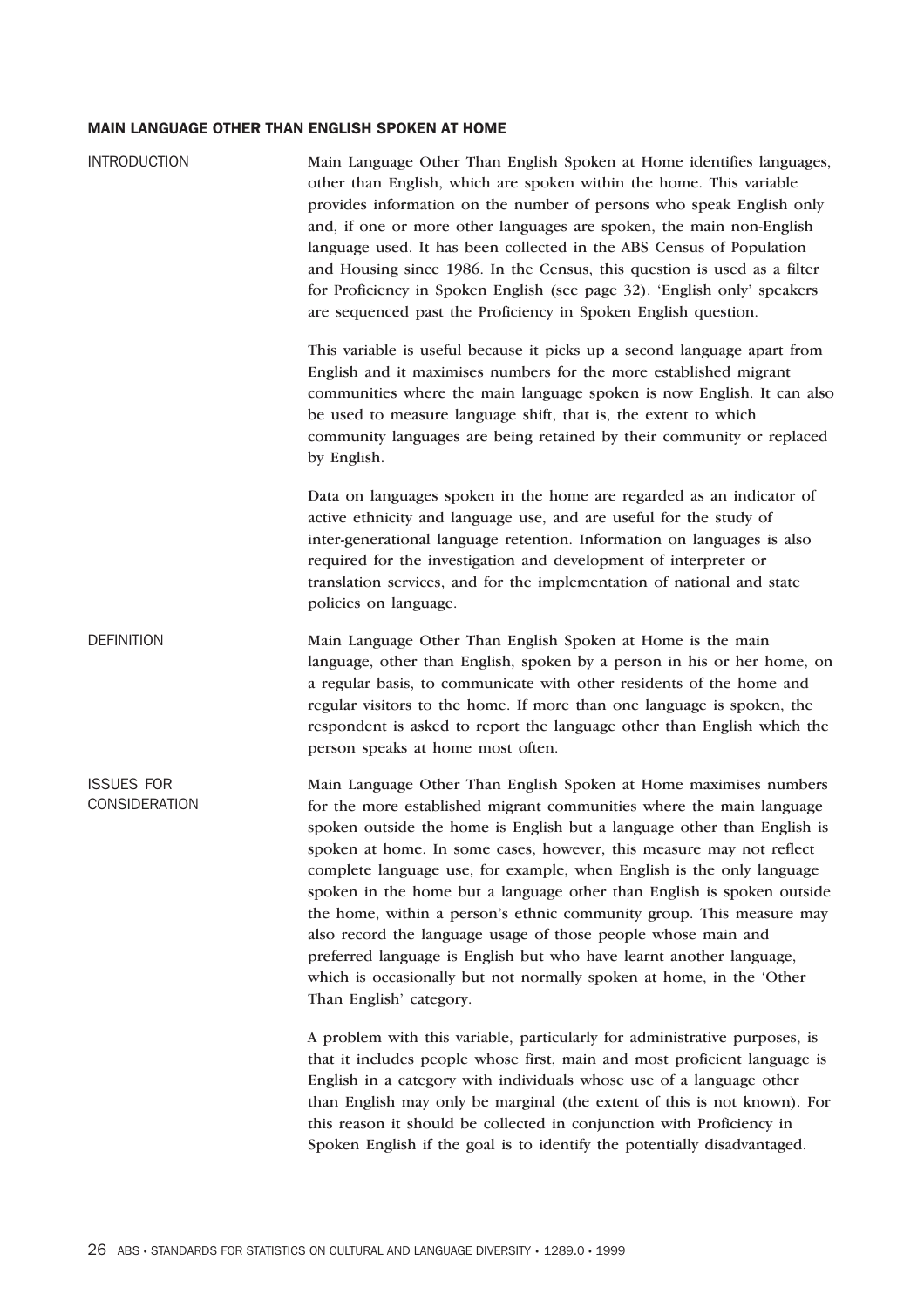ISSUES FOR CONSIDERATION *continued* The way in which sign languages are treated with regard to Main Language Other Than English Spoken at Home should also be noted. Sign languages fall into two groups, signed English/finger spelling and other sign languages such as Auslan. Signed English/finger spelling is considered to be another form of English and is treated as such. Auslan is regarded as a distinct language and individuals who report their main language as Auslan (or another recognised sign language) are considered to speak a language other than English.

STANDARD QUESTIONS There are two standard questions for Main Language Other Than English Spoken at Home. The Question for Detailed Data elicits detailed data on the specific main language other than English that a person speaks in the home. There are two alternatives for this question which may be used depending on space and cost considerations. The first provides a set of tick boxes and a 'Yes, other—please specify' response category for writing a language not specified in the tick box list. The second has a tick box for 'No, English only' and a 'Yes, other—please specify' write-in category. The second alternative is more compact but will incur additional coding costs. The Question for Minimum Data only contains the tick box options 'No, English only' and 'Yes, other' and therefore does not collect details as to which language other than English is spoken.

Question for Detailed Data The standard question for obtaining detailed data for Main Language Other Than English Spoken at Home is as follows:

# [Do you] [Does the person] [Does (name)] speak a language other than English *at home*?

*(If more than one language, indicate the one that is spoken most often.)*



Instructions are included for those respondents who speak more than one language, other than English, in the home. For self-enumerated collections, respondents are instructed to indicate the language other than English spoken most often and to mark *one* box in the checklist or to write in *one* response where tick boxes do not apply. For interview-based collections, an interviewer could use a prompt like 'Which of those languages [do you] [does the person] [does (name)] use most often?' if a multiple response is given after asking the question.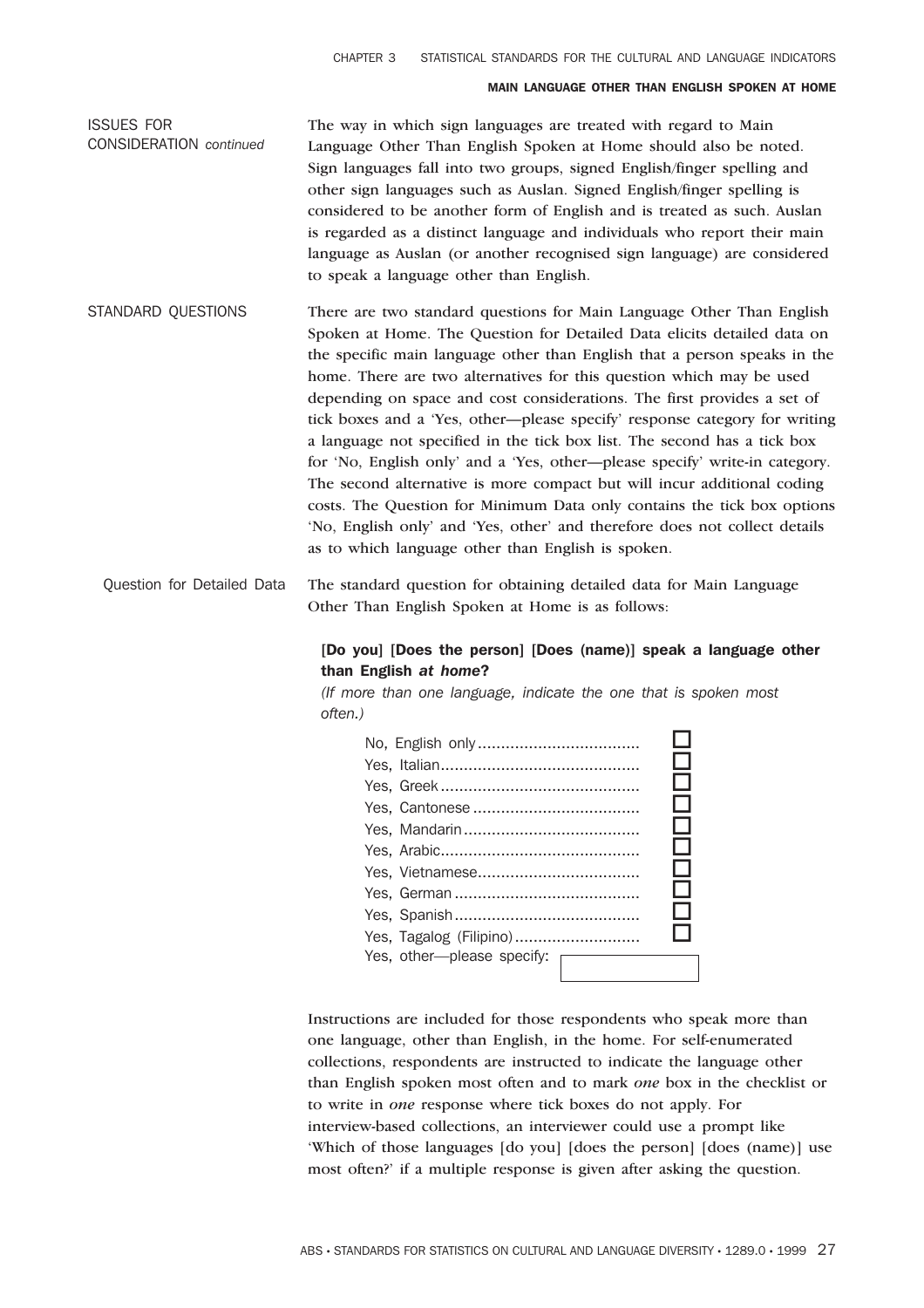Question for Detailed Data *continued* The languages provided with this question have been included primarily on the basis of their statistical significance in the Australian context. These languages accounted for approximately 90% of all languages spoken in Australia in the 1996 Census of Population and Housing. The list will be reviewed periodically as different languages assume a greater or lesser significance in the Australian context as a result of changing migration patterns.

> Cantonese and Mandarin are both included in the list to ensure that the response 'Chinese', for example, is not erroneously coded to one or the other. The 'Other' category is included for those people who speak a language in the home that is not offered as a tick box response to the question. 'Please specify' is added to the 'Other' category and a space is provided for respondents to write in their language response.

Use of the full tick box list with the question ensures compatibility across collections and minimises coding costs. Tick box responses are 'self-coded' which reduces the amount of manual or office coding to be performed as the majority of responses are captured by the list. However, if there is a need for detailed information but space constraints are an overriding consideration, the full tick box list can be replaced by a tick box for English and the 'Other—please specify' write-in category, as follows:

# [Do you] [Does the person] [Does (name)] speak a language other than English *at home*?

*(If more than one language, indicate the one that is spoken most often.)*

No, English only................................... o Yes, other—please specify:

All respondents who mainly speak a language other than English at home would be required to write in their response. This would result in significant additional coding costs compared to the use of the full tick box list, as there is likely to be a wide range of responses to the 'Other—please specify' write-in category which would have to be coded manually using a coding index (see *Coding Procedures*). These costs could be reduced by tailoring the choice and number of tick boxes included with the 'Other—please specify' write-in category based on the composition of the population to be covered by the collection, as determined by ABS census data. A tailored tick box list would capture (and self-code) the majority of responses reducing the amount of manual coding required.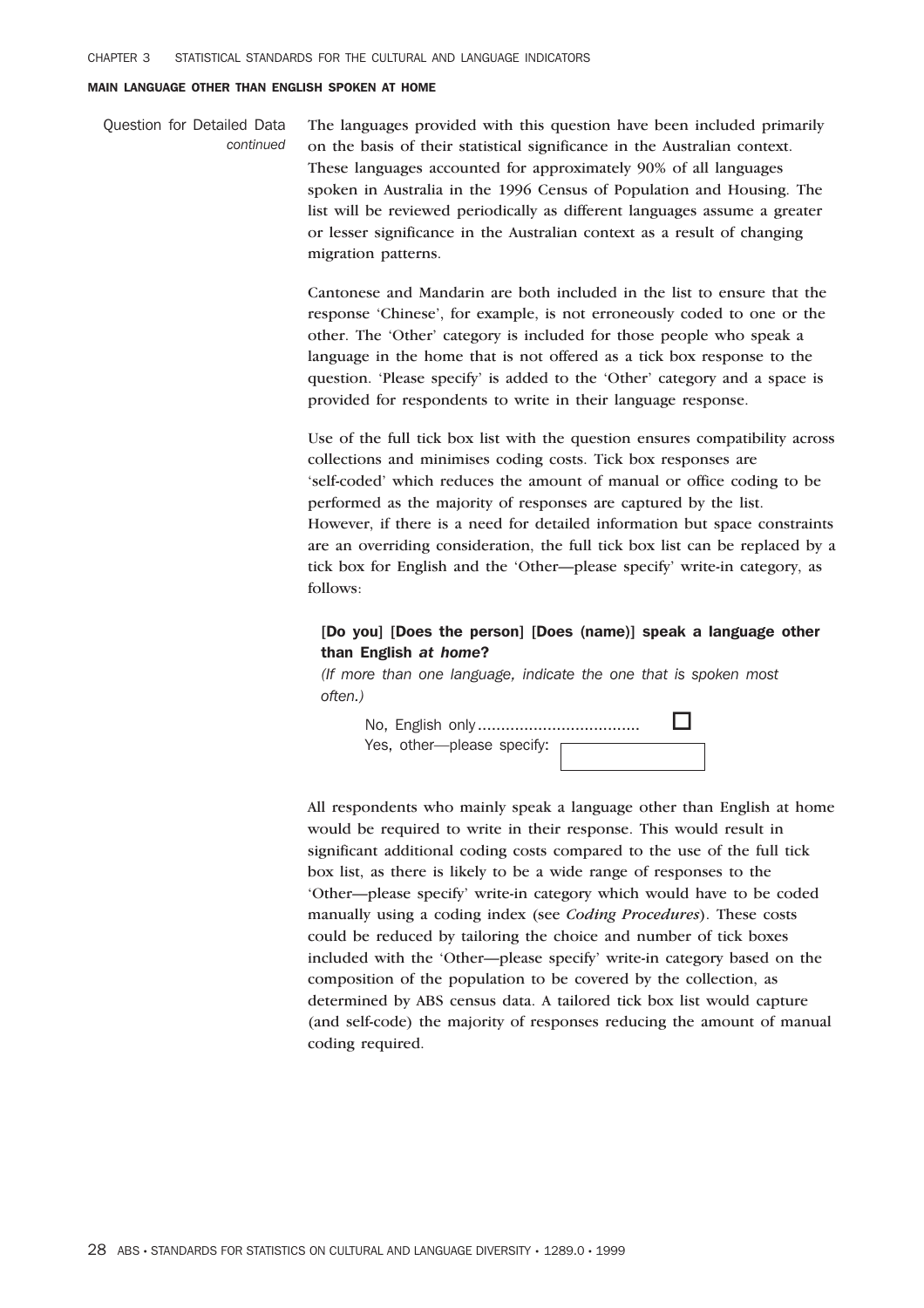Question for Minimum Data The standard question for obtaining minimum data for Main Language Other Than English Spoken at Home is as follows:

# [Do you] [Does the person] [Does (name)] speak a language other than English *at home?*

*(If more than one language, indicate the one that is spoken most often.)*

No, English only................................... o Yes, other............................................ o

This question is suitable for statistical and administrative collections where there is no requirement for detailed language data. It is primarily recommended for collections that simply seek to determine whether or not a person speaks a language other than English at home.

CLASSIFICATION The *Australian Standard Classification of Languages* (ASCL) is used when collecting, aggregating and disseminating data on language usage in Australia. The term 'language' is used in the ASCL to describe languages, dialects, pidgins, creoles and invented and sign languages.

> The classification has a three-level hierarchical structure. The third and most detailed level consists of 193 base or third-level units which are separately identified languages (as defined above). Included in the 193 third-level units are 26 'not elsewhere classified' (nec) and three 'other' categories, which contain entities that are not listed separately in the classification. Each third-level category has a four digit code which is used to code responses (see *Coding Procedures*). Regardless of the level of aggregation envisaged for the dissemination of statistics, data should be captured, classified and stored at the base level of the ASCL wherever possible.

> The second level of the classification comprises 48 narrow groups of languages which are similar in terms of their evolution from a common ancestral language (genetic affinity) and geographic proximity in terms of the areas in which they originated. Included in the 48 narrow groups are five 'other' categories which consist of languages which do not fit into a particular narrow group.

> The first and most general level of the classification comprises nine broad groups of languages, including one 'other' category. Broad groups are formed by aggregating geographically proximate narrow groups.

For further details on the classification, see *Australian Standard Classification of Languages (ASCL)* (Cat. no. 1267.0) or contact the ABS (see contact details on page 100).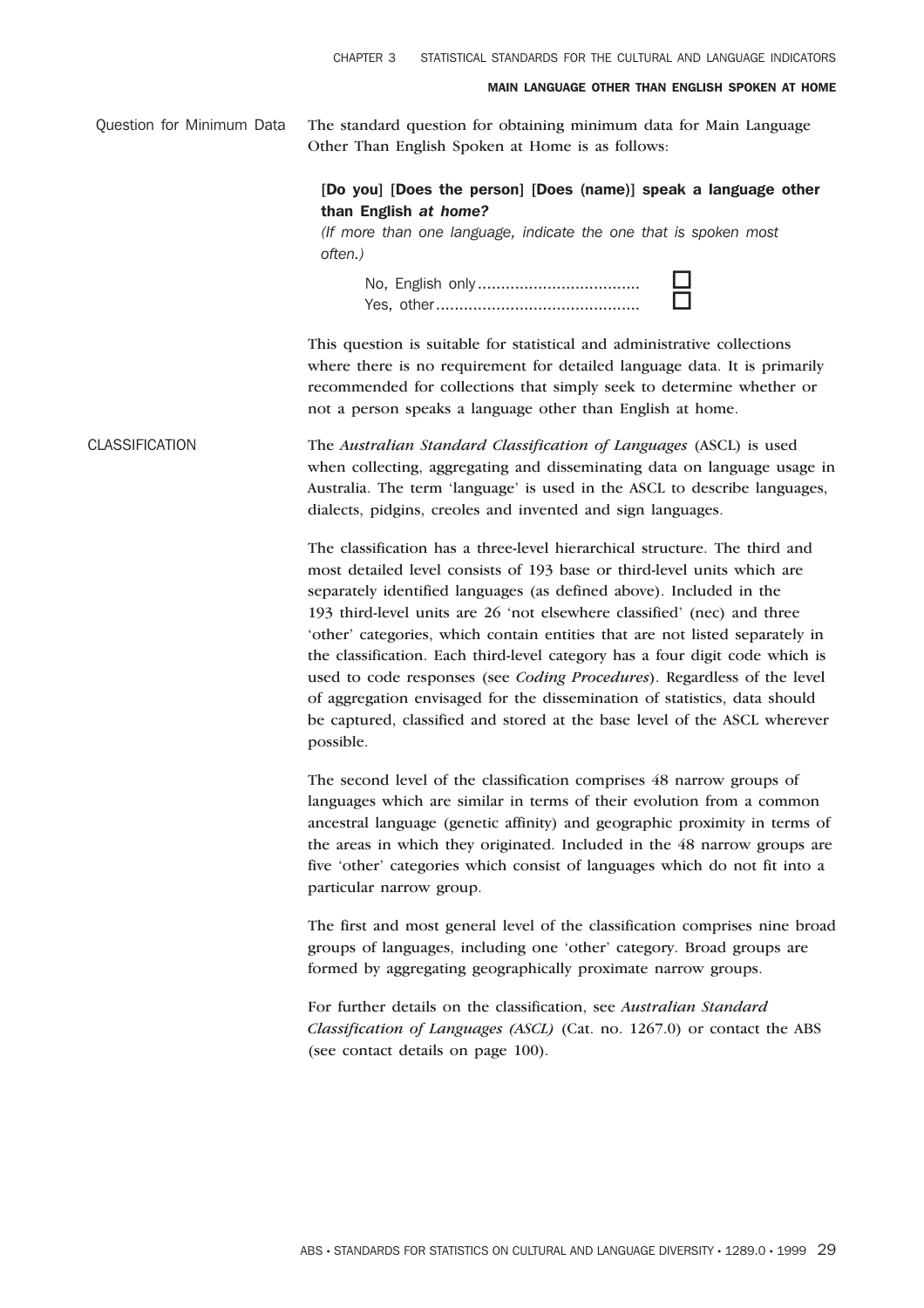| <b>CODING PROCEDURES</b> | Language data are coded to the classification using the ASCL coding       |
|--------------------------|---------------------------------------------------------------------------|
|                          | index. This contains a comprehensive list of the most probable responses  |
|                          | to questions relating to language and their correct classification codes. |
|                          | Use of the coding index enables responses to be coded accurately and      |
|                          | quickly to the appropriate category of the classification. Supplementary  |
|                          | codes also exist to enable coding of inadequately described responses.    |
|                          | Copies of the coding index can be found in the ASCL publication or can    |
|                          | be obtained in electronic form by contacting the ABS (see contact details |
|                          | on page 100).                                                             |

OUTPUT CATEGORIES The hierarchical structure of the ASCL allows users the flexibility to output statistics at the level of the classification which best suits their requirements. Data can be presented at the broad group level, narrow group level, or the base or language level. If necessary, significant languages within a narrow group can be presented separately while the remaining languages within the narrow group are aggregated. For example, the third-level category 'Tiwi' can be separately identified as an output category within the 'Northern Aboriginal' Narrow Group, with the remaining third-level categories in this narrow group aggregated to form an 'Other Northern Aboriginal' category. The same principle can be adopted to highlight significant narrow groups or languages within a broad group.

> The following is an example of standard output categories for the nine broad groups of the ASCL, which have either significant narrow groups (second-level categories) or languages (third-level categories) highlighted. This example allows separate identification of all languages with more than 35,000 speakers (aged five years and over) according to data on Main Language Other Than English Spoken at Home in the 1996 Census.

Speaks English only

Main other Languages:

Northern European Languages German Netherlandic Other Northern European Languages

Southern European Languages French Greek Italian Maltese Spanish Other Southern European Languages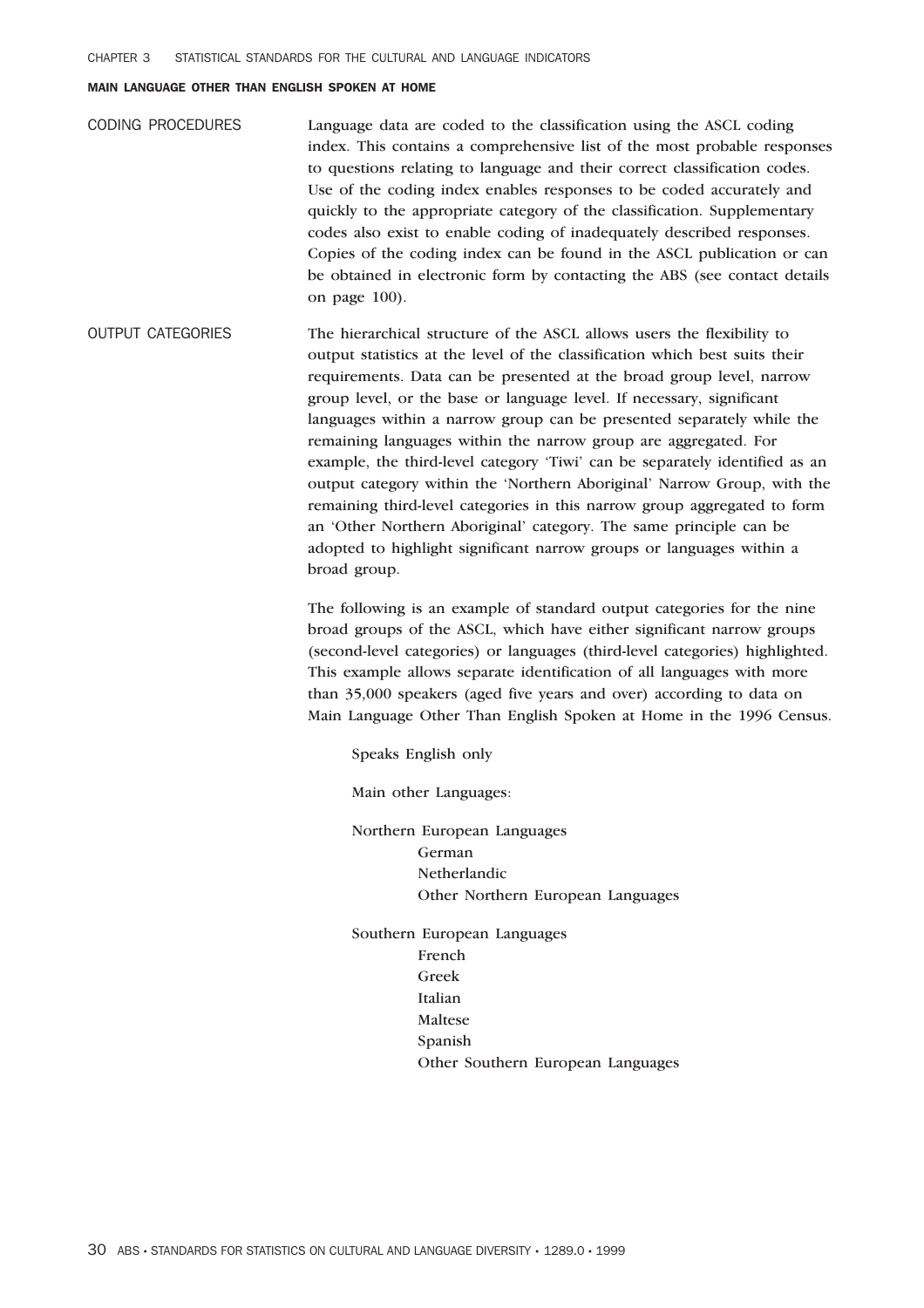## MAIN LANGUAGE OTHER THAN ENGLISH SPOKEN AT HOME

OUTPUT CATEGORIES *continued*

Eastern European Languages South Slavic Croatian Macedonian Serbian Other South Slavic West Slavic Polish Other West Slavic Other Eastern European Languages

Southwest Asian and North African Languages Arabic (including Lebanese) Turkish Other Southwest Asian and North African Languages

Southern Asian Languages

Southeast Asian Languages Tagalog (Filipino) Vietnamese Other Southeast Asian Languages

Eastern Asian Languages Chinese Cantonese Mandarin Other Chinese Other Eastern Asian Languages

Australian Indigenous Languages

Other Languages

The standard output categories for the Main Language Other Than English Spoken at Home Question for Minimum Data are:

English only Other language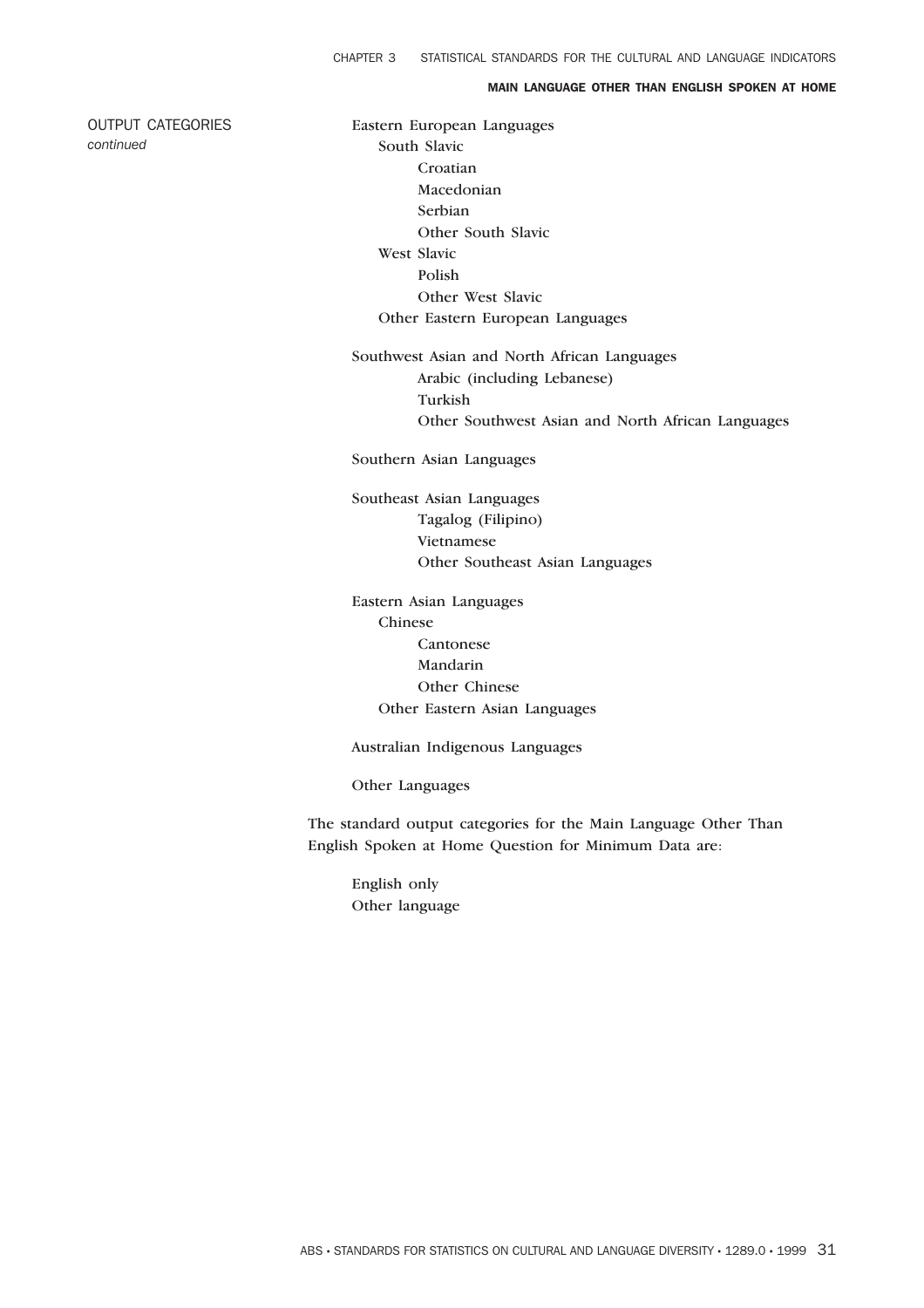# PROFICIENCY IN SPOKEN ENGLISH

| <b>INTRODUCTION</b>                       | Proficiency in Spoken English is used to assess the English speaking<br>ability of people who speak a language other than English.                                                                                                                                                                                                                                                                                                                                                                                                                                                                                                                                                                                                                                                                                                            |
|-------------------------------------------|-----------------------------------------------------------------------------------------------------------------------------------------------------------------------------------------------------------------------------------------------------------------------------------------------------------------------------------------------------------------------------------------------------------------------------------------------------------------------------------------------------------------------------------------------------------------------------------------------------------------------------------------------------------------------------------------------------------------------------------------------------------------------------------------------------------------------------------------------|
|                                           | Data relating to this variable are used primarily to identify people who<br>may suffer disadvantage as a result of a lack of competence in spoken<br>English. This information can be used to target the provision of services<br>to people whose lack of ability in spoken English is potentially a barrier<br>to gaining access to government programs and services, and participating<br>equitably in Australian society.                                                                                                                                                                                                                                                                                                                                                                                                                  |
|                                           | Proficiency in Spoken English requires a filter language question so that<br>it is only asked of people who speak a language other than English. The<br>language variables Main Language Other Than English Spoken at Home<br>(see page 26), First Language Spoken (see page 54) and Main Language<br>Spoken at Home (see page 64) are used for this purpose.                                                                                                                                                                                                                                                                                                                                                                                                                                                                                 |
| <b>DEFINITION</b>                         | Proficiency in Spoken English is defined as the ability to speak English in<br>every day situations. In practice, the variable measures the self-assessed<br>level of ability to speak English, asked of people who speak a language<br>other than English.                                                                                                                                                                                                                                                                                                                                                                                                                                                                                                                                                                                   |
| <b>ISSUES FOR</b><br><b>CONSIDERATION</b> | It is important that the Proficiency in Spoken English question be asked<br>only of those people who speak a language other than English. It is<br>inappropriate to ask people whose only language is English how well<br>they speak it and the results could be misleading. In order to target<br>those people who speak a language other than English, Proficiency in<br>Spoken English requires a filter language question. The variables Main<br>Language Other Than English Spoken at Home, First Language Spoken<br>and Main Language Spoken at Home can all be used to ask respondents<br>what languages they speak and sequence only those people with<br>languages other than English to the Proficiency in Spoken English<br>question. The choice of language filter question will depend on the<br>requirements of the collection. |
|                                           | Other issues to consider with Proficiency in Spoken English are that it is<br>a measure of proficiency in spoken English rather than a measure of<br>proficiency in other aspects of communication in English (e.g. listening,<br>writing and reading) and, secondly, that the assessment of how well a<br>person speaks English is subjective. This variable cannot measure<br>proficiency in spoken English with the same degree of precision as a<br>formal test. An answer to the Proficiency in Spoken English question will<br>depend on how the respondent interprets the question or how an<br>interviewer or person who answers for the respondent assesses the<br>person's ability to speak English.                                                                                                                                |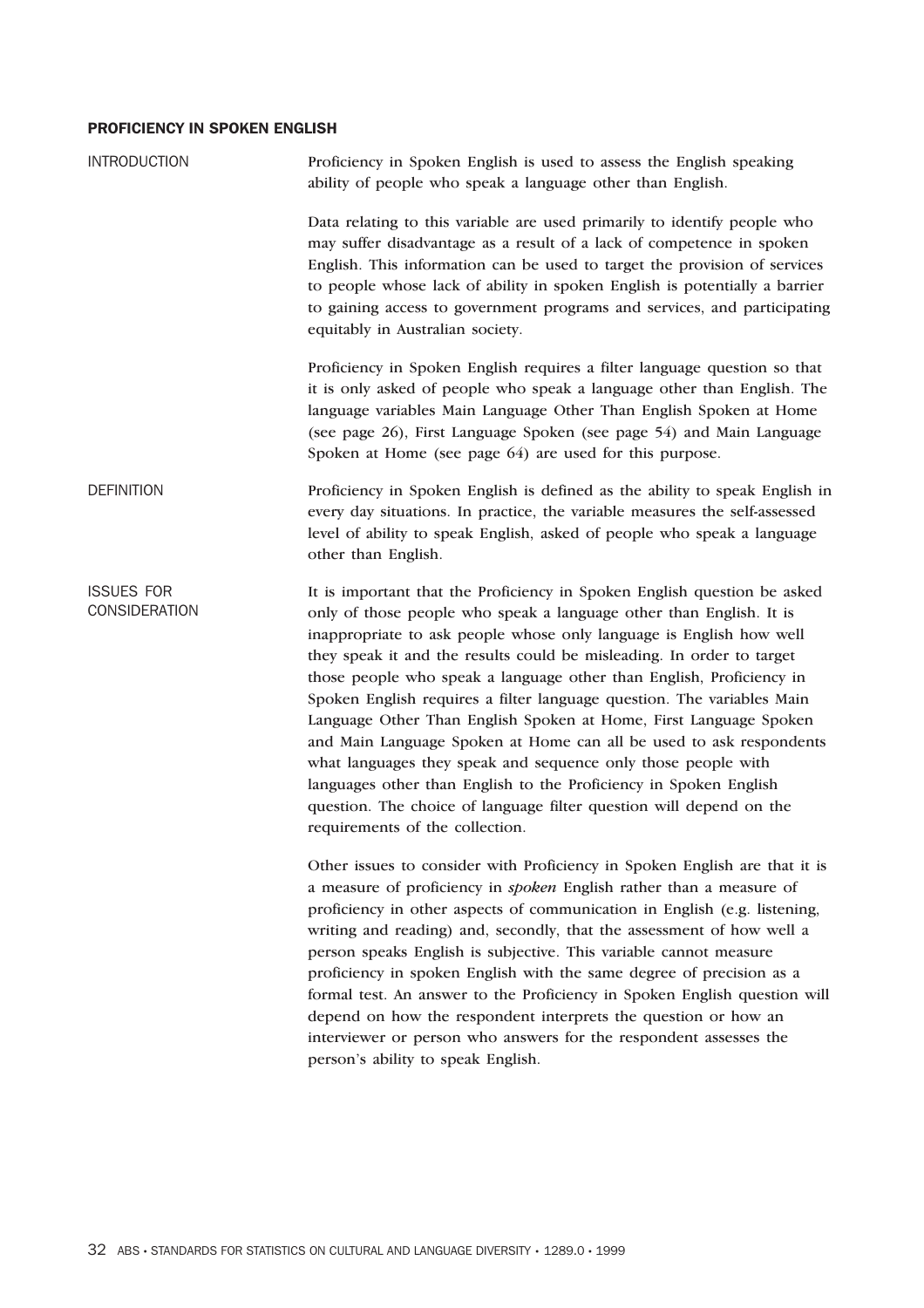#### PROFICIENCY IN SPOKEN ENGLISH

| <b>ISSUES FOR</b><br><b>CONSIDERATION</b> continued | For example, respondents whose spoken English ability enables them to<br>do the shopping and manage many everyday transactions may consider<br>that they speak English very well even though they may not be able to<br>hold a social conversation in English. Conversely, more exacting or<br>self-critical respondents may consider that they do not speak English well<br>in spite of the fact they can communicate with near-native proficiency.<br>ABS testing prior to the first use of this variable in the 1986 Census<br>showed that it is a good identifier of people who are likely to need<br>assistance in the form of interpreter services or English language classes.<br>Those people likely to need assistance will generally respond 'Not well'<br>or 'Not at all'. |  |
|-----------------------------------------------------|---------------------------------------------------------------------------------------------------------------------------------------------------------------------------------------------------------------------------------------------------------------------------------------------------------------------------------------------------------------------------------------------------------------------------------------------------------------------------------------------------------------------------------------------------------------------------------------------------------------------------------------------------------------------------------------------------------------------------------------------------------------------------------------|--|
|                                                     | It should also be noted that, like people whose only language is English,<br>it is inappropriate to ask people who use sign languages how well they<br>speak English if these people are filtered to the Proficiency in Spoken<br>English question.                                                                                                                                                                                                                                                                                                                                                                                                                                                                                                                                   |  |
| STANDARD QUESTIONS                                  | There are two standard questions for Proficiency in Spoken English. The<br>first question is used in self-enumerated collections and the second in<br>collections conducted by interview. The Proficiency in Spoken English<br>question (either the self-enumerated or interview-based version) should<br>be asked after the chosen language question which filters out most<br>people whose only language is English.                                                                                                                                                                                                                                                                                                                                                                |  |
| Question for<br>Self-Enumerated Collections         | How well [do you] [does the person] speak English?                                                                                                                                                                                                                                                                                                                                                                                                                                                                                                                                                                                                                                                                                                                                    |  |
| Question for Interview-Based<br>Collections         | Do you consider [you speak] [(name) speaks] English very well,<br>well, or not well?                                                                                                                                                                                                                                                                                                                                                                                                                                                                                                                                                                                                                                                                                                  |  |
|                                                     |                                                                                                                                                                                                                                                                                                                                                                                                                                                                                                                                                                                                                                                                                                                                                                                       |  |
|                                                     | A different question is required for interview-based collections as, unlike                                                                                                                                                                                                                                                                                                                                                                                                                                                                                                                                                                                                                                                                                                           |  |

a self-enumerated question where respondents can see the response choices and use them to interpret the question, respondents may be unaware of how to rate their proficiency when the interviewer asks the question 'How well do you speak English?'. Including the options 'very well', 'well' and 'not well' when asking the question gives the respondents some idea of how to rate their proficiency. It is important that this question records the respondent's own perception of how well they rate their English speaking skills.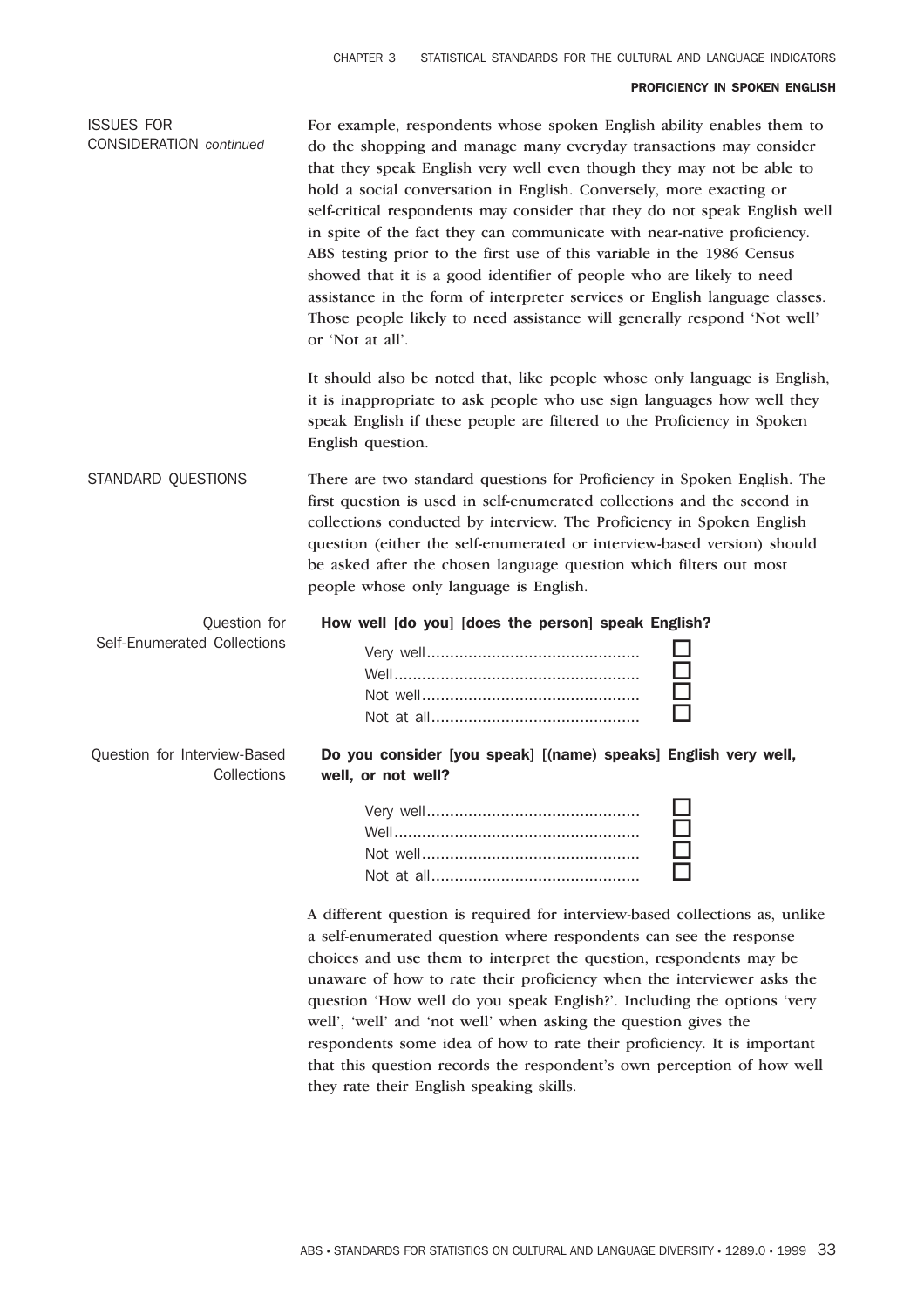## PROFICIENCY IN SPOKEN ENGLISH

| <b>CLASSIFICATION</b>    | The standard classification used to code, store and disseminate data<br>collected by Proficiency in Spoken English is a flat classification, having<br>only one level with four categories. These categories are the same as the<br>question response categories ('Very well', 'Well', 'Not well', 'Not at all').<br>Two supplementary codes are also provided in the classification for 'Not<br>stated' and 'Not applicable' responses (see Coding Procedures), which<br>makes the classification applicable to all persons. However, it should be<br>noted that this is a coding convention and that, setting aside these<br>special codes, the scope of the classification, along with the variable, is<br>people who speak a language other than English. |
|--------------------------|---------------------------------------------------------------------------------------------------------------------------------------------------------------------------------------------------------------------------------------------------------------------------------------------------------------------------------------------------------------------------------------------------------------------------------------------------------------------------------------------------------------------------------------------------------------------------------------------------------------------------------------------------------------------------------------------------------------------------------------------------------------|
| <b>CODING PROCEDURES</b> | The standard code structure for the Proficiency in Spoken English<br>classification is as follows:                                                                                                                                                                                                                                                                                                                                                                                                                                                                                                                                                                                                                                                            |
|                          | Very well<br>1<br>Well<br>2<br>Not well<br>3<br>Not at all<br>4<br>Not stated<br>$\bf{0}$<br>Not applicable<br>9<br>Responses are assigned the appropriate codes.                                                                                                                                                                                                                                                                                                                                                                                                                                                                                                                                                                                             |
| <b>OUTPUT CATEGORIES</b> | The standard output categories for Proficiency in Spoken English data are<br>as follows:                                                                                                                                                                                                                                                                                                                                                                                                                                                                                                                                                                                                                                                                      |
|                          | Very well<br>Well<br>Not well<br>Not at all<br>Not stated<br>Not applicable                                                                                                                                                                                                                                                                                                                                                                                                                                                                                                                                                                                                                                                                                   |
|                          | As the distinction between the categories 'Very well' and 'Well' is<br>somewhat subjective, they can be amalgamated into the output category<br>'Well or Very well'. Similarly, 'Not well' and 'Not at all' can be<br>amalgamated into the output category 'Not well or Not at all'. In this<br>case, the output categories would be as follows:                                                                                                                                                                                                                                                                                                                                                                                                              |
|                          | Well or Very well<br>Not well or Not at all<br>Not stated<br>Not applicable                                                                                                                                                                                                                                                                                                                                                                                                                                                                                                                                                                                                                                                                                   |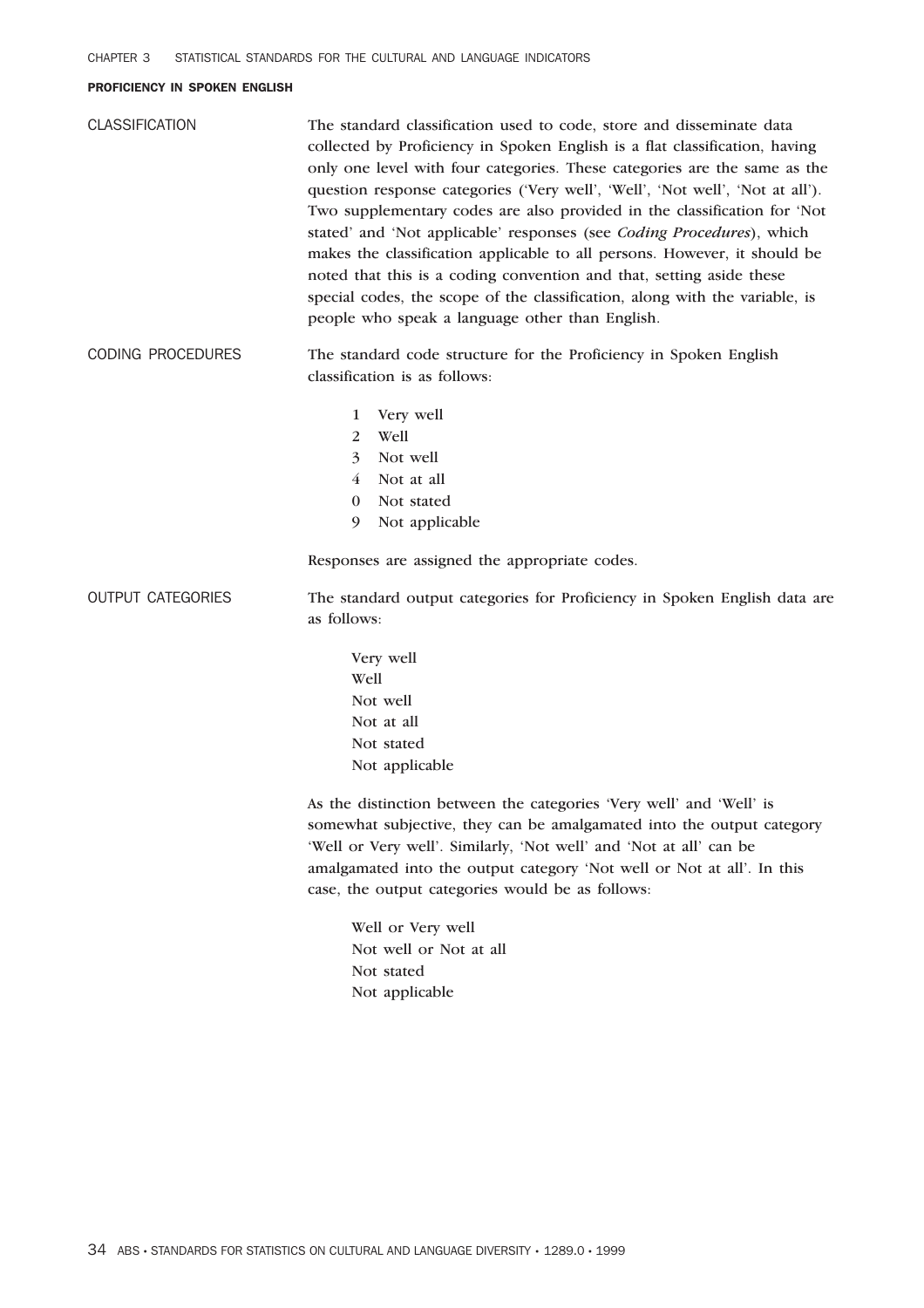| <b>INTRODUCTION</b>                       | Indigenous Status provides data on the number of people who identify<br>as being of Aboriginal or Torres Strait Islander descent. Accurate and<br>consistent statistics about Aboriginal and Torres Strait Islander peoples<br>are needed in order to plan, promote and deliver essential services, to<br>monitor changes in well-being and to administer government policy.                                                                                                                                                                                                                                                                                                                                                                                                                                                                                                                                                                                                                                                                 |
|-------------------------------------------|----------------------------------------------------------------------------------------------------------------------------------------------------------------------------------------------------------------------------------------------------------------------------------------------------------------------------------------------------------------------------------------------------------------------------------------------------------------------------------------------------------------------------------------------------------------------------------------------------------------------------------------------------------------------------------------------------------------------------------------------------------------------------------------------------------------------------------------------------------------------------------------------------------------------------------------------------------------------------------------------------------------------------------------------|
|                                           | The purpose of this standard is to provide a consistent conceptual<br>framework for the collection of information about Aboriginal and Torres<br>Strait Islander peoples in ABS and non-ABS statistical collections and in<br>administrative and service provision settings. This standard can be used<br>when collecting population estimates and data on births, deaths, hospital<br>admissions, labour force, the economy, education and law and justice.                                                                                                                                                                                                                                                                                                                                                                                                                                                                                                                                                                                 |
| <b>DEFINITION</b>                         | An Aboriginal or Torres Strait Islander is a person of Aboriginal or Torres<br>Strait Islander descent who identifies as an Aboriginal or Torres Strait<br>Islander and is accepted as such by the community in which he or she<br>lives. That is, there are three components to the definition: descent,<br>self-identification and community acceptance. In practice, it is not feasible<br>to collect information on the community acceptance part of this<br>definition and therefore questions on Indigenous Status relate to descent<br>and self-identification only. Ideally, descent could be determined by<br>asking if a person has either an Aboriginal or Torres Strait Islander<br>ancestor. Self-identification could be determined by asking if a person<br>identifies culturally as an Aboriginal or Torres Strait Islander. In practice,<br>people are asked if they are of Aboriginal or Torres Strait Islander origin.<br>This question is considered to measure descent and for some, but not<br>all, cultural identity. |
| <b>ISSUES FOR</b><br><b>CONSIDERATION</b> | The production of accurate population estimates for Indigenous people is<br>a difficult undertaking as data relies on self-identification and the<br>willingness of people to identify as Indigenous. However, recent ABS<br>Census of Population and Housing figures have shown that this<br>'propensity to identify' has changed over time. 1996 Census figures<br>showed that the Indigenous population had increased by 55% since 1986,<br>compared to a 12% increase in the non-Indigenous population. Much of<br>this increase can be explained by a greater willingness of people to<br>report their Indigenous origin on the census form.                                                                                                                                                                                                                                                                                                                                                                                            |
|                                           | The use of correct terminology is especially important when referring to<br>Indigenous people. The ABS, along with other APS agencies, received a<br>formal request from the Chief Executive Officer of the Aboriginal and<br>Torres Strait Islander Commission (ATSIC) in November 1992 to adopt<br>appropriate terminology when referring to Aboriginal and Torres Strait<br>Islander peoples. Acceptable terms for use when referring to this variable<br>are 'Indigenous Status' and 'Aboriginal and Torres Strait Islander origin'.<br>When referring to the population group, 'Aboriginal and Torres Strait<br>Islander peoples' or 'Indigenous peoples' should be used. 'Indigenous<br>Australians' is also an acceptable term for referring to Aboriginal and<br>Torres Strait Islander peoples. 'Indigenous' covers persons who are                                                                                                                                                                                                 |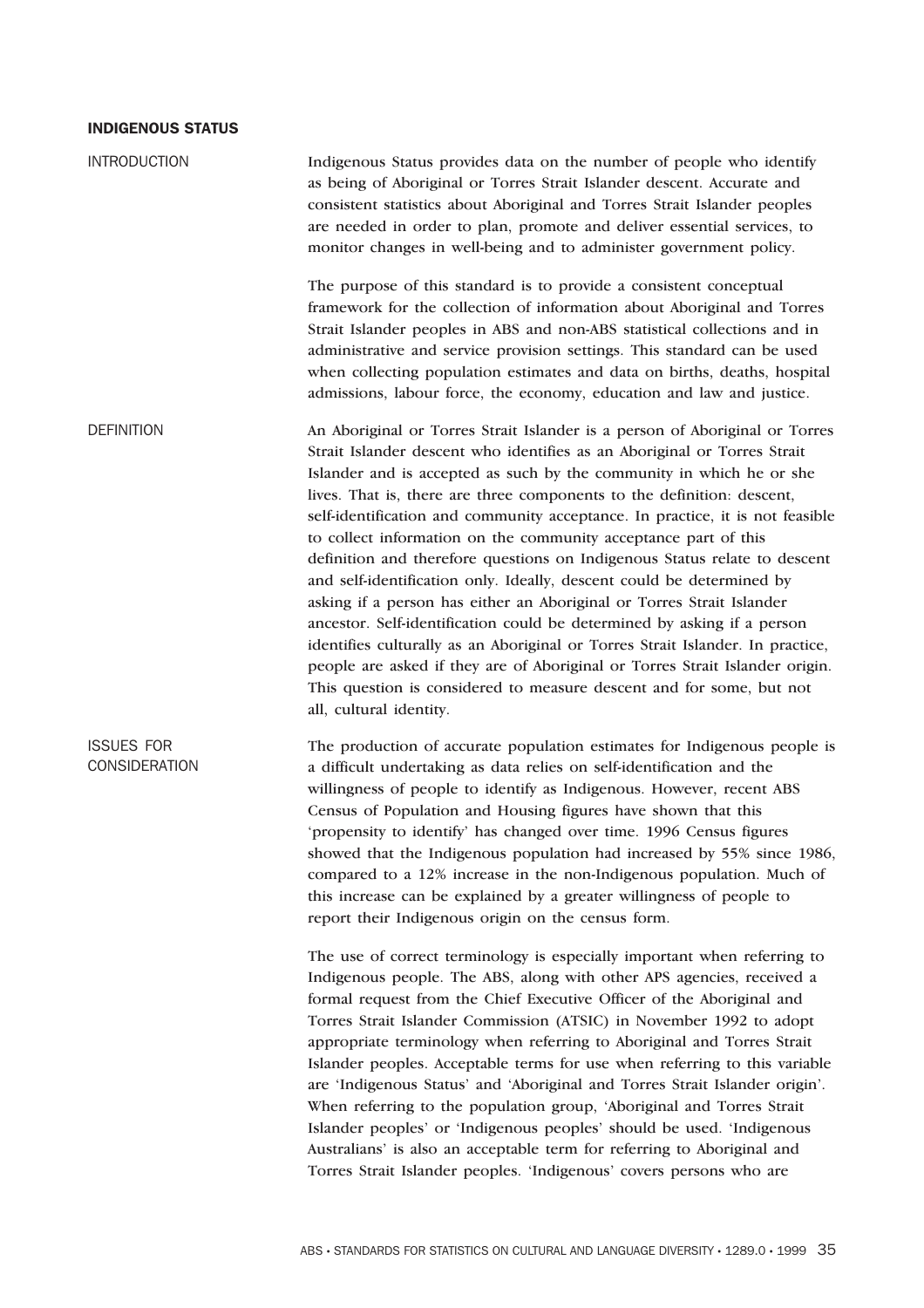ISSUES FOR CONSIDERATION *continued* Aboriginal, Torres Strait Islander or both Aboriginal and Torres Strait Islander. When referring to events or circumstances affecting Indigenous people, phrases such as 'Deaths of Indigenous people' are preferred to 'Indigenous deaths'.

> References which should be avoided are the use of the word 'Aboriginality', 'ATSI', 'ATSIs', 'ATSI people', 'Aboriginal and TSI', 'A&TSI', 'Islanders', 'TSIs', or 'TIs'. It is also not appropriate to use the word 'Aboriginal' to refer to both Aboriginal people and Torres Strait Islanders. Another commonly misused term when referring to Indigenous people is 'ATSIC' or 'ATSIC people'. ATSIC is the acronym for the Aboriginal and Torres Strait Islander Commission and therefore does not refer to Indigenous people themselves.

STANDARD QUESTION The standard question for Indigenous Status is as follows:

# [Are you] [Is the person] [Is (name)] of Aboriginal or Torres Strait Islander origin?

*(For persons of both Aboriginal and Torres Strait Islander origin, mark both 'Yes' boxes.)*



This question is recommended for self-enumerated or interview-based collections. It can also be used in circumstances where a close relative, friend, or another member of the household is answering on behalf of the subject. When someone is not present, the person answering for them should be in a position to do so, i.e. this person must know the person about whom the question is being asked well and feel confident to provide accurate information about them. However, it is strongly recommended that this question be asked directly wherever possible. In circumstances where it is impossible to ask the person directly, such as in the case of death, the question should be asked of a close relative or friend, and only if a relative or friend is not available should the undertaker or other such person answer.

This question should always be asked even if the person does not 'look' Aboriginal or Torres Strait Islander.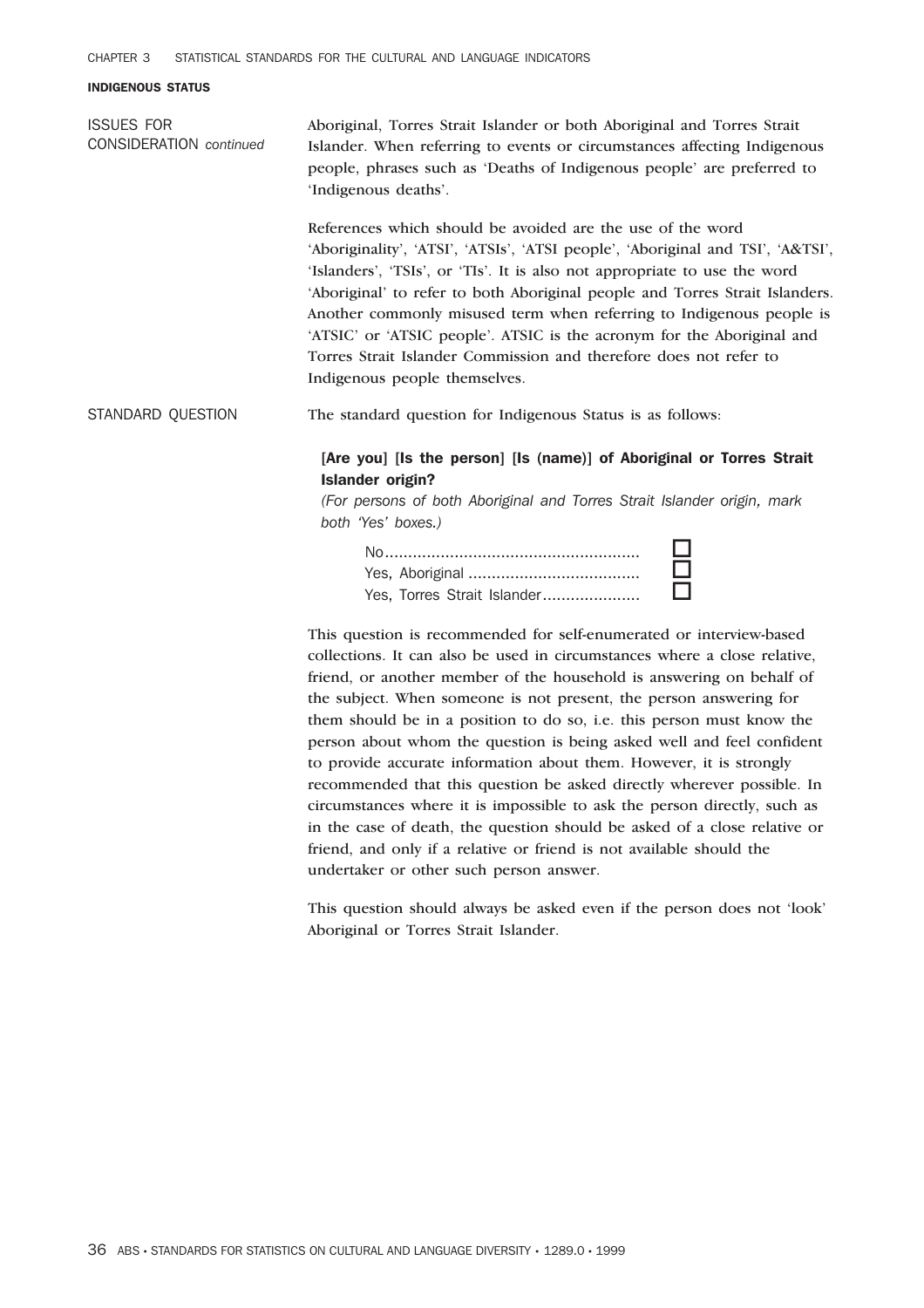| <b>CLASSIFICATION</b>    | The classification for Indigenous Status has a hierarchical structure<br>comprising two levels. There are four categories at the detailed level of<br>the classification which are grouped into two categories at the broad<br>level. There is one supplementary category for 'not stated' responses. The<br>classification is as follows: |
|--------------------------|--------------------------------------------------------------------------------------------------------------------------------------------------------------------------------------------------------------------------------------------------------------------------------------------------------------------------------------------|
|                          | Indigenous<br>Aboriginal but not Torres Strait Islander Origin<br>Torres Strait Islander but not Aboriginal Origin<br>Both Aboriginal and Torres Strait Islander Origin                                                                                                                                                                    |
|                          | Non-Indigenous<br>Neither Aboriginal nor Torres Strait Islander Origin                                                                                                                                                                                                                                                                     |
|                          | Not Stated                                                                                                                                                                                                                                                                                                                                 |
| <b>CODING PROCEDURES</b> | Responses to the Indigenous Status question are coded to the<br>appropriate category of the classification. Only the second digit of the<br>two digit code need be used for data input and storage purposes. The<br>code structure for the classification is as follows:                                                                   |
|                          | 1 Indigenous<br>11 Aboriginal but not Torres Strait Islander Origin<br>12 Torres Strait Islander but not Aboriginal Origin<br>13 Both Aboriginal and Torres Strait Islander Origin                                                                                                                                                         |
|                          | 2 Non-Indigenous<br>24 Neither Aboriginal nor Torres Strait Islander Origin                                                                                                                                                                                                                                                                |
|                          | 09 Not Stated                                                                                                                                                                                                                                                                                                                              |
|                          | The Indigenous Status question allows for more than one response. The<br>procedure for coding multiple responses is as follows:                                                                                                                                                                                                            |
|                          | If the respondent marks 'No' and either 'Aboriginal' or 'Torres Strait<br>Islander', then the response should be coded to either Aboriginal or<br>Torres Strait Islander as indicated (i.e. disregard the 'No' response).                                                                                                                  |
|                          | If the respondent marks both the 'Aboriginal' and 'Torres Strait<br>п<br>Islander' boxes, then their response should be coded to 'Both<br>Aboriginal and Torres Strait Islander Origin'.                                                                                                                                                   |
|                          | If the respondent marks all three boxes ('No', 'Aboriginal' and 'Torres<br>п<br>Strait Islander'), then the response should be coded to 'Both<br>Aboriginal and Torres Strait Islander Origin' (i.e. disregard the 'No'<br>response).                                                                                                      |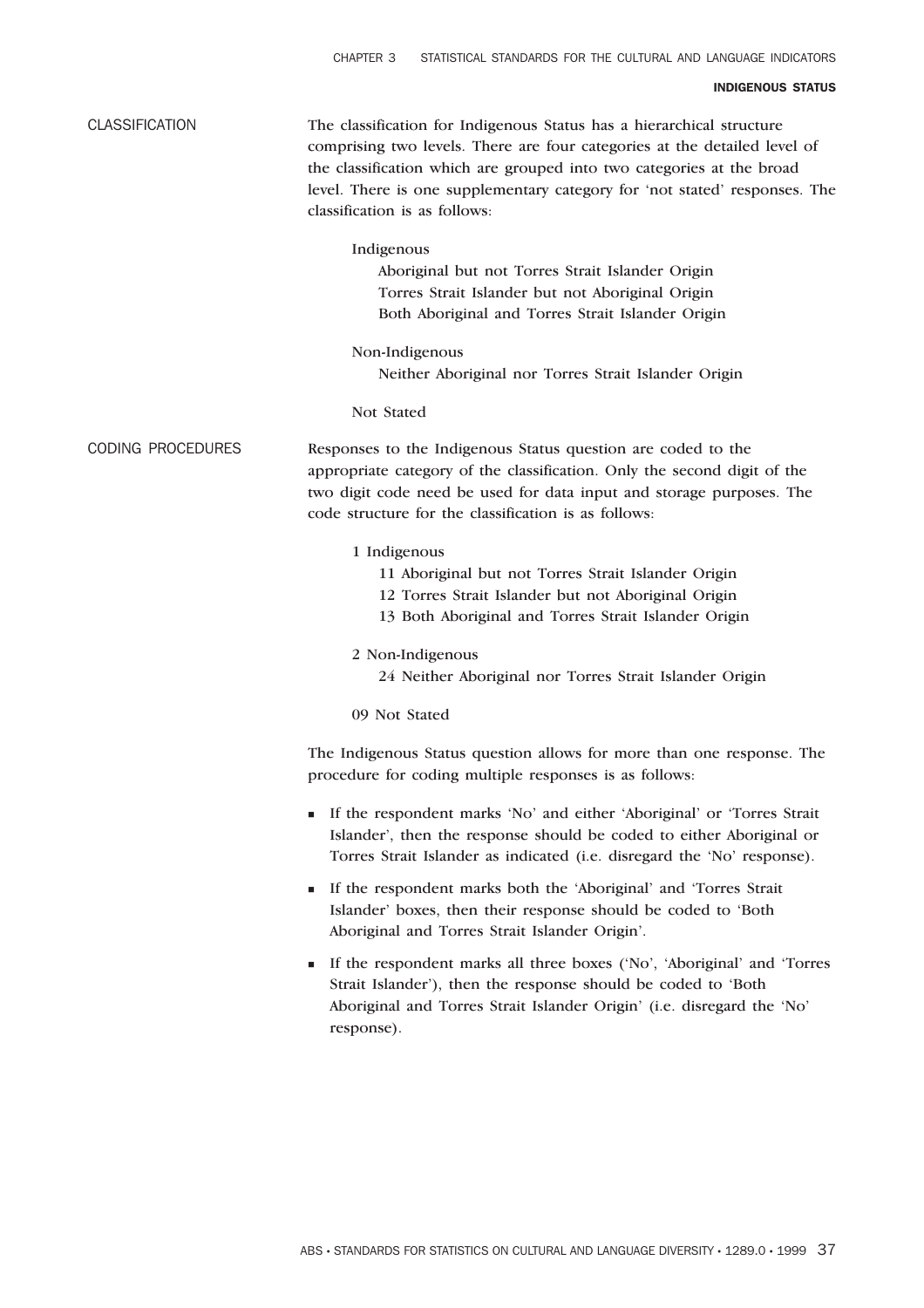OUTPUT CATEGORIES The output categories for Indigenous Status are the same as the classification structure.

> The full classification is most commonly used in the census, surveys specifically targeted to Indigenous people and some administrative collections. If 'Both Aboriginal and Torres Strait Islander Origin' has too few people to be released separately, then data should be released for the total 'Indigenous' with no further breakdown.

The terms 'Aboriginal or Torres Strait Islander Origin' and 'Neither Aboriginal nor Torres Strait Islander Origin' may be used as alternative labels for the categories 'Indigenous' and 'Non-Indigenous' respectively.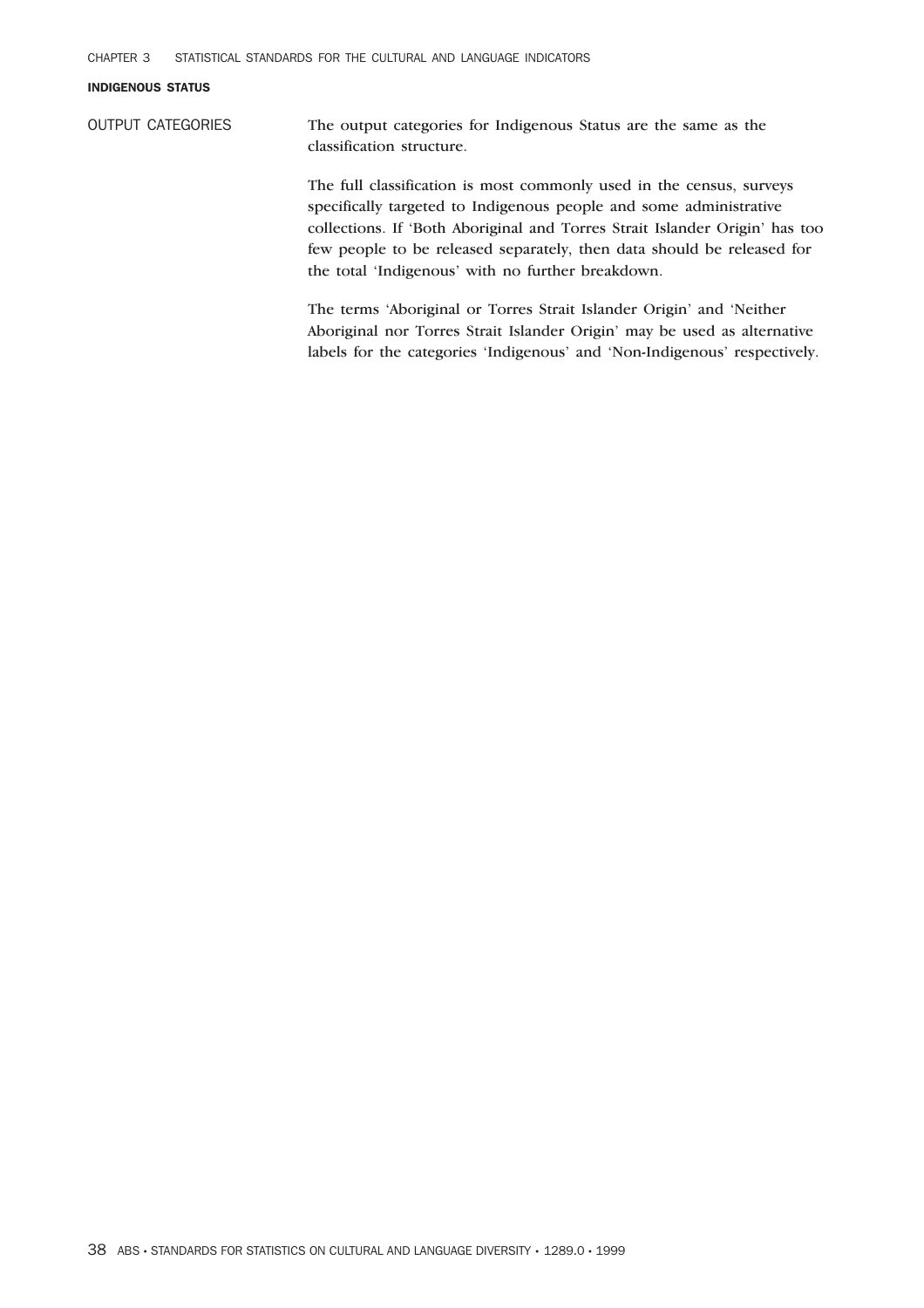## ANCESTRY

INTRODUCTION Ancestry describes the ethnic or cultural groups to which a person's forebears are or were attached. There is significant community interest in measuring the ethnic and cultural composition of the Australian population and in identifying the characteristics of particular migrant community groups. An important element of cultural and language diversity in Australia is the extent to which Australians retain the culture, ethnicity or language of their parents. Retention of cultural and language diversity is determined by the Country of Birth variables, in association with variables such as Indigenous Status (see page 35), First Language Spoken (see page 54) and Religious Affiliation (see page 68).

> Indigenous Status is a separate variable measuring a specific element of ancestry, namely whether a person is of Aboriginal or Torres Strait Islander origin. However, it does not necessarily provide information on all elements of a person's ancestry.

> The Ancestry variable can be used in conjunction with these variables in order to identify particular ethnic or cultural groups, as it provides a self-assessed measure of ethnicity and cultural background. However, Ancestry in the Australian context is problematic as there are many Australians with origins and heritage which do not, in practice, relate to their current ethnic identity. Ancestry data alone, therefore, are not considered to be a particularly good measure of service needs or the extent to which persons from certain backgrounds are associated with advantage or disadvantage, and should only be used as a broad measure of cultural diversity.

A major advantage of the Ancestry variable is that it is able to measure an association with ethnic and cultural groups which do not equate directly to countries or languages and thus cannot be readily identified using country of birth or language variables. For instance, the Ancestry variable assists in the identification and measurement of ethnic and cultural minorities which exist or originate within particular countries, ethnic and cultural groups which form a distinct unbroken geographic block across neighbouring country borders, and ethnic and cultural groups which are located in many disparate countries across the world.

The Ancestry variable was included in the 1986 Census of Population and Housing but was not included in the 1991 or 1996 Censuses. However, due to demand for this data by many groups in the community, the ABS plans to include an Ancestry question in the 2001 Census.

DEFINITION Ancestry describes the ethnic or cultural heritage of a person, that is, the ethnic or cultural groups to which a person's forebears are or were attached. In practice, Ancestry is the ethnic or cultural groups which the person *identifies* as being his or her ancestry. For example, a respondent may indicate four ancestries because each grandparent is from a different ethnic or cultural background (say Italian, Greek, German, English). However, another person with the same ancestry may choose to identify as 'Australian' because one or both parents were born in Australia, or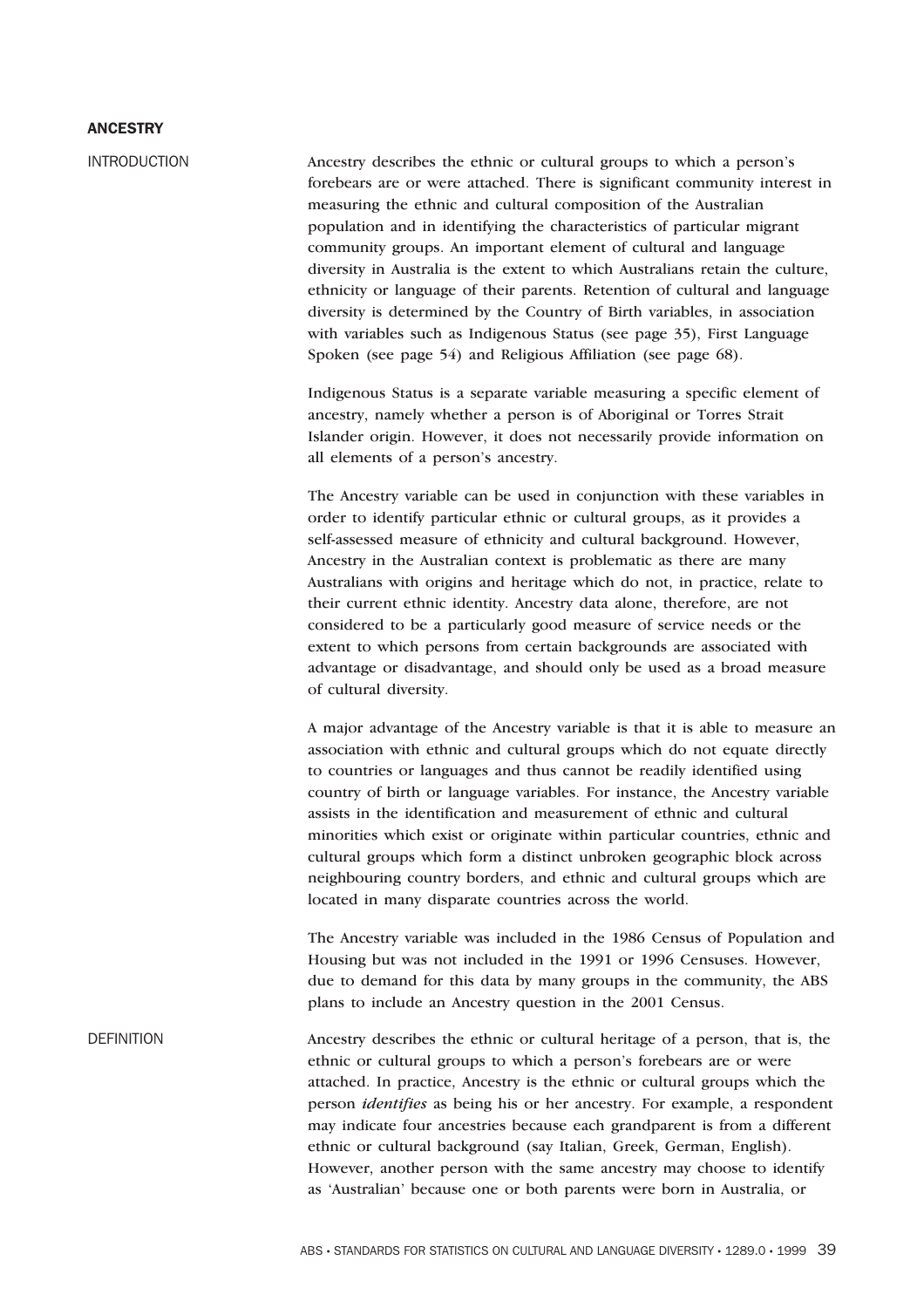CHAPTER 3 STATISTICAL STANDARDS FOR THE CULTURAL AND LANGUAGE INDICATORS

#### ANCESTRY

DEFINITION *continued* because of a cultural or national attachment to this country. Ancestry therefore involves measures of self-identification of ethnic or cultural group affiliation or nationality as well as of descent from one or more particular groups.

ISSUES FOR CONSIDERATION It should be noted that many people in Australia have a variety of cultural backgrounds and do not relate to a single ethnic or cultural group. These people will give multiple responses to a question on ancestry, ethnicity or cultural identity. Often the responses will indicate an identification with Australia in a national or cultural sense, but will also acknowledge continuing ties with other ethnic or cultural groups (e.g. Irish Australian, Italian Australian). This does not mean that people who identify primarily with other ethnicities, ancestries or cultures do not also regard themselves as Australian in most senses. The problem is with the terminology. 'Australian' is used as the adjective to describe the culture that has developed in this country over the last two hundred years, and also to describe all members of the citizenry regardless of whether or not they regard their ethnicity, culture or ancestry as Australian.

STANDARD QUESTION The standard question for obtaining detailed data for Ancestry is as follows:

# What is [your] [the person's] [(name)'s] Ancestry?

*(For example: Hmong, Kurdish, Australian South Sea Islander, Maori.) (Provide more than one ancestry if necessary.)*



The list of ancestries provided with this question has been included primarily on the basis of an assessment of their statistical significance in the Australian context. It will be reviewed periodically, principally after the 2001 Census, as different ancestries assume a greater or lesser statistical significance in the Australian context.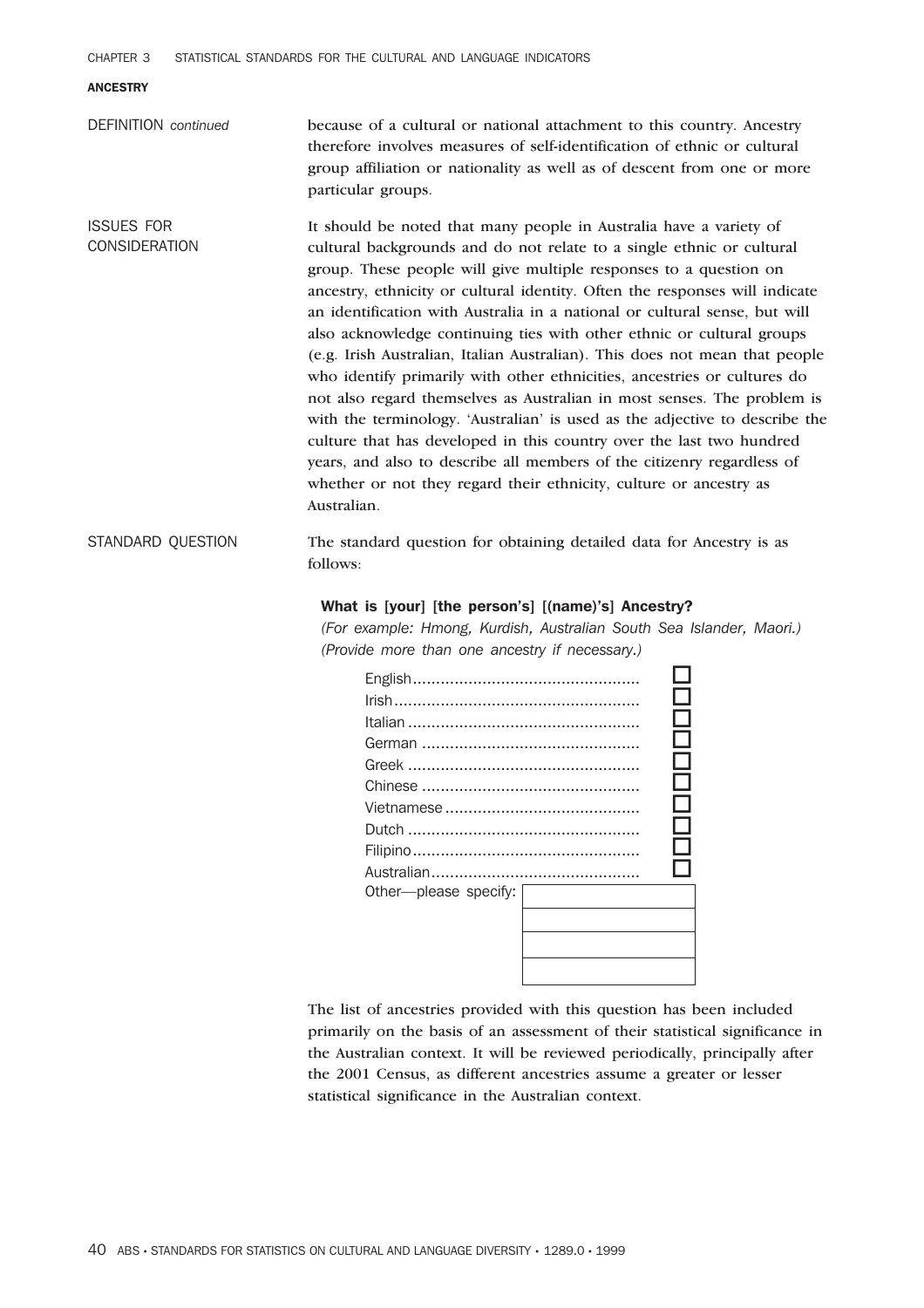STANDARD QUESTION *continued*

The 'Other' category is included for those people who have an ancestry or ancestries not offered in the list as a response to the question. 'Please specify' is added to the 'Other' category and a space is provided for respondents to write in their ancestry response(s).

Use of the full tick box list with the question ensures compatibility across collections and minimises coding costs. Tick box responses are 'self-coded' which reduces the amount of manual or office coding to be performed as the majority of responses are captured by the list. However, if space constraints are an overriding consideration, the tick boxes can be deleted and space provided for all ancestry responses to be written in. This would result in significant additional coding costs compared to the use of the full tick box list, as there are likely to be a wide range of responses which would have to be coded manually using a coding index (see *Coding Procedures*). The question would be as follows:

#### What is [your] [the person's] [(name)'s] Ancestry?

*(For example: English, Irish, Hmong, Kurdish, Italian, Greek, Maori, Vietnamese.)*

*(Provide more than one ancestry if necessary.)*

Ancestry :

Since the above questions are subject to an ongoing program of testing in ABS collections and are subject to change, it is recommended that agencies wishing to collect Ancestry in their own data collection activities contact the ABS before implementing this standard.

CLASSIFICATION The forthcoming *Australian Standard Classification of Cultural and Ethnic Groups* (ASCCEG) (due to be released in mid 2000) is to be used when collecting, aggregating and disseminating data relating to the Ancestry variable. The ASCCEG is designed to be used in the classification of information relating to a number of topics such as ancestry, ethnicity, and cultural identity. Although these topics have elements of difference, it is considered that the fundamental concept common to them all, and thus underpinning the classification, is *ethnicity*. The term 'ethnicity' is used in the ASCCEG to describe a shared identity or similarity of a group of people on the basis of one or more factors, e.g. shared history, cultural traditions, religion or language. In this sense, the term 'ethnicity' of course can be applied to all members of the Australian population. 'Australian' or 'Aboriginal' are valid descriptors of ethnicity.

> The classification has a three-level hierarchical structure. The third and most detailed level of the classification consists of base or third-level units which are ethnic or cultural groups. Included in these third-level units are a number of 'not elsewhere classified' (nec) categories, which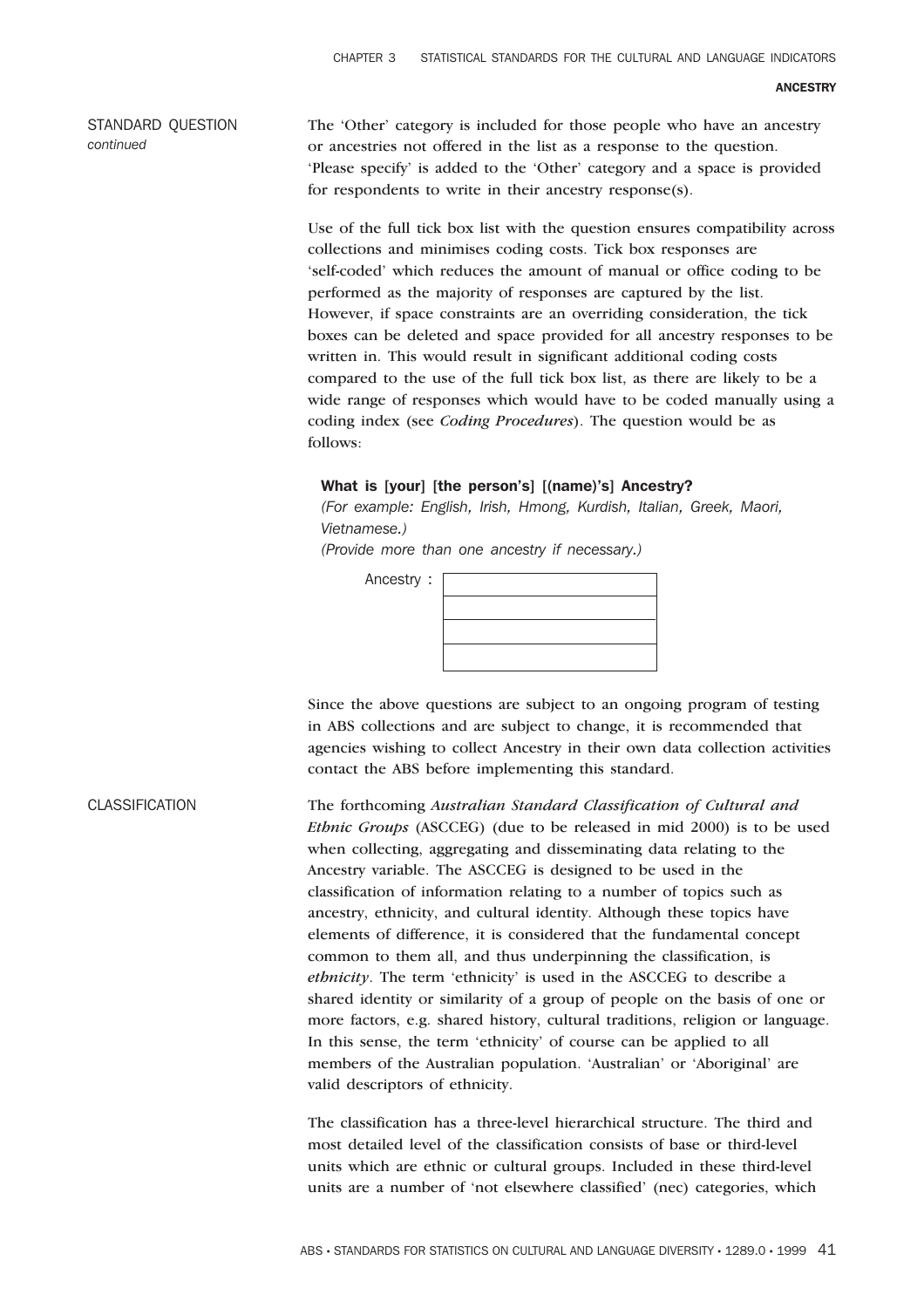## ANCESTRY

| <b>CLASSIFICATION</b> continued | contain ethnic or cultural groups that are not listed separately in the<br>classification. Each third-level category has a four digit code which is<br>used to code responses (see Coding Procedures). Regardless of the level<br>of aggregation envisaged for the dissemination of statistics, data should<br>be captured, classified and stored at the base level of the ASCCEG<br>wherever possible.                                                                                                                                                                                                                                                                                                                                                                                                                                                                                                              |
|---------------------------------|----------------------------------------------------------------------------------------------------------------------------------------------------------------------------------------------------------------------------------------------------------------------------------------------------------------------------------------------------------------------------------------------------------------------------------------------------------------------------------------------------------------------------------------------------------------------------------------------------------------------------------------------------------------------------------------------------------------------------------------------------------------------------------------------------------------------------------------------------------------------------------------------------------------------|
|                                 | The second level of the classification comprises narrow groups of ethnic<br>and cultural groups which are similar in terms of the classification criteria<br>(geographic proximity in terms of the areas in which they originated, a<br>long shared history, and similarity in terms of social and cultural<br>characteristics).                                                                                                                                                                                                                                                                                                                                                                                                                                                                                                                                                                                     |
|                                 | The first and most general level of the classification comprises nine broad<br>groups of ethnic and cultural groups. Broad groups are formed by<br>aggregating geographically proximate narrow groups.                                                                                                                                                                                                                                                                                                                                                                                                                                                                                                                                                                                                                                                                                                               |
|                                 | For further details on the classification, see Australian Standard<br>Classification of Cultural and Ethnic Groups (ASCCEG) (Cat. no. 1249.0)<br>(available mid 2000) or contact the ABS (see contact details on page 100).                                                                                                                                                                                                                                                                                                                                                                                                                                                                                                                                                                                                                                                                                          |
| <b>CODING PROCEDURES</b>        | A coding index is being developed to assist in the implementation and<br>use of the ASCCEG. It contains a comprehensive list of the most<br>probable responses to questions relating to ancestry, ethnicity and<br>cultural identity and their correct classification codes. Use of the coding<br>index enables responses to be coded accurately and quickly to the<br>appropriate category of the classification. Supplementary codes also exist<br>to enable coding of inadequately described responses. Copies of the<br>coding index can be found in the forthcoming ASCCEG publication or<br>can be obtained in electronic form by contacting the ABS (see contact<br>details on page 100).                                                                                                                                                                                                                     |
|                                 | The Ancestry question will record all claims of association with ancestries,<br>ethnicities and cultures. As such, multiple responses are encouraged. The<br>purpose of the ASCCEG is to code the extent to which people associate<br>or identify with particular ethnic and cultural groups. It should therefore<br>be noted that the classification is not intended to classify people, but<br>rather all claims of association with an ethnic or cultural group. Often<br>the responses will indicate an identification with Australia in a national<br>or cultural sense, but will also acknowledge continuing ties with other<br>ancestral, ethnic or cultural groups. Such responses include Irish<br>Australian, Italian Australian, etc. It is therefore suggested that a<br>minimum of two ancestral, ethnic and cultural groups nominated by a<br>person on a statistical or administrative form be coded. |
|                                 | The ABS has developed guidelines for the coding, storage and<br>presentation of multiple responses to questions on ancestry, ethnicity or<br>cultural identity. These guidelines will be included in the forthcoming<br>ASCCEG publication.                                                                                                                                                                                                                                                                                                                                                                                                                                                                                                                                                                                                                                                                          |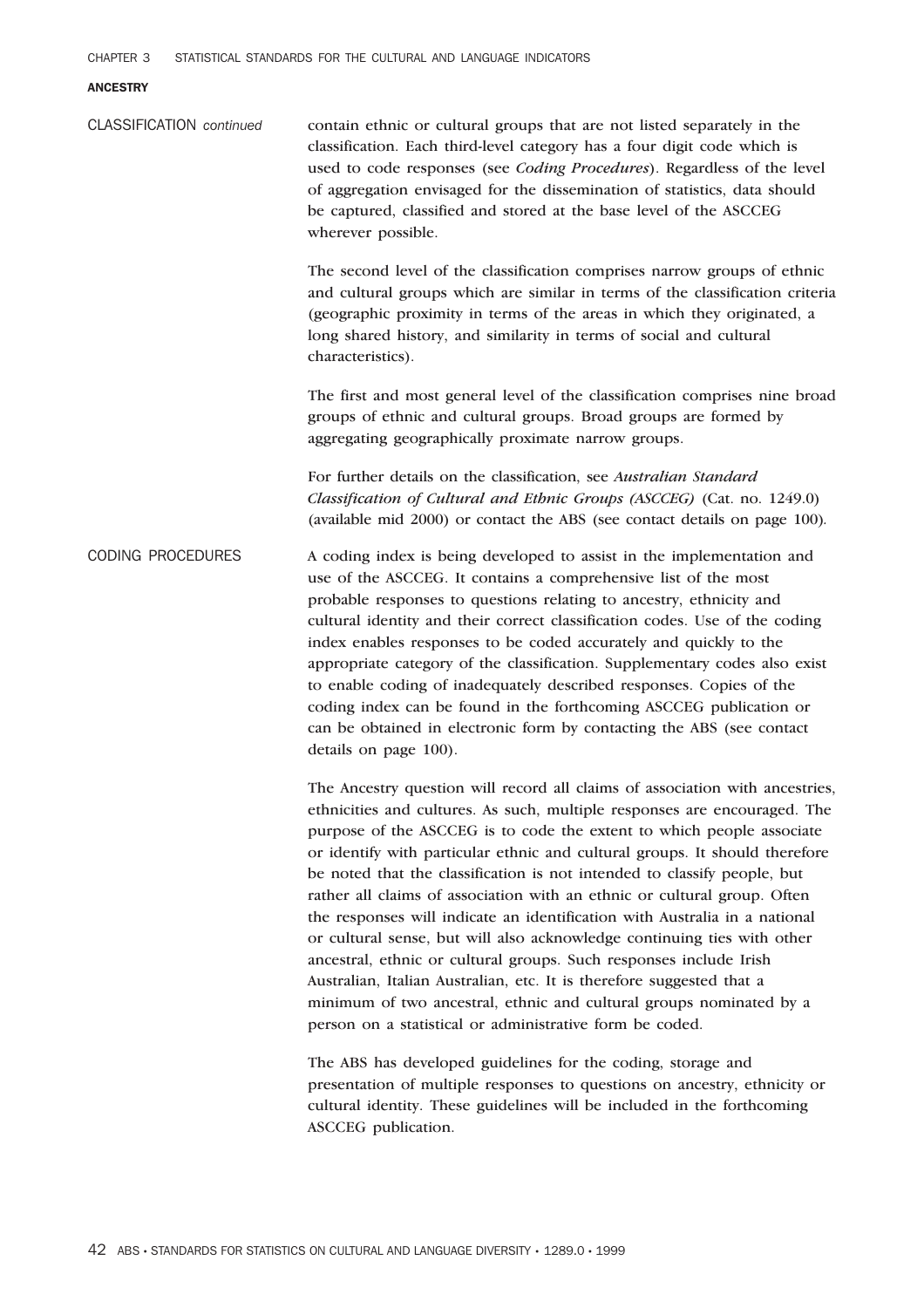#### ANCESTRY

OUTPUT CATEGORIES The hierarchical structure of the ASCCEG will allow users the flexibility to output statistics at the level of the classification which best suits their requirements. Data can be presented at the broad group level, narrow group level, or the base (ethnic and cultural group) level. If necessary, significant ethnic or cultural groups within a narrow group can be presented separately while the remaining ethnic groups within the narrow group are aggregated. The same principle can be adopted to highlight significant narrow groups within a broad group.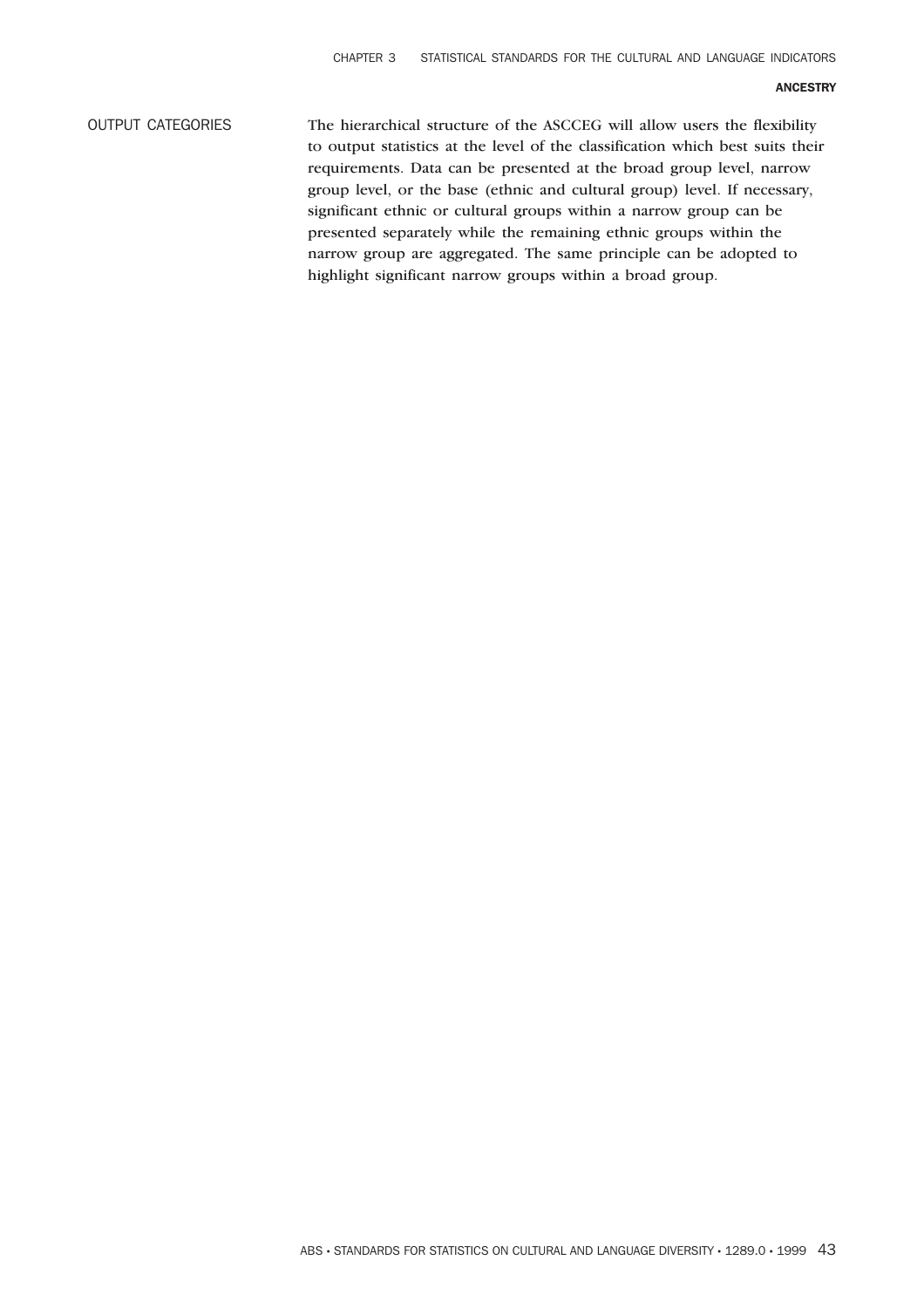| <b>INTRODUCTION</b>                       | Country of Birth of Father identifies the country in which a person's<br>father was born. An important element of cultural and language diversity<br>in Australia is the extent to which second generation Australians retain<br>their parents' culture, ethnicity or language. Retention of cultural and<br>language characteristics is determined by the variables Country of Birth of<br>Father and Country of Birth of Mother (see page 49), in association with<br>variables such as First Language Spoken (see page 54) and Religious<br>Affiliation (see page 68).                                                                                                      |
|-------------------------------------------|--------------------------------------------------------------------------------------------------------------------------------------------------------------------------------------------------------------------------------------------------------------------------------------------------------------------------------------------------------------------------------------------------------------------------------------------------------------------------------------------------------------------------------------------------------------------------------------------------------------------------------------------------------------------------------|
|                                           | Migrants and their descendants have been identified by program<br>developers and service providers as forming population groups that are<br>likely to experience disadvantage when seeking access to government and<br>community programs and services in Australia. It should be noted,<br>however, that Country of Birth of Father may also indicate the extent to<br>which persons from certain backgrounds are associated with relative<br>advantage, as well as measuring disadvantage. Country of Birth of Father<br>also helps to measure cultural diversity in its broader sense, particularly<br>when used in conjunction with other cultural and language variables. |
| <b>DEFINITION</b>                         | Country of Birth of Father is defined as the country the respondent<br>identifies as being the one in which the person's father was born.                                                                                                                                                                                                                                                                                                                                                                                                                                                                                                                                      |
| <b>ISSUES FOR</b><br><b>CONSIDERATION</b> | The ABS recently changed the standard name of the variable from<br>'Birthplace of Father' to 'Country of Birth of Father' to better describe<br>the geographic units (countries) for which responses are obtained. The<br>term 'Birthplace' could equally describe subsets of countries such as<br>states, regions or towns. It should be noted that the name change of the<br>variable does not affect the definition, scope or meaning of the concept<br>being measured and that 'Country of Birth of Father' statistics and<br>'Birthplace of Father' statistics are compatible.                                                                                            |
|                                           | Country of Birth of Father is closely related to the variable Country of<br>Birth of Mother, and the two questions are generally asked together in<br>collections with the Country of Birth of Father question traditionally<br>asked first. If space constraints only allow enough room for one question<br>on parents' country of birth, it is recommended that Country of Birth of<br>Mother be asked as, in practice, people are likely to know their mother's<br>country of birth with a greater degree of certainty than their father's<br>country of birth.                                                                                                             |
| STANDARD QUESTIONS                        | There are two standard questions for Country of Birth of Father. The<br>Question for Detailed Data elicits detailed data on the specific country of<br>birth of the person's father. There are two alternatives for this question<br>which may be used depending on space and cost considerations. The<br>first provides a set of tick boxes and an 'Other-please specify' response<br>category for writing a country not specified in the tick box list. The<br>second has a tick box for Australia and an 'Other-please specify' write-in<br>category. The second alternative is more compact but will incur                                                                 |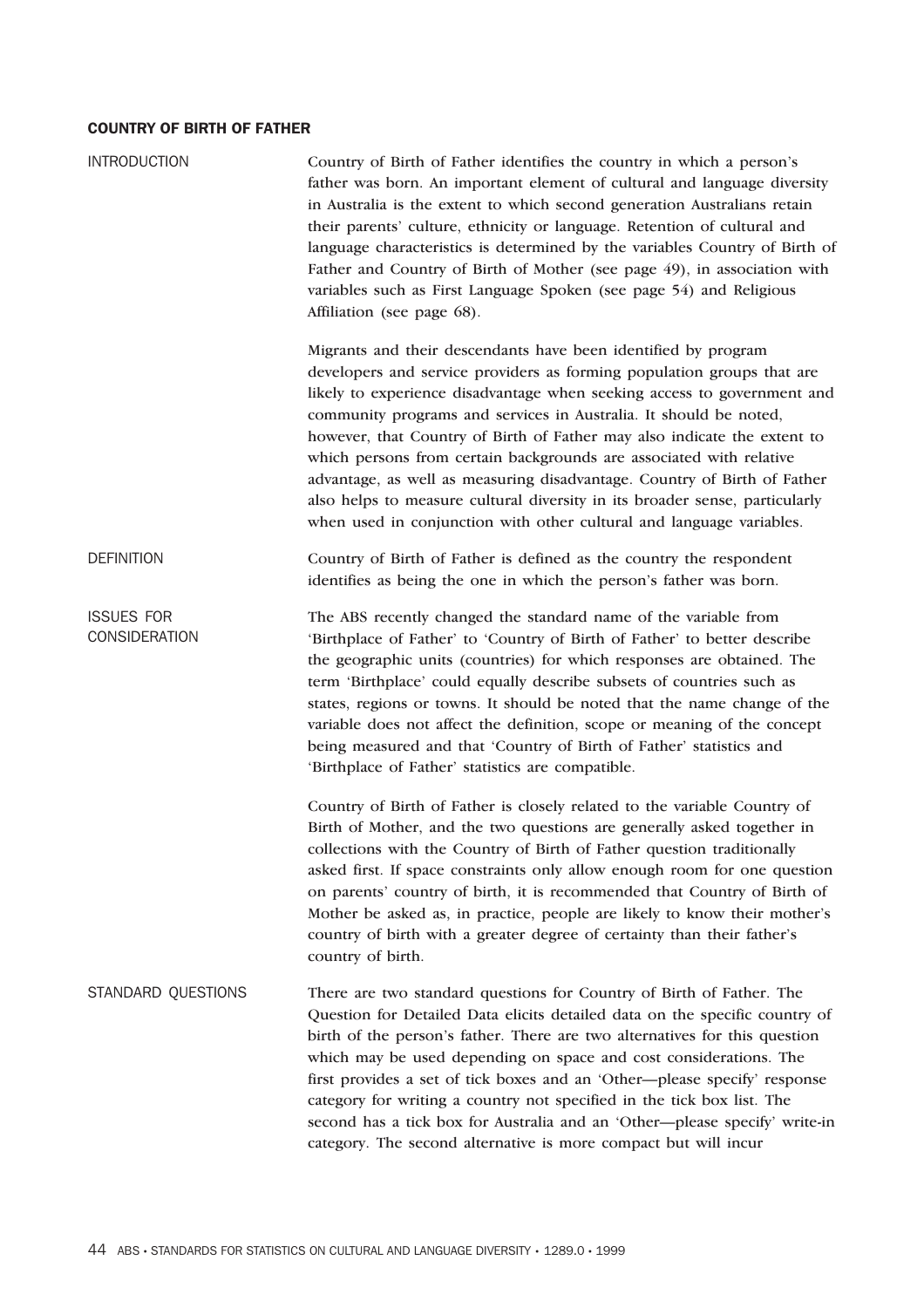STANDARD QUESTIONS *continued* additional coding costs. The Question for Minimum Data only contains the tick box options 'Australia' and 'Other country' and therefore does not collect detail on countries other than Australia.

Question for Detailed Data The standard question for obtaining detailed data for Country of Birth of Father is as follows:

In which country was [your] [the person's] [(name)'s] father born?

|                         |  | - 1 |
|-------------------------|--|-----|
|                         |  | - 1 |
|                         |  |     |
|                         |  |     |
|                         |  |     |
|                         |  |     |
| Other---please specify: |  |     |
|                         |  |     |

The countries provided with this question have been included primarily on the basis of their statistical significance in the Australian context. These countries accounted for over 80% of all Country of Birth of Father responses recorded in the 1996 Census of Population and Housing. They will be reviewed periodically as different countries of birth assume a greater or lesser significance in the Australian context as a result of changing migration patterns.

Although China should be included in the list based on current numbers in Australia, it is excluded because it is not the only country in which Chinese people may be born and, if included, may bias responses. For example, if China were included in the list, Taiwan and Hong Kong would also have to be included or people with a Chinese father born in these countries may be induced to mark the China tick box option. The 'Other' category is included for those people whose father was born in a country not listed. 'Please specify' is added to the 'Other' category and a space is provided for respondents to write in the other country of birth.

Use of the full tick box list with the question ensures compatibility across collections and minimises coding costs. Tick box responses are 'self-coded' which reduces the amount of manual or office coding to be performed as the majority of responses are captured by the list. However, if there is a need for detailed information but space constraints are an overriding consideration, the full tick box list can be replaced by a tick box for Australia and the 'Other—please specify' write-in category, as follows: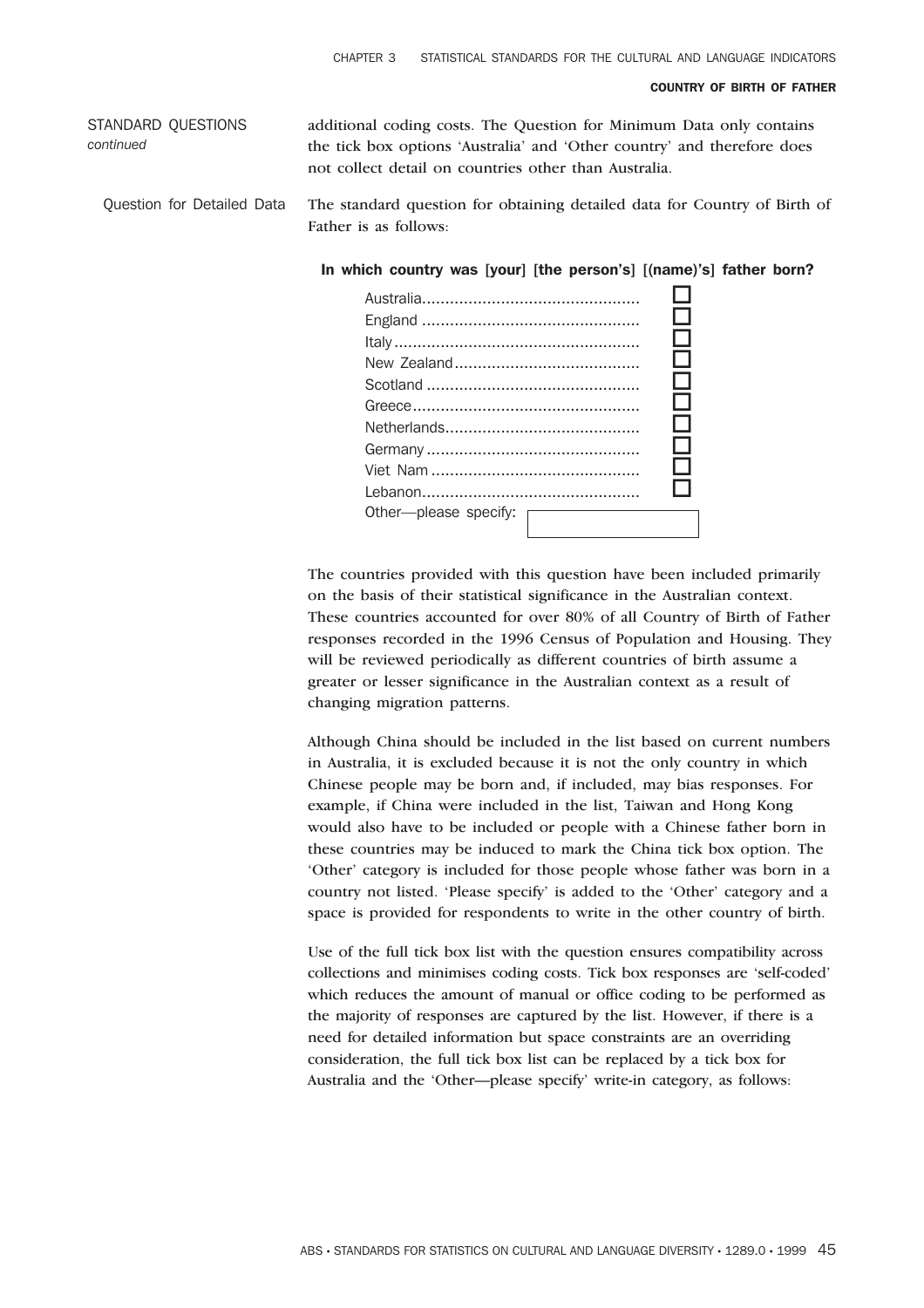Question for Detailed Data *continued* In which country was [your] [the person's] [(name)'s] father born?

| Other—please specify: |  |
|-----------------------|--|

Respondents with overseas-born fathers would be required to write in their father's country of birth response. This would result in significant additional coding costs compared to the use of the full tick box list, as there is likely to be a wide range of responses to the 'Other—please specify' write-in category which would have to be coded manually using a coding index (see *Coding Procedures*). These costs could be reduced by tailoring the choice and number of tick boxes included with the 'Other—please specify' write-in category based on the composition of the population to be covered by the collection, as determined by ABS census data. A tailored tick box list would capture (and self-code) the majority of responses reducing the amount of manual coding required.

Question for Minimum Data The standard question for obtaining minimum data for Country of Birth of Father is as follows:

In which country was [your] [the person's] [(name)'s] father born?

This question is suitable for statistical and administrative collections where there is no requirement for detailed data on Country of Birth of Father. It is primarily recommended for collections that simply seek to determine whether or not a person's father is a migrant.

CLASSIFICATION The *Standard Australian Classification of Countries* (SACC) is used when collecting, aggregating and disseminating data relating to Country of Birth of Father. The term 'country' is used in the SACC to describe fully independent countries (sovereign nation states), administrative subdivisions of the United Kingdom (i.e. England, Scotland, Wales and Northern Ireland), external territories and dependencies of independent countries, and recognised geographic areas of which the ownership or control is in dispute.

> This classification has a three-level hierarchical structure. The third and most detailed level of the classification consists of 244 base or third-level units which are discrete countries (as defined above). Included in the 244 third-level units are five 'not elsewhere classified' (nec) categories, which contain entities that are not listed separately in the classification. Each third-level category has a four digit code which is used to code responses (see *Coding Procedures*). Regardless of the level of aggregation envisaged for the dissemination of statistics relating to country of birth, data should be captured, classified and stored at the base level of the SACC wherever possible.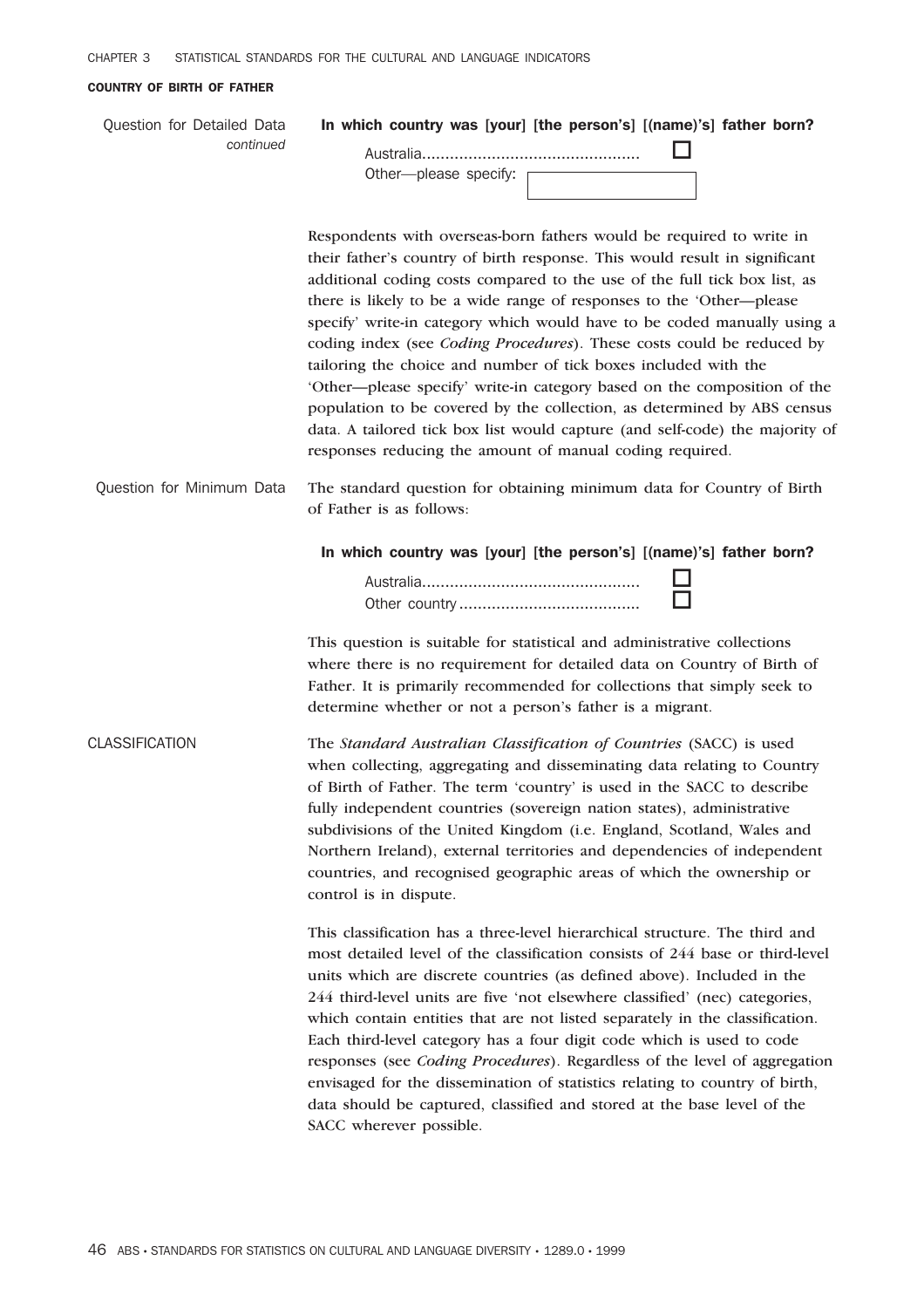| CLASSIFICATION continued | The second level of the classification comprises 27 minor groups, which    |
|--------------------------|----------------------------------------------------------------------------|
|                          | are groups of neighbouring countries similar in terms of social, cultural, |
|                          | economic and political characteristics. Each minor group lies wholly       |
|                          | within the boundaries of a geographic continent. On average, minor         |
|                          | groups contain nine countries, with individual minor groups containing     |
|                          | between one and 27 countries.                                              |

The first and most general level of the classification comprises nine major groups which are formed by aggregating geographically proximate minor groups and, therefore, comprise countries which are broadly similar in terms of social, cultural, economic and political characteristics.

For further details on the classification, see *Standard Australian Classification of Countries (SACC)* (Cat. no. 1269.0) or contact the ABS (see contact details on page 100).

CODING PROCEDURES A coding index has been developed to assist in the implementation and use of the SACC and should be used when coding responses to the Country of Birth of Father questions. The index contains a comprehensive list of the most probable responses to questions relating to countries and their correct classification codes. Use of the coding index enables responses to be coded accurately and quickly to the appropriate category of the classification. Supplementary codes also exist to enable coding of inadequately described responses. Copies of the coding index can be found in the SACC publication, or can be obtained in electronic form by contacting the ABS (see contact details on page 100).

OUTPUT CATEGORIES The hierarchical structure of the SACC allows users the flexibility to output statistics at the level of the classification which best suits their requirements. Data can be presented at the major group level, minor group level, or the base or country level. If necessary, significant countries within a minor group can be presented separately while the remaining countries within the minor group are aggregated. For example, the third-level category 'Nauru' can be separately identified as an output category within the 'Micronesia' Minor Group, with the remaining third-level categories in this minor group aggregated in an 'Other Micronesia' category. The same principle can be adopted to highlight significant minor groups within a major group. The Country of Birth of Person standard gives an example of standard output categories for the nine major groups of the SACC, which have either significant minor groups or countries highlighted (see page 24).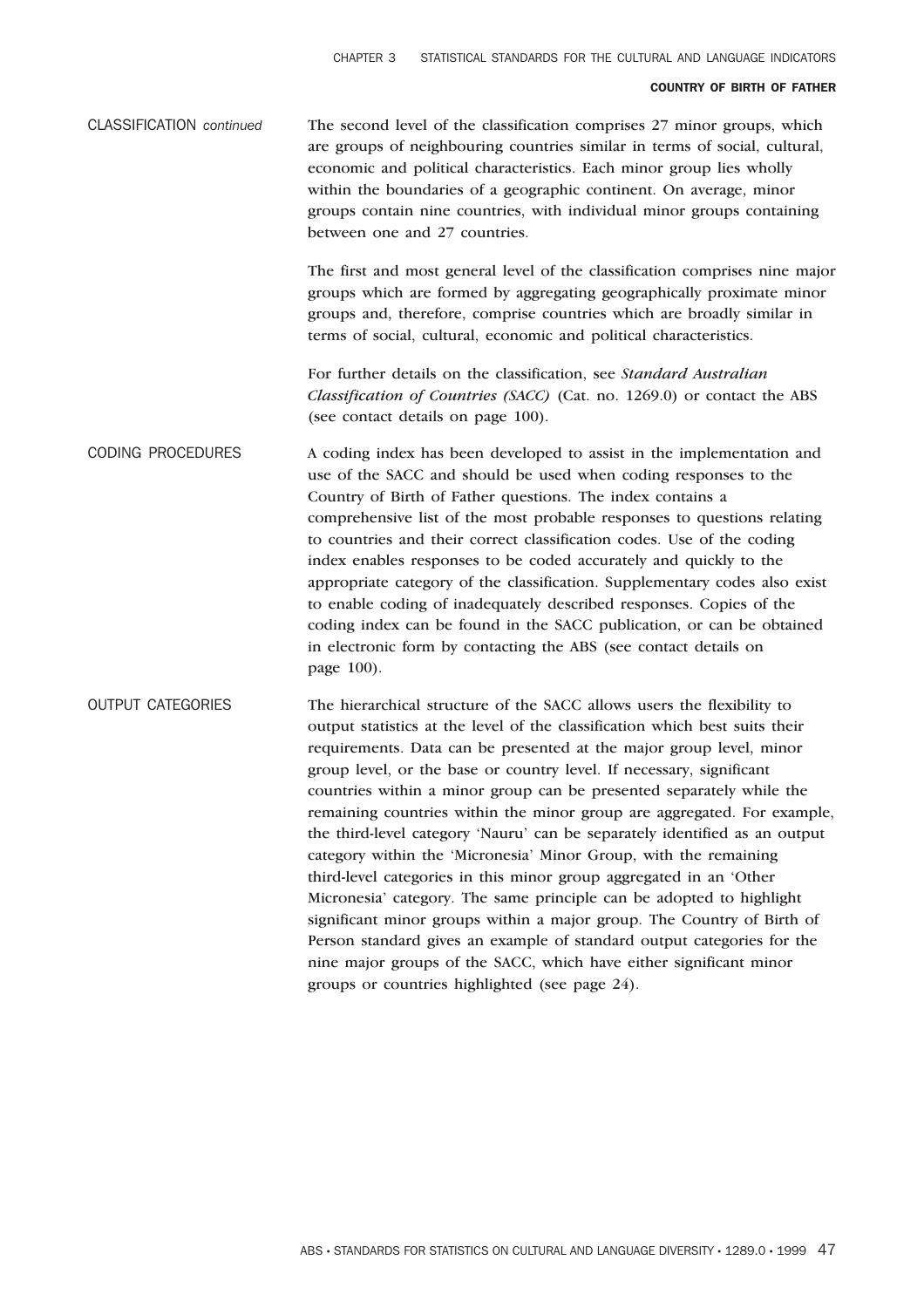OUTPUT CATEGORIES *continued* The SACC is intended to provide a single framework for classifying all statistical and administrative data by country for both population and economic statistics. Because the geographically based country groupings of the main structure are not always ideal for the presentation of data, alternative groupings have been included in the SACC publication to meet specific output needs. These country groupings are of two types:

- <sup>n</sup> a set of standard country groupings based on economic and political requirements and comprising associations or organisations of formally recognised member countries (for example, the Association of South East Asian Nations (ASEAN)); and
- <sup>n</sup> a set of authorised standard output options for time series purposes or other data output needs (for example, Former USSR).

Further information on the alternative standard country groupings can be found in the SACC publication.

The standard output categories for the Country of Birth of Father Question for Minimum Data are:

Father born in Australia Father born overseas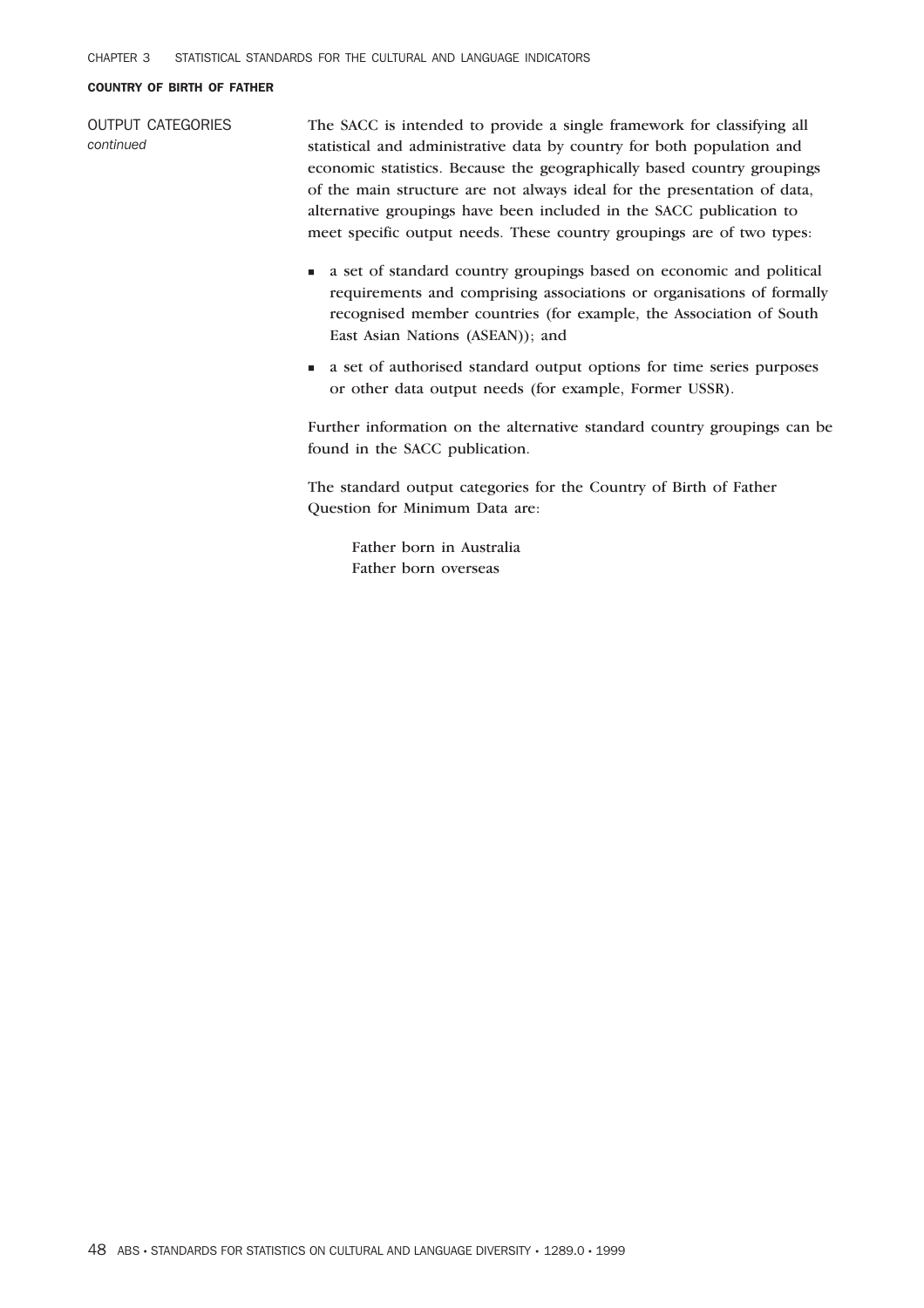| <b>INTRODUCTION</b>                       | Country of Birth of Mother identifies the country in which a person's<br>mother was born. An important element of cultural and language<br>diversity in Australia is the extent to which second generation Australians<br>retain their parents' culture, ethnicity or language. Retention of cultural<br>and language characteristics is determined by the variables Country of<br>Birth of Mother and Country of Birth of Father (see page 44), in<br>association with variables such as First Language Spoken (see page 54)<br>and Religious Affiliation (see page 68).                                                                                                      |
|-------------------------------------------|--------------------------------------------------------------------------------------------------------------------------------------------------------------------------------------------------------------------------------------------------------------------------------------------------------------------------------------------------------------------------------------------------------------------------------------------------------------------------------------------------------------------------------------------------------------------------------------------------------------------------------------------------------------------------------|
|                                           | Migrants and their descendants have been identified by program<br>developers and service providers as forming population groups that are<br>likely to experience disadvantage when seeking access to government and<br>community programs and services in Australia. It should be noted,<br>however, that Country of Birth of Mother may also indicate the extent to<br>which persons from certain backgrounds are associated with relative<br>advantage, as well as measuring disadvantage. Country of Birth of Mother<br>also helps to measure cultural diversity in its broader sense, particularly<br>when used in conjunction with other cultural and language variables. |
| <b>DEFINITION</b>                         | Country of Birth of Mother is defined as the country the respondent<br>identifies as being the one in which the person's mother was born.                                                                                                                                                                                                                                                                                                                                                                                                                                                                                                                                      |
| <b>ISSUES FOR</b><br><b>CONSIDERATION</b> | The ABS recently changed the standard name of the variable from<br>'Birthplace of Mother' to 'Country of Birth of Mother' to better describe<br>the geographic units (countries) for which responses are obtained. The<br>term 'Birthplace' could equally describe subsets of countries such as<br>states, regions or towns. It should be noted that the name change of the<br>variable does not affect the definition, scope or meaning of the concept<br>being measured and that 'Country of Birth of Mother' statistics and<br>'Birthplace of Mother' statistics are compatible.                                                                                            |
|                                           | Country of Birth of Mother is closely related to the variable Country of<br>Birth of Father, and the two questions are generally asked together in<br>collections with the Country of Birth of Father question traditionally<br>asked first. If space constraints only allow enough room for one question<br>on parents' country of birth, it is recommended that Country of Birth of<br>Mother be asked as, in practice, people are likely to know their mother's<br>country of birth with a greater degree of certainty than their father's<br>country of birth.                                                                                                             |
| STANDARD QUESTIONS                        | There are two standard questions for Country of Birth of Mother. The<br>Question for Detailed Data elicits detailed data on the specific country of<br>birth of the person's mother. There are two alternatives for this question<br>which may be used depending on space and cost considerations. The<br>first provides a set of tick boxes and an 'Other-please specify' response<br>category for writing a country not specified in the tick box list. The<br>second has a tick box for Australia and an 'Other-please specify' write-in<br>category. The second alternative is more compact but will incur<br>additional coding costs.                                     |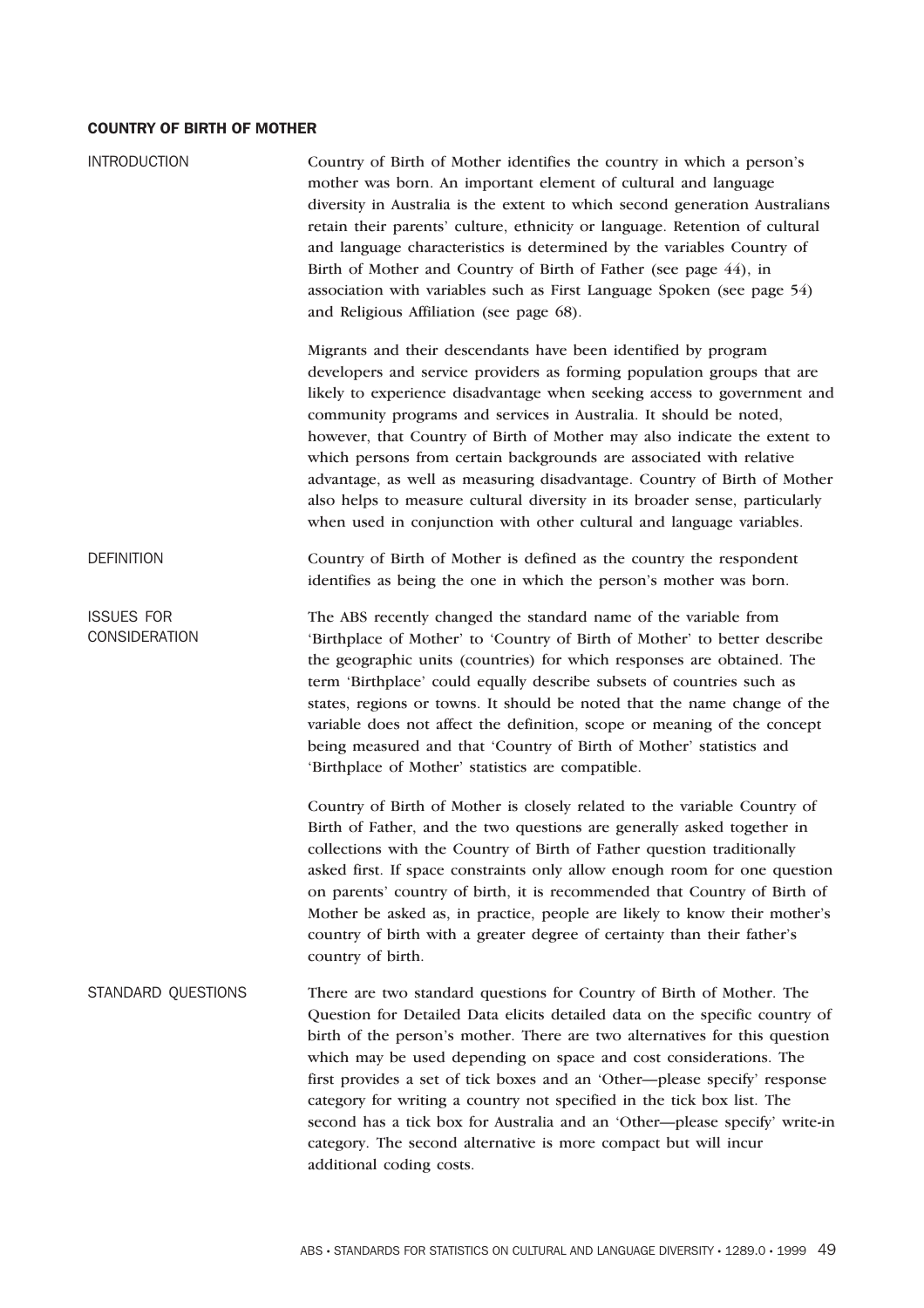STANDARD QUESTIONS *continued* The Question for Minimum Data only contains the tick box options 'Australia' and 'Other country' and therefore does not collect detail on countries other than Australia.

Question for Detailed Data The standard question for obtaining detailed data for Country of Birth of Mother is as follows:

In which country was [your] [the person's] [(name)'s] mother born?

| Other-please specify: |  |
|-----------------------|--|
|                       |  |

The countries provided with this question have been included primarily on the basis of their statistical significance in the Australian context. These countries accounted for over 80% of all Country of Birth of Mother responses recorded in the 1996 Census of Population and Housing. They will be reviewed periodically as different countries of birth assume a greater or lesser significance in the Australian context as a result of changing migration patterns.

Although China should be included in the list based on current numbers in Australia, it is excluded because it is not the only country in which Chinese people may be born and, if included, may bias responses. For example, if China were included in the list, Taiwan and Hong Kong would also have to be included or people with a Chinese mother born in these countries may be induced to mark the China tick box option. The 'Other' category is included for those people whose mother was born in a country not listed. 'Please specify' is added to the 'Other' category and a space is provided for respondents to write in the other country of birth.

Use of the full tick box list with the question ensures compatibility across collections and minimises coding costs. Tick box responses are 'self-coded' which reduces the amount of manual or office coding to be performed as the majority of responses are captured by the list. However, if there is a need for detailed information but space constraints are an overriding consideration, the full tick box list can be replaced by a tick box for Australia and the 'Other—please specify' write-in category, as follows: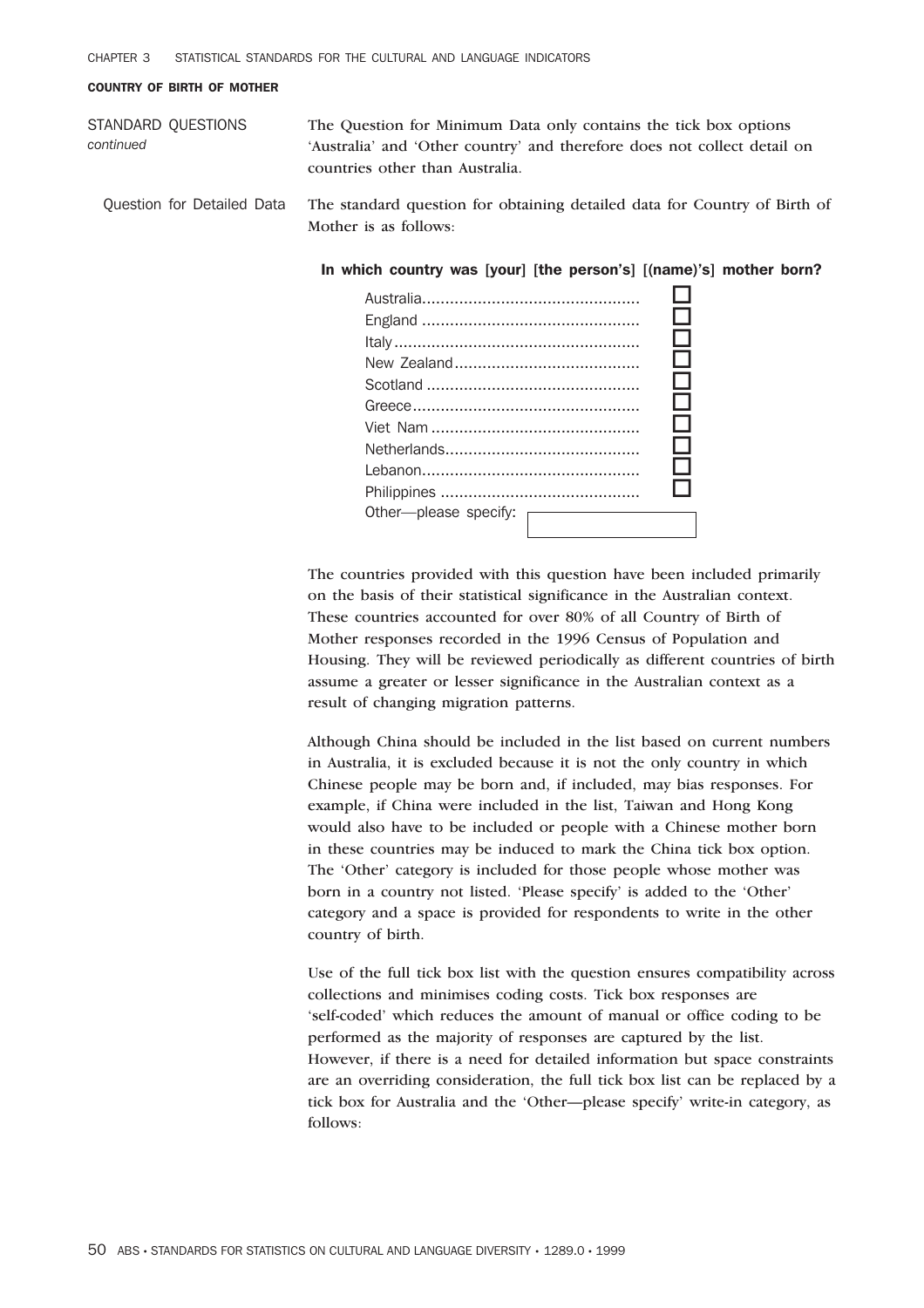| Question for Detailed Data<br>continued | In which country was [your] [the person's] [(name)'s] mother born?<br>Other-please specify:                                                                                                                                                                                                                                                                                                                                                                                                                                                                                                                                                                                                                                                                                                                                        |
|-----------------------------------------|------------------------------------------------------------------------------------------------------------------------------------------------------------------------------------------------------------------------------------------------------------------------------------------------------------------------------------------------------------------------------------------------------------------------------------------------------------------------------------------------------------------------------------------------------------------------------------------------------------------------------------------------------------------------------------------------------------------------------------------------------------------------------------------------------------------------------------|
|                                         | Respondents with overseas-born mothers would be required to write in<br>their mother's country of birth response. This would result in significant<br>additional coding costs compared to the use of the full tick box list, as<br>there is likely to be a wide range of responses to the 'Other-please<br>specify' write-in category which would have to be coded manually using a<br>coding index (see Coding Procedures). These costs could be reduced by<br>tailoring the choice and number of tick boxes included with the<br>'Other—please specify' write-in category based on the composition of the<br>population to be covered by the collection, as determined by ABS census<br>data. A tailored tick box list would capture (and self-code) the majority of<br>responses reducing the amount of manual coding required. |
| Question for Minimum Data               | The standard question for obtaining minimum data for Country of Birth<br>of Mother is as follows:                                                                                                                                                                                                                                                                                                                                                                                                                                                                                                                                                                                                                                                                                                                                  |
|                                         | In which country was [your] [the person's] [(name)'s] mother born?                                                                                                                                                                                                                                                                                                                                                                                                                                                                                                                                                                                                                                                                                                                                                                 |
|                                         | This question is suitable for statistical and administrative collections<br>where there is no requirement for detailed data on Country of Birth of<br>Mother. It is primarily recommended for collections that simply seek to<br>determine whether or not a person's mother is a migrant.                                                                                                                                                                                                                                                                                                                                                                                                                                                                                                                                          |
| CLASSIFICATION                          | The Standard Australian Classification of Countries (SACC) is used<br>when collecting, aggregating and disseminating data relating to Country<br>of Birth of Mother. The term 'country' is used in the SACC to describe<br>fully independent countries (sovereign nation states), administrative<br>subdivisions of the United Kingdom (i.e. England, Scotland, Wales and<br>Northern Ireland), external territories and dependencies of independent<br>countries, and recognised geographic areas of which the ownership or<br>control is in dispute.                                                                                                                                                                                                                                                                             |
|                                         | This classification has a three-level hierarchical structure. The third and<br>most detailed level of the classification consists of 244 base or third-level<br>units which are discrete countries (as defined above). Included in the<br>244 third-level units are five 'not elsewhere classified' (nec) categories,<br>which contain entities that are not listed separately in the classification.<br>Each third-level category has a four digit code which is used to code<br>responses (see Coding Procedures). Regardless of the level of aggregation<br>envisaged for the dissemination of statistics relating to country of birth,<br>data should be captured, classified and stored at the base level of the<br>SACC wherever possible.                                                                                   |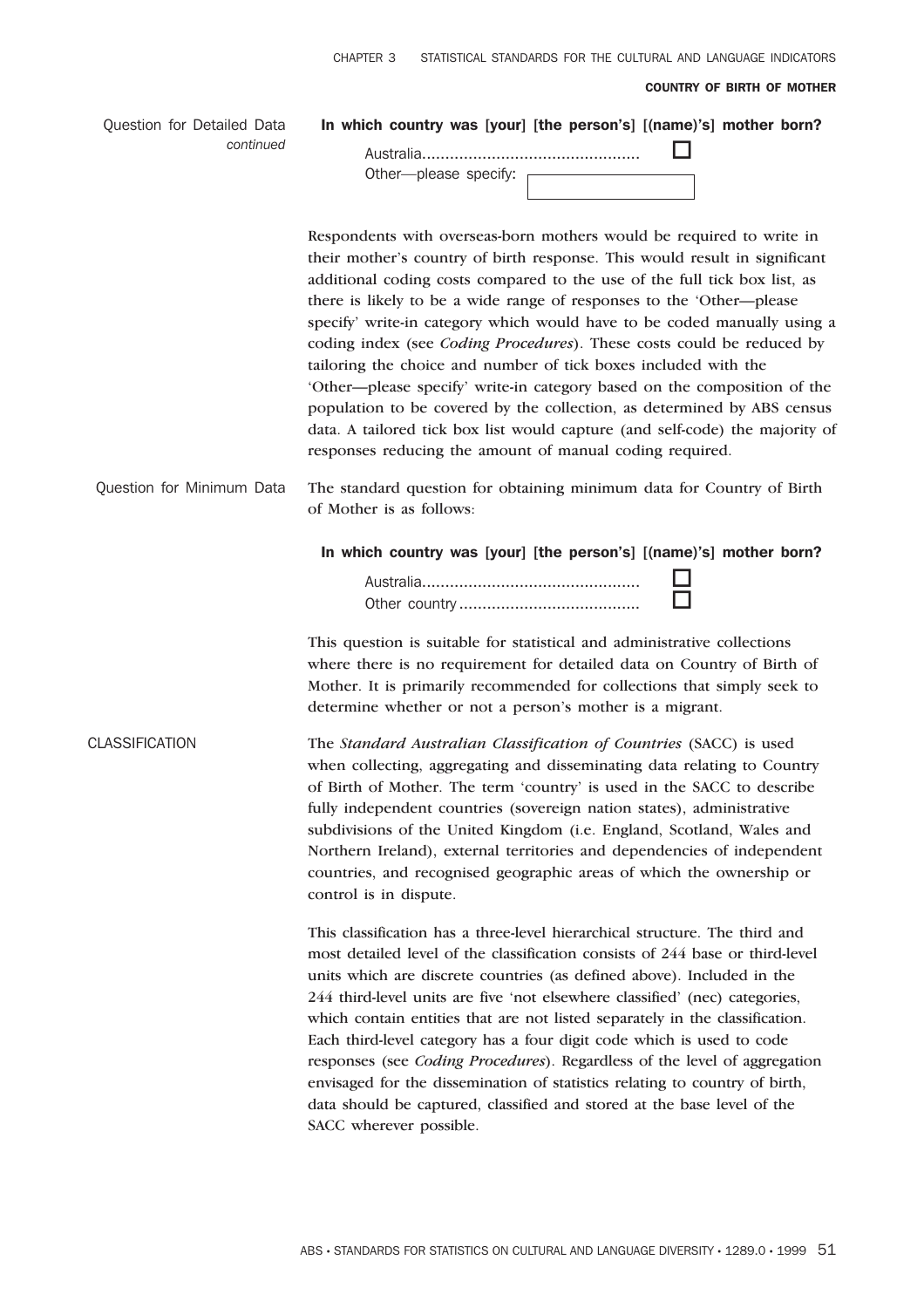| <b>CLASSIFICATION</b> continued | The second level of the classification comprises 27 minor groups, which<br>are groups of neighbouring countries similar in terms of social, cultural,<br>economic and political characteristics. Each minor group lies wholly<br>within the boundaries of a geographic continent. On average, minor<br>groups contain nine countries, with individual minor groups containing<br>between one and 27 countries.                                                                                                                                                                                                                                                                                                                                                                                                                                                                                                                                                                                                                      |
|---------------------------------|-------------------------------------------------------------------------------------------------------------------------------------------------------------------------------------------------------------------------------------------------------------------------------------------------------------------------------------------------------------------------------------------------------------------------------------------------------------------------------------------------------------------------------------------------------------------------------------------------------------------------------------------------------------------------------------------------------------------------------------------------------------------------------------------------------------------------------------------------------------------------------------------------------------------------------------------------------------------------------------------------------------------------------------|
|                                 | The first and most general level of the classification comprises nine major<br>groups which are formed by aggregating geographically proximate minor<br>groups and, therefore, comprise countries which are broadly similar in<br>terms of social, cultural, economic and political characteristics.                                                                                                                                                                                                                                                                                                                                                                                                                                                                                                                                                                                                                                                                                                                                |
|                                 | For further details on the classification, see Standard Australian<br>Classification of Countries (SACC) (Cat. no. 1269.0) or contact the ABS<br>(see contact details on page 100).                                                                                                                                                                                                                                                                                                                                                                                                                                                                                                                                                                                                                                                                                                                                                                                                                                                 |
| <b>CODING PROCEDURES</b>        | A coding index has been developed to assist in the implementation and<br>use of the SACC and should be used when coding responses to the<br>Country of Birth of Mother questions. The index contains a<br>comprehensive list of the most probable responses to questions relating<br>to countries and their correct classification codes. Use of the coding<br>index enables responses to be coded accurately and quickly to the<br>appropriate category of the classification. Supplementary codes also exist<br>to enable coding of inadequately described responses. Copies of the<br>coding index can be found in the SACC publication, or can be obtained<br>in electronic form by contacting the ABS (see contact details on<br>page 100).                                                                                                                                                                                                                                                                                    |
| <b>OUTPUT CATEGORIES</b>        | The hierarchical structure of the SACC allows users the flexibility to<br>output statistics at the level of the classification which best suits their<br>requirements. Data can be presented at the major group level, minor<br>group level, or the base or country level. If necessary, significant<br>countries within a minor group can be presented separately while the<br>remaining countries within the minor group are aggregated. For example,<br>the third-level category 'Nauru' can be separately identified as an output<br>category within the 'Micronesia' Minor Group, with the remaining<br>third-level categories in this minor group aggregated in an 'Other<br>Micronesia' category. The same principle can be adopted to highlight<br>significant minor groups within a major group. The Country of Birth of<br>Person standard gives an example of standard output categories for the<br>nine major groups of the SACC, which have either significant minor<br>groups or countries highlighted (see page 24). |
|                                 | The SACC is intended to provide a single framework for classifying all<br>statistical and administrative data by country for both population and<br>economic statistics. Because the geographically based country groupings<br>of the main structure are not always ideal for the presentation of data,                                                                                                                                                                                                                                                                                                                                                                                                                                                                                                                                                                                                                                                                                                                             |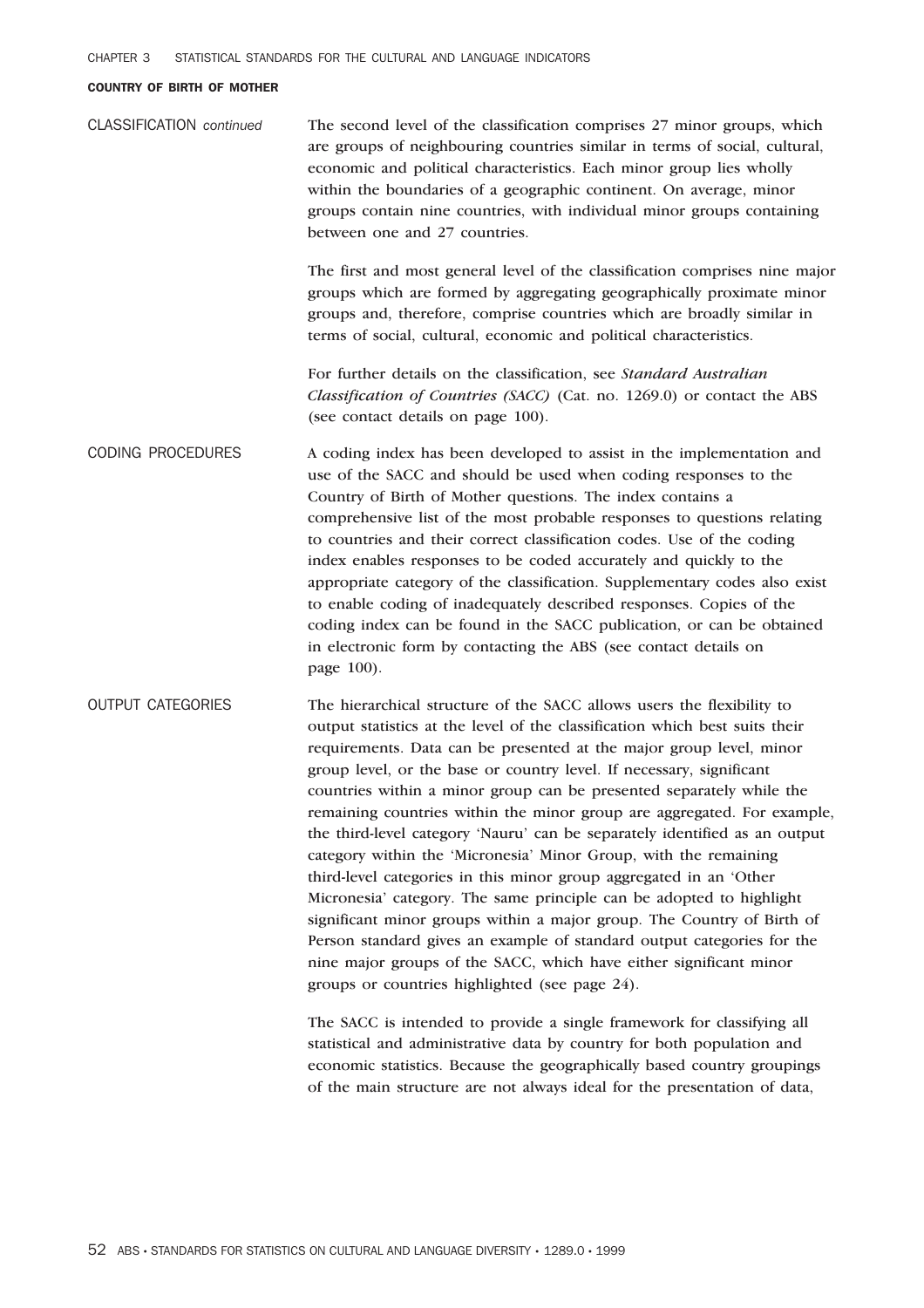OUTPUT CATEGORIES *continued*

alternative groupings have been included in the SACC publication to meet specific output needs. These country groupings are of two types:

- <sup>n</sup> a set of standard country groupings based on economic and political requirements and comprising associations or organisations of formally recognised member countries (for example, the Association of South East Asian Nations (ASEAN)); and
- <sup>n</sup> a set of authorised standard output options for time series purposes or other data output needs (for example, Former USSR).

Further information on the alternative standard country groupings can be found in the SACC publication.

The standard output categories for the Country of Birth of Mother Question for Minimum Data are:

Mother born in Australia Mother born overseas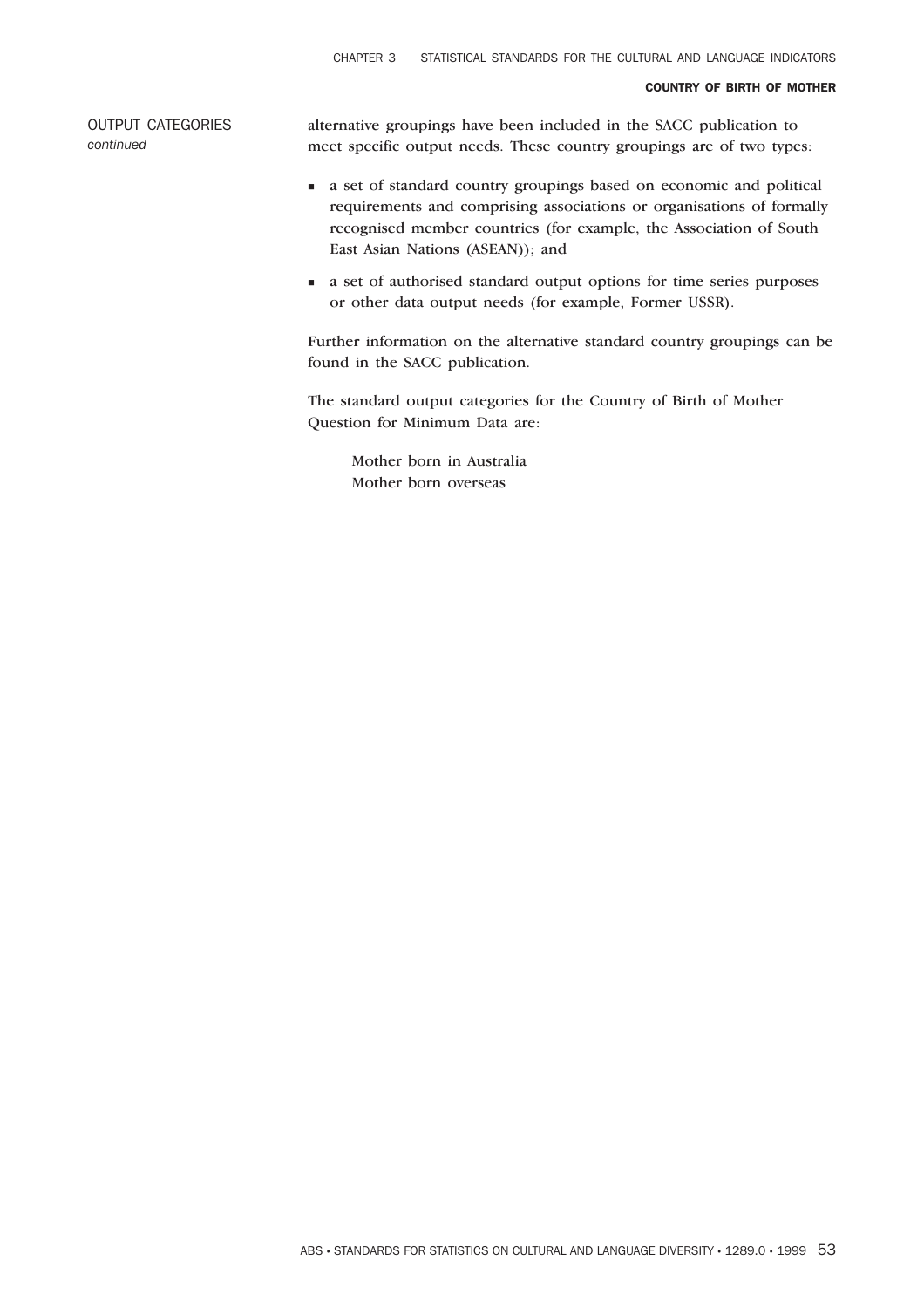| <b>INTRODUCTION</b>                | First Language Spoken identifies the language an individual first speaks<br>or masters. Data on First Language Spoken provide primary information<br>about a person's cultural and linguistic background. It is regarded as a<br>good surrogate measure of ethnicity because of its connection with a<br>person's origins and the origins of his or her parents.                                                                                                                                                                                                                                                                                                                                                                                                    |
|------------------------------------|---------------------------------------------------------------------------------------------------------------------------------------------------------------------------------------------------------------------------------------------------------------------------------------------------------------------------------------------------------------------------------------------------------------------------------------------------------------------------------------------------------------------------------------------------------------------------------------------------------------------------------------------------------------------------------------------------------------------------------------------------------------------|
|                                    | Persons whose first language is other than English have been identified<br>by program providers as a population group that is likely to experience<br>disadvantage when seeking to obtain equal access to government and<br>community programs and services in Australia. Data relating to First<br>Language Spoken is thus an indicator of advantage and potential<br>disadvantage associated with language background or with other factors<br>associated with cultural background.                                                                                                                                                                                                                                                                               |
|                                    | First Language Spoken provides a good filter to Proficiency in Spoken<br>English (see page 32) as it enables native speakers of English to be<br>excluded from that question. It does, however, allow some people with a<br>first language other than English to filter to the Proficiency in Spoken<br>English question even though they may speak impeccable English.                                                                                                                                                                                                                                                                                                                                                                                             |
| <b>DEFINITION</b>                  | First Language Spoken is defined as the first language an individual<br>masters during the language acquisition phase of intellectual<br>development. This is generally the language spoken in the home by the<br>people who have raised the individual from infancy. In practice, First<br>Language Spoken is defined as the language the respondent identifies, or<br>remembers, as being the first language which they could understand to<br>the extent of being able to conduct a conversation.                                                                                                                                                                                                                                                                |
| <b>ISSUES FOR</b><br>CONSIDERATION | There are four important issues for consideration associated with First<br>Language Spoken. The first concerns the way in which sign languages are<br>dealt with. Individuals who use non-verbal forms of communication make<br>up at least one per cent of the Australian population. Sign languages fall<br>into two groups, signed English/finger spelling and other sign languages<br>such as Auslan. Signed English/finger spelling is considered to be another<br>form of English and is treated as such. Auslan is regarded as a distinct<br>language and individuals who report their first language as Auslan (or<br>another recognised sign language) are considered to have a first language<br>other than English.                                      |
|                                    | The second issue concerns the number of languages accepted as a First<br>Language Spoken by an individual. While there is some interest in the<br>identification of respondents who claim to have spoken two languages as<br>first languages for those studying changing language patterns, cultural<br>affiliation or expected language proficiency, research suggests that dual<br>first language speakers in Australia are likely to be rare and data<br>produced from such a question may not be statistically viable. Therefore,<br>the questions used for this variable are not designed to identify dual first<br>language speakers. ABS testing and experience in a number of surveys<br>has shown that this does not present a problem in data collection. |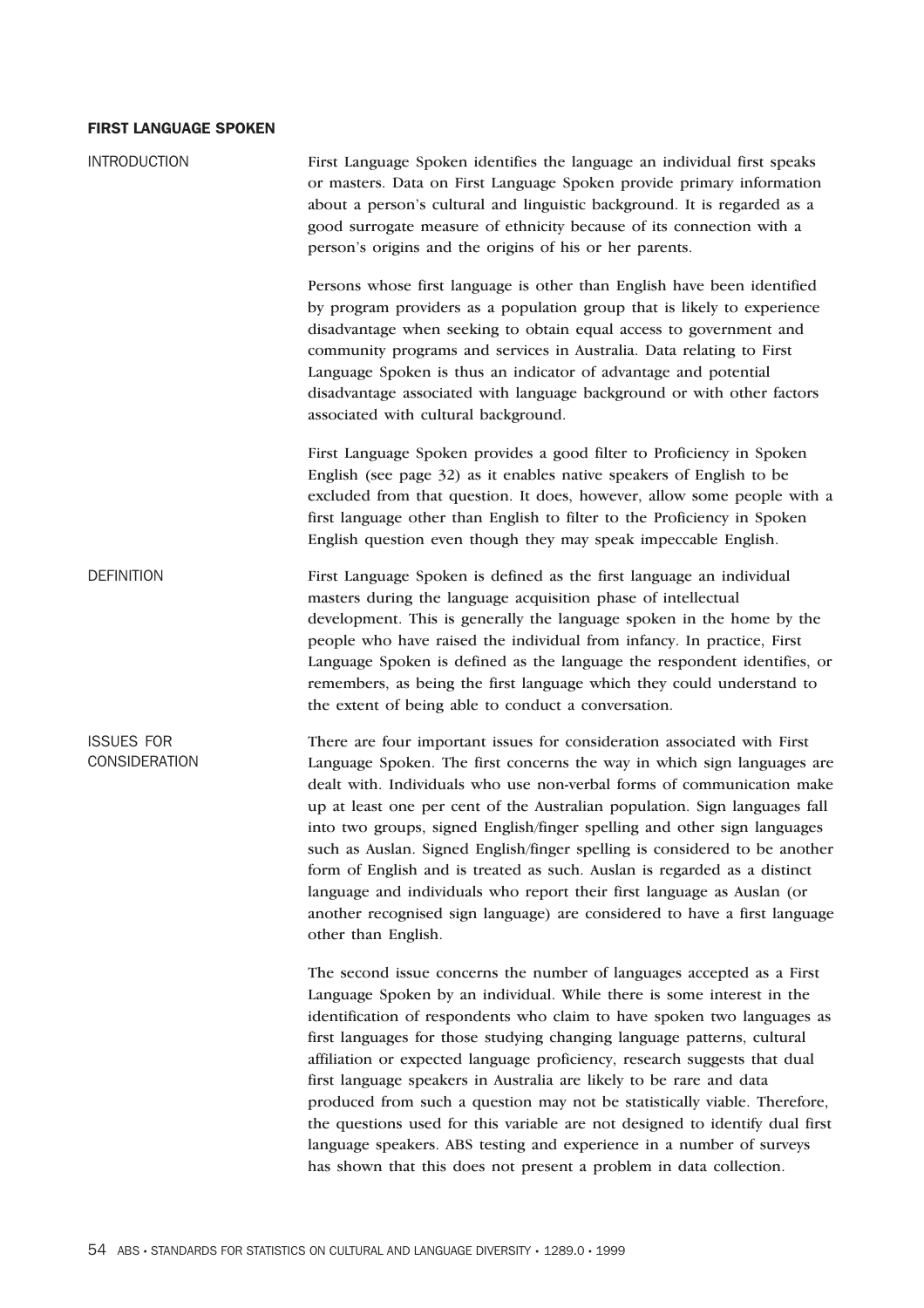## ISSUES FOR CONSIDERATION *continued*

It is important to note that First Language Spoken provides a good measure of current language use (ABS data show that more than 95% of Australians whose first language is other than English, are still able to use their first language). However, in some instances (depending on age, year of arrival in Australia, and living arrangements), a person's first language spoken will not necessarily be the person's language of greatest competence or the main language a person speaks. As such, First Language Spoken (like Main Language Other Than English Spoken at Home, see page 26) could be considered to overcount the number of people in the 'Other Than English' category.

Finally, it should be noted that there are a number of different names and definitions associated with the concept of first language. Terms such as 'Native Language' and 'Mother Tongue' are widely used internationally. However 'First Language Spoken' is more appropriate within the Australian context. 'First Language' is the term used in Australian government policy documents and is widely referred to in linguistic journals. The term is unambiguous, concise and clearly describes the concept. It is preferred to alternative word orderings (e.g. 'Language First Spoken') primarily because its meaning is clearer, and because it has the additional advantage of being more easily abbreviated to 'First Language' in table headings, etc.

# STANDARD QUESTIONS There are two standard questions for First Language Spoken. The Question for Detailed Data elicits detailed data on the specific first language spoken by the person. There are two alternatives for this question which may be used depending on space and cost considerations. The first provides a set of tick boxes and an 'Other—please specify' response category for writing a language not specified in the tick box list. The second has a tick box for 'English' and an 'Other—please specify' write-in category. The second alternative is more compact but will incur additional coding costs. The Question for Minimum Data only contains the tick box options 'English' and 'Other' and therefore does not collect details as to which language other than English was first spoken.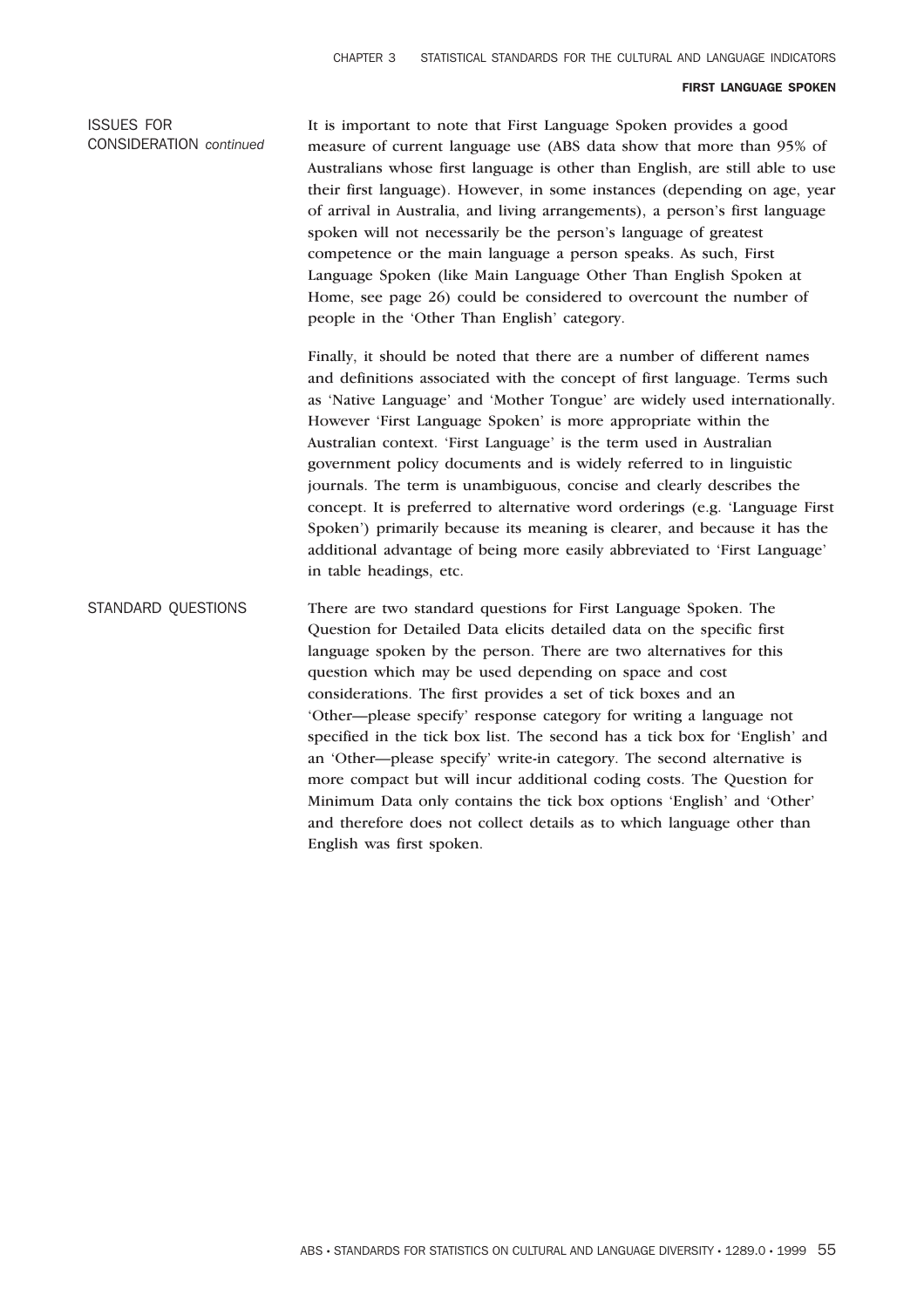Question for Detailed Data The standard question for obtaining detailed data for First Language Spoken is as follows:

## Which language [did you] [did the person] [did (name)] *first* speak as a child?

*(Mark only one box.)*



For interview-based collections, interviewers should be instructed to mark 'English' for respondents who identify English and another language as their first language spoken. If two (or more) languages are identified by the respondent, and none of them are English, interviewers should be instructed to prompt again for the predominant first language spoken. If more than one answer is still provided, they should mark the first language mentioned as the respondent's first language spoken. For self-enumerated collections, respondents should be instructed to mark one box only.

The languages provided with this question have been included primarily on the basis of their statistical significance in the Australian context. These languages accounted for approximately 90% of all responses to the Main Language Other Than English Spoken at Home question in the 1996 Census of Population and Housing. The list will be reviewed periodically as different languages assume a greater or lesser significance in the Australian context as a result of changing migration patterns.

Cantonese and Mandarin are both included in the list to ensure that the response 'Chinese', for example, is not erroneously coded to one or the other. The 'Other' category is included for those people whose first language spoken is not offered in the list as a response to the question. 'Please specify' is added to the 'Other' category and a space is provided for respondents to write in their language response.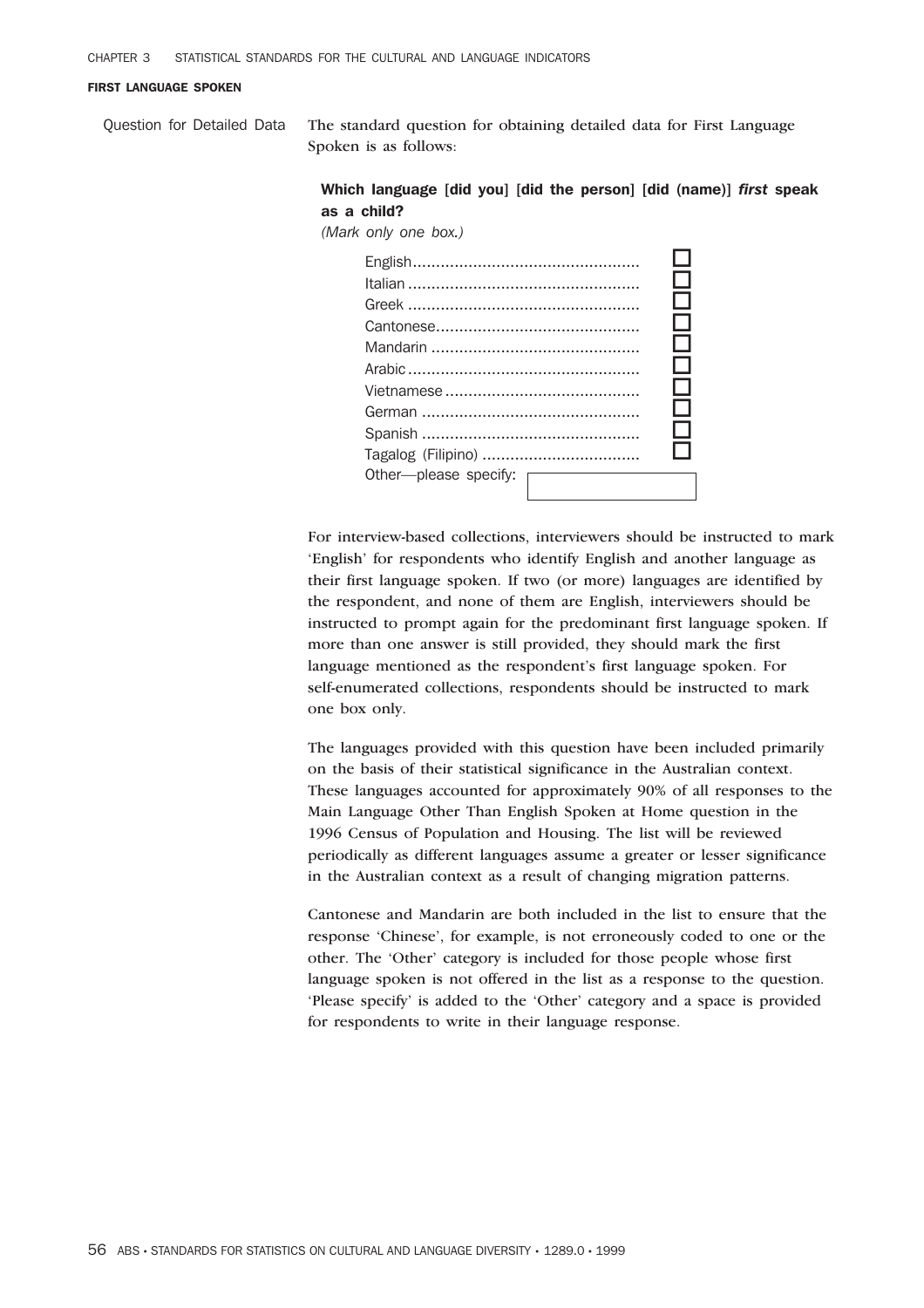Question for Detailed Data *continued* Use of the full tick box list with the question ensures compatibility across collections and minimises coding costs. Tick box responses are 'self-coded' which reduces the amount of manual or office coding to be performed as the majority of responses are captured by the list. However, if there is a need for detailed information but space constraints are an overriding consideration, the full tick box list can be replaced by a tick box for English and the 'Other—please specify' write-in category, as follows:

## Which language [did you] [did the person] [did (name)] *first* speak as a child?

*(Mark only one box.)*

| Other---please specify: |  |
|-------------------------|--|
|                         |  |

All respondents who first spoke a language other than English would be required to write in their response. This would result in significant additional coding costs compared to the use of the full tick box list, as there is likely to be a wide range of responses to the 'Other—please specify' write-in category which would have to be coded manually using a coding index (see *Coding Procedures*). These costs could be reduced by tailoring the choice and number of tick boxes included with the 'Other—please specify' write-in category based on the composition of the population to be covered by the collection, as determined by ABS census data. A tailored tick box list would capture (and self-code) the majority of responses reducing the amount of manual coding required.

Question for Minimum Data The standard question for obtaining minimum data for First Language Spoken is as follows:

# Which language [did you] [did the person] [did (name)] *first* speak as a child?

This question is suitable for statistical and administrative collections where there is no requirement for detailed language data. It is primarily recommended for collections that simply seek to determine whether or not a person first spoke a language other than English.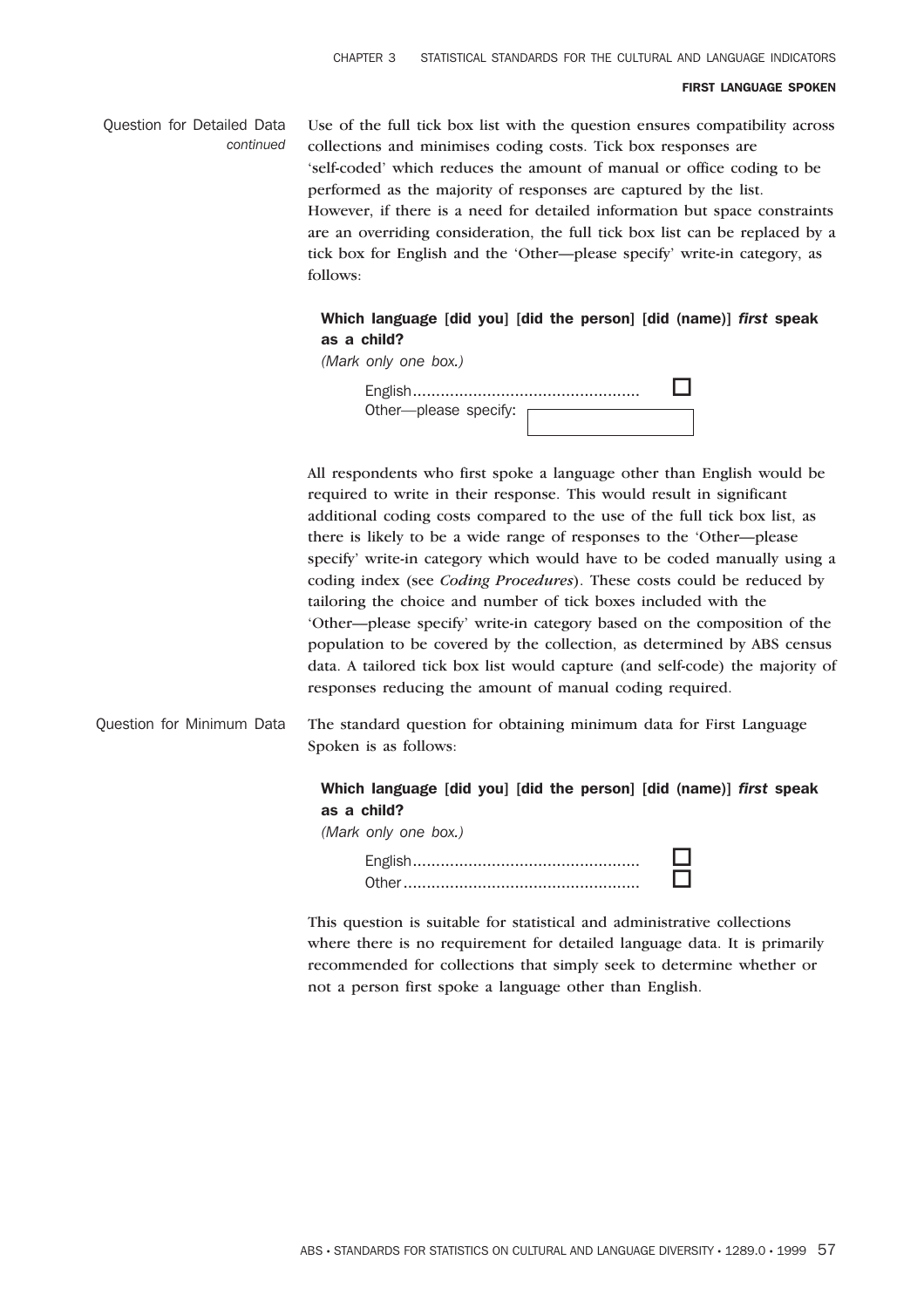CLASSIFICATION The *Australian Standard Classification of Languages* (ASCL) is used when collecting, aggregating and disseminating data on language usage in Australia. The term 'language' is used in the ASCL to describe languages, dialects, pidgins, creoles and invented and sign languages.

> The classification has a three-level hierarchical structure. The third and most detailed level consists of 193 base or third-level units which are separately identified languages (as defined above). Included in the 193 third-level units are 26 'not elsewhere classified' (nec) and three 'other' categories, which contain entities that are not listed separately in the classification. Each third-level category has a four digit code which is used to code responses (see *Coding Procedures*). Regardless of the level of aggregation envisaged for the dissemination of statistics, data should be captured, classified and stored at the base level of the ASCL wherever possible.

> The second level of the classification comprises 48 narrow groups of languages which are similar in terms of their evolution from a common ancestral language (genetic affinity) and geographic proximity in terms of the areas in which they originated. Included in the 48 narrow groups are five 'other' categories which consist of languages which do not fit into a particular narrow group.

> The first and most general level of the classification comprises nine broad groups of languages, including one 'other' category. Broad groups are formed by aggregating geographically proximate narrow groups.

For further details on the classification, see *Australian Standard Classification of Languages (ASCL)* (Cat. no. 1267.0) or contact the ABS (see contact details on page 100).

CODING PROCEDURES Language data are coded to the classification using the ASCL coding index. This contains a comprehensive list of the most probable responses to questions relating to language and their correct classification codes. Use of the coding index enables responses to be coded accurately and quickly to the appropriate category of the classification. Supplementary codes also exist to enable coding of inadequately described responses. Copies of the coding index can be found in the ASCL publication or can be obtained in electronic form by contacting the ABS (see contact details on page 100).

OUTPUT CATEGORIES The hierarchical structure of the ASCL allows users the flexibility to output statistics at the level of the classification which best suits their requirements. Data can be presented at the broad group level, narrow group level, or the base or language level. If necessary, significant languages within a narrow group can be presented separately while the remaining languages within the narrow group are aggregated. For example, the third-level category 'Tiwi' can be separately identified as an output category within the 'Northern Aboriginal' Narrow Group, with the remaining third-level categories in this narrow group aggregated to form an 'Other Northern Aboriginal' category. The same principle can be adopted to highlight significant narrow groups or languages within a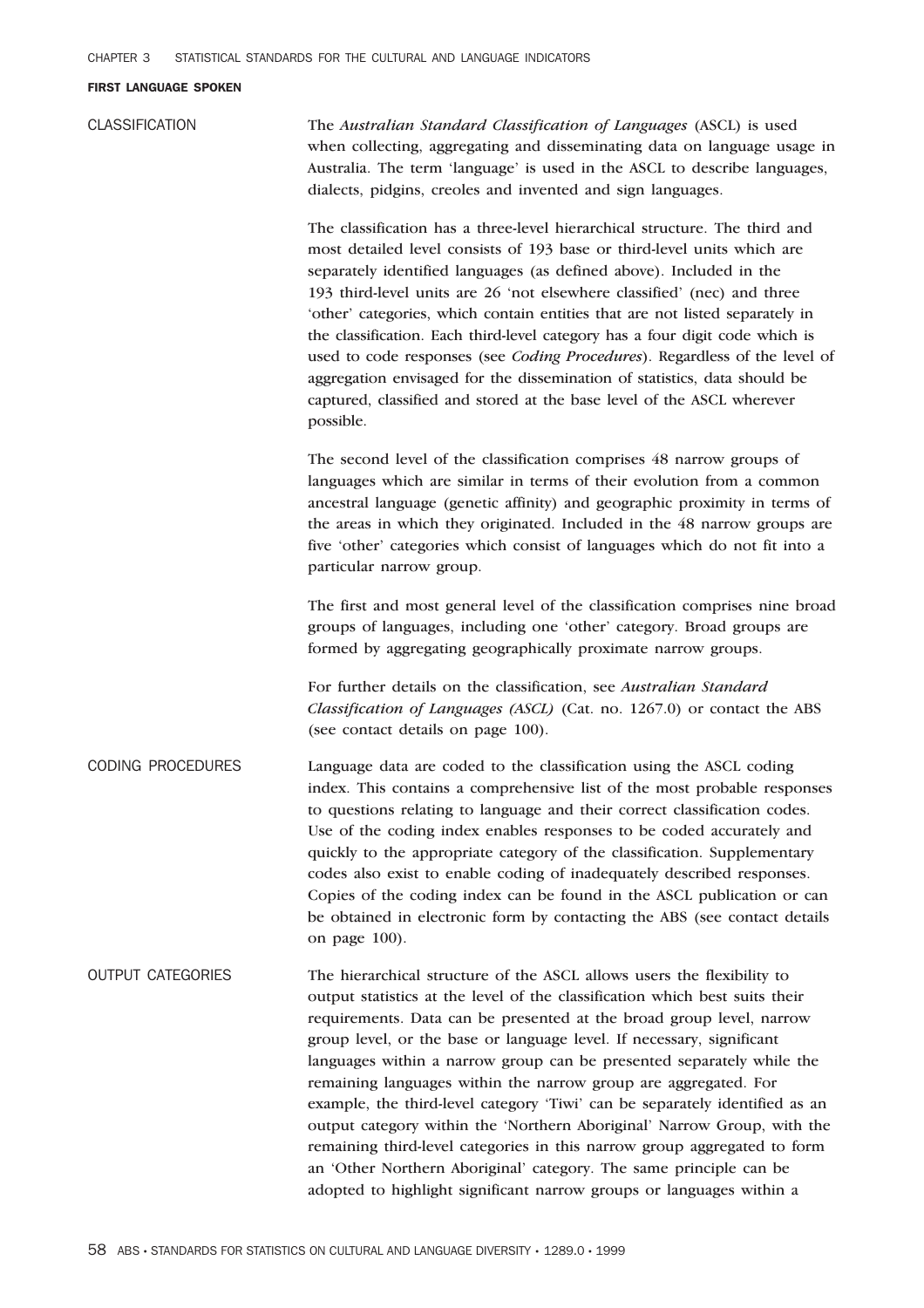OUTPUT CATEGORIES *continued*

broad group. The Main Language Other Than English Spoken at Home standard gives an example of standard output categories for the nine broad groups of the ASCL, which have either significant narrow groups or languages highlighted (see page 30).

The standard output categories for the First Language Spoken Question for Minimum Data are:

English Other language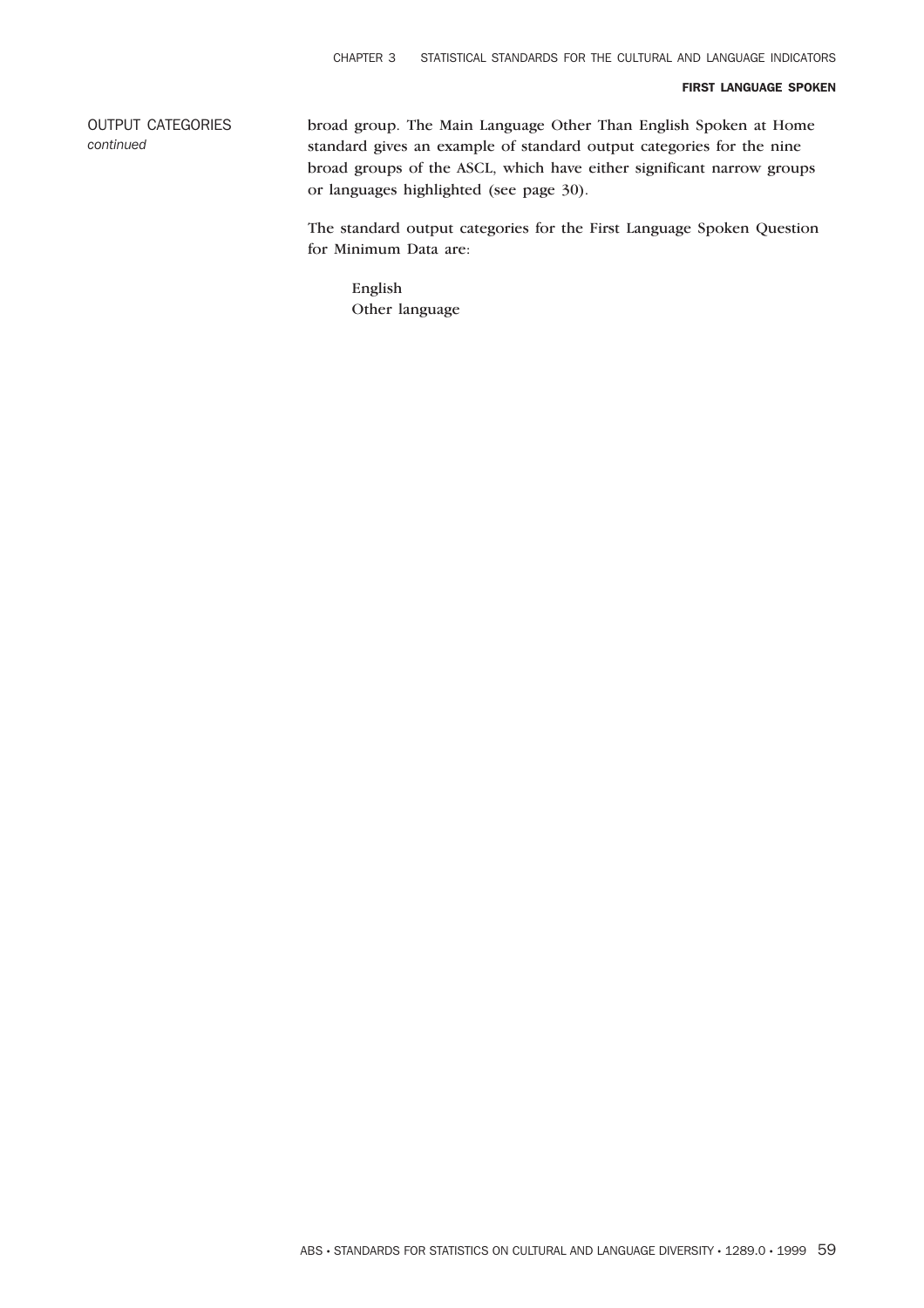| <b>INTRODUCTION</b>                | Languages Spoken at Home identifies all languages spoken within the<br>home. This variable provides data on the stock of languages used in<br>Australian homes and is required to provide a full statistical picture of<br>the diversity of home language usage in Australia.                                                                                                                                                                                                                                                                                                                                                                                                                                                                                                                                                                                                                                                                                                                                                   |
|------------------------------------|---------------------------------------------------------------------------------------------------------------------------------------------------------------------------------------------------------------------------------------------------------------------------------------------------------------------------------------------------------------------------------------------------------------------------------------------------------------------------------------------------------------------------------------------------------------------------------------------------------------------------------------------------------------------------------------------------------------------------------------------------------------------------------------------------------------------------------------------------------------------------------------------------------------------------------------------------------------------------------------------------------------------------------|
|                                    | Data on languages spoken in the home are regarded as an indicator of<br>active ethnicity and are useful for the study of inter-generational language<br>retention. The availability of such data may also help providers of<br>language, welfare and community services to effectively target the<br>population groups that need those services.                                                                                                                                                                                                                                                                                                                                                                                                                                                                                                                                                                                                                                                                                |
| <b>DEFINITION</b>                  | Languages Spoken at Home is defined as the language or languages<br>spoken by a person in his or her home, on a regular basis, to<br>communicate with other residents of the home and regular visitors to the<br>home. There is no restriction on the number of languages reported by<br>the respondent as being spoken in the home.                                                                                                                                                                                                                                                                                                                                                                                                                                                                                                                                                                                                                                                                                            |
| <b>ISSUES FOR</b><br>CONSIDERATION | Related language variables such as Main Language Other Than English<br>Spoken at Home (see page 26), First Language Spoken (see page 54) and<br>Main Language Spoken at Home (see page 64) are most commonly used<br>in collections to measure aspects of Australian language usage. However,<br>these variables only collect one language response which may not reflect<br>complete language use. It is considered that Languages Spoken at Home<br>should be used in preference to other language variables when the aim<br>is to collect data on the stock of languages used in the home. In some<br>cases, however, this measure may not reflect complete language use<br>when, for example, only one language is spoken in the home but other<br>languages are spoken outside the home, within a person's ethnic<br>community group. It also does not indicate how often languages are used<br>in a particular home and therefore may capture languages that are used<br>infrequently or spoken with limited proficiency. |
|                                    | The way in which sign languages are treated with regard to Languages<br>Spoken at Home should also be noted. Sign languages fall into two<br>groups, signed English/finger spelling and other sign languages such as<br>Auslan. Signed English/finger spelling is considered to be another form of<br>English and is treated as such. Auslan is regarded as a distinct language<br>and individuals who report Auslan (or another recognised sign language)<br>are considered to speak a language other than English.                                                                                                                                                                                                                                                                                                                                                                                                                                                                                                            |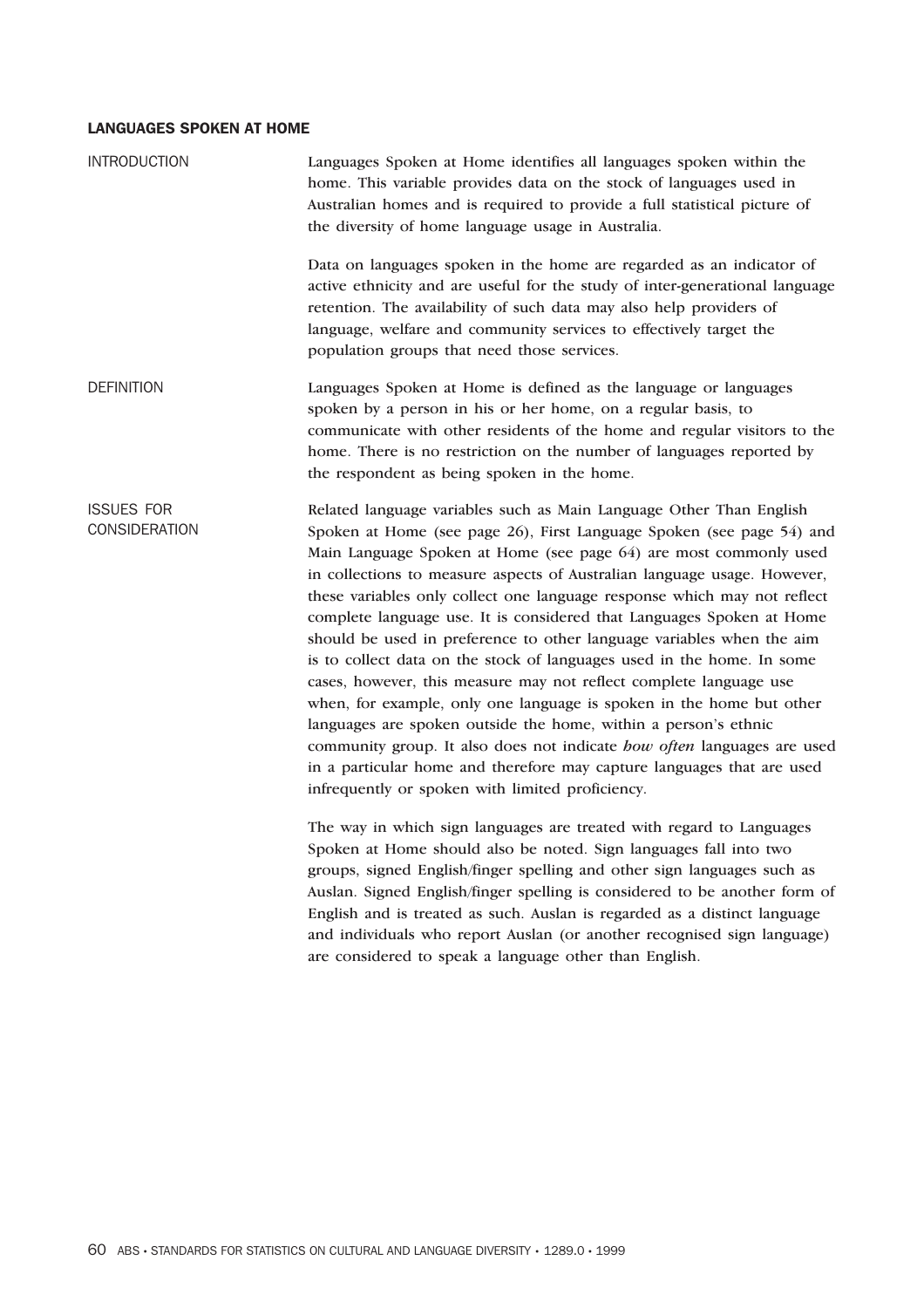STANDARD QUESTION The standard question for Languages Spoken at Home is as follows:

## Which language or languages [do you] [does the person] [does (name)] speak *at home*?

*(Please indicate all languages spoken.)*

|                       | ×. |  |
|-----------------------|----|--|
|                       |    |  |
| Other-please specify: |    |  |

The languages provided with this question have been included primarily on the basis of their statistical significance in the Australian context. These languages accounted for approximately 90% of all responses to the Main Language Other Than English Spoken at Home question in the 1996 Census of Population and Housing. The list will be reviewed periodically as different languages assume a greater or lesser significance in the Australian context as a result of changing migration patterns.

Cantonese and Mandarin are both included in the list to ensure that the response 'Chinese', for example, is not erroneously coded to one or the other. The 'Other' category is included for those people who speak a language in the home that is not offered as a response to the question. 'Please specify' is added to the 'Other' category and a space is provided for respondents to write in their language response.

Use of the full tick box list with the question ensures compatibility across collections and minimises coding costs. Tick box responses are 'self-coded' which reduces the amount of manual or office coding to be performed as the majority of responses are captured by the list. However, if space constraints are an overriding consideration, the tick boxes can be deleted and space provided for respondents to write in their language responses. This would result in significant additional coding costs compared to the use of the full tick box list, as there is likely to be a wide range of written responses which would have to be coded manually using a coding index (see *Coding Procedures*). The question would be as follows: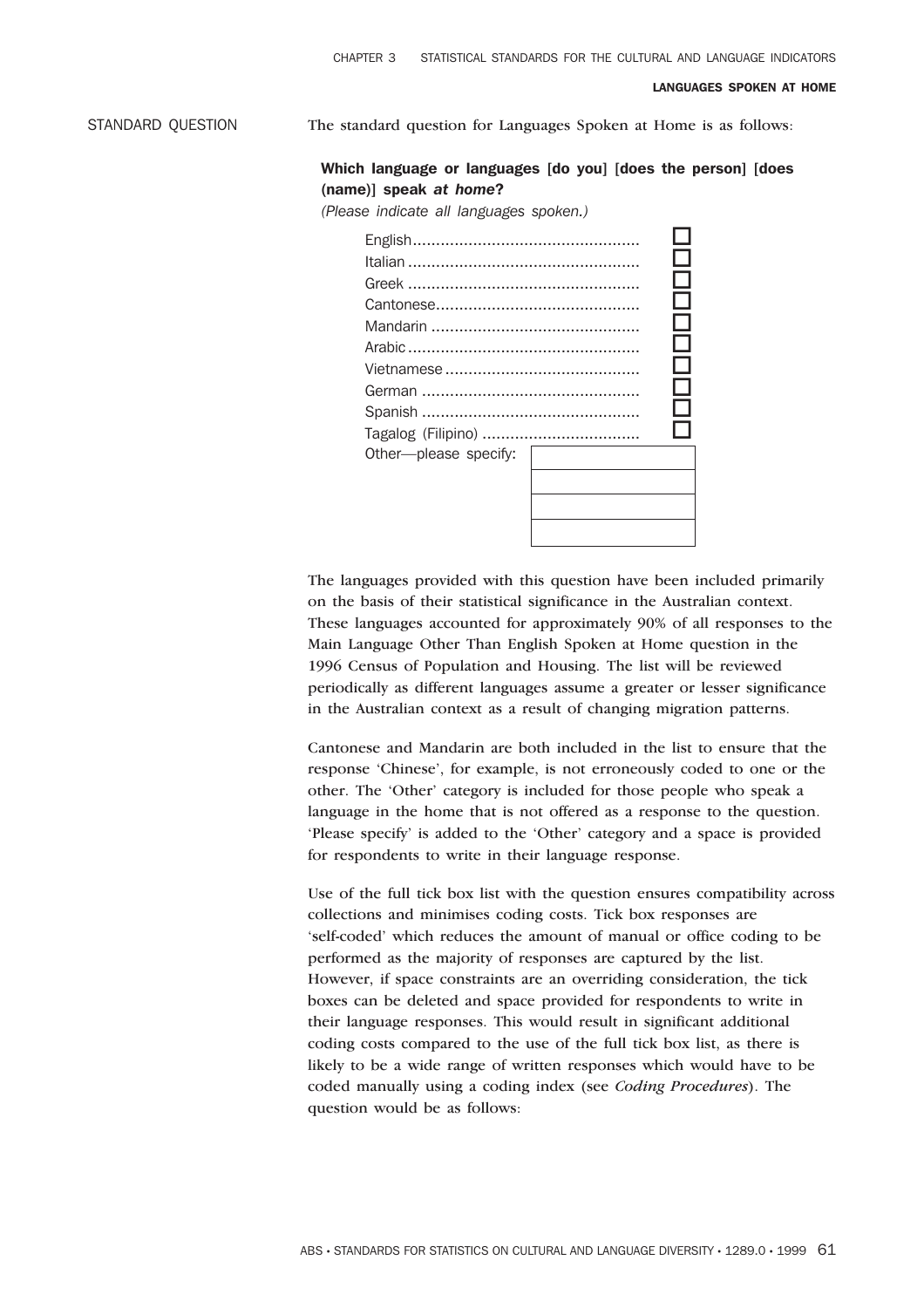STANDARD QUESTION *continued*

# Which language or languages [do you] [does the person] [does (name)] speak *at home*?

*(Please indicate all languages spoken.)*

CLASSIFICATION The *Australian Standard Classification of Languages* (ASCL) is used when collecting, aggregating and disseminating data on language usage in Australia. The term 'language' is used in the ASCL to describe languages, dialects, pidgins, creoles and invented and sign languages.

> The classification has a three-level hierarchical structure. The third and most detailed level consists of 193 base or third-level units which are separately identified languages (as defined above). Included in the 193 third-level units are 26 'not elsewhere classified' (nec) and three 'other' categories, which contain entities that are not listed separately in the classification. Each third-level category has a four digit code which is used to code responses (see *Coding Procedures*). Regardless of the level of aggregation envisaged for the dissemination of statistics, data should be captured, classified and stored at the base level of the ASCL wherever possible.

> The second level of the classification comprises 48 narrow groups of languages which are similar in terms of their evolution from a common ancestral language (genetic affinity) and geographic proximity in terms of the areas in which they originated. Included in the 48 narrow groups are five 'other' categories which consist of languages which do not fit into a particular narrow group.

> The first and most general level of the classification comprises nine broad groups of languages, including one 'other' category. Broad groups are formed by aggregating geographically proximate narrow groups.

For further details on the classification, see *Australian Standard Classification of Languages (ASCL)* (Cat. no. 1267.0) or contact the ABS (see contact details on page 100).

CODING PROCEDURES Language data are coded to the classification using the ASCL coding index. This contains a comprehensive list of the most probable responses to questions relating to language and their correct classification codes. Use of the coding index enables responses to be coded accurately and quickly to the appropriate category of the classification. Supplementary codes also exist to enable coding of inadequately described responses. Copies of the coding index can be found in the ASCL publication or can be obtained in electronic form by contacting the ABS (see contact details on page 100).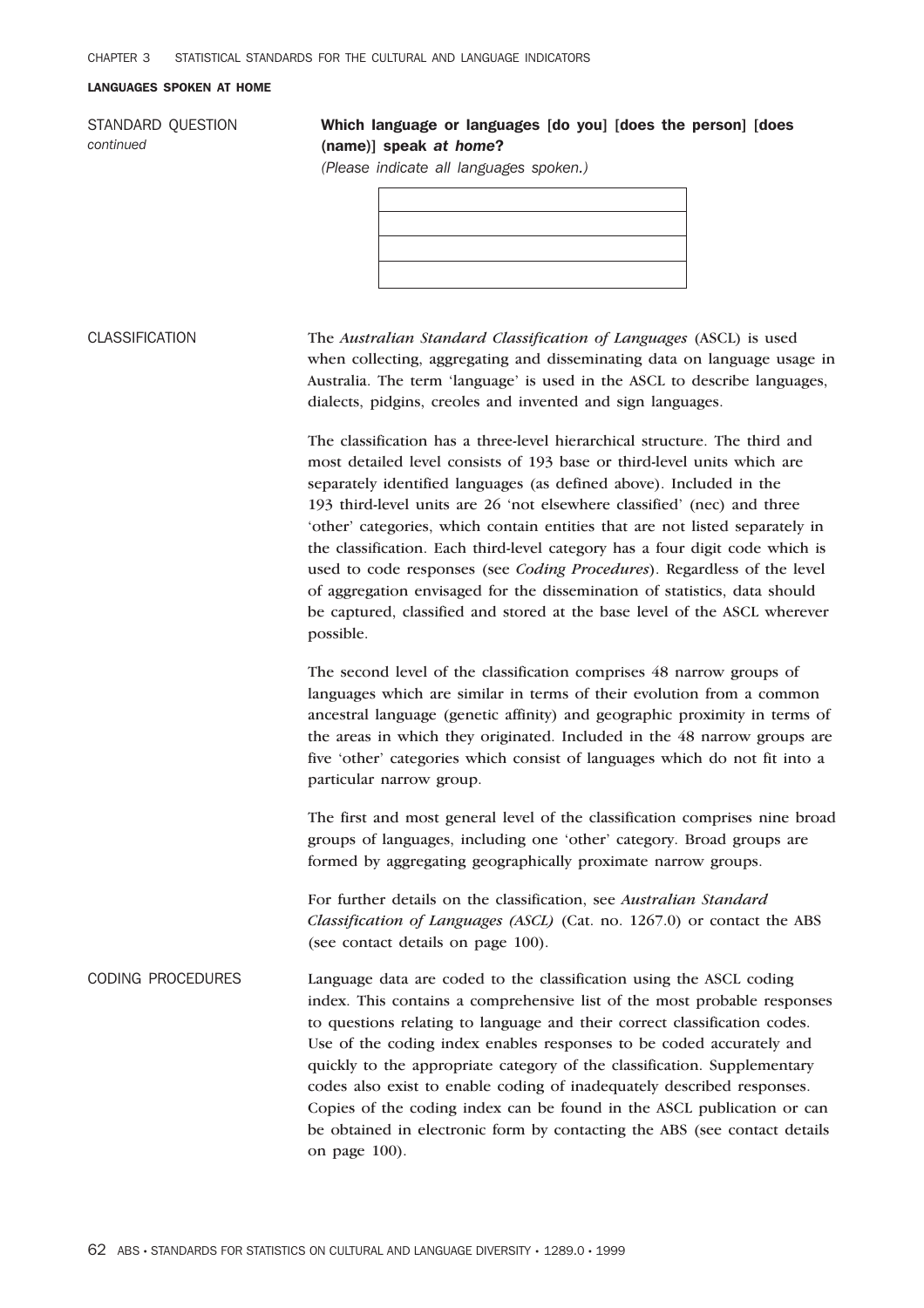# OUTPUT CATEGORIES The hierarchical structure of the ASCL allows users the flexibility to output statistics at the level of the classification which best suits their requirements. Data can be presented at the broad group level, narrow group level, or the base or language level. If necessary, significant languages within a narrow group can be presented separately while the remaining languages within the narrow group are aggregated. For example, the third-level category 'Tiwi' can be separately identified as an output category within the 'Northern Aboriginal' Narrow Group, with the remaining third-level categories in this narrow group aggregated to form an 'Other Northern Aboriginal' category. The same principle can be adopted to highlight significant narrow groups or languages within a broad group. The Main Language Other Than English Spoken at Home standard gives an example of standard output categories for the nine broad groups of the ASCL, which have either significant narrow groups or languages highlighted (see page 30).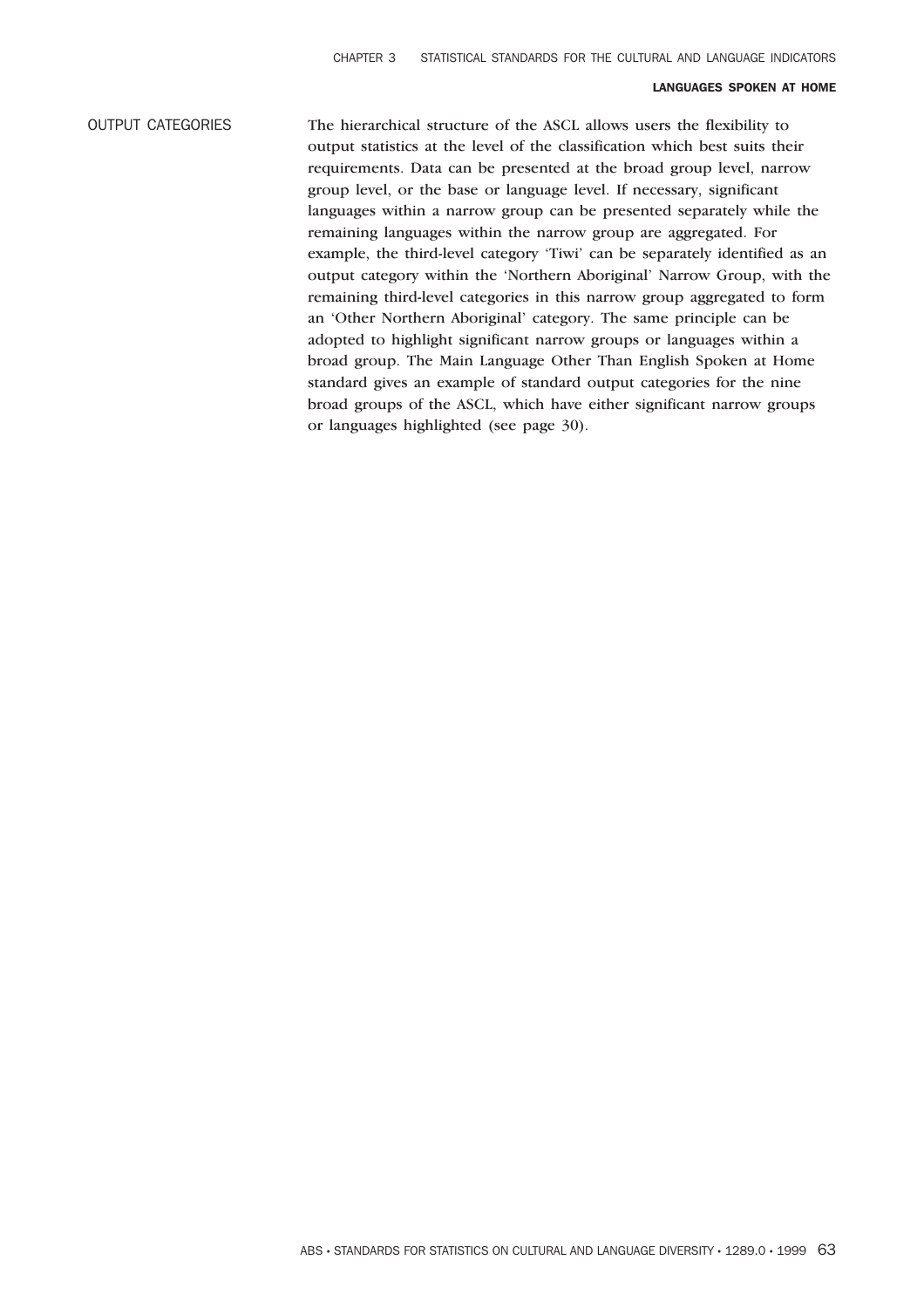# MAIN LANGUAGE SPOKEN AT HOME

| <b>INTRODUCTION</b>                       | Main Language Spoken at Home identifies the language most frequently<br>used by a person at home. It provides a good indicator of the language<br>in which an individual is likely to be most at ease. Data on Main<br>Language Spoken at Home are regarded as an indicator of active ethnicity<br>and are useful for the study of inter-generational language retention. The<br>availability of such data may help providers of language, welfare and<br>community services to effectively target population groups that need<br>those services.                                                                                                                                                                                                                                                                                         |
|-------------------------------------------|-------------------------------------------------------------------------------------------------------------------------------------------------------------------------------------------------------------------------------------------------------------------------------------------------------------------------------------------------------------------------------------------------------------------------------------------------------------------------------------------------------------------------------------------------------------------------------------------------------------------------------------------------------------------------------------------------------------------------------------------------------------------------------------------------------------------------------------------|
|                                           | Main Language Spoken at Home may be used in preference to other<br>language variables when the aim is to measure active ethnicity or the<br>likely disadvantage experienced by persons whose usual language is not<br>English.                                                                                                                                                                                                                                                                                                                                                                                                                                                                                                                                                                                                            |
| <b>DEFINITION</b>                         | Main Language Spoken at Home is defined as the main language spoken<br>by a person in his or her home, on a regular basis, to communicate with<br>other residents of the home and regular visitors to the home. If a person<br>reports that he or she speaks more than one language at home, they are<br>asked to report the language spoken most often.                                                                                                                                                                                                                                                                                                                                                                                                                                                                                  |
| <b>ISSUES FOR</b><br><b>CONSIDERATION</b> | Main Language Spoken at Home tends to underestimate current<br>community language usage amongst the longer standing migrant groups<br>who now mainly use English at home. In some instances it does not<br>provide information about a person's origins but rather information<br>about an aspect of their living arrangements (i.e. the single language<br>most frequently used in the household in which they live).                                                                                                                                                                                                                                                                                                                                                                                                                    |
|                                           | The way in which sign languages are treated with regard to Main<br>Language Spoken at Home should also be noted. Sign languages fall into<br>two groups, signed English/finger spelling and other sign languages such<br>as Auslan. Signed English/finger spelling is considered to be another form<br>of English and is treated as such. Auslan is regarded as a distinct<br>language and individuals who report their main language as Auslan (or<br>another recognised sign language) are considered to speak a language<br>other than English.                                                                                                                                                                                                                                                                                        |
| STANDARD QUESTIONS                        | There are two standard questions for Main Language Spoken at Home.<br>The Question for Detailed Data elicits detailed data on the specific main<br>language a person speaks in the home. There are two alternatives for this<br>question which may be used depending on space and cost<br>considerations. The first provides a set of tick boxes and an<br>'Other—please specify' response category for writing a language not<br>specified in the tick box list. The second has a tick box for 'English' and<br>an 'Other-please specify' write-in category. The second alternative is<br>more compact but will incur additional coding costs. The Question for<br>Minimum Data only contains the tick box options 'English' and 'Other'<br>and therefore does not collect details as to which language other than<br>English is spoken. |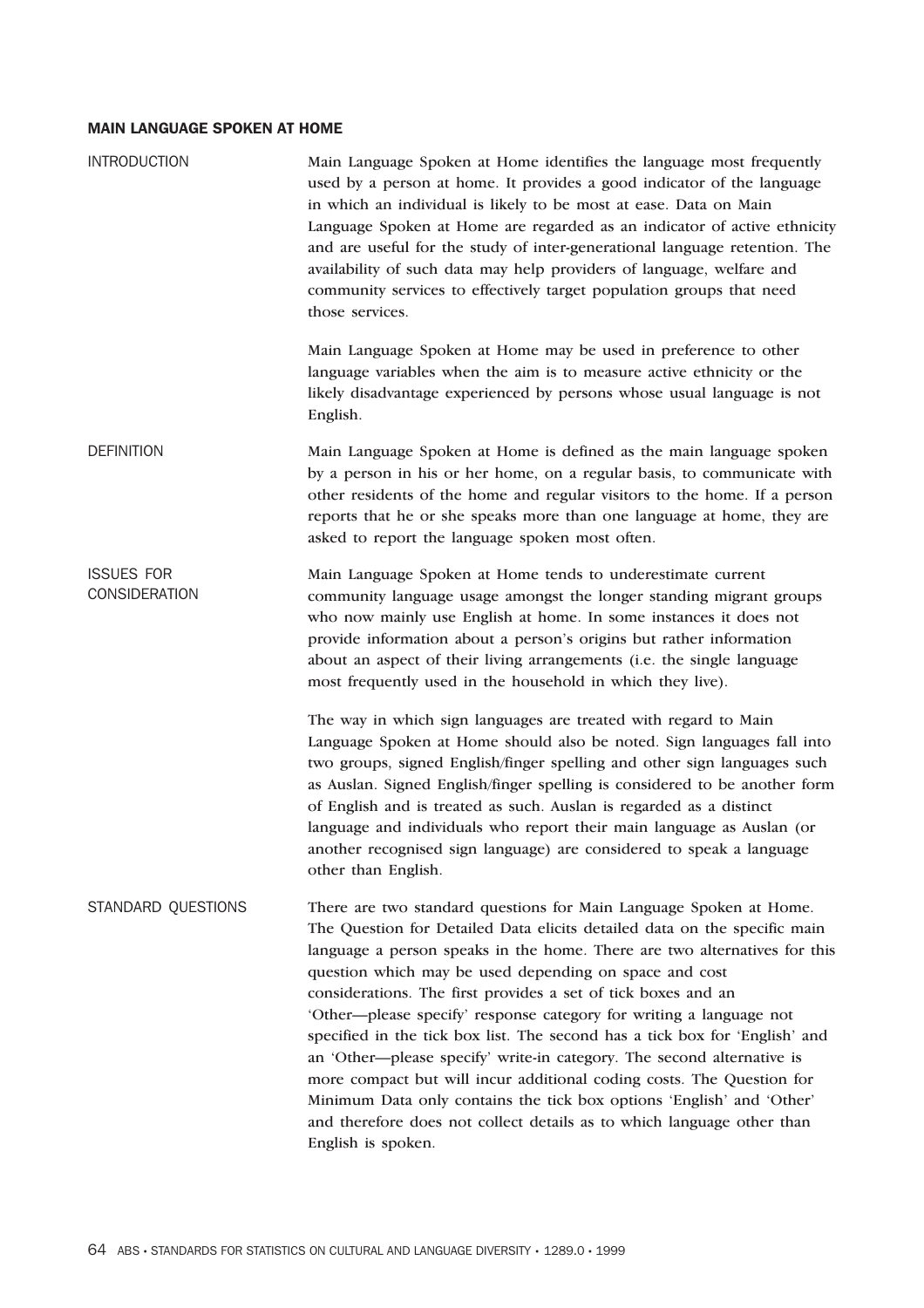#### MAIN LANGUAGE SPOKEN AT HOME

Question for Detailed Data The standard question for obtaining detailed data for Main Language Spoken at Home is as follows:

## Which language [do you] [does the person] [does (name)] mainly speak *at home?*

*(If more than one language, indicate the one that is spoken most often.)*



Instructions are included for those respondents who speak more than one language in the home. For self-enumerated collections, respondents are instructed to indicate the language spoken most often and to mark *one* box in the checklist or to write in *one* response where tick boxes do not apply. For interview-based collections, an interviewer could use a prompt like 'Which of those languages [do you] [does the person] [does (name)] use most often?' if a multiple response is given after asking the question.

The languages provided with this question have been included primarily on the basis of their statistical significance in the Australian context. These languages accounted for approximately 90% of all responses to the Main Language Other Than English Spoken at Home question in the 1996 Census of Population and Housing. The list will be reviewed periodically as different languages assume a greater or lesser significance in the Australian context as a result of changing migration patterns.

Cantonese and Mandarin are both included in the list to ensure that the response 'Chinese', for example, is not erroneously coded to one or the other. The 'Other' category is included for those people who mainly speak a language in the home that is not offered as a response to the question. 'Please specify' is added to the 'Other' category and a space is provided for respondents to write in their language response.

Use of the full tick box list with the question ensures compatibility across collections and minimises coding costs. Tick box responses are 'self-coded' which reduces the amount of manual or office coding to be performed as the majority of responses are captured by the list.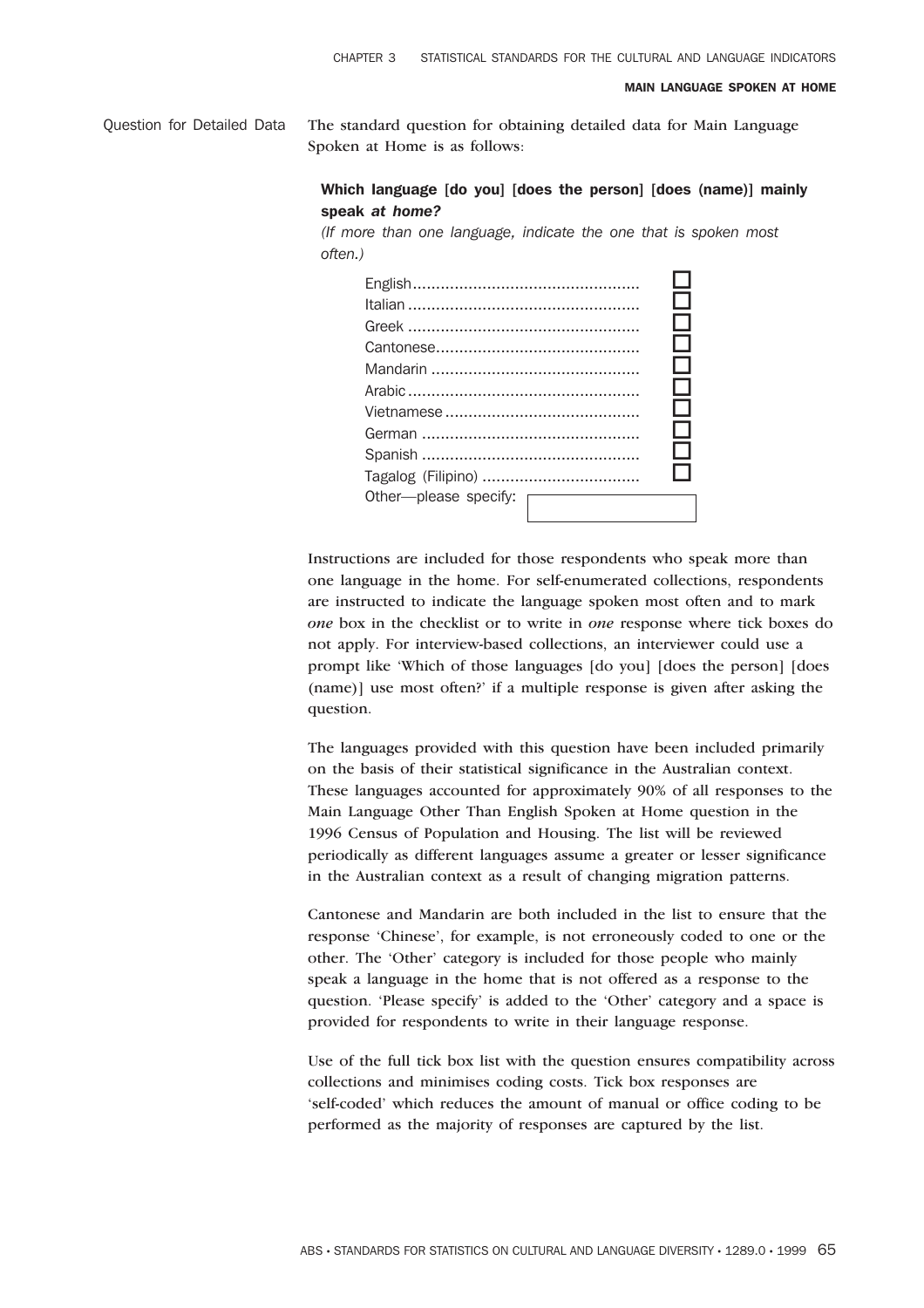#### MAIN LANGUAGE SPOKEN AT HOME

Question for Detailed Data *continued* However, if there is a need for detailed information but space constraints are an overriding consideration, the full tick box list can be replaced by a tick box for English and the 'Other—please specify' write-in category, as follows:

## Which language [do you] [does the person] [does (name)] mainly speak *at home*?

*(If more than one language, indicate the one that is spoken most often.)*

| Other---please specify: |  |
|-------------------------|--|
|                         |  |

All respondents who mainly speak a language other than English at home would be required to write in their response. This would result in significant additional coding costs compared to the use of the full tick box list, as there is likely to be a wide range of responses to the 'Other—please specify' write-in category which would have to be coded manually using the coding index (see *Coding Procedures*). These costs could be reduced by tailoring the choice and number of tick boxes included with the 'Other—please specify' write-in category based on the composition of the population to be covered by the collection, as determined by ABS census data. A tailored tick box list would capture (and self-code) the majority of responses reducing the amount of manual coding required.

Question for Minimum Data The standard question for obtaining minimum data for Main Language Spoken at Home is as follows:

## Which language [do you] [does the person] [does (name)] mainly speak *at home*?

*(If more than one language, indicate the one that is spoken most often.)*

> English................................................. o Other................................................... o

This question is suitable for statistical and administrative collections where there is no requirement for detailed language data. It is primarily recommended for collections that simply seek to determine whether or not the main language a person speaks at home is English.

CLASSIFICATION The *Australian Standard Classification of Languages* (ASCL) is used when collecting, aggregating and disseminating data on language usage in Australia. The term 'language' is used in the ASCL to describe languages, dialects, pidgins, creoles and invented and sign languages.

> The classification has a three-level hierarchical structure. The third and most detailed level consists of 193 base or third-level units which are separately identified languages (as defined above). Included in the 193 third-level units are 26 'not elsewhere classified' (nec) and three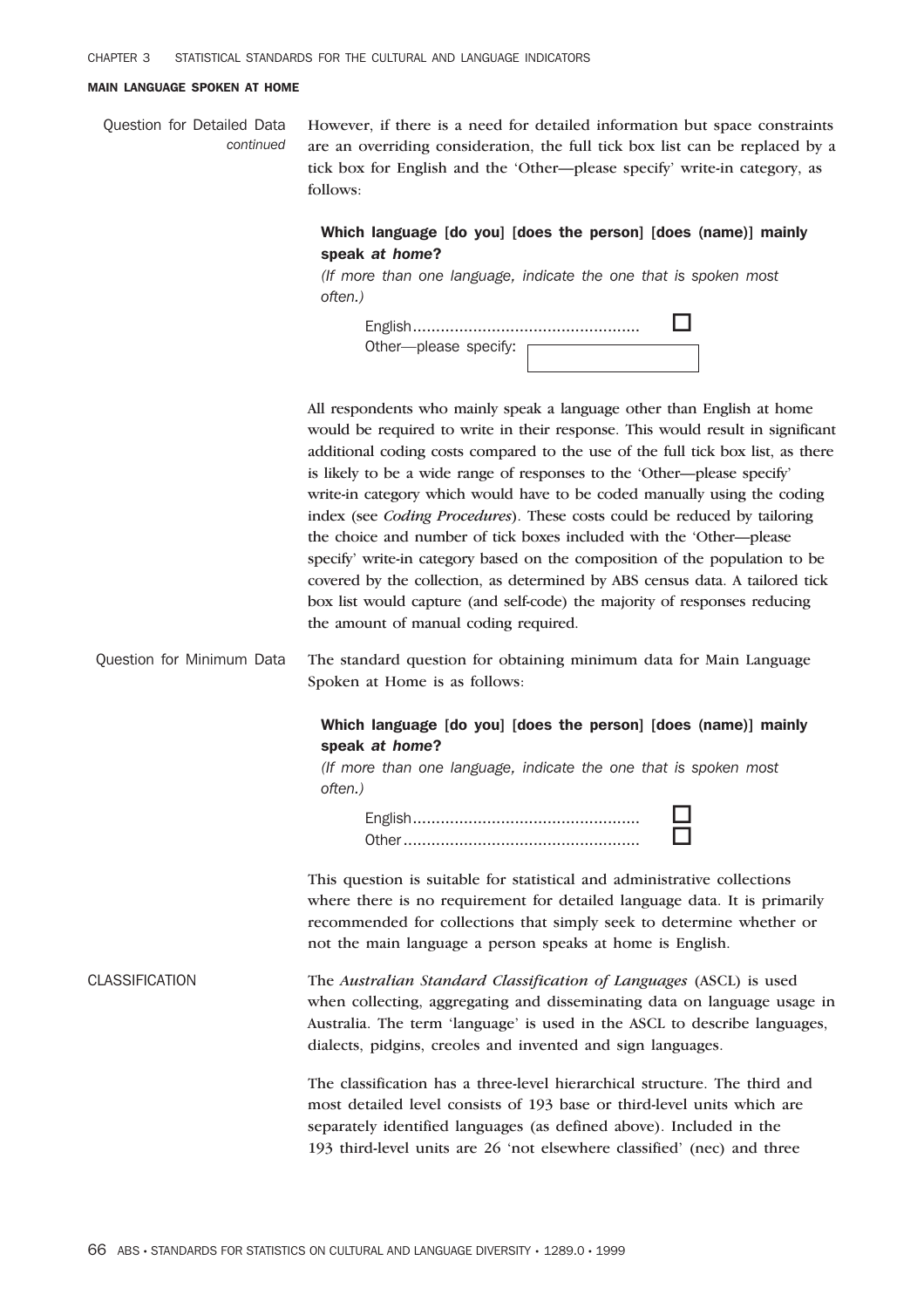#### MAIN LANGUAGE SPOKEN AT HOME

| <b>CLASSIFICATION</b> continued | 'other' categories, which contain entities that are not listed separately in    |
|---------------------------------|---------------------------------------------------------------------------------|
|                                 | the classification. Each third-level category has a four digit code which is    |
|                                 | used to code responses (see <i>Coding Procedures</i> ). Regardless of the level |
|                                 | of aggregation envisaged for the dissemination of statistics, data should       |
|                                 | be captured, classified and stored at the base level of the ASCL wherever       |
|                                 | possible.                                                                       |

The second level of the classification comprises 48 narrow groups of languages which are similar in terms of their evolution from a common ancestral language (genetic affinity) and geographic proximity in terms of the areas in which they originated. Included in the 48 narrow groups are five 'other' categories which consist of languages which do not fit into a particular narrow group.

The first and most general level of the classification comprises nine broad groups of languages, including one 'other' category. Broad groups are formed by aggregating geographically proximate narrow groups.

For further details on the classification, see *Australian Standard Classification of Languages (ASCL)* (Cat. no. 1267.0) or contact the ABS (see contact details on page 100).

- CODING PROCEDURES Language data are coded to the classification using the ASCL coding index. This contains a comprehensive list of the most probable responses to questions relating to language and their correct classification codes. Use of the coding index enables responses to be coded accurately and quickly to the appropriate category of the classification. Supplementary codes also exist to enable coding of inadequately described responses. Copies of the coding index can be found in the ASCL publication or can be obtained in electronic form by contacting the ABS (see contact details on page 100).
- OUTPUT CATEGORIES The hierarchical structure of the ASCL allows users the flexibility to output statistics at the level of the classification which best suits their requirements. Data can be presented at the broad group level, narrow group level, or the base or language level. If necessary, significant languages within a narrow group can be presented separately while the remaining languages within the narrow group are aggregated. For example, the third-level category 'Tiwi' can be separately identified as an output category within the 'Northern Aboriginal' Narrow Group, with the remaining third-level categories in this narrow group aggregated to form an 'Other Northern Aboriginal' category. The same principle can be adopted to highlight significant narrow groups or languages within a broad group. The Main Language Other Than English Spoken at Home standard gives an example of standard output categories for the nine broad groups of the ASCL, which have either significant narrow groups or languages highlighted (see page 30).

The standard output categories for the Main Language Spoken at Home Question for Minimum Data are:

English Other language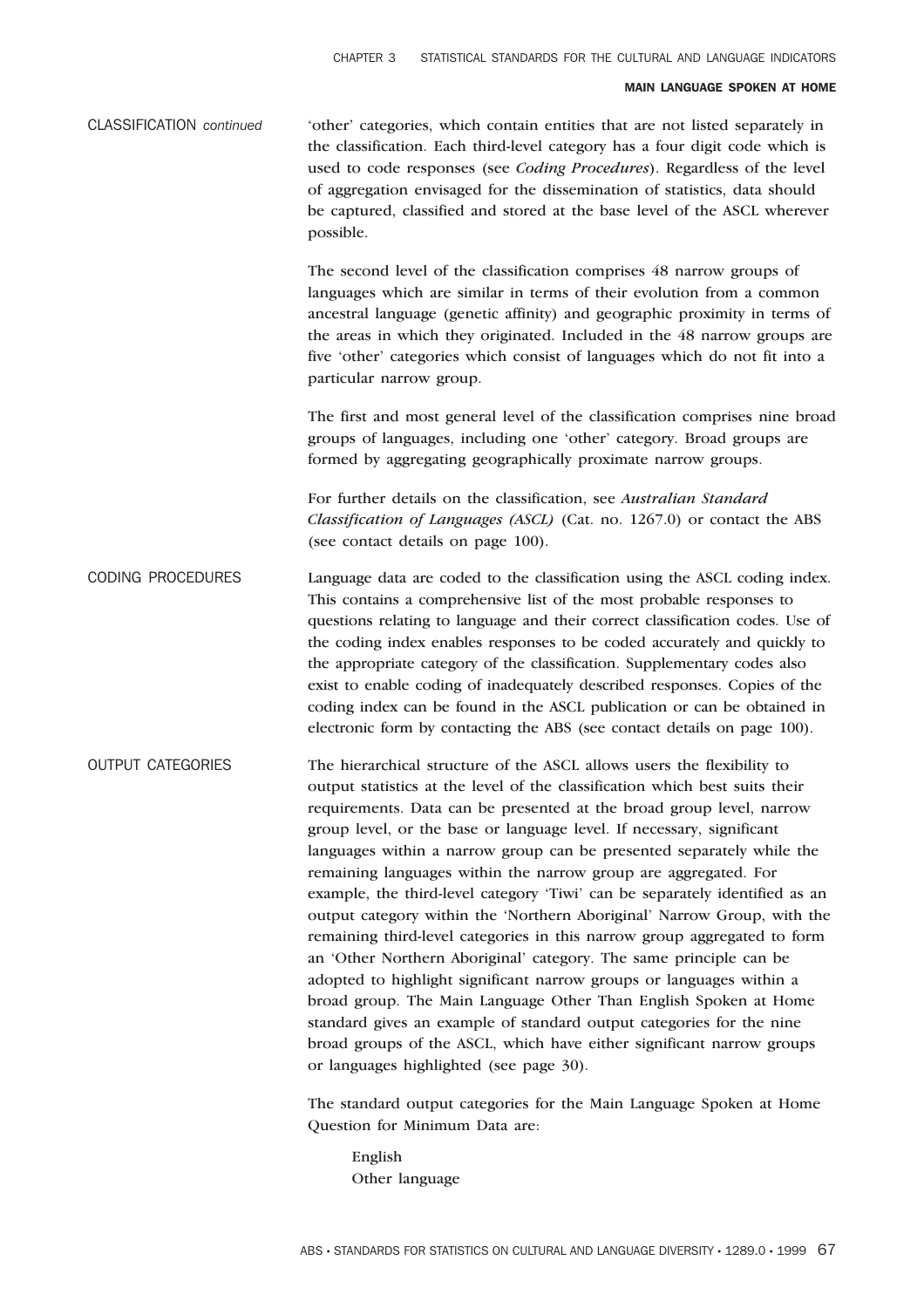# RELIGIOUS AFFILIATION

| <b>INTRODUCTION</b>                       | Religious Affiliation identifies the religious belief to which a person<br>adheres or the religious group to which they belong. This variable is<br>used to assess the composition of the Australian community in terms of<br>religion.                                                                                                                                                                                                                   |
|-------------------------------------------|-----------------------------------------------------------------------------------------------------------------------------------------------------------------------------------------------------------------------------------------------------------------------------------------------------------------------------------------------------------------------------------------------------------------------------------------------------------|
|                                           | Data relating to Religious Affiliation is useful to religious organisations in<br>planning their services to members, and in social research as it can aid in<br>indicating a person's cultural background when used in conjunction with<br>other cultural and language diversity variables. Some agencies and<br>organisations have also found these data helpful in delivering more<br>culturally relevant services to clients based on their religion. |
| <b>DEFINITION</b>                         | Religious Affiliation is defined as the religious beliefs and practices to<br>which a person adheres or the religious group to which a person<br>belongs. In practice, Religious Affiliation is self-assessed and measures the<br>religion to which a person declares they have an affiliation. The variable<br>also identifies people who consider they do not belong to any religious<br>group.                                                         |
| <b>ISSUES FOR</b><br><b>CONSIDERATION</b> | As Religious Affiliation is self-assessed, the data cannot give an objective<br>measure of the strength of a person's affiliation with a religion and is<br>subject to the respondent's interpretation of the question.                                                                                                                                                                                                                                   |
|                                           | Answering a question about religious affiliation is optional in ABS<br>censuses and surveys. Section 14 (2) of the Census and Statistics Act<br>1905 which addresses the issue of refusal or failure to answer questions<br>states that this 'does not apply in relation to a refusal or failure by a<br>person to answer a question, or supply particulars, relating to the<br>person's religious beliefs.'                                              |
|                                           | This variable has previously been termed 'Religious Denomination'. The<br>term 'Religious Affiliation' is considered more appropriate since the term<br>'denomination' is sometimes regarded as applying particularly to<br>Christian groups.                                                                                                                                                                                                             |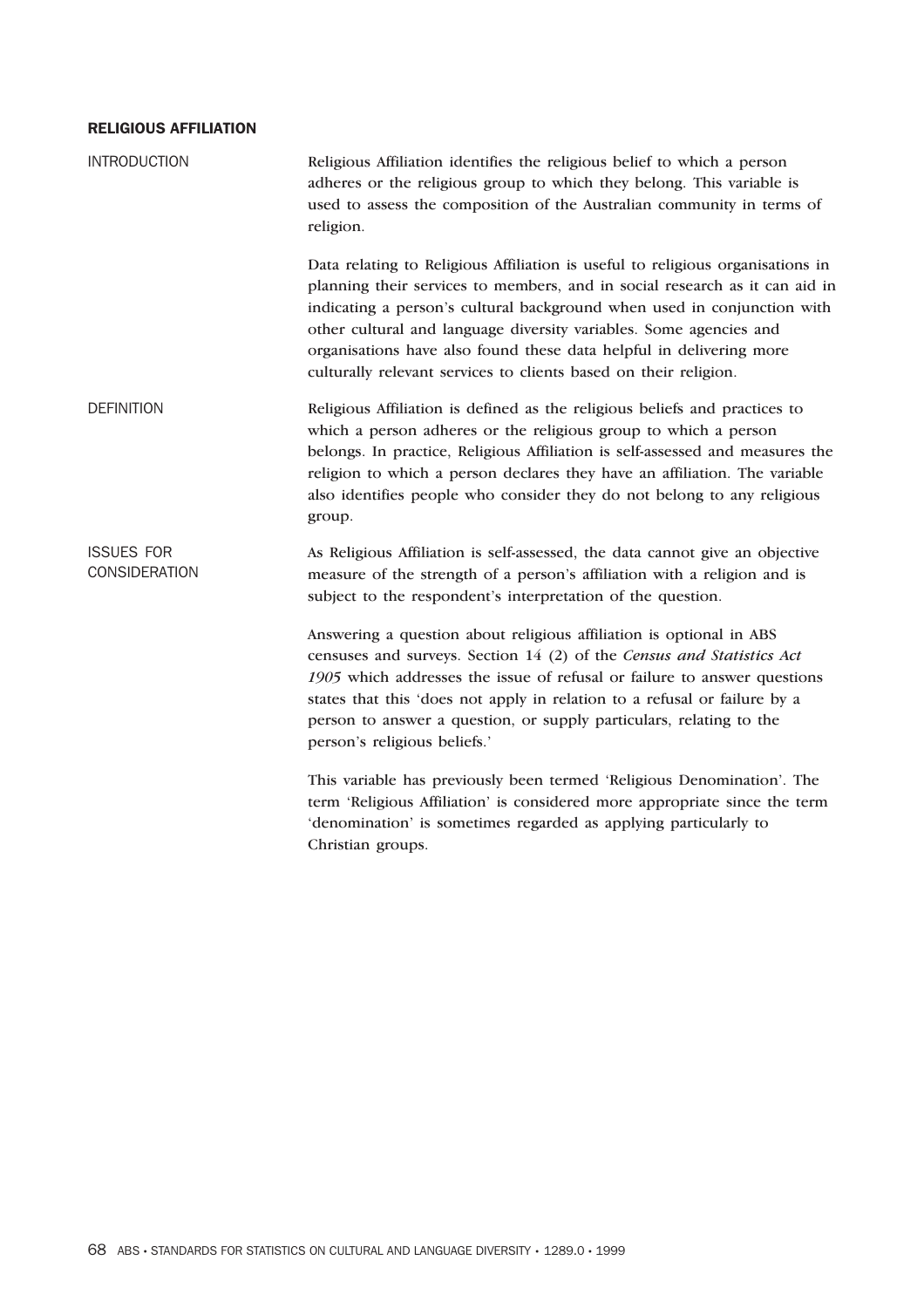#### RELIGIOUS AFFILIATION

STANDARD QUESTION The standard question for Religious Affiliation is as follows:

#### What is [your] [the person's] [(name)'s] religion?

*(Answering this question is OPTIONAL.) (For example: Salvation Army, Hinduism, Judaism or Humanism.) (If no religion, mark last box.)*

| Catholic (not Eastern Churches)<br>Anglican (Church of England)<br>Other-please specify: | H<br>- 1<br>ΙI<br>l I<br>l 1<br>l l<br>$\Box$ |
|------------------------------------------------------------------------------------------|-----------------------------------------------|
|                                                                                          |                                               |

The standard question is suitable for both self-enumerated and interview-based collections without requiring any variation of question wording or instructions. It may help the respondent to answer the question if some examples of possible responses are included. It is also important to instruct the respondent that if they do not have a religion, they are still asked to answer the question.

The list of religions included with the question is based on the statistical significance of adherents in these groups as counted in the 1996 Census of Population and Housing. It implies no view by the ABS of the relative importance of any religious group or groups and will be reviewed periodically as different religions assume a greater or lesser statistical significance in the Australian context.

The qualifier 'not Eastern Churches' is added to the 'Catholic' response category in the tick box list to distinguish between Roman (or Western) Catholic churches and the Eastern Catholic churches (e.g. Maronite Catholic, Melkite Catholic and Ukrainian Catholic churches). The 'Other' category is included for those people who adhere or belong to a religion not listed. 'Please specify' is added to the 'Other' category and a space is provided for respondents to write in their religion.

Use of the full tick box list with the question ensures compatibility across collections and minimises coding costs. Tick box responses are 'self-coded' which reduces the amount of manual or office coding to be performed as the majority of responses are captured by the list.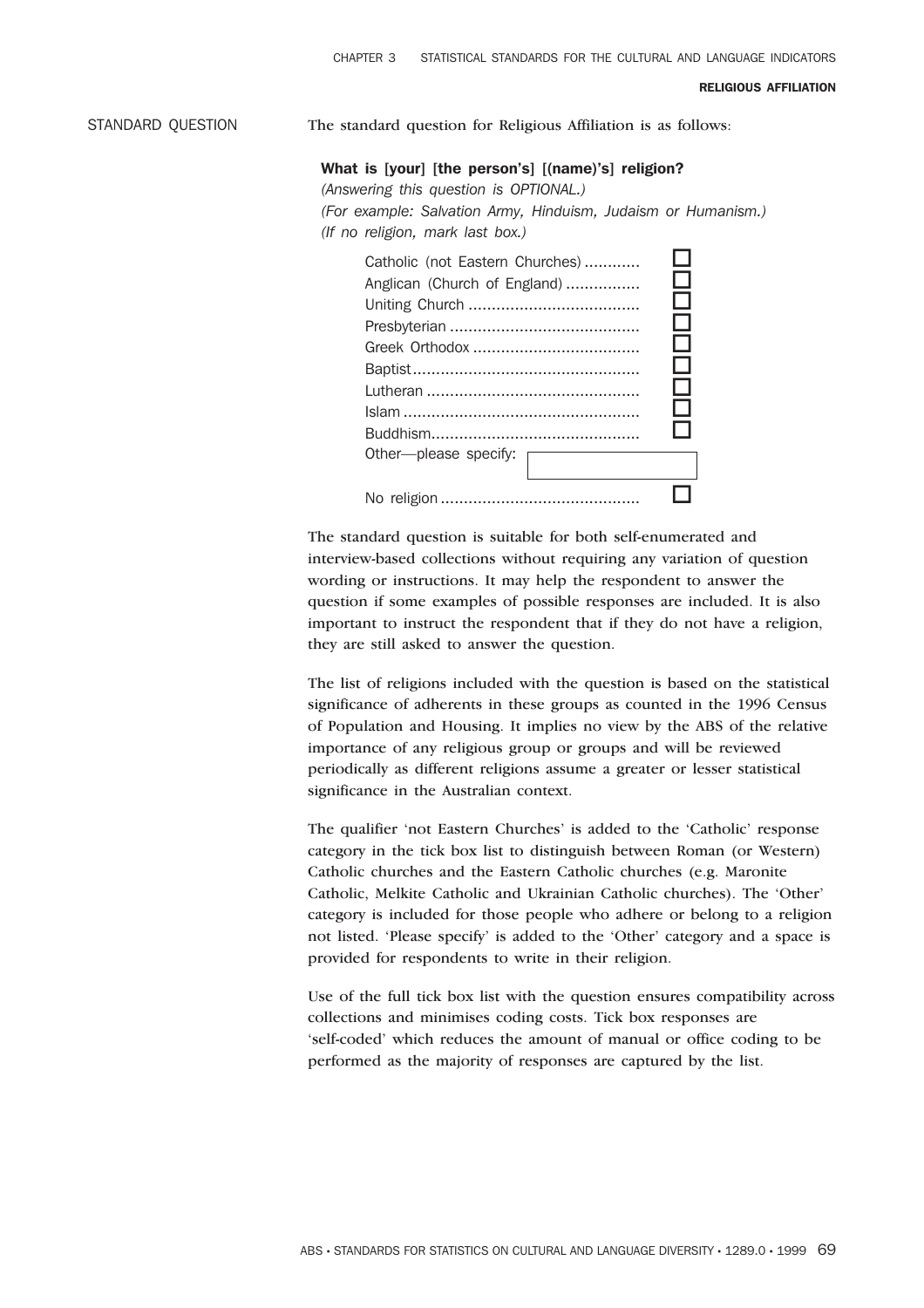$\Gamma$ 

#### RELIGIOUS AFFILIATION

STANDARD QUESTION *continued*

However, if space constraints are an overriding consideration, the full tick box list can be replaced by a space for respondents to write in their religion and a tick box for 'No religion', as follows:

#### What is [your] [the person's] [(name)'s] religion?

*(Answering this question is OPTIONAL.) (For example: Judaism, Humanism, Islam, Greek Orthodox, Baptist, Church of England.) (Please write in your religion or mark the box if no religion.)*

This alternative would result in significant additional coding costs compared to the use of the full tick box list, as there is likely to be a wide range of religion responses which would have to be coded manually using a coding index (see *Coding Procedures*). These costs could be reduced by tailoring the choice and number of tick boxes to be included with the question, along with an 'Other—please specify' write-in category, based on the composition of the population to be covered by the collection as determined by ABS census data. A tailored tick box list would capture (and self-code) the majority of responses reducing the amount of manual coding required.

CLASSIFICATION The *Australian Standard Classification of Religious Groups* (ASCRG) is used when collecting, aggregating and disseminating data relating to Religious Affiliation. The term 'religious group' is used in the ASCRG to describe groups of religions, separately identified religions, and subsets of religions such as religious denominations, administrative and organisational groupings, groups of churches, individual churches, and breakaway groups. They are described in the classification as religious groups in that each is comprised of a group of people who share common religious beliefs and practices, or belong to organisations that are unified by a common religious theme.

> The classification has a three-level hierarchical structure. The most detailed level of the classification consists of 107 base or third-level units which are religious groups (as defined above). Included in the 107 third-level units are nine 'not elsewhere classified' (nec) categories which contain entities that are not listed separately in the classification. Each third-level category has a four digit code which is used to code responses (see *Coding Procedures*). Regardless of the level of aggregation envisaged for the dissemination of statistics relating to religious groups, data should be captured, classified and stored at the base level of the ASCRG wherever possible.

> The third-level categories of the classification are aggregated on the basis of similarity of religious beliefs and religious practices, and/or cultural heritage, to form the second-level categories of the classification. The second level of the classification comprises 33 narrow groups of religions.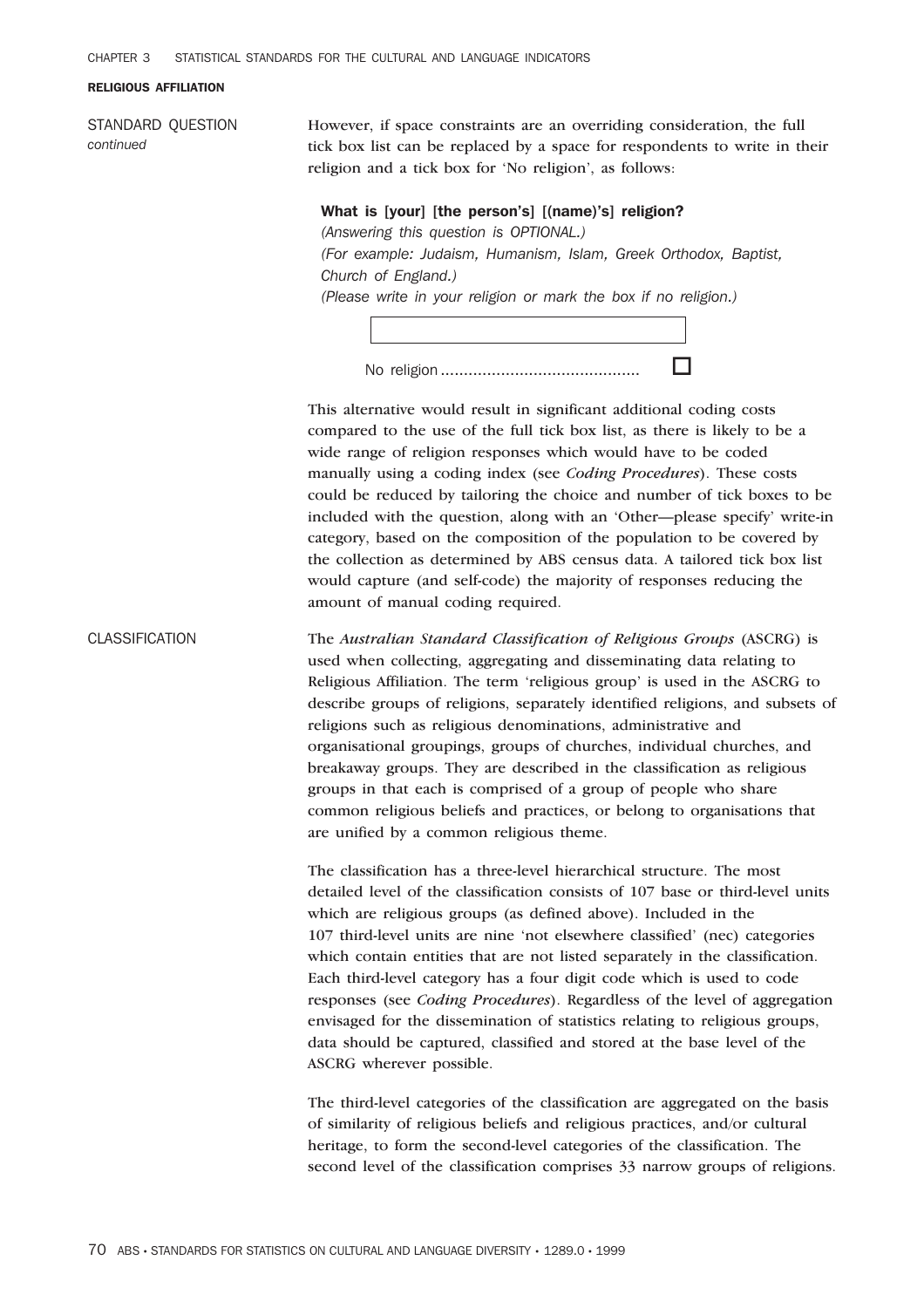#### RELIGIOUS AFFILIATION

CLASSIFICATION *continued* Included in the 33 narrow groups are two 'other' categories which consist of religious groups that do not fit into a particular narrow group.

> The first and most general level of the classification comprises seven broad groups of religions, consisting of five of the world's main religions, one 'Other Religions' category and one 'No Religion' category, as follows:

- 1 Buddhism
- 2 Christianity
- 3 Hinduism
- 4 Islam
- 5 Judaism
- 6 Other Religions
- 7 No Religion

For further details on the classification, see *Australian Standard Classification of Religious Groups (ASCRG)* (Cat. no. 1266.0) or contact the ABS (see contact details on page 100).

CODING PROCEDURES Religious Affiliation data are coded to the classification using the ASCRG coding index. The coding index contains a comprehensive list of religious beliefs, groups, denominations, organisations and churches in Australia. Each response to the question is matched to an index entry, which gives the four digit code used to assign the response to the appropriate category of the classification. Supplementary codes also exist to enable coding of inadequately described responses. Copies of the coding index can be found in the ASCRG publication or can be obtained in electronic form by contacting the ABS (see contact details on page 100).

OUTPUT CATEGORIES The hierarchical structure of the ASCRG allows users the flexibility to output statistics at the level of the classification which best suits their requirements. Data can be presented at the broad group level, narrow group level or the base religious group level. If necessary, significant religious groups within a narrow group can be presented separately while the remaining religious groups within the narrow group are aggregated. For example, the third-level category 'Albanian Orthodox' can be separately identified as an output category within the 'Orthodox' Narrow Group, with the remaining third-level categories in this narrow group aggregated in an 'Other Orthodox' category. The same principle can be adopted to highlight significant narrow groups within a broad group.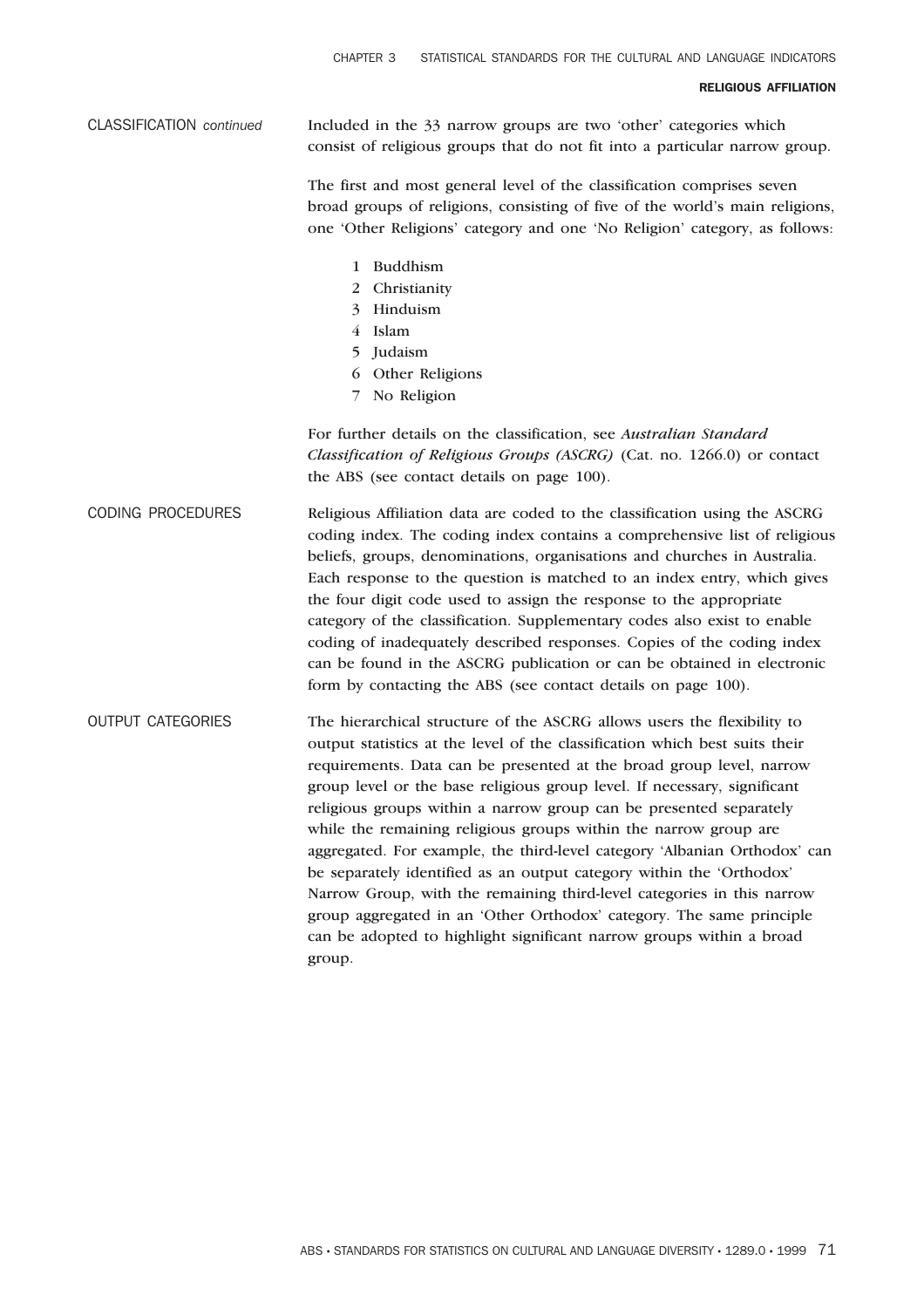#### RELIGIOUS AFFILIATION

OUTPUT CATEGORIES *continued*

The following is an example of standard output categories for the seven broad groups of the ASCRG, which have either significant narrow groups (second-level categories) or religious groups (third-level categories) highlighted.

#### Buddhism

Christianity Anglican Baptist Catholic Western Catholic Other Catholic Lutheran **Orthodox** Greek Orthodox Macedonian Orthodox Russian Orthodox Serbian Orthodox Other Orthodox Presbyterian and Reformed Uniting Church Pentecostal Other Christianity

Hinduism

Islam

Judaism

Other Religions

No Religion

Atheism Other No Religion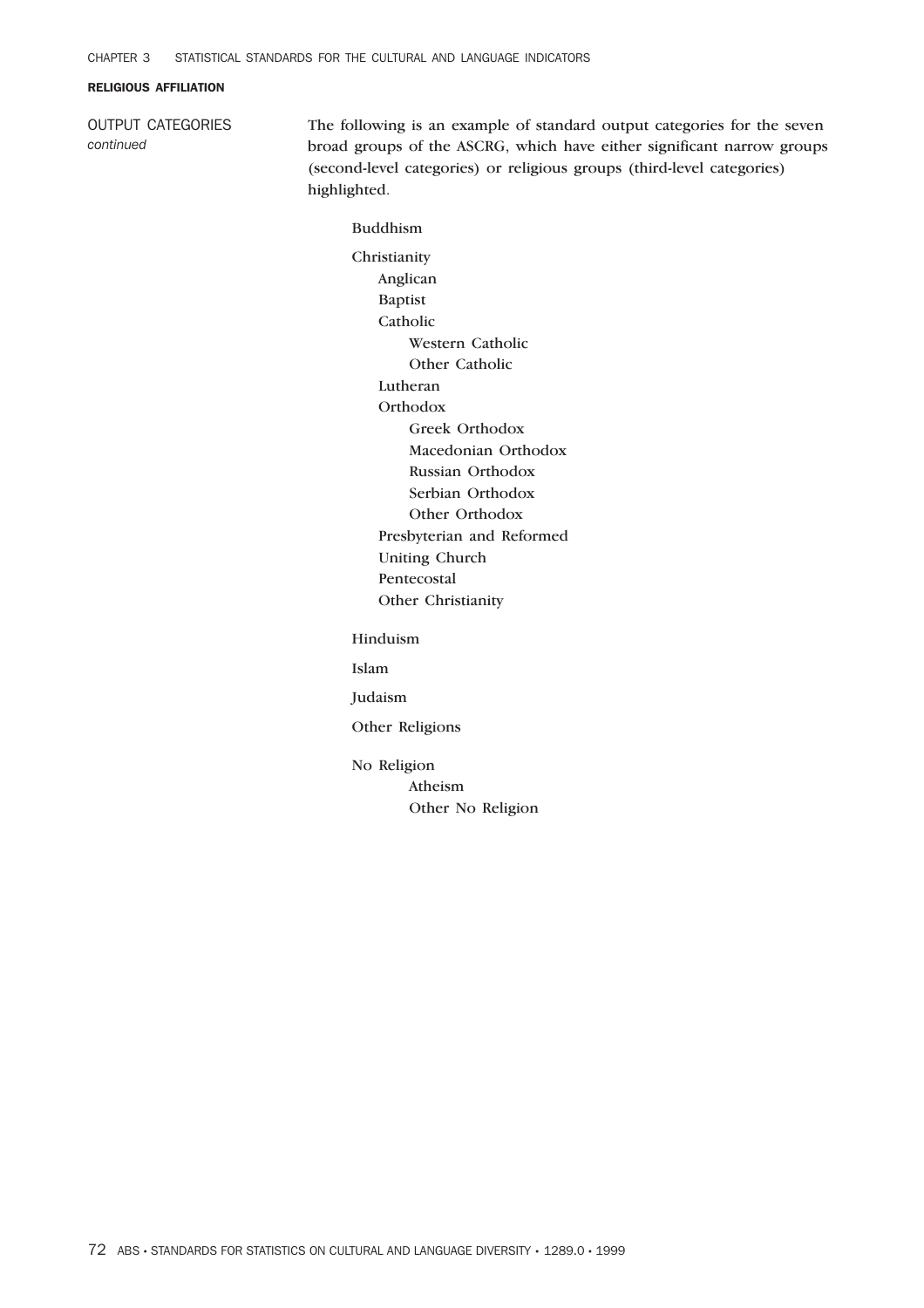# YEAR OF ARRIVAL IN AUSTRALIA

| <b>INTRODUCTION</b> | Year of Arrival in Australia collects the year in which a person, born in<br>another country, first arrived in Australia with the intention of living here<br>for one year or more. The year in which an overseas-born person arrived<br>in Australia can be used to derive the variable Period of Residence in<br>Australia, which is included as part of this standard.                                                                                                                                                                                                                                                                                                                                                                                                                                                                                                                                                                                                                                       |
|---------------------|-----------------------------------------------------------------------------------------------------------------------------------------------------------------------------------------------------------------------------------------------------------------------------------------------------------------------------------------------------------------------------------------------------------------------------------------------------------------------------------------------------------------------------------------------------------------------------------------------------------------------------------------------------------------------------------------------------------------------------------------------------------------------------------------------------------------------------------------------------------------------------------------------------------------------------------------------------------------------------------------------------------------|
|                     | There is substantial interest in people's Period of Residence in Australia<br>after migrating here from other countries. The length of time migrants<br>have been in Australia can give an indication of how familiar they are<br>with Australian society and practices. When cross-classified with other<br>data, Period of Residence in Australia is also useful for analysing how the<br>characteristics of migrants change with the length of time they have been<br>here. For example, data collected by Year of Arrival in Australia can be<br>used with data on Country of Birth of Person (see page 20) and<br>Proficiency in Spoken English (see page 32) to examine patterns of<br>settlement difficulties, resulting from inadequate English language skills,<br>for various migrant groups. These data can be used to analyse the speed<br>at which different groups overcome these difficulties.                                                                                                   |
|                     | Year of Arrival in Australia is closely associated with the variable Country<br>of Birth of Person, as the Year of Arrival in Australia question should<br>only be asked of those people who were born in a country other than<br>Australia.                                                                                                                                                                                                                                                                                                                                                                                                                                                                                                                                                                                                                                                                                                                                                                    |
| <b>DEFINITIONS</b>  | Year of Arrival in Australia is defined as the year in which a person, born<br>outside of Australia, first arrived in Australia from another country with<br>the intention of living here for one year or more. In practice, Year of<br>Arrival in Australia collects the calendar year (e.g. '1985') of first arrival<br>in Australia.                                                                                                                                                                                                                                                                                                                                                                                                                                                                                                                                                                                                                                                                         |
|                     | Period of Residence in Australia is the length of time a person born<br>outside Australia has spent living in Australia, calculated as the difference<br>between the Year of Arrival in Australia and the year in which the data<br>were collected. It is derived from Year of Arrival in Australia by<br>subtracting the year of first arrival from the year in which the data were<br>collected, and expressing the result in completed years. To improve the<br>accuracy of this result, it is necessary to subtract any significant time<br>periods spent living outside of Australia after the year of first arrival.<br>Significant periods are absences of one year or more, excluding holidays,<br>visits and business trips overseas. In the case of multiple absences from<br>Australia, the total number of significant years (rounded to the nearest<br>whole number) spent outside of Australia is subtracted from the<br>difference between the year of collection and the year of first arrival. |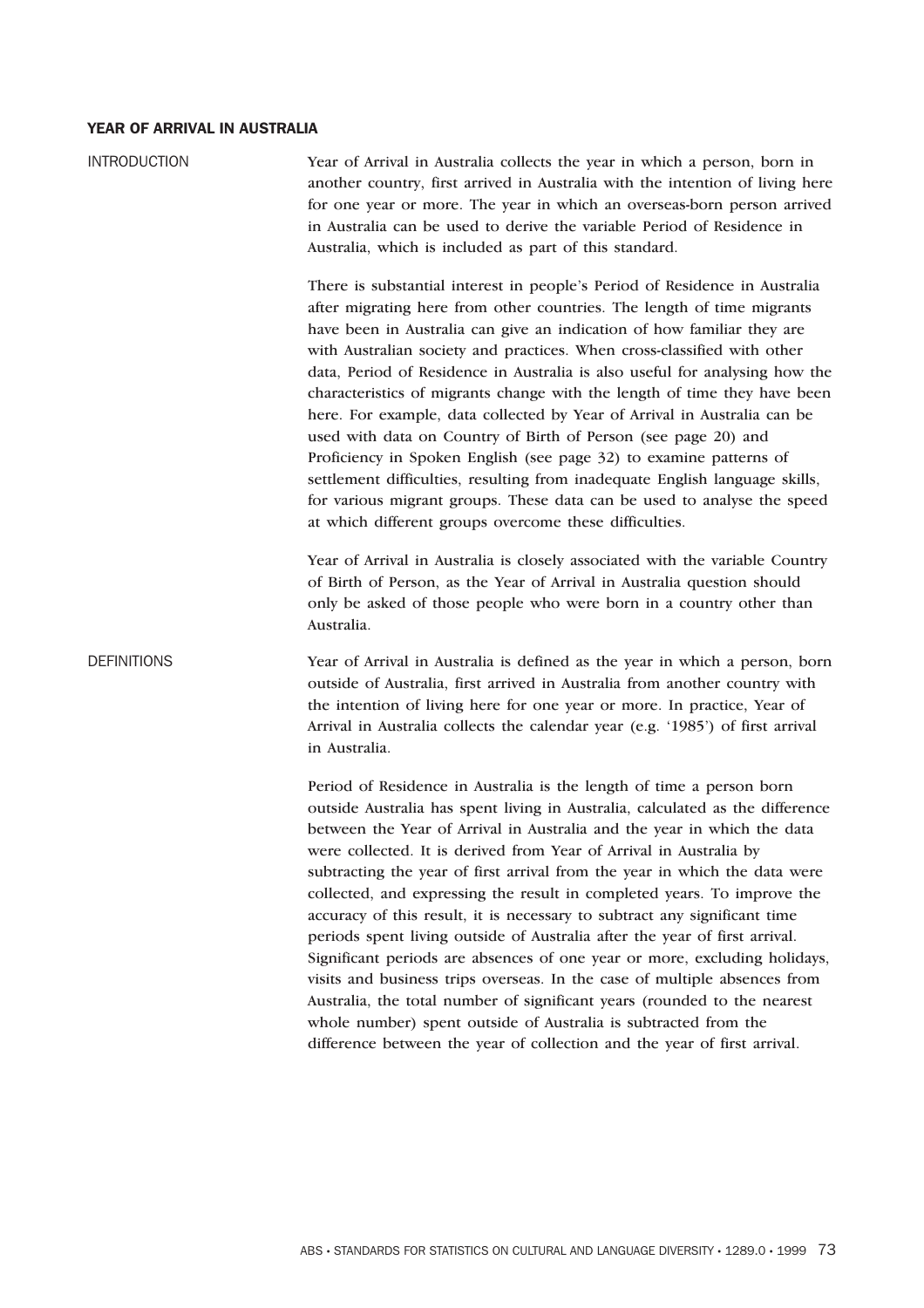#### YEAR OF ARRIVAL IN AUSTRALIA

| <b>ISSUES FOR</b><br><b>CONSIDERATION</b> | The main issue associated with Year of Arrival in Australia is that the<br>question should be asked only of those people born in a country other<br>than Australia. For this, Year of Arrival in Australia requires the<br>supporting variable Country of Birth of Person. The standard procedure<br>when collecting Year of Arrival in Australia is to ask the Country of Birth<br>of Person question first, and sequence only those people born in a<br>country other than Australia to the Year of Arrival in Australia question.                                                                                                                                                                        |
|-------------------------------------------|-------------------------------------------------------------------------------------------------------------------------------------------------------------------------------------------------------------------------------------------------------------------------------------------------------------------------------------------------------------------------------------------------------------------------------------------------------------------------------------------------------------------------------------------------------------------------------------------------------------------------------------------------------------------------------------------------------------|
|                                           | Another issue to consider with Year of Arrival in Australia is that it<br>measures the year of <i>first</i> arrival in Australia and not the year of most<br>recent arrival. Significant periods spent outside Australia after first arrival<br>need to be accounted for when deriving Period of Residence in Australia.<br>Significant periods of absence from Australia of one year or more,<br>excluding holidays, visits or business trips, can be collected in a separate<br>question after the Year of Arrival in Australia question (see <i>Standard</i><br>Question). This second question is optional in this standard but is<br>necessary to accurately measure Period of Residence in Australia. |
| STANDARD QUESTION                         | The standard question for Year of Arrival in Australia is as follows:                                                                                                                                                                                                                                                                                                                                                                                                                                                                                                                                                                                                                                       |
|                                           | In what year did [you] [the person] [(name)] first arrive in Australia<br>to live here for one year or more?<br>(Write in the calendar year of arrival or mark the box if here less than<br>one year.)                                                                                                                                                                                                                                                                                                                                                                                                                                                                                                      |
|                                           |                                                                                                                                                                                                                                                                                                                                                                                                                                                                                                                                                                                                                                                                                                             |



Will be here less than one year............. $\square$ 

The Year of Arrival in Australia question is suitable for either self-enumerated or interview-based collections. It is anticipated that for the majority of people, their response to the question will be the year of their *only* arrival in Australia. However, some respondents may have multiple arrivals in Australia. To deal with these cases in self-enumerated collections, an instruction such as 'Please indicate the year of *first* arrival only' should be included with the question. For interview-based collections, clear directions should be available to the interviewer so that the respondent can be advised that the year of first arrival is to be reported if there is any doubt.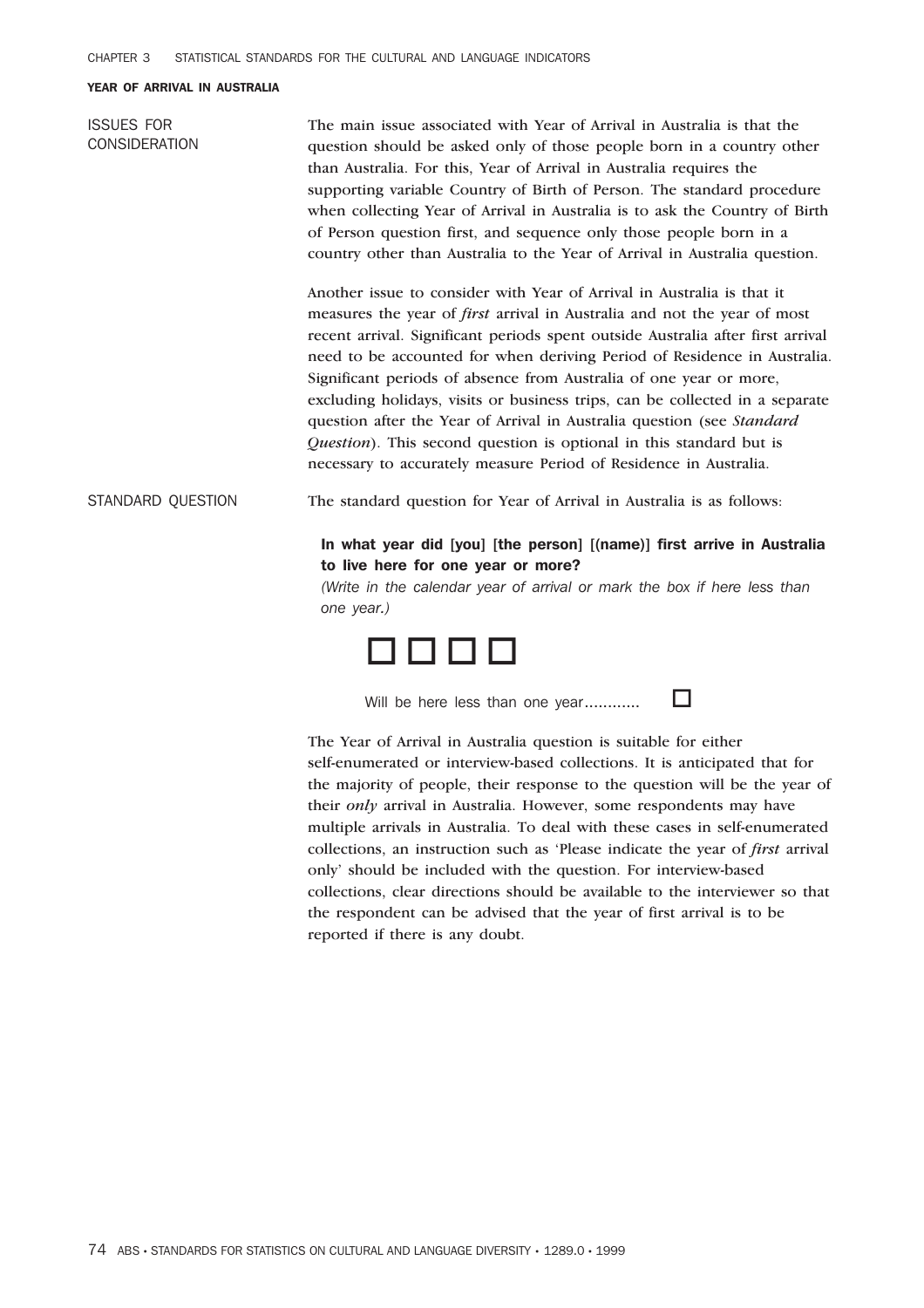STANDARD QUESTION *continued* The second (optional) question included to improve the accuracy of Period of Residence in Australia data by collecting all significant absences since first arrival is as follows: Excluding holidays, visits or business trips overseas, [have you] [has the person] [has (name)] had any periods of living overseas for one year or more since first arriving here? *(If 'Yes', please list each absence from Australia of one year or more and its duration in years and months.)* No....................................................... o Yes, first absence: \_\_\_yrs \_\_\_mths Yes, second absence: \_\_\_yrs \_\_\_mths Yes, third absence: \_\_\_\_\_\_\_\_\_ yrs \_\_\_\_mths *etc.* This question is asked directly after the Year of Arrival in Australia question. In practice, it may be necessary for the respondent to approximate the time spent outside Australia. CLASSIFICATION Year of Arrival in Australia data are collected and stored as four digit calendar years (e.g. a response of '1985' is coded as '1985' in the classification). Period of Residence in Australia is calculated as two digit categories '00' to '99', representing the number of years spent living in Australia. Period of residence data are rounded to the appropriate category in terms of completed years. For example, a period of residence in Australia of seven years and ten months would be assigned code '07'. CHAPTER 3 STATISTICAL STANDARDS FOR THE CULTURAL AND LANGUAGE INDICATORS YEAR OF ARRIVAL IN AUSTRALIA

> As special codes are set aside for 'Born in Australia' and 'Not stated/ Inadequately described' (see *Coding Procedures*), the classifications for Year of Arrival in Australia and Period of Residence in Australia are applicable to all persons in Australia. However, it should be noted that this is a coding convention and that, setting aside these special codes, the scope of the classifications, along with the variables, is the overseas-born population.

# CODING PROCEDURES The Year of Arrival in Australia classification stores the four digit calendar year response to the question (i.e. the classification has a four digit code structure which directly relates to calendar years). Special codes are reserved for those people born in Australia (code '0000') and for not stated and inadequately described responses (code '9999').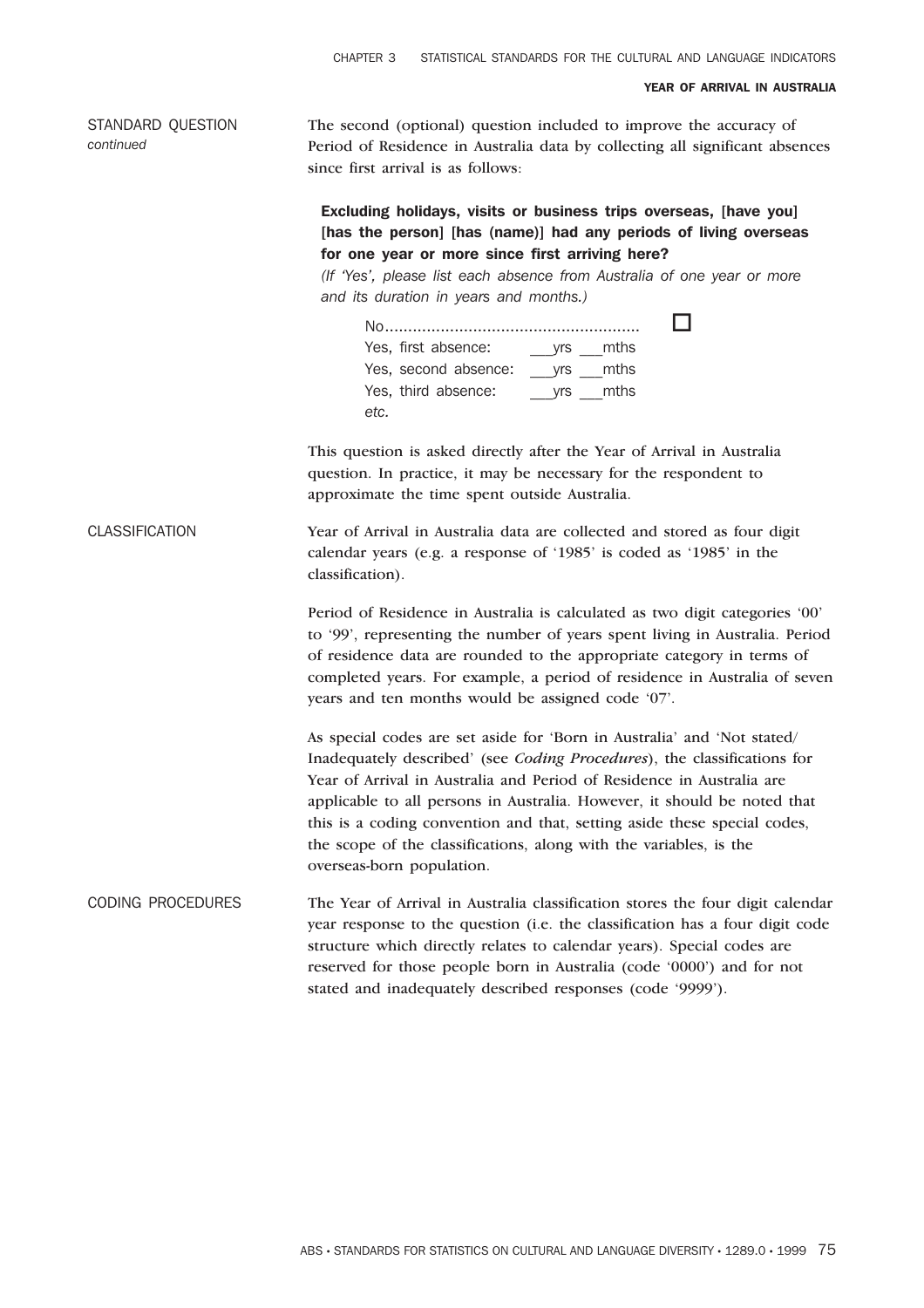#### YEAR OF ARRIVAL IN AUSTRALIA

| CODING PROCEDURES<br>continued | The two digit code structure for the Period of Residence in Australia<br>classification is the set $\{00, 01, 02, \ldots, 99\}$ , which relates to the two                                                                    |
|--------------------------------|-------------------------------------------------------------------------------------------------------------------------------------------------------------------------------------------------------------------------------|
|                                | digit period of residence data expressed in completed years. Code '00'<br>represents the response where the year of arrival is the same as the year                                                                           |
|                                | of collection. Code '01' represents a one year period of residence for the<br>respondent, and so on up to code '97' which represents a period of<br>residence of 97 years <i>or more</i> . Code '98' is reserved for 'Born in |
|                                | Australia' and code '99' for 'Not stated/Inadequately described'. If a value<br>of $-1$ is derived after subtracting all significant absences from Period of                                                                  |
|                                | Residence in Australia data for a person who has had multiple arrivals,<br>then code '00' (i.e. zero years of residence) should be substituted.                                                                               |

OUTPUT CATEGORIES The standard structure of output categories for Year of Arrival in Australia depends on the year of collection. The basic output structure consists of the year of collection, the previous four single years, a time period covering the years between the last single year listed and the previous census year (e.g. 1991–1994), two standard five-year intercensal time periods, and an open-ended time period (e.g. 'Arrived before 1981'). Output categories for 'Born in Australia' and 'Not stated/Inadequately described' are also required. For example, the standard output categories for data collected in 1999 would be:

> Arrived before 1981 Arrived 1981–1985 Arrived 1986–1990 Arrived 1991–1994 Arrived 1995 Arrived 1996 Arrived 1997 Arrived 1998 Arrived 1999 Born in Australia Not stated/Inadequately described

These output categories can be adjusted for a particular collection year. For example, if a collection takes place in 2001, the output categories would be:

| Arrived before 1986 |                                   |
|---------------------|-----------------------------------|
| Arrived 1986–1990   |                                   |
| Arrived 1991-1995   |                                   |
| Arrived 1996        |                                   |
| Arrived 1997        |                                   |
| Arrived 1998        |                                   |
| Arrived 1999        |                                   |
| Arrived 2000        |                                   |
| Arrived 2001        |                                   |
| Born in Australia   |                                   |
|                     | Not stated/Inadequately described |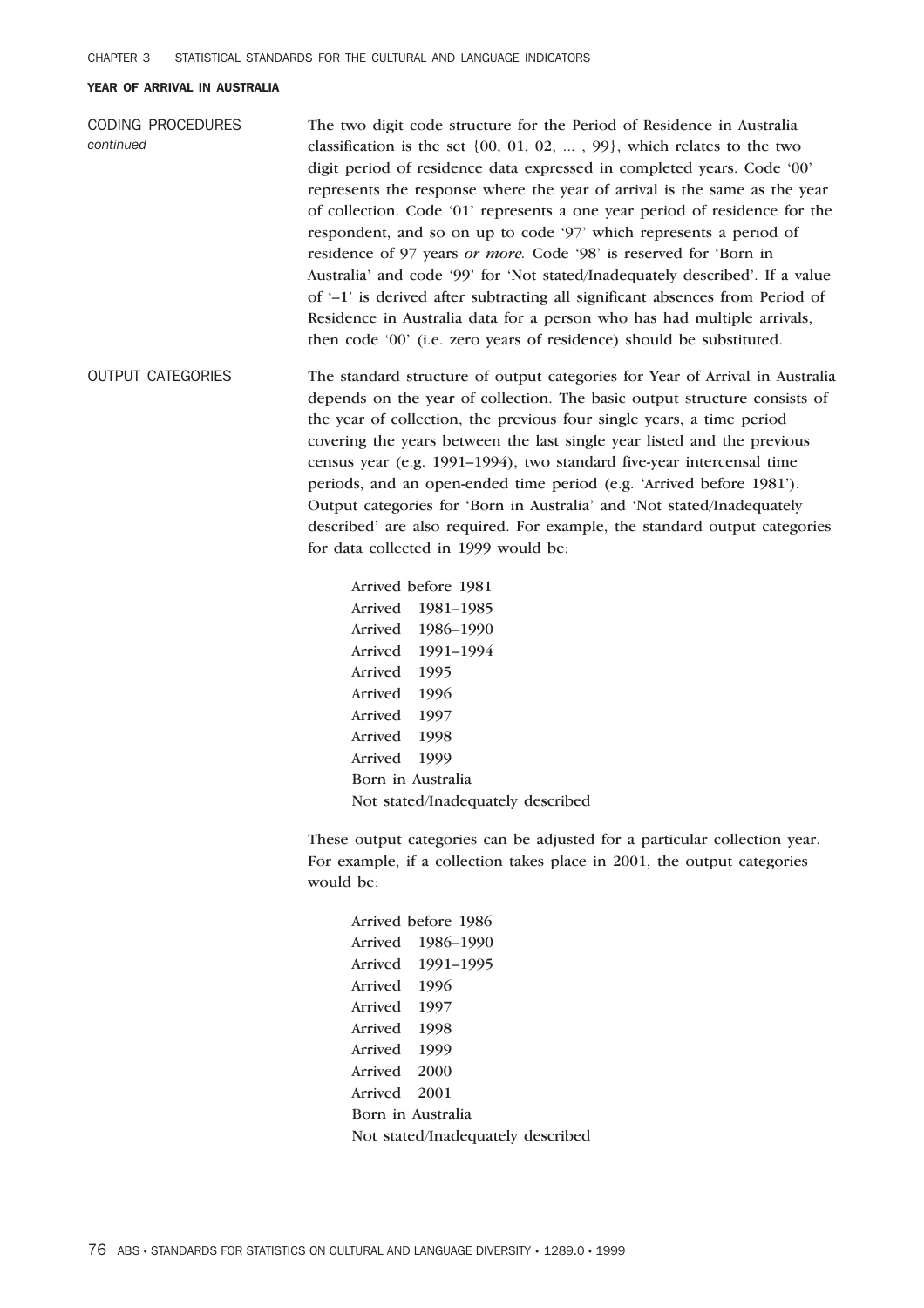#### YEAR OF ARRIVAL IN AUSTRALIA

OUTPUT CATEGORIES *continued*

The standard structure of output categories for Period of Residence in Australia data is simpler than for Year of Arrival in Australia as it does not vary with the year of collection. It aggregates the single year categories into five-year groupings up to 20 years of residence. For a collection in any year, the following output categories should be standard:

0–4 years of residence 5–9 years of residence 10–14 years of residence 15–19 years of residence 20 or more years of residence Born in Australia Not stated/Inadequately described

Since the focus of analytical interest will frequently be on persons who have a short period of residence, the following presentation of output may be used.

0–4 years of residence Less than 1 year of residence 1 year of residence 2 years of residence 3 years of residence 4 years of residence 5–9 years of residence 10–14 years of residence 15–19 years of residence 20 or more years of residence Born in Australia Not stated/Inadequately described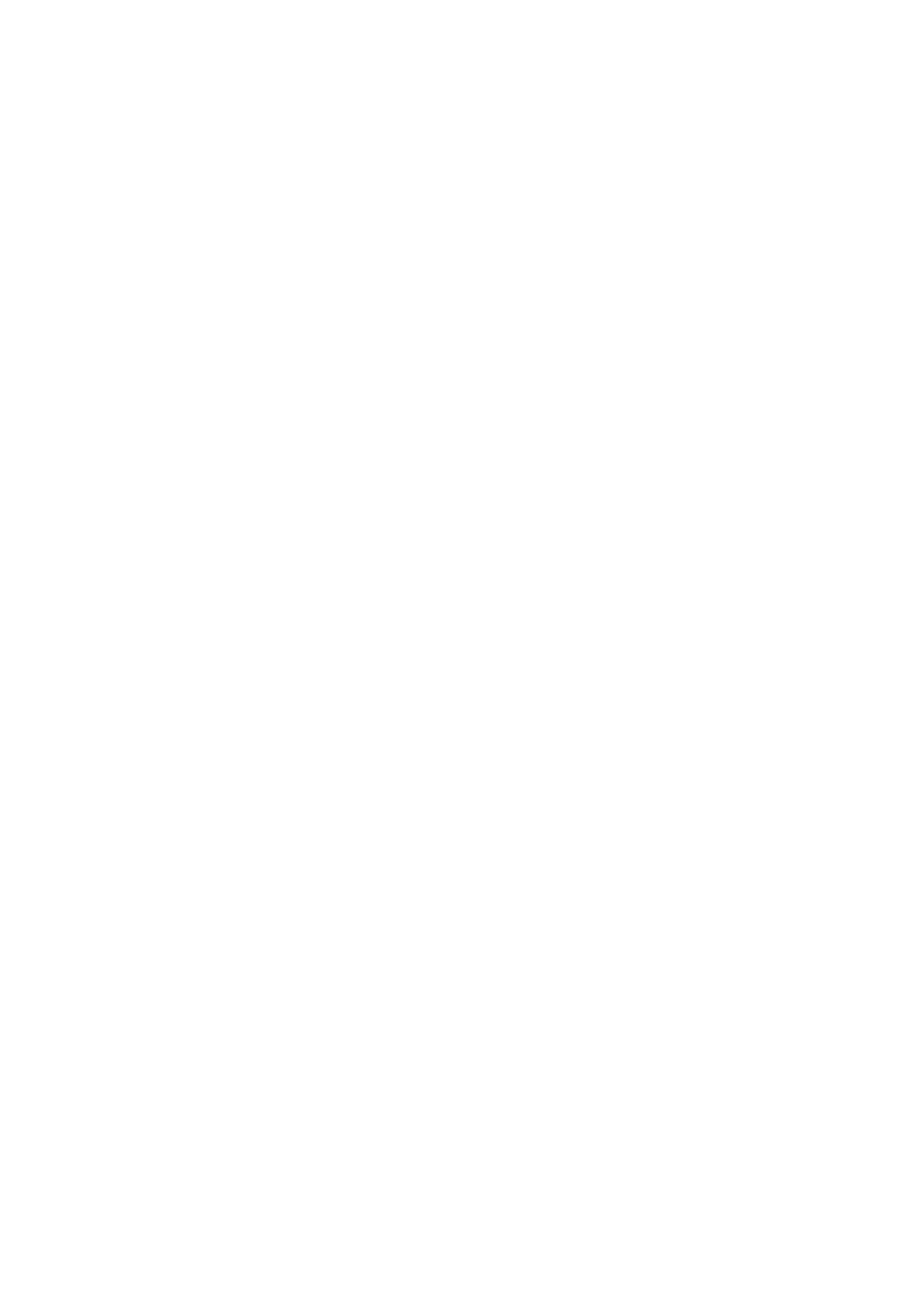# CHAPTER 4 QUESTION MODULES

A question module is a set of questions, with response categories and associated sequence guides, designed to collect data for the measurement of a particular variable or group of related variables. More than one question module may be developed for a topic (such as cultural and language diversity) and each of the modules is designed for a specific purpose.

When designing the question module, there are several factors which need to be taken into consideration. These include:

- **the collection methodology (how the questionnaire will be** administered);
- analytical requirements (the information you want to obtain from the data);
- time, space and cost constraints; and
- **provider or respondent load.**

Two question modules have been developed for the measurement of cultural and language diversity.

- The Question Module for the Minimum Core Set of Cultural and Language Indicators comprises four questions. This is the minimum question module recommended for obtaining data on cultural or language diversity.
- The Question Module for the Standard Set of Cultural and Language Indicators contains all of the standard questions which can be used to measure cultural and language diversity.

It should be noted that it is not necessary that *all* of the full set of questions be used in any one questionnaire. Rather a combination of variables from the standard set, based on the factors that need to be taken into consideration which are itemised above, can be added to the Minimum Core Set of questions to create a tailored question module.

The content of the question module chosen depends on how the data will be used, the collection methodology, and competing claims for interviewer time and space on the questionnaire. As far as possible, conceptual and operational consistency is maintained across all of the modules in order to maximise comparability. Inevitably, however, data collected using different question modules will have some limitations in terms of comparability due to differences in the degree of precision and the level of detail collected.

This chapter presents the question modules for the Minimum Core Set and the Standard Set of Cultural and Language Indicators. An example of a tailored set of questions, and its sequencing order, is also given.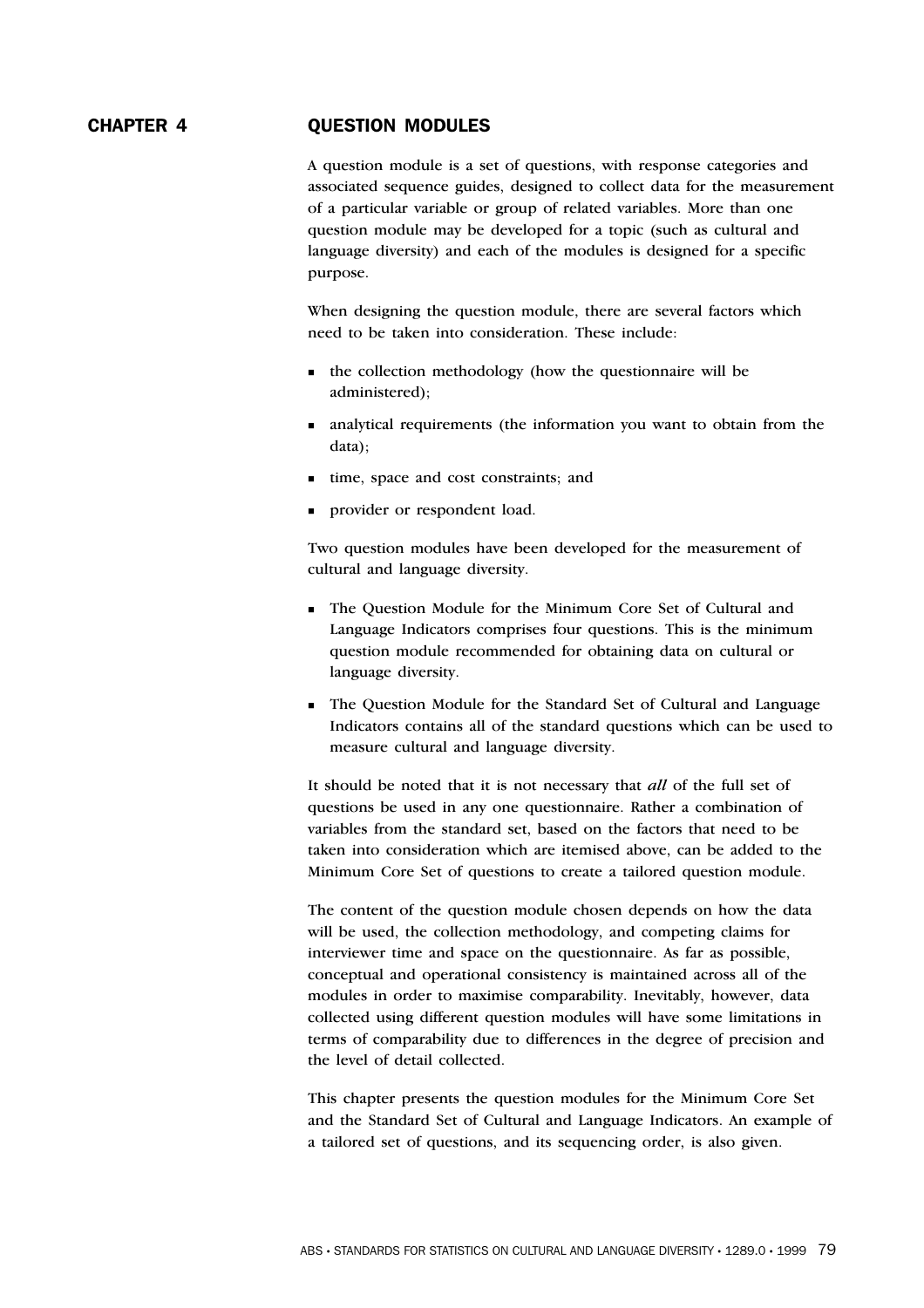- COLLECTION METHODOLOGY Collections can be administered using several different methodologies. The questions asked and the way in which they are worded depends on the collection methodology chosen. Australian Bureau of Statistics (ABS) household collections generally use one of the following methodologies:
	- Personal interview (PI), where a trained interviewer personally interviews each person selected;
	- n Any responsible adult (ARA), where a trained interviewer asks one person in the household (a usual resident aged 18 or over) for information about all persons in the household (Both PI and ARA surveys can be conducted face-to-face or by telephone); or
	- <sup>n</sup> Self-enumeration, where questionnaires left at the household may be completed either by each person or by one person on behalf of all household members.

Following is a guide to the relative efficiency of each methodology.

- Personal Interview (PI) The PI methodology enables collection of very complex and detailed information, offering great scope and flexibility in manipulating, compiling and analysing the survey data. It usually achieves high response rates and high quality data. However, the costs involved in employing, training and managing interviewers makes this method of data collection expensive. Also, for more sensitive topics, respondents might not be inclined to reveal private information using this method.
- Any Responsible Adult (ARA) The ARA methodology is used when time and cost constraints prevent the use of personal interview. The ABS Monthly Population Survey, which administers the Labour Force Survey and one or more Supplementary Surveys to 35,000 households each month, uses the ARA methodology. A limitation of this methodology for collecting data on cultural and language diversity is the subjectivity of responses. Certain questions rely on the respondent's opinion, or the respondent may not be aware of some of the information required for variables such as Country of Birth of Father, Country of Birth of Mother or First Language Spoken. This could result in larger non-response rates or guessing on behalf of the person who is answering the questions. Cultural diversity data collected by this method may therefore be less precise, less detailed and may support fewer analytical applications than data collected by personal interview.
	- Self-Enumeration Self-enumeration questionnaires such as those used in the Census of Population and Housing must be simple and self-explanatory. The complex sequencing and detailed questions often used in interviewer-administered questionnaires are not feasible in self-enumerated collections. The data quality is dependent on the respondent reading and understanding all of the instructions without the prompts and assistance that an interviewer can provide. This is the least expensive method of data collection, although information obtained from such an enumeration strategy is less precise.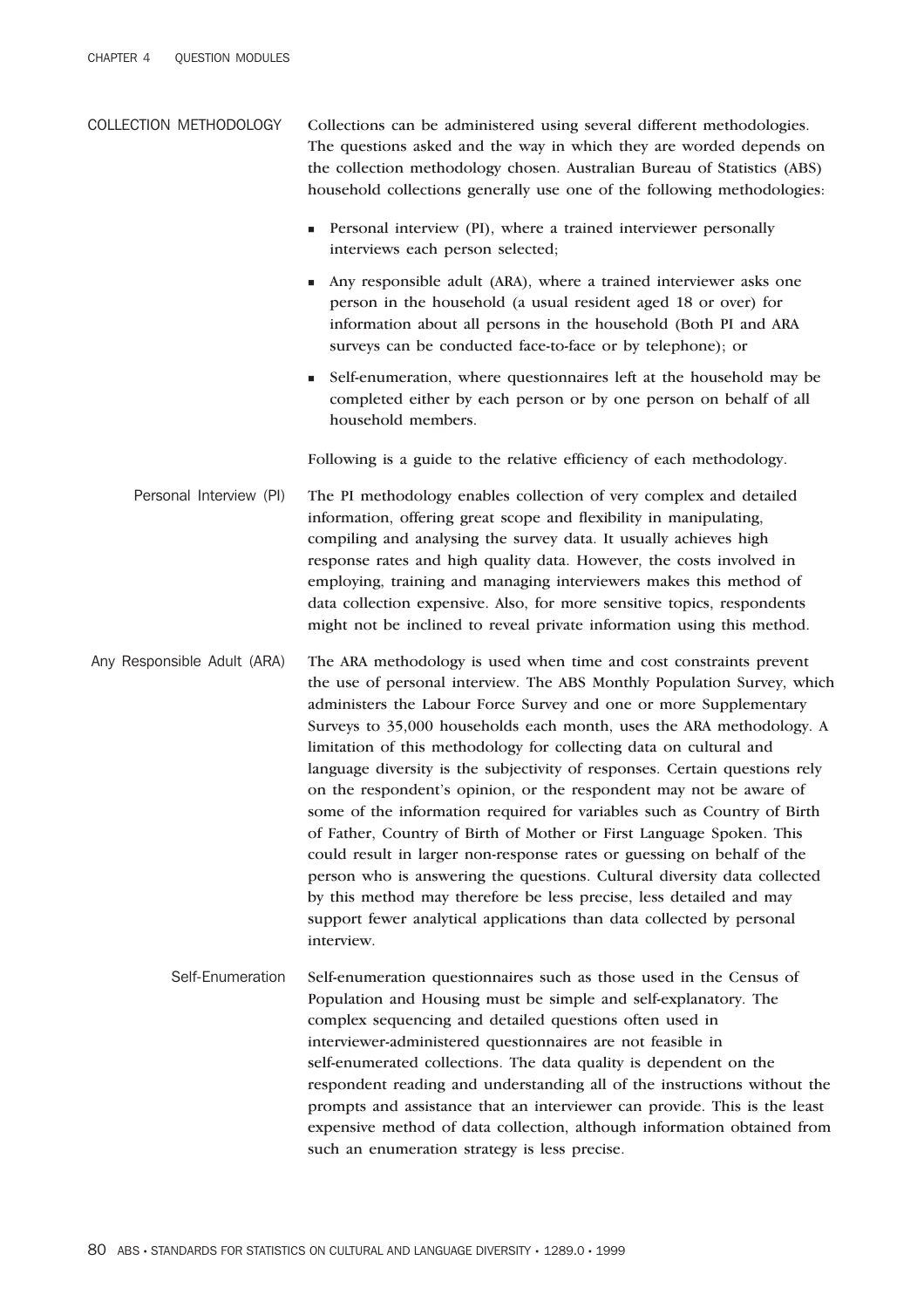#### DETAILED AND MINIMUM DATA QUESTIONS

As noted in Chapter 3, most cultural and language variables contain two question options: at least one detailed data question and a minimum data question. The question used will depend upon the type of information required from each question. Detailed questions elicit more complete information.

There are usually two forms of detailed question: one that contains a tick box list and an 'Other—please specify' response category, and a short form that allows the respondent to write in their response. This second form of detailed question has higher coding costs than the tick box option. For example, the full detailed data question for Main Language Other Than English Spoken at Home is:

#### [Do you] [Does the person] [Does (name)] speak a language other than English *at home?*

*(If more than one language, indicate the one that is spoken most often.)*



The reduced form of this question for detailed data is:

#### [Do you] [Does the person] [Does (name)] speak a language other than English *at home?*

*(If more than one language, indicate the one that is spoken most often.)*

No, English only................................... o Yes, other—please specify:

Each of these questions elicits the same information (i.e. the language which a person speaks at home). The question used will depend upon survey design requirements and budget. Tick box responses are 'self-coded' which reduces the amount of manual or office coding needed, as the majority of responses are captured by the list. However, if there is a need for detailed information but space constraints are an overriding consideration, then the reduced form of the question for detailed data could be used. This is a more expensive and time consuming option as each response other than English will need to be manually coded to a classification category using the coding index.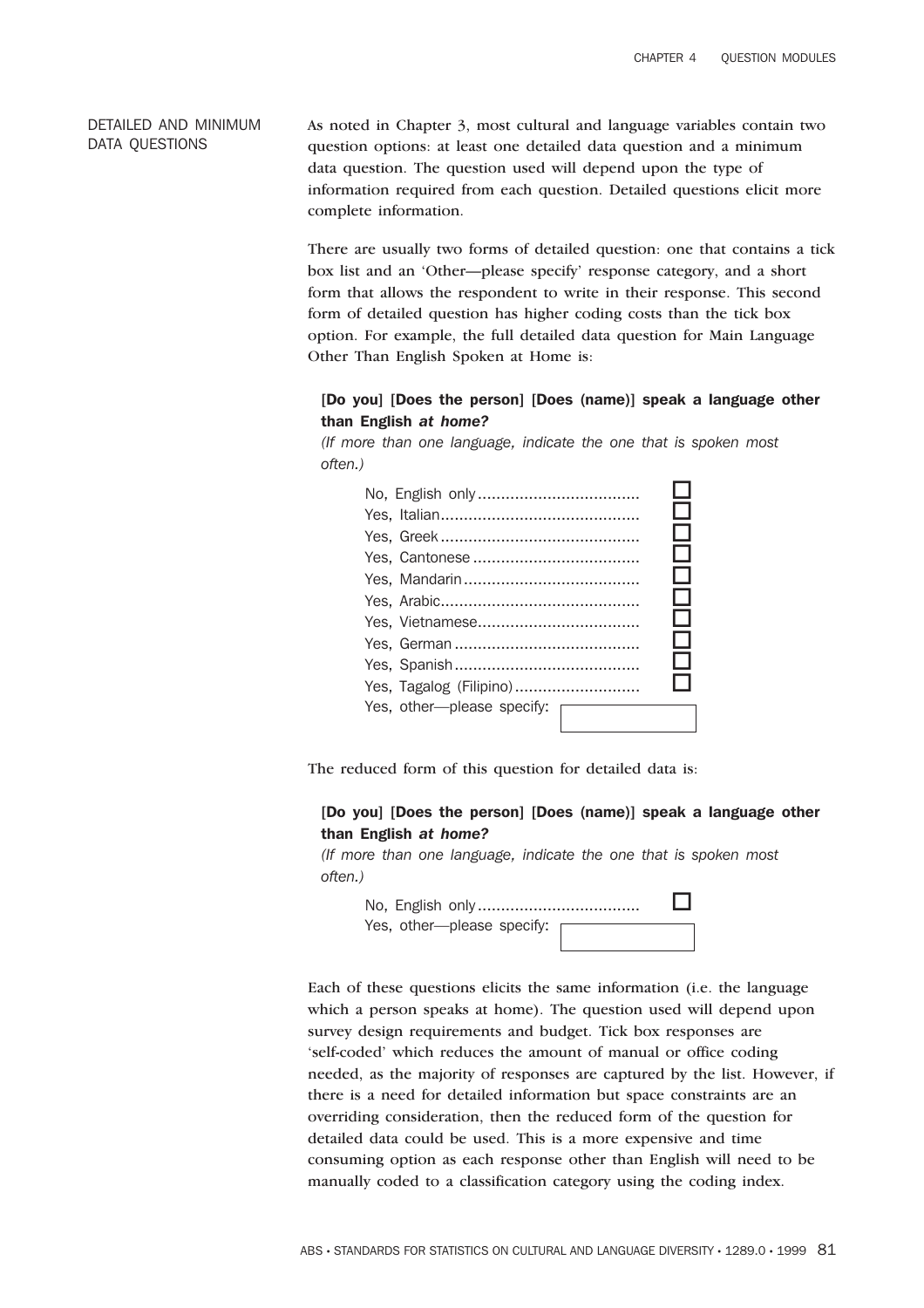#### DETAILED AND MINIMUM DATA QUESTIONS *continued*

When there is no requirement for detailed data, the standard question for minimum data should be used. This question differs from the reduced standard question for detailed data in that the 'Other' response category does not include the 'please specify' prompt. In the case of Main Language Other Than English Spoken at Home (example given below), it is primarily recommended for collections that seek to determine whether or not a person only speaks English in the home. Similarly, for the Country of Birth variables, the question should be asked when the only information needed is whether or not the person, their mother, or their father, is a migrant to Australia.

#### [Do you] [Does the person] [Does (name)] speak a language other than English *at home?*

*(If more than one language, indicate the one that is spoken most often.)*

No, English only................................... o Yes, other............................................ o

The question modules for the Minimum Core Set and Full Standard Set provided in this chapter contain the detailed standard questions for each variable. The tailored set includes examples of both the reduced format of detailed questions and minimum data questions.

NAVIGATING THE QUESTION MODULES Question modules in this chapter are displayed with suggested sequencing. Text in **bold type** on the right hand side of responses are instructions for sequencing past the following inapplicable questions, or are used to indicate that no more questions are required to be answered. The instructions given only apply to the response they are next to. For any response that does not have a sequencing instruction, the respondent should go on to the next question in the sequence.

> Example responses, prompts and additional information about how to answer the question are given in *italics* directly beneath the relevant question. These are important for the correct interpretation of the question and should always be included on self-enumerated questionnaires. On questionnaires being administered by interviewers, the interviewer should use this information when clarification is necessary.

The way in which a question is worded will depend on the collection methodology used. These variations are in square brackets: [ ]. Only the option that relates to the methodology being used should be included when designing the questionnaire. For example, if the collection is a personal interview, where an interviewer is directly questioning the respondent, a direct address should be used (i.e. 'Were you', 'Are you', 'Do you'). If the collection is self-enumerated, where any person in the household could answer for others in the household, the question wording 'Does the person', 'Is the person', etc. is used.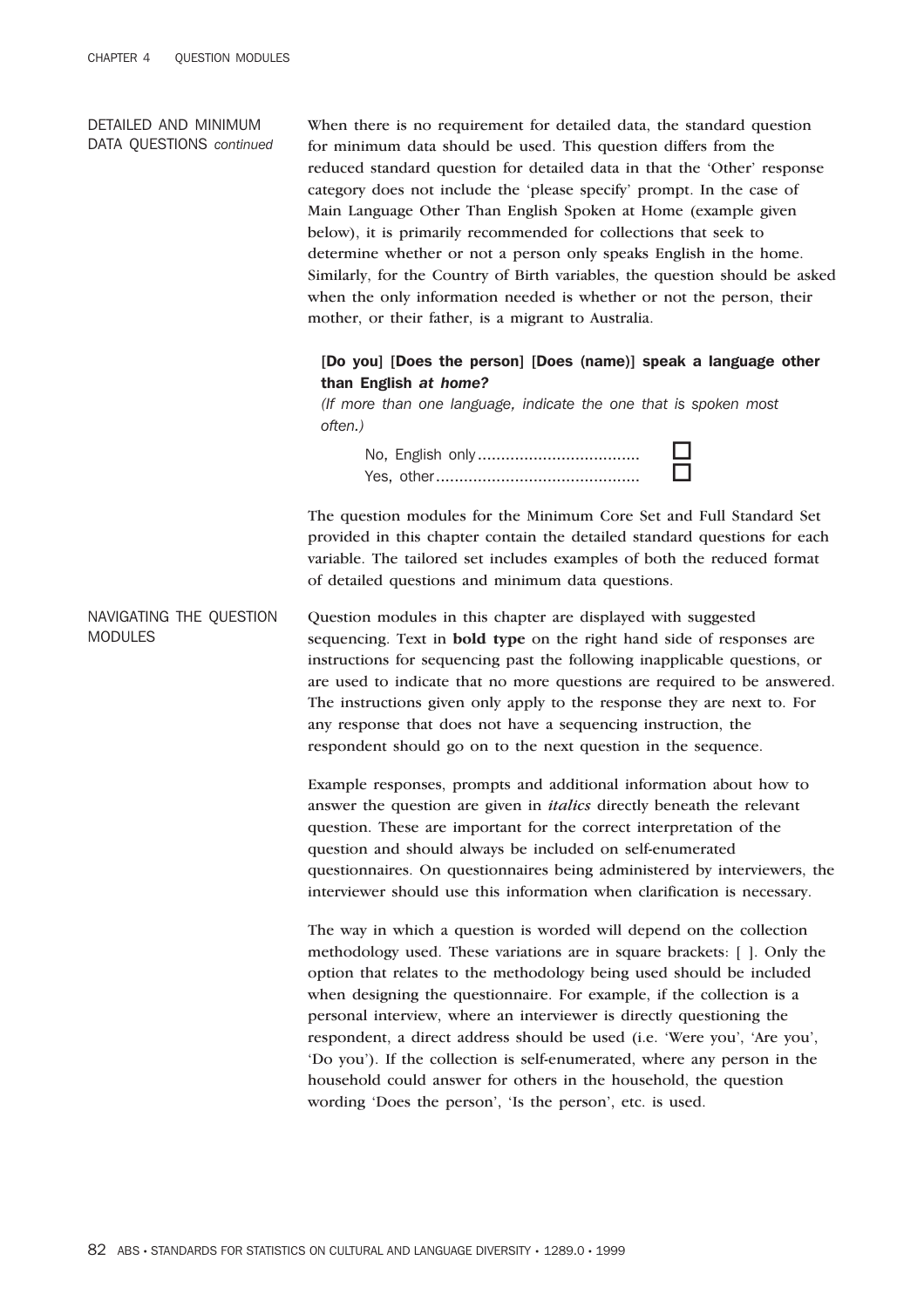#### TAILORING RESPONSE **CATEGORIES**

As detailed in Chapter 3, it is possible to 'tailor' tick boxes to suit the needs of the collection. The tick box options provided for responses to each of the questions have been included primarily on the basis of their statistical significance in the Australian context. However, different regions may differ in certain characteristics. In these cases, it may be more cost effective to 'tailor' the tick boxes to better represent the population being surveyed using ABS census data. This can be obtained by contacting the ABS Consultancy Services section in your State or Territory as outlined on the back page of this publication.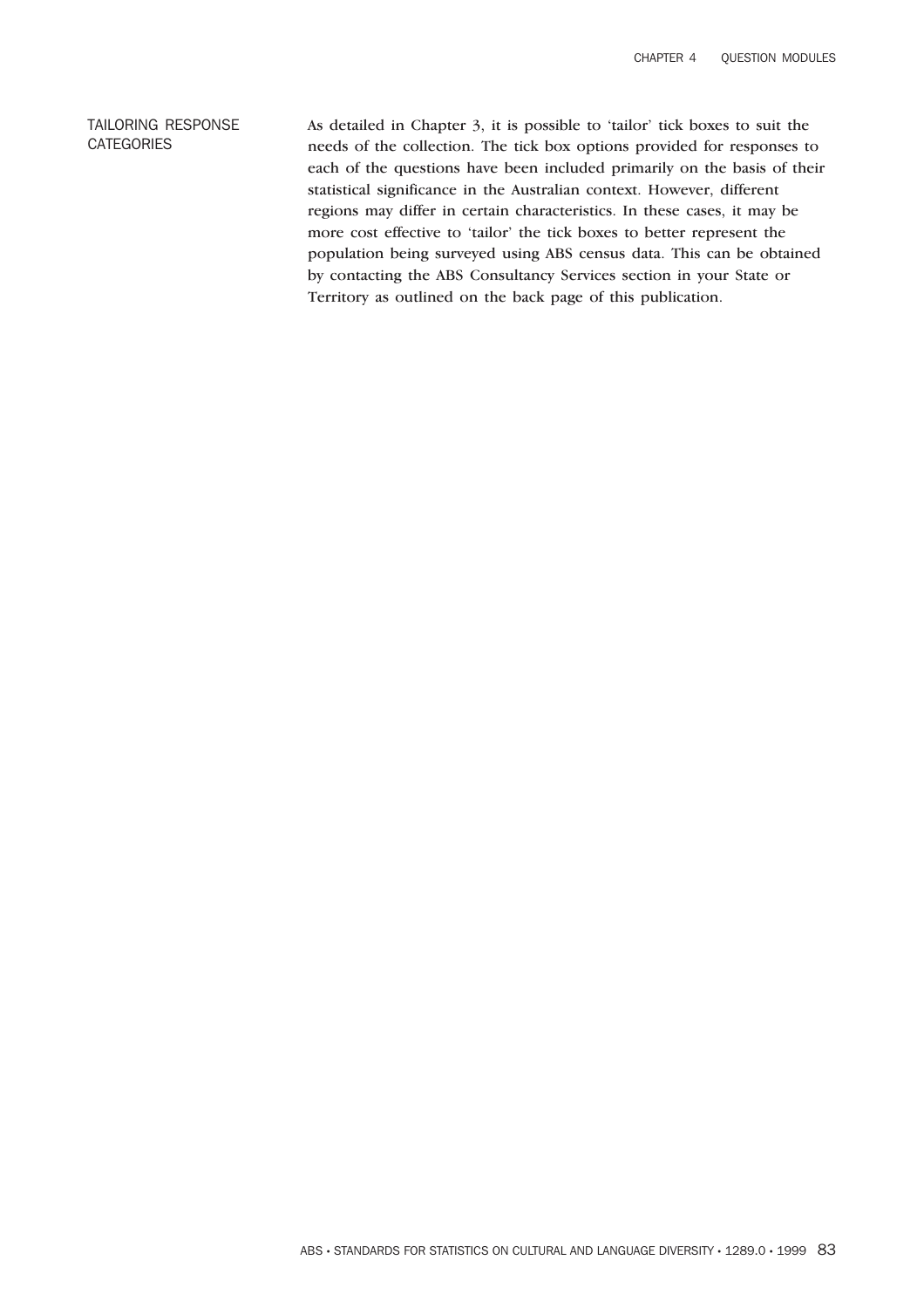QUESTION MODULE FOR THE MINIMUM CORE SET The following question module is used to collect data on the Minimum Core Set of variables for the measurement of cultural and language diversity. This is the minimum set of questions which should be used when measuring cultural and language diversity.

# Q1 In which country [were you] [was the person] [was (name)] born?

|                       | ΙI  |
|-----------------------|-----|
|                       | . I |
|                       | - 1 |
|                       | - 1 |
|                       | H   |
|                       | . I |
|                       | - 1 |
|                       | - 1 |
|                       | - 1 |
| Other-please specify: |     |
|                       |     |

# Q2 [Do you] [Does the person] [Does (name)] speak a language other than English *at home?*

*(If more than one language, indicate the one that is spoken most often.)*

|                             | $>$ Go to Q4 |
|-----------------------------|--------------|
|                             |              |
|                             |              |
|                             |              |
|                             |              |
|                             |              |
|                             |              |
|                             |              |
| Yes, Tagalog (Filipino)     |              |
| Yes, other--please specify: |              |

#### Q3 How well [do you] [does the person] speak English?

| $\Box$ |
|--------|
| □      |
| □      |
| $\Box$ |

*Note: Question 3 requires a modification when being asked in an interview situation. When collecting data via interview, the following question should be used:*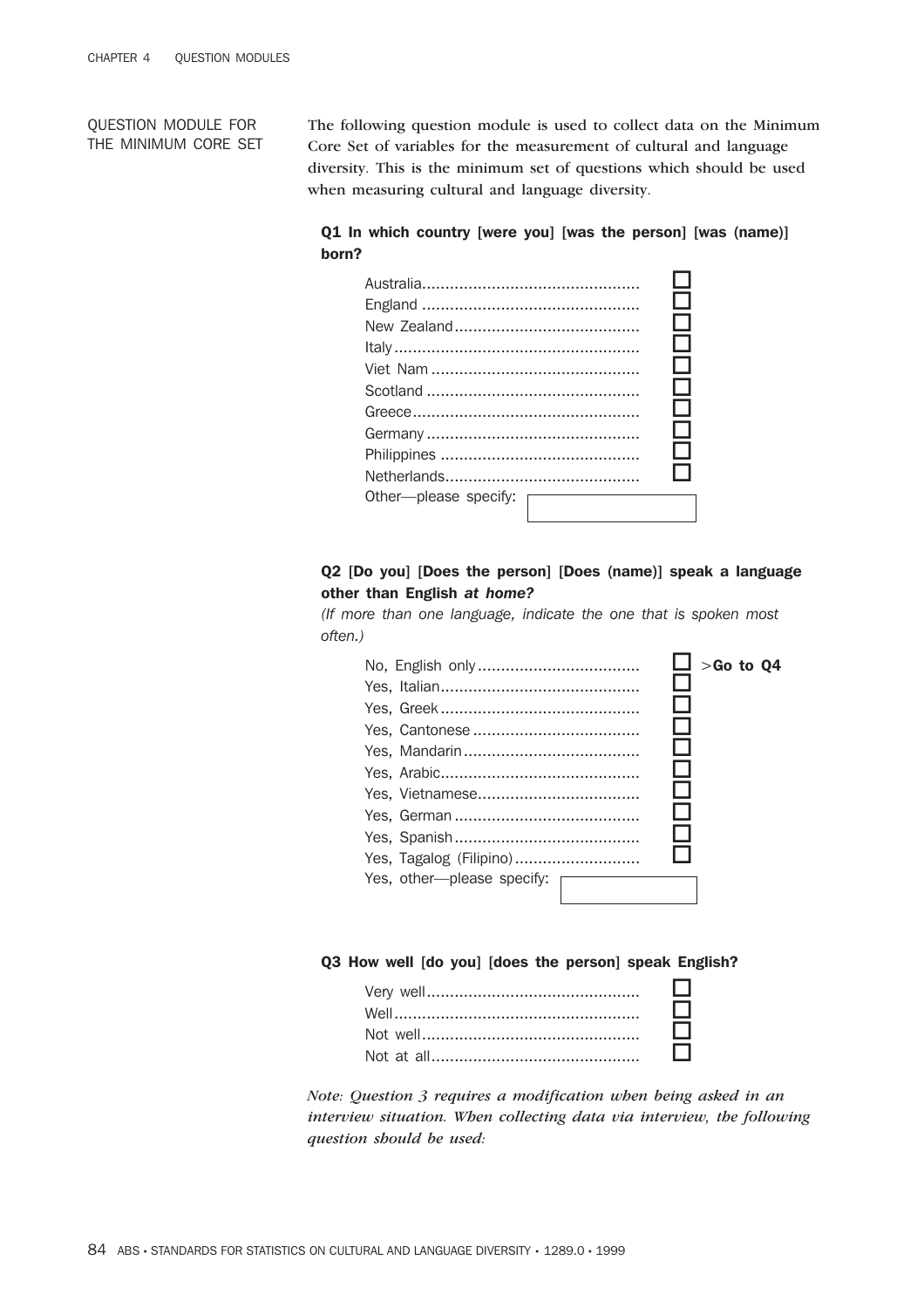QUESTION MODULE FOR THE MINIMUM CORE SET *continued*

Q3 Do you consider [you speak] [(name) speaks] English very well, well, or not well?

| $\Box$ |
|--------|
| $\Box$ |
| $\Box$ |
| $\Box$ |

# Q4 [Are you] [Is the person] [Is (name)] of Aboriginal or Torres Strait Islander origin?

*(For persons of both Aboriginal and Torres Strait Islander origin, mark both 'Yes' boxes.)*

|                             | ப      |
|-----------------------------|--------|
|                             | Ш      |
| Yes, Torres Strait Islander | $\Box$ |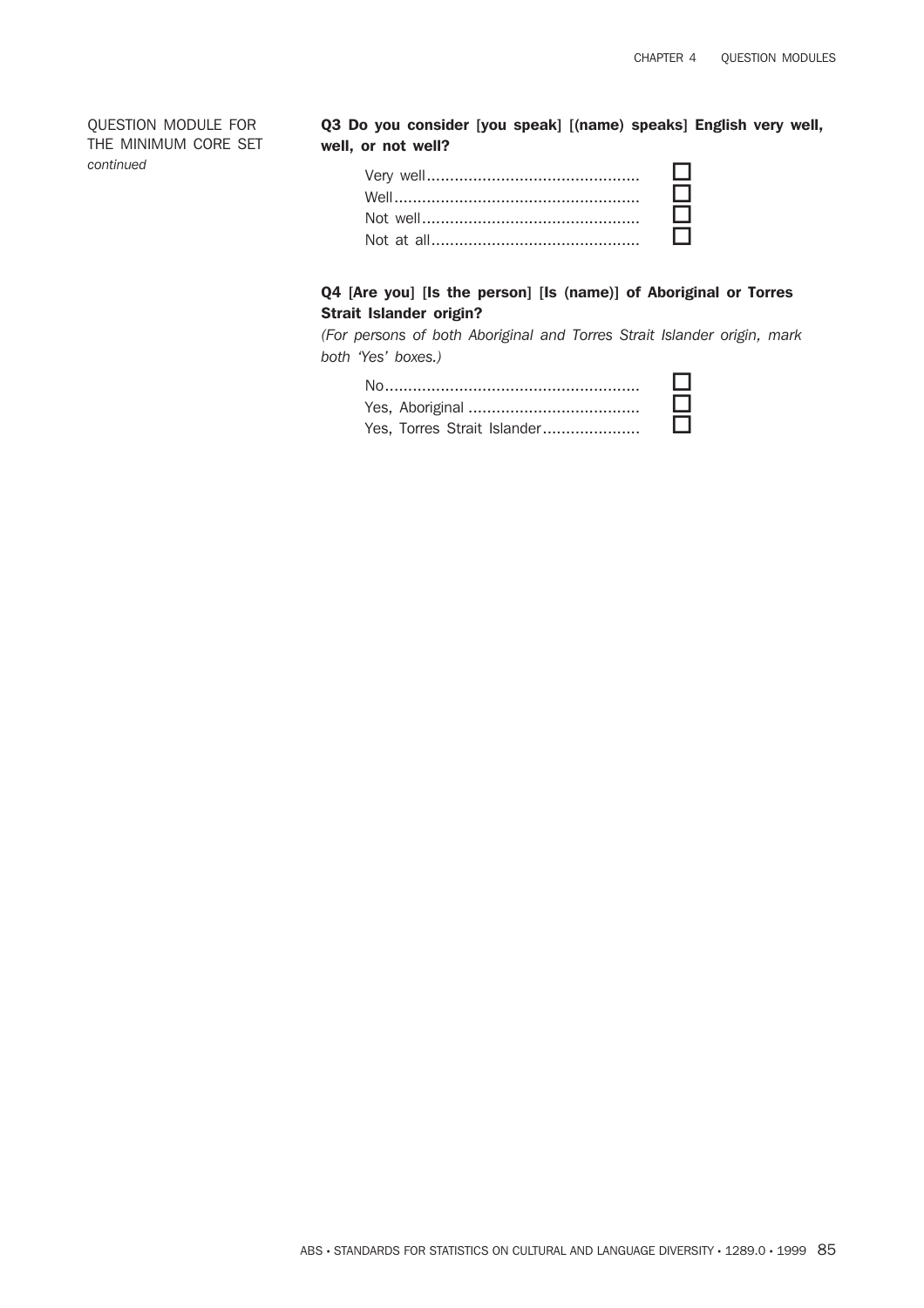#### QUESTION MODULE FOR THE STANDARD SET

The following question module is used to collect data on the full Standard Set of variables for the measurement of cultural and language diversity. The questions are presented in the suggested order with sequencing instructions included. However, it is recognised that all questions would rarely be required in any one collection. This is especially true for the questions relating to languages, where it is likely that collections would require only one or two language variables rather than all four. It is suggested that the variable or combination of variables which best suits information needs be used.

# Q1 In which country [were you] [was the person] [was (name)] born?

|                       | $\Box$ > Go to Q3 |
|-----------------------|-------------------|
|                       |                   |
|                       |                   |
|                       |                   |
|                       |                   |
|                       |                   |
|                       |                   |
|                       |                   |
|                       |                   |
| Other-please specify: |                   |

#### Q2 In what year did [you] [the person] [(name)] first arrive in Australia to live here for one year or more?

*(Write in the calendar year of arrival or mark the box if here less than one year.)*



Will be here less than one year............. $\square$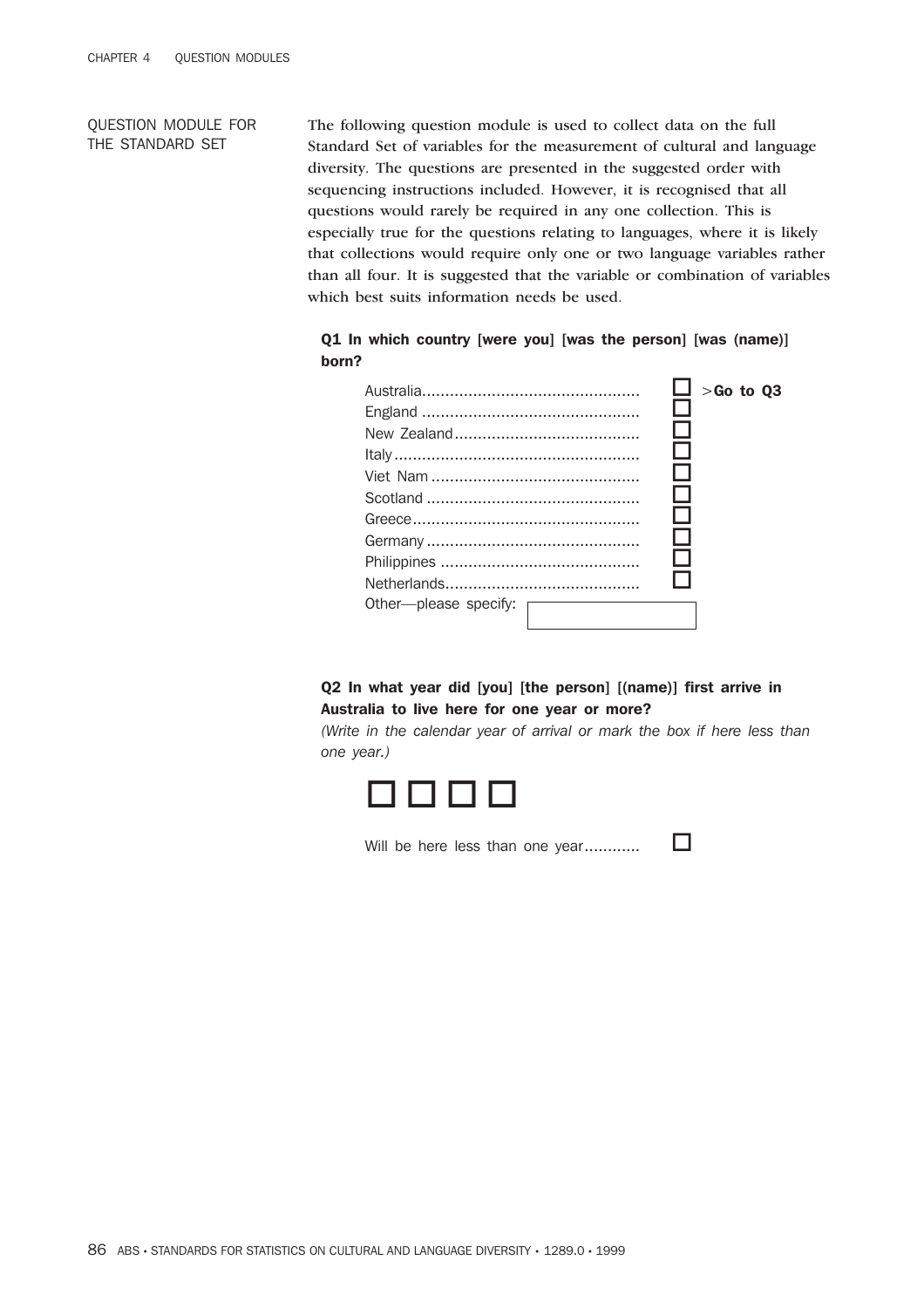*Note: Any of Questions 3, 5 or 6 can be used as a filter for Question 4. See Chapters 2 and 3 for further information on the relative efficiencies of each language variable. When using the full set, it is unlikely that all language questions would be needed. Rather the variable, or combinations of variables, that best suit the needs of the collection should be used.*

# Q3 [Do you] [Does the person] [Does (name)] speak a language other than English *at home*?

*(If more than one language, indicate the one that is spoken most often.)*

|                              | $>$ Go to Q5 |
|------------------------------|--------------|
|                              |              |
|                              |              |
|                              |              |
|                              |              |
|                              |              |
|                              |              |
|                              |              |
|                              |              |
|                              |              |
| Yes, other---please specify: |              |

Q4 How well [do you] [does the person] speak English?

| $\Box$ |
|--------|
| $\Box$ |
| □      |
| $\Box$ |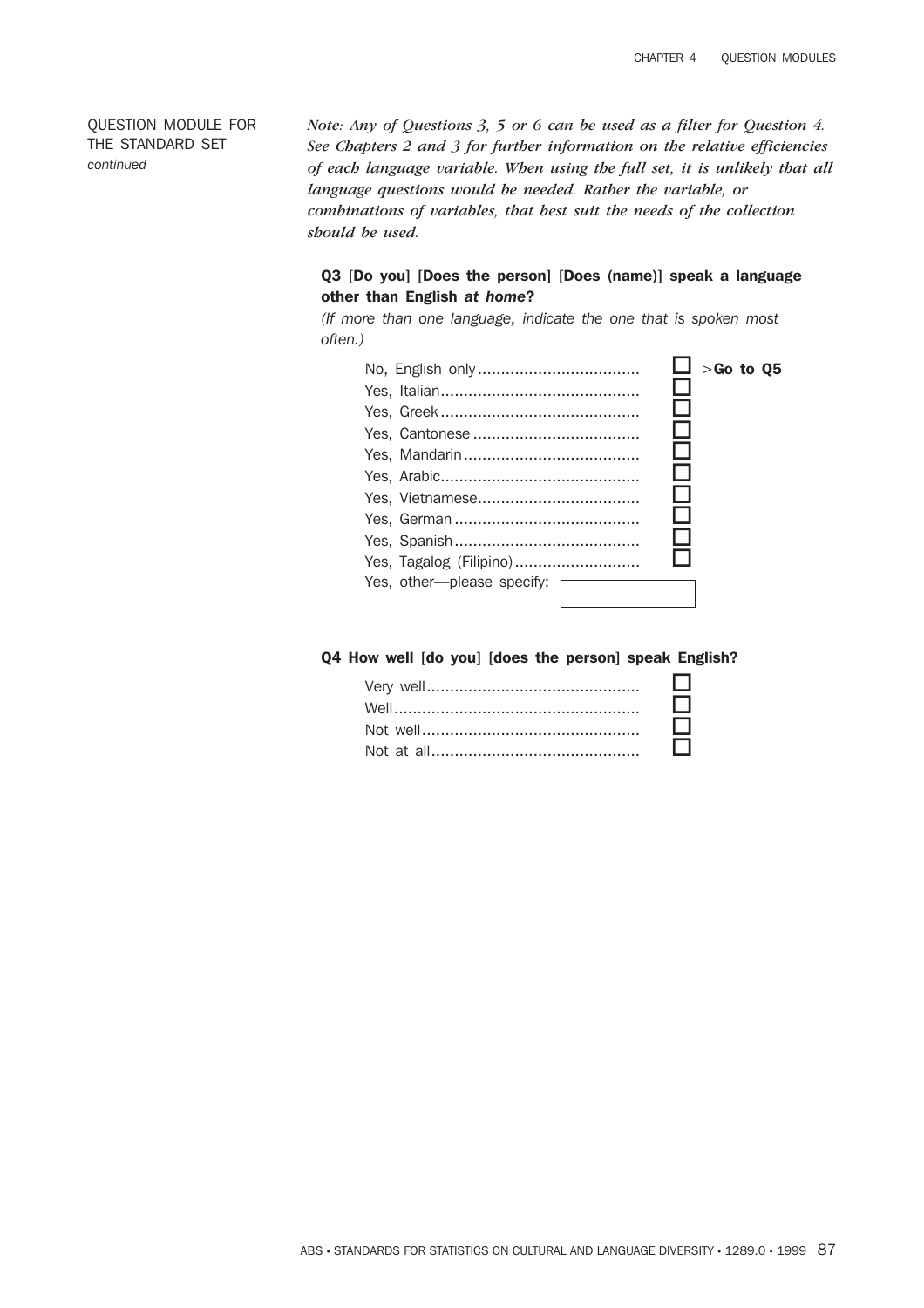#### AND/OR

Q5 Which language [did you] [did the person] [did (name)] *first* speak as a child?

*(Mark only one box.)*

| Other-please specify: |  |
|-----------------------|--|
|                       |  |

#### AND/OR

#### Q6 Which language [do you] [does the person] [does (name)] mainly speak *at home*?

*(If more than one language, indicate the one that is spoken most often.)*

|                       |  | . I          |
|-----------------------|--|--------------|
|                       |  | - 1          |
|                       |  |              |
|                       |  | $\mathbf{I}$ |
|                       |  | - 1          |
|                       |  | - 1          |
|                       |  |              |
|                       |  |              |
| Other-please specify: |  |              |
|                       |  |              |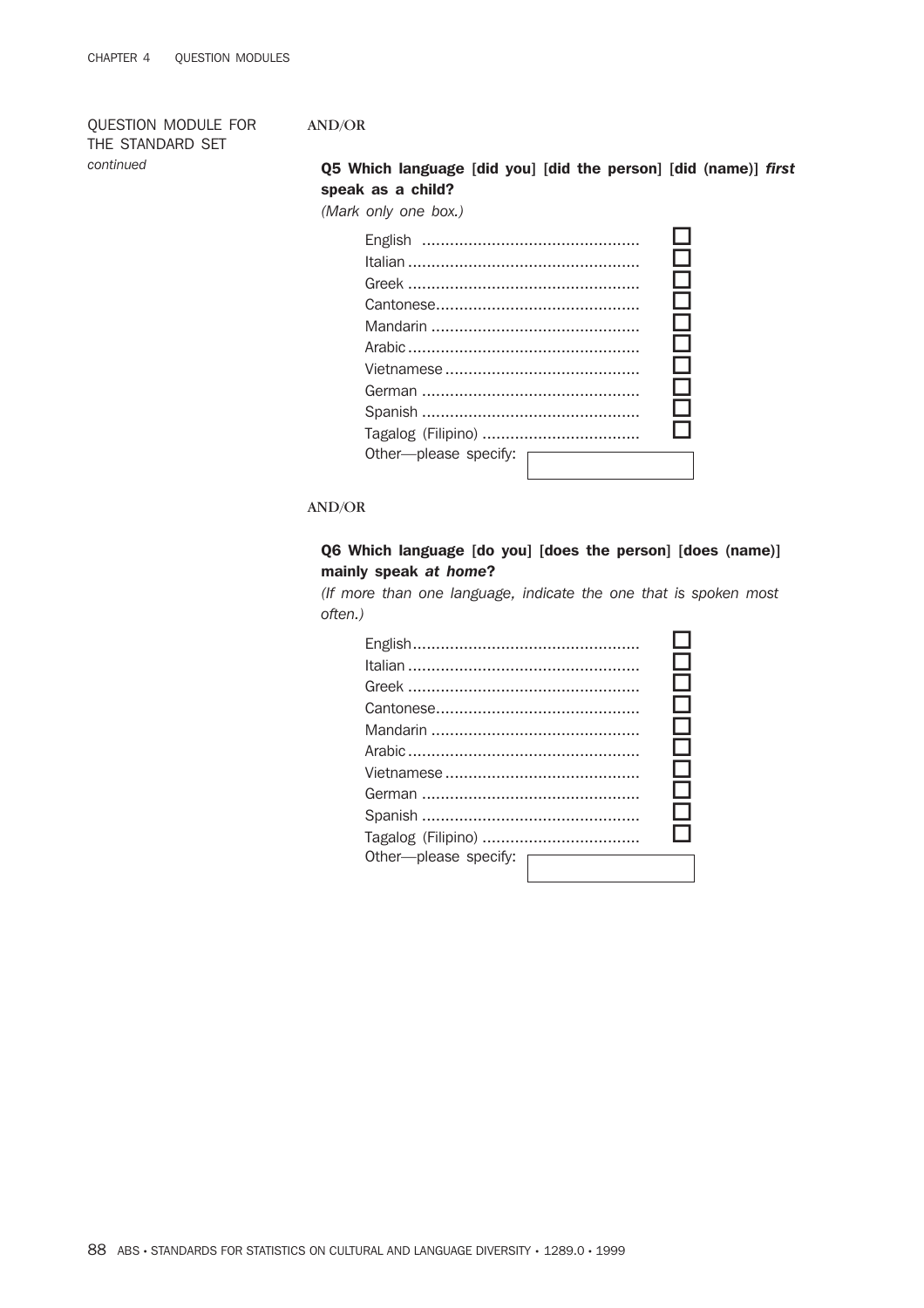#### AND/OR

# Q7 Which language or languages [do you] [does the person] [does (name)] speak *at home*?

*(Please indicate all languages spoken.)*

| Other-please specify: |  |
|-----------------------|--|

# Q8 [Are you] [Is the person] [Is (name)] of Aboriginal or Torres Strait Islander origin?

*(For persons of both Aboriginal and Torres Strait Islander origin, mark both 'Yes' boxes.)*

|                             | ப      |
|-----------------------------|--------|
| Yes, Torres Strait Islander | $\Box$ |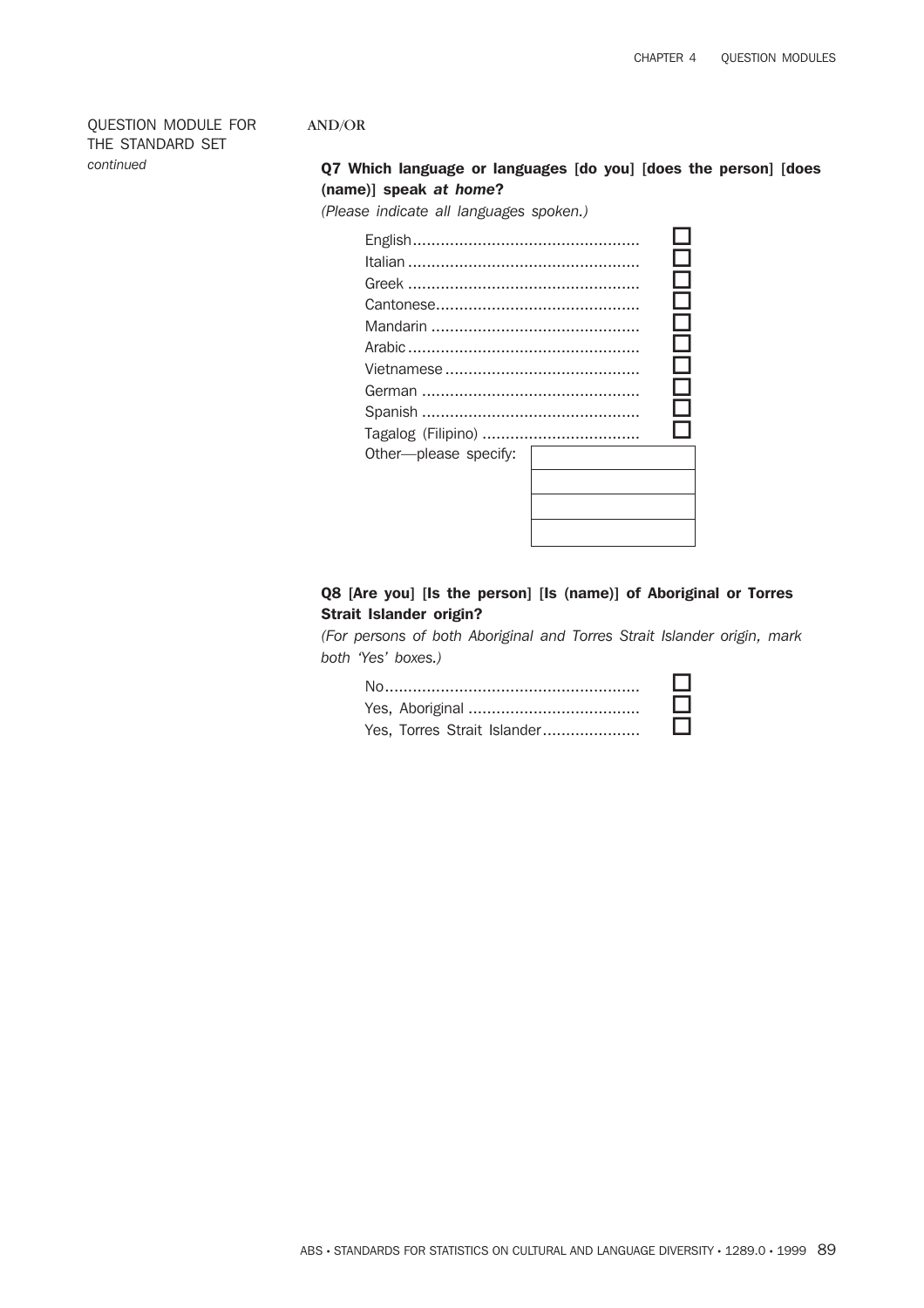## Q9 In which country was [your] [the person's] [(name's)] mother born?

|                       |  | $\mathbb{R}^n$ |
|-----------------------|--|----------------|
|                       |  |                |
|                       |  |                |
| Other-please specify: |  |                |
|                       |  |                |

# Q10 In which country was [your] [the person's] [(name's)] father born?

| Other-please specify: |  |
|-----------------------|--|

*Note: If only one question on birthplace of parents can be accommodated, Country of Birth of Mother (Q9) should be collected.*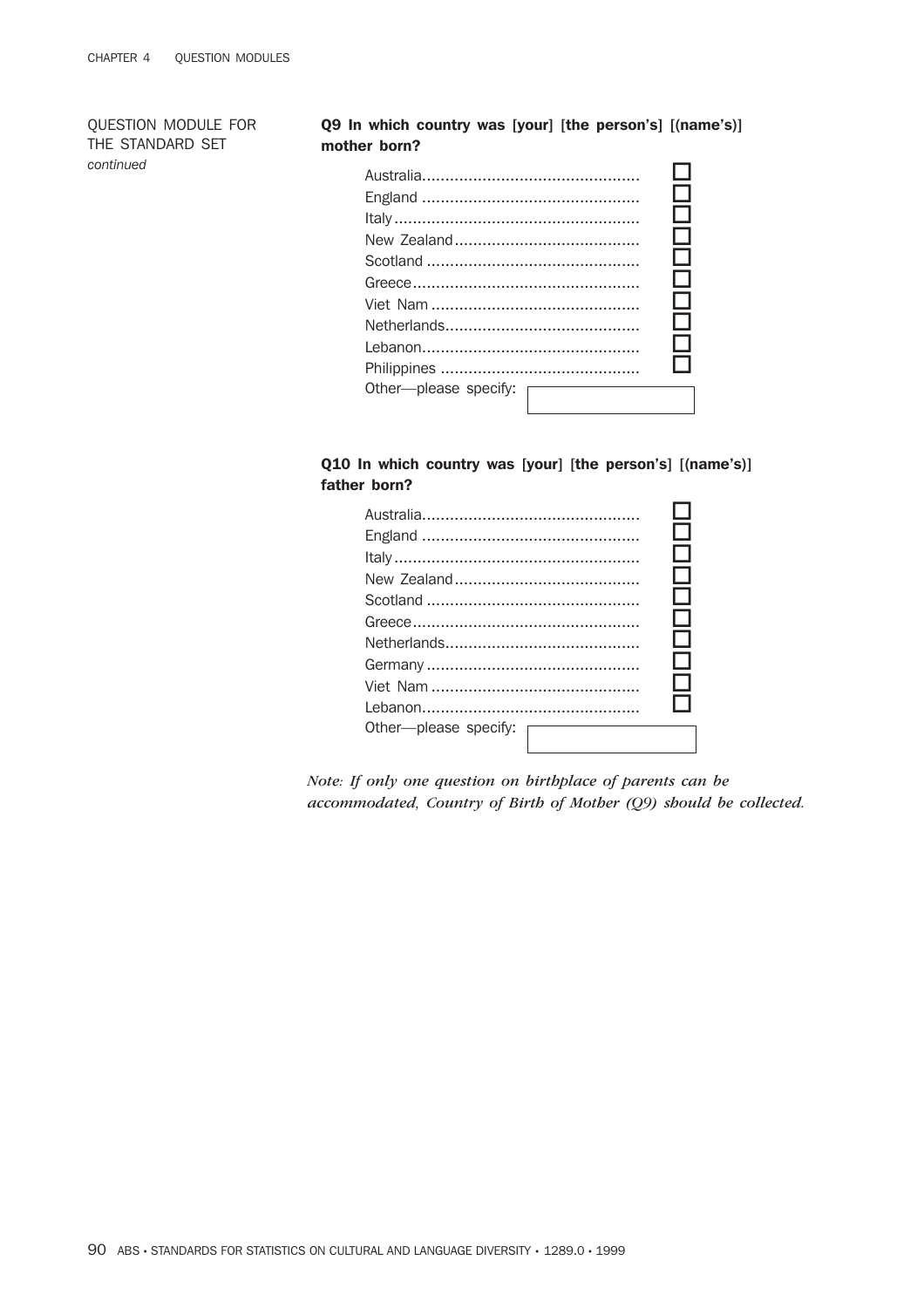#### Q11 What is [your] [the person's] [(name)'s] Ancestry?

*(For example: Hmong, Kurdish, Australian South Sea Islander, Maori.) (Provide more than one ancestry if necessary.)*

| Other-please specify: |  |
|-----------------------|--|
|                       |  |
|                       |  |
|                       |  |
|                       |  |

# Q12 What is [your] [the person's] [(name)'s] religion?

*(Answering this question is OPTIONAL.)*

*(For example: Salvation Army, Hinduism, Judaism or Humanism.) (If no religion, mark last box.)*

| Catholic (not Eastern Churches)<br>Anglican (Church of England) | $\Box$<br>$\Box$<br>$\Box$<br>П<br>□<br>П |
|-----------------------------------------------------------------|-------------------------------------------|
| Other-please specify:                                           | П<br>⊓                                    |
|                                                                 |                                           |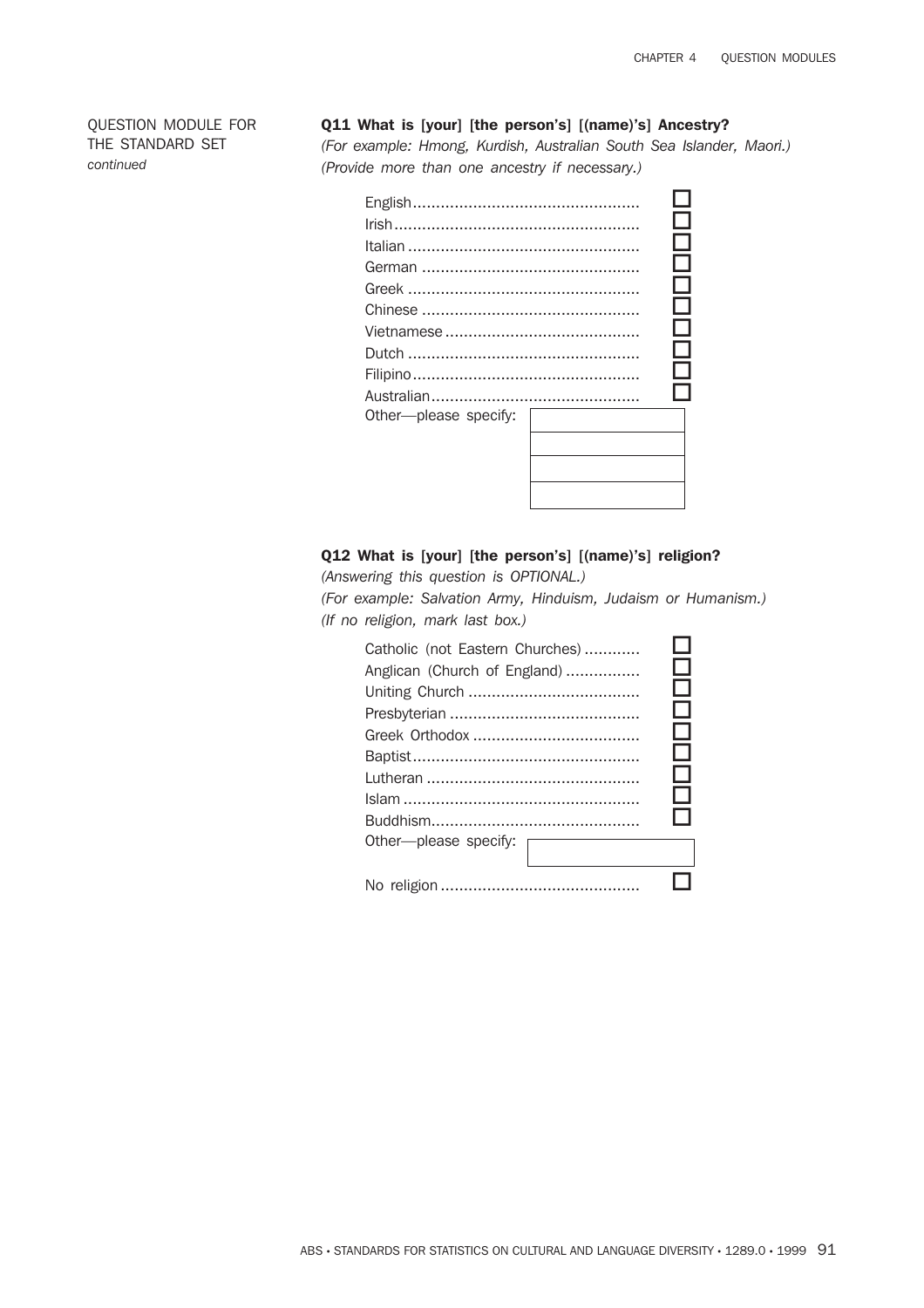#### EXAMPLE OF A TAILORED QUESTION MODULE

The following question module is an example of tailoring the set of cultural and language diversity variables to suit particular data requirements. In addition to the questions contained in the Minimum Core Set, it contains Year of Arrival in Australia, Country of Birth of Mother and First Language Spoken.

Year of Arrival in Australia is a useful addition to the Minimum Core Set as it can be used as an indication of the respondent's likelihood of having adapted to Australian society. Users interested in determining which individuals or community groups have the most difficulty, or take the longest time to adapt to Australian society, may wish to include this question in their question module.

The combination of First Language Spoken and Main Language Other Than English Spoken at Home provides a good measure of changes in language usage over time. Users interested in identifying those communities or individuals that tend to retain their community language may be interested in the inclusion of both of these language variables. This information can be used to assist in identifying individuals and community groups that may require particular services. Either Main Language Other Than English Spoken at Home or First Language Spoken can be used as a filter for Proficiency in Spoken English.

Country of Birth of Mother can be used in conjunction with the Minimum Core Set to provide a finer measure of ethnic or cultural identity (than does Country of Birth of Person used alone) and to give an indication of the retention of a person's mother's culture and language. Users with an interest in broad measures of cultural diversity may wish to include this variable in their question module.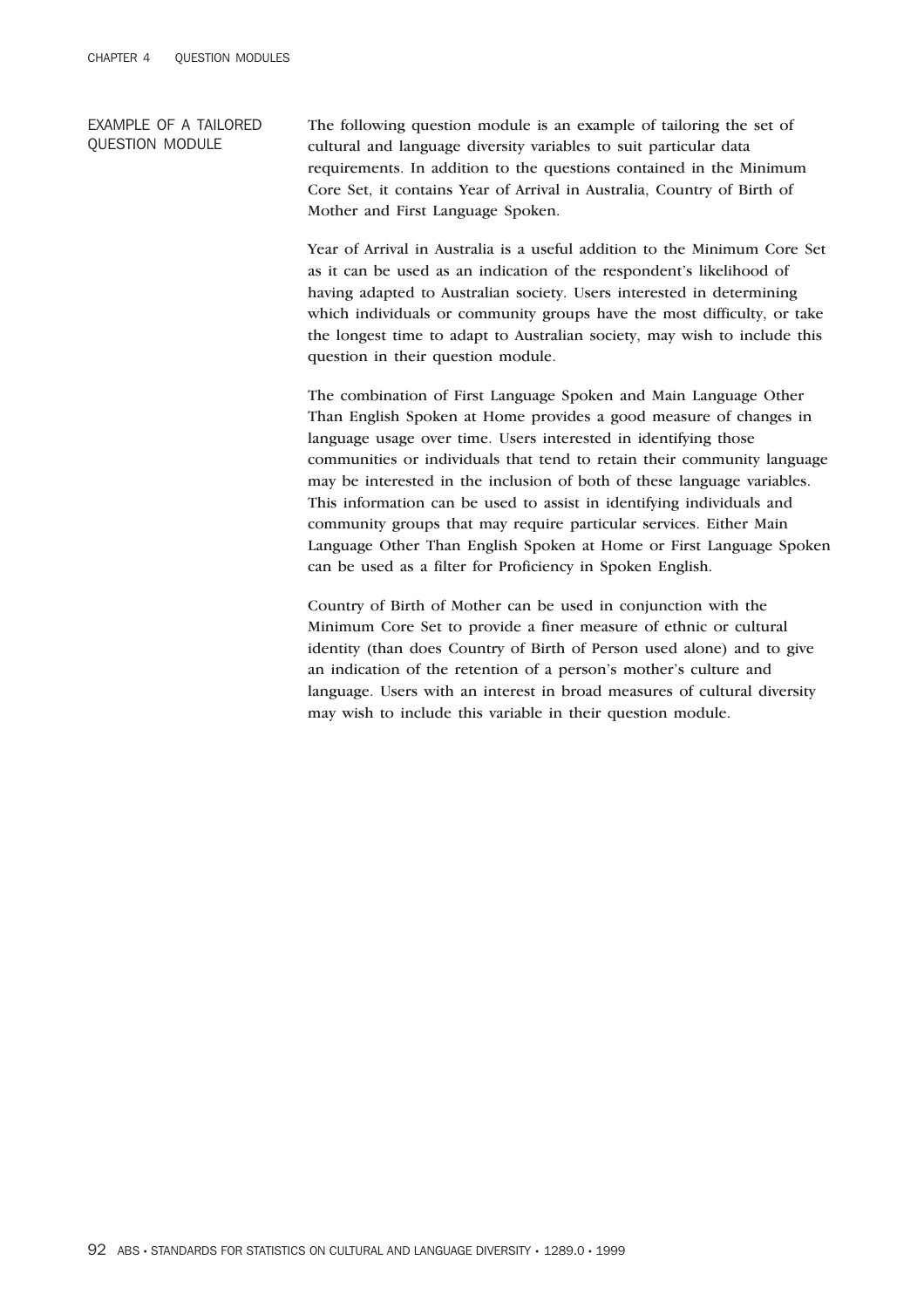#### EXAMPLE OF A TAILORED QUESTION MODULE *continued*

#### Q1 In which country was the person born?

|                       | $>$ Go to Q3 |
|-----------------------|--------------|
|                       |              |
|                       |              |
|                       |              |
|                       |              |
|                       |              |
|                       |              |
|                       |              |
|                       |              |
|                       |              |
| Other-please specify: |              |
|                       |              |

# Q2 In what year did the person first arrive in Australia to live here for one year or more?

*(Write in the calendar year of arrival or mark the box if here less than one year.)*



Will be here less than one year.............. $\square$ 

# Q3 Does the person speak a language other than English *at home?*

*(If more than one language, indicate the one that is spoken most often.)*

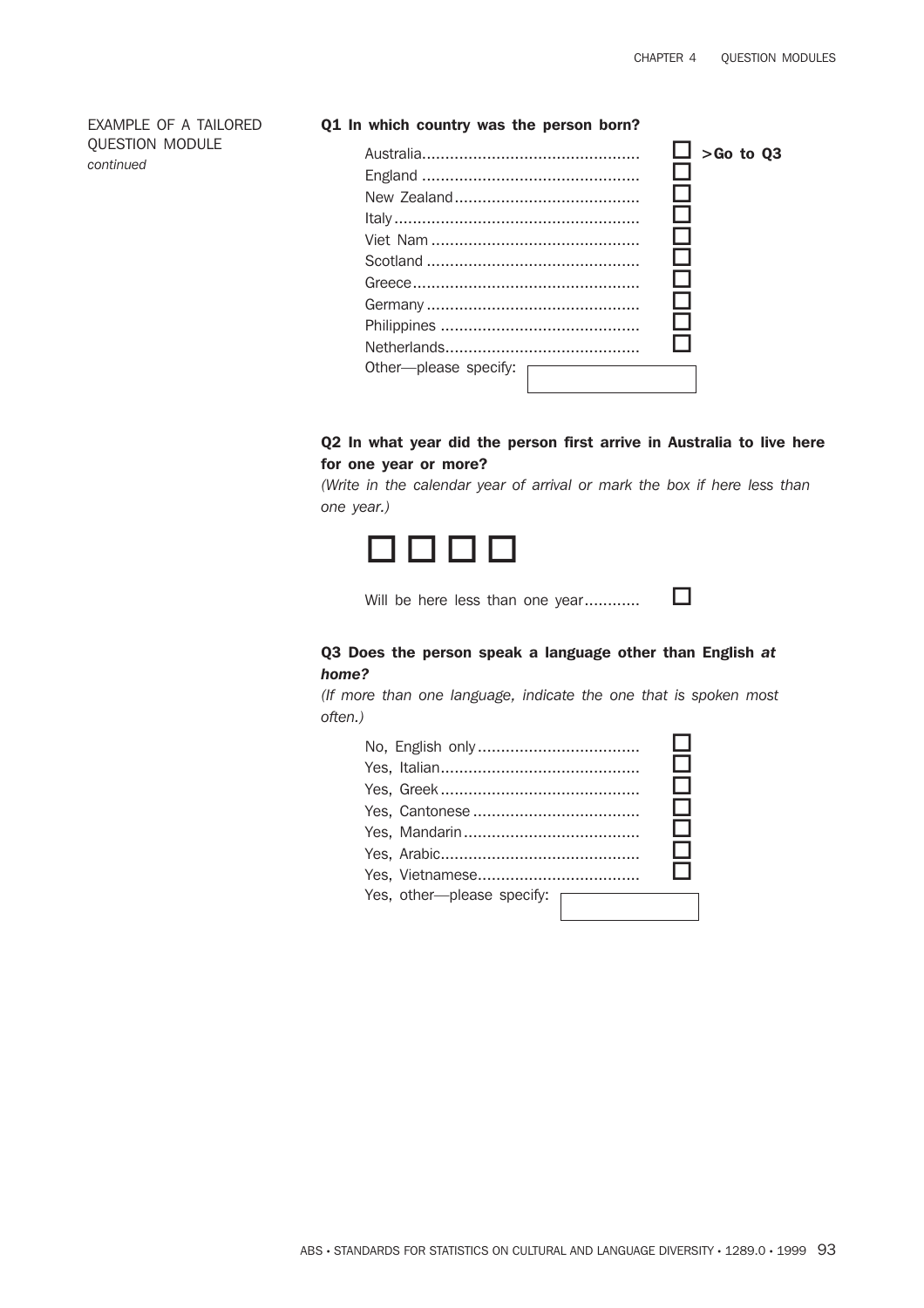EXAMPLE OF A TAILORED QUESTION MODULE *continued*

#### Q4 Which language did the person *first* speak as a child? *(Mark only one box.)*

| Other-please specify: | $\Box$ > Go to Q6 |
|-----------------------|-------------------|
|                       |                   |

#### Q5 How well does the person speak English?

| $\Box$ |
|--------|
| □      |
| $\Box$ |
| $\Box$ |

#### Q6 Is the person of Aboriginal or Torres Strait Islander origin?

*(For persons of both Aboriginal and Torres Strait Islander origin, mark both 'Yes' boxes.)*

|                             | Ш      |
|-----------------------------|--------|
| Yes, Torres Strait Islander | $\Box$ |

#### Q7 In which country was the person's mother born?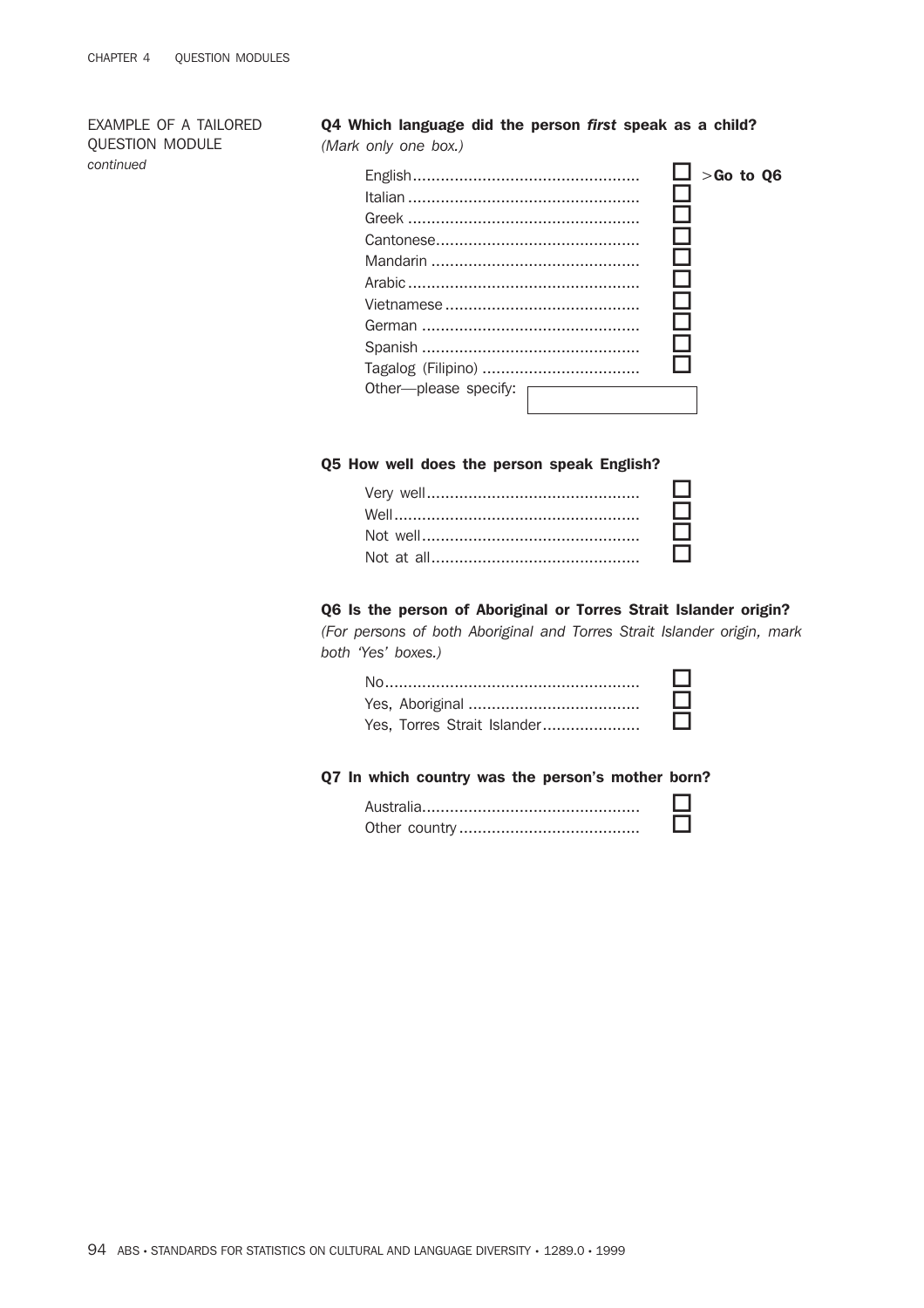# **GLOSSARY**

| <b>Administrative collection</b> | This refers to data obtained from existing records and documents such   |  |
|----------------------------------|-------------------------------------------------------------------------|--|
| (data)                           | as: hospital admissions forms; employment records; births, deaths and   |  |
|                                  | marriages records; trade union membership records, etc. Much social and |  |
|                                  | economic research can be done using such existing data without the      |  |
|                                  | need for costly and time consuming surveys.                             |  |

- Any responsible adult (ARA) interview This method of data collection involves asking questions of the first responsible adult (usual resident aged 18 or over) contacted by the interviewer. This person is required to answer the questions on behalf of either a single member or all members of the household. This person is generally related to the people/person they are answering for or knows them very well. However, this method may result in lower response rates and data quality compared to a personal interview, where the respondent is directly questioned, as the ARA may not know all details about the respondent or may answer the questions subjectively.
	- Classification A classification can be defined as a set of categories structured in a way that allows each unit in a population to be assigned unequivocally to only one category in the set according to characteristics of the unit.

Categories in a classification must be mutually exclusive and jointly exhaustive of the population of units under consideration. Classifications must also be useful (e.g. relevant) and realistic.

Classifications often have hierarchical structures with two, three, four or more hierarchical levels. A classification with only one level is termed *non-hierarchical* or *flat*. There may need to be rules to ensure categories are not too small, nor too large. There will always be a conflict between keeping a classification up to date with reality and maintaining unbroken time series.

A standard classification can generally be applied to a number of different variables. For example, the *Australian Standard Classification of Languages (ASCL)* (Cat. no. 1267.0) can be used to classify data collected by the four language variables: Main Language Other Than English Spoken at Home, First Language Spoken, Main Language Spoken at Home, and Languages Spoken at Home.

- **Coding index** A coding index enables descriptive information such as the responses to one or more survey questions to be coded to the appropriate category in a classification. The coding index is generally a comprehensive, alphabetical list of all the probable responses, usually derived from previous survey responses, together with the appropriate numerical code.
- Coding procedures Coding procedures are the rules whereby data collected for a variable (and related question) are assigned to categories of the classification. This coding is generally facilitated by a coding index. Standard coding procedures promote consistency across collections and over time.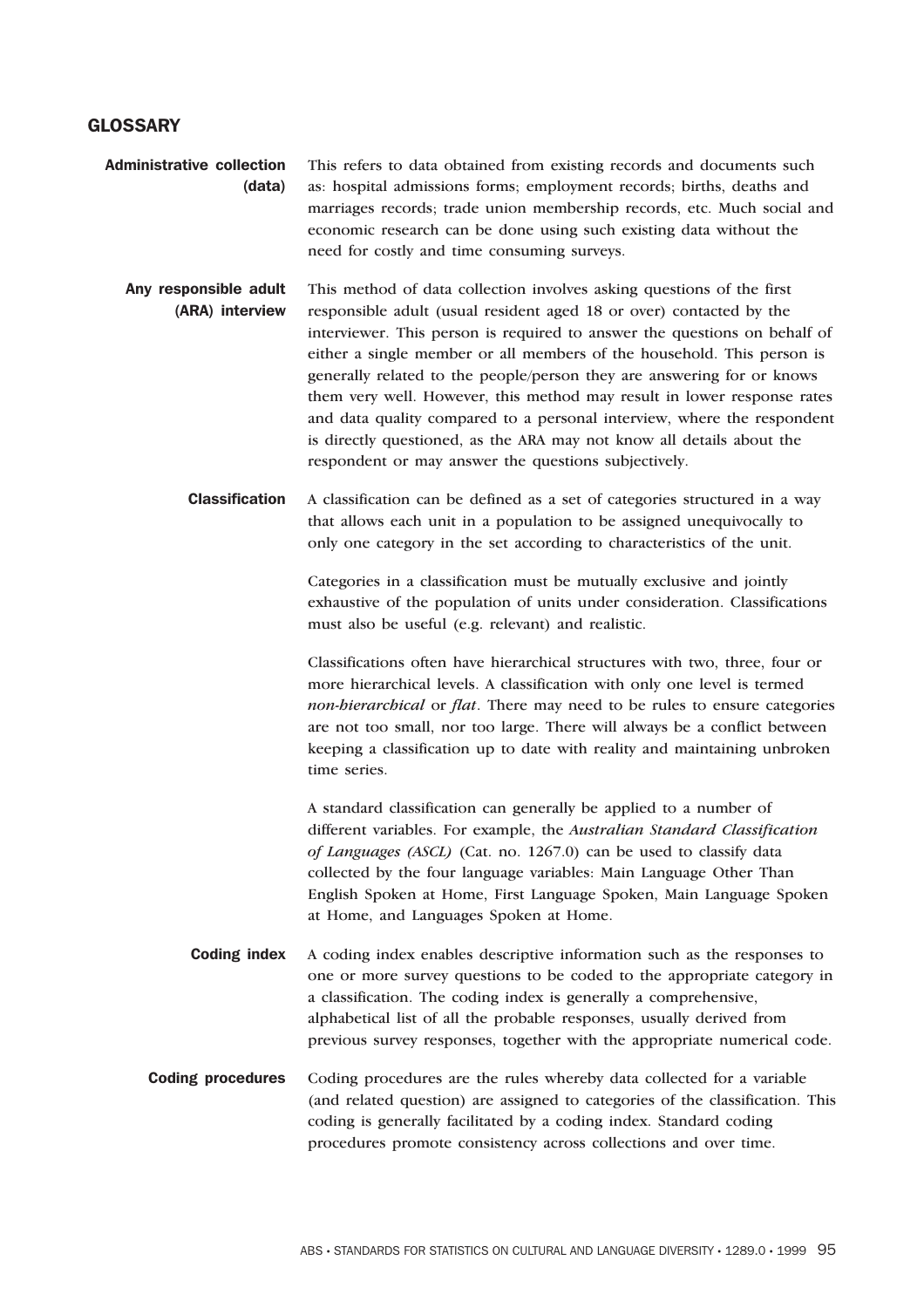Indicator An indicator is an attribute of a person or set of attributes of a population (defined and measured by a statistical variable) that indicates possible aspects of their situation in Australian society. For instance, the variables Income and Occupation can be used as indicators of socioeconomic status. Similarly, Country of Birth of Person and Main Language Spoken at Home can be used as indicators of a likely connection to a particular cultural or ethnic group. If Proficiency in Spoken English is added to the indicators, broad conclusions about socioeconomic status and the possible degree of advantage or disadvantage in Australian society can also be drawn.

> Whereas a variable is an objective measure of some attribute of a person (or group of people), an indicator uses the information supplied by a variable to indicate or imply, to a greater or lesser extent, a possibility in regard to the person's (or group of persons') status or functioning.

- Interview-based collection This method of data collection involves an interviewer asking questions of the respondent in a personal interview or an ARA interview. The costs involved in employing, training and managing interviewers make this method of data collection more expensive than self-enumeration. Also, for more sensitive topics, respondents might not be inclined to reveal private information using this method. Interview-based collections may be conducted face-to-face or using the telephone.
	- **Personal interview (PI)** Personal interviews involve an interviewer directly asking the questions of a respondent and recording the responses. Another person does not answer the questions on behalf of the respondent. This method usually achieves high response rates and high quality data.
		- **Question module** A question module is a set of standard questions, relating to particular variables, designed to collect a range of information. For example, the question module for the Minimum Core Set of Cultural and Language Indicators consists of four standard questions (for the variables Country of Birth of Person, Main Language Other Than English Spoken at Home, Proficiency in Spoken English and Indigenous Status), and is designed to collect fundamental information about a person's cultural and language diversity.
		- Self-enumerated collection Self-enumerated collections are those in which respondents are required to complete the survey or administrative questions for themselves. Respondents usually feel more willing to supply personal or sensitive data with this method, compared to the personal interview method, however, there may be some confusion and misinterpretation of questions unless appropriate instructions are included. All question wording, instructions and sequencing of responses must be simple and self-explanatory.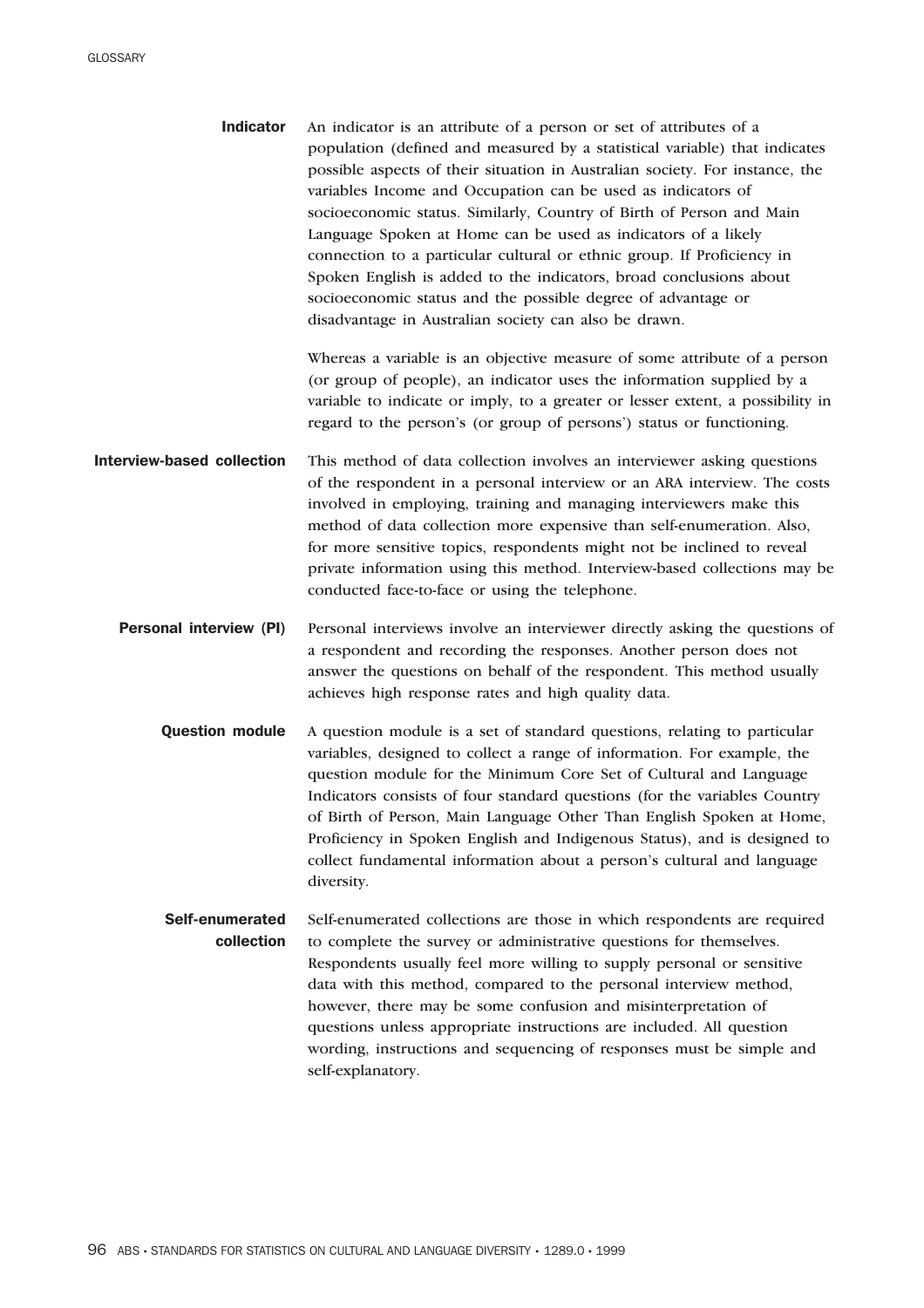#### Statistical standard for a variable

A statistical standard for a variable is defined as:

'… *a set of components which, when used together, produce consistent and high quality statistical output (about concepts which underpin the cultural and language variables) across collections and over time.'*

The essential set of components that comprise and specify a statistical standard for a variable are as follows:

- Standard Name of the Variable:
- Standard Definition of the Variable:
- Standard Question(s);
- <sup>n</sup> Standard Classification;
- <sup>n</sup> Standard Coding Procedures; and
- Standard Output Categories.

Statistical standards are designed to add quality to the data produced by improving the accuracy, reliability, relevance and timeliness of data. Statistical standards involve thorough and rigorous development of concepts, definitions, questions, classifications, and processing and dissemination procedures. This rigorous development process is combined with consideration of practical issues such as statistical feasibility and extensive consultation with users of the standard and of the resulting data, and usually leads to long term cost savings by providing an 'off the shelf solution' for most statistical collections.

Standards improve data comparability and comprehensibility. As Australian Bureau of Statistics standards are designed to harmonise as far as possible with established Australian and international practices, comparability applies internationally, across collections, across time, across agencies and within a given subject area. Comprehensibility means the ability to be understood, by users of the standard and by respondents to administrative and statistical collections. It involves clarity of definitions, realism in the sense of modelling the real world, and providing logical and coherent structure. Standards also provide an integrated statistical picture of society and the economy. It means drawing all the data about a particular topic, variable or population together—in a meaningful way—from the full range of statistical sources.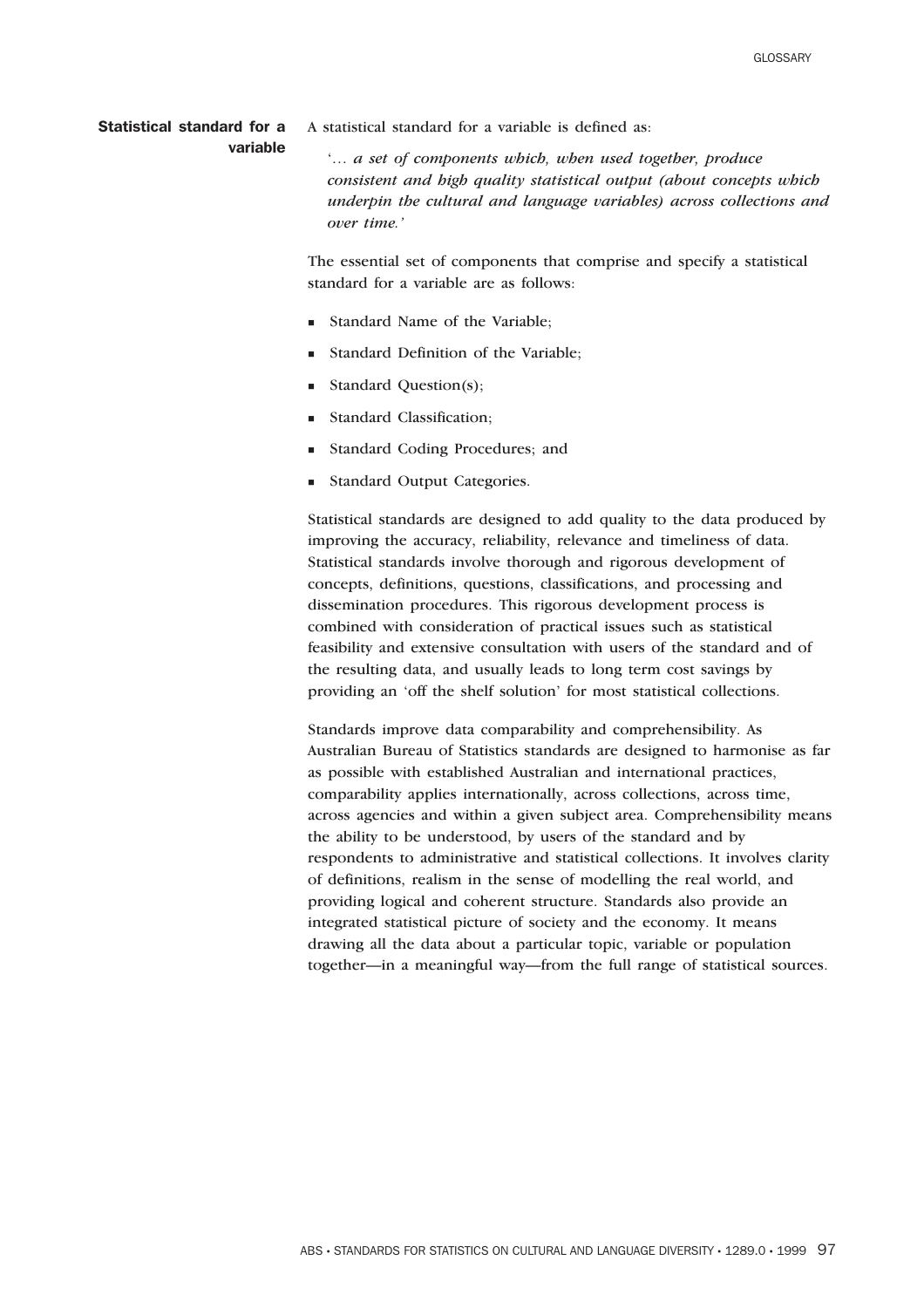Variable A variable, in simple terms, is a concept which can be measured. More precisely, for Australian Bureau of Statistics purposes, a variable is an attribute of a statistical unit whose value can, in theory, be measured in a statistical collection. In this context (i.e. for the Standard Set of Cultural and Language Indicators), each (statistical) variable names and defines a particular attribute relating to the origins of each person questioned. The variable also describes and itemises the set of attributes of a population of people. It is called a variable because the defined attributes may vary from person to person. It is a 'statistical' variable because it is used to collect, classify and aggregate responses relating to a defined attribute of each person in a statistical collection.

> For instance, First Language Spoken is a statistical variable which attributes a defined element of language usage to each person (the first language they spoke as a child) and itemises the total range of languages first spoken by a population of people. Main Language Spoken at Home and Main Language Other Than English Spoken At Home are other language variables. Language itself is not used as a statistical variable because it does not closely define a particular aspect of language usage or refer to a particular entity being counted, and is not statistically useful. All of the variables recommended in the Standard Set of Cultural and Language Indicators relate to people, but it should be noted that statistical variables can also relate to families, households, activities, businesses, etc., as well as to people.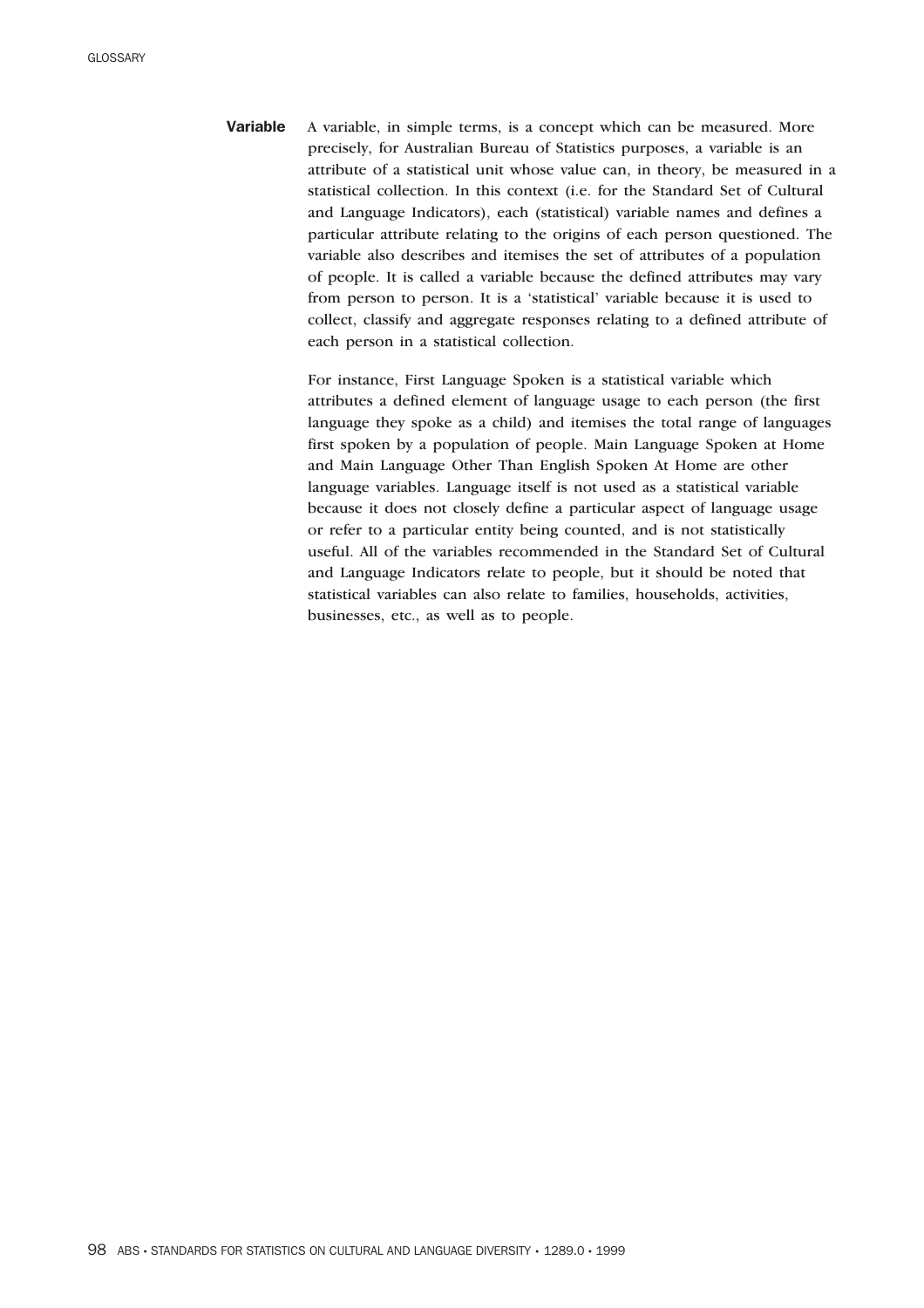#### **BIBLIOGRAPHY**

- Australian Bureau of Statistics 1996, *1996 Census Dictionary,* Cat. no. 2901.0, ABS, Canberra.
- Australian Bureau of Statistics 1996, *1996 Census Directory of Classifications,* Cat. no. 2904.0, ABS, Canberra.
- Australian Bureau of Statistics 1996*, ABS Views on Census Classification,* Cat. no. 2012.0, ABS, Canberra.
- Australian Bureau of Statistics 2000, *Australian Standard Classification of Cultural and Ethnic Groups (ASCCEG),* Cat. no. 1249.0, ABS, Canberra (to be released mid 2000).
- Australian Bureau of Statistics 1997*, Australian Standard Classification of Languages (ASCL)*, Cat. no. 1267.0, ABS, Canberra.
- Australian Bureau of Statistics 1996, *Australian Standard Classification of Religious Groups (ASCRG),* Cat. no. 1266.0, ABS, Canberra.
- Australian Bureau of Statistics 1998, *Standard Australian Classification of Countries (SACC),* Cat. no. 1269.0, ABS, Canberra.
- Australian Bureau of Statistics 2000, *Statistical Concepts Library* (CD-ROM), Cat. no. 1361.0.30.001, ABS, Canberra (to be released early 2000).
- Australian Bureau of Statistics 1986, *The Measurement of Ethnicity in the Australian Census of Population and Housing: Report to the Australian Statistician by the 1986 Population Census Ethnicity Committee,* Cat. no. 2172.0, ABS, Canberra.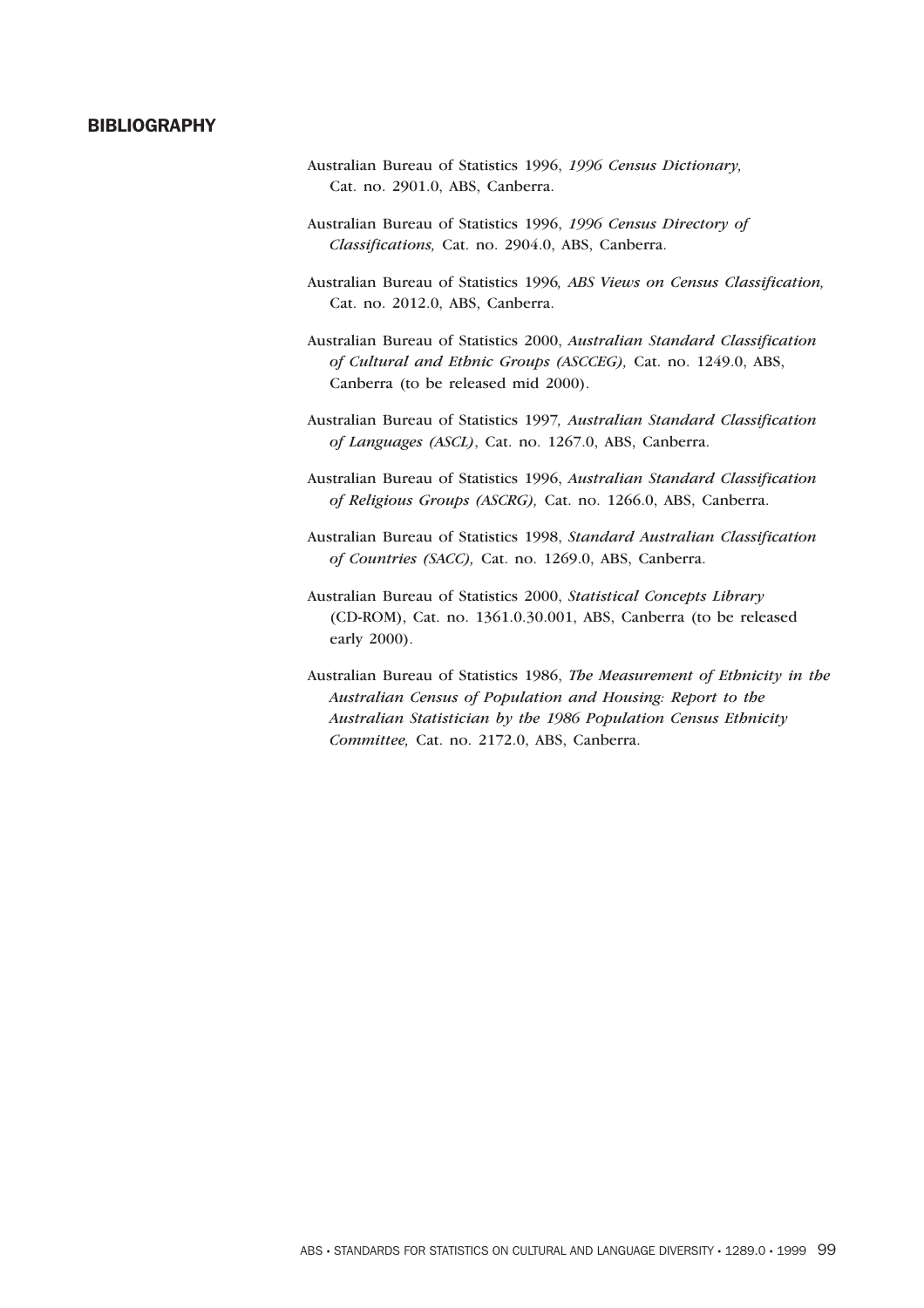# CONTACT DETAILS

For more information on the implementation of the standard variables, or any aspect of the collection and use of cultural and language diversity data, please contact the ABS. Feedback or comments on this publication are welcome.

#### Postal address:

Australian Bureau of Statistics PO Box 10 Belconnen ACT 2616

#### Telephone:

(02) 6252 5736—Social Classifications hotline

Fax:

(02) 6252 5281

Email:

social.classifications@abs.gov.au